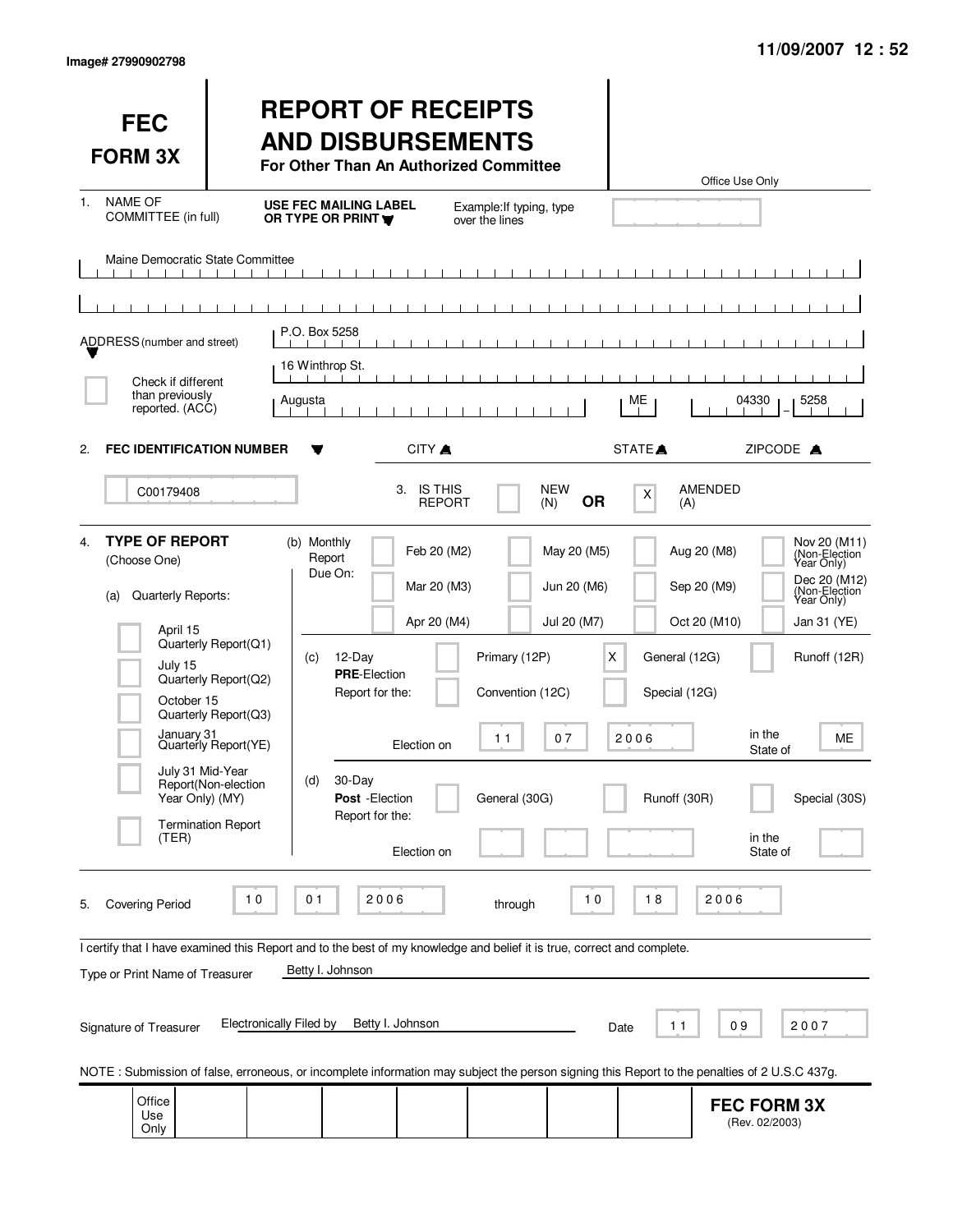|    | Image# 27990902799<br>FEC Form 3X (Rev. 02/2003)                                                       | <b>SUMMARY PAGE</b><br>OF RECEIPTS AND DISBURSEMENTS                   | Page 2                                                          |
|----|--------------------------------------------------------------------------------------------------------|------------------------------------------------------------------------|-----------------------------------------------------------------|
|    | Write or Type Committee Name<br>Maine Democratic State Committee                                       |                                                                        |                                                                 |
|    | Report Covering the Period:<br>From:                                                                   | $D^{\prime\prime}$ $D$<br>Y W Y<br>M M<br>2006<br>0 <sub>1</sub><br>10 | $Y$ $Y$ $Y$<br>M M<br>$D^{\prime}$ D<br>18<br>2006<br>10<br>To: |
|    |                                                                                                        | <b>COLUMN A</b><br><b>This Period</b>                                  | <b>COLUMN B</b><br><b>Calendar Year-to-Date</b>                 |
| 6. | Cash on Hand<br>(a)<br>$^{9}$ 2006 $^{9}$<br>Y<br>January 1                                            |                                                                        | 27985.24                                                        |
|    | Cash on Hand at<br>(b)<br>Begining of Reporting Period                                                 | 118611.72                                                              |                                                                 |
|    | Total Receipts (from Line 19)<br>(c)                                                                   | 161060.58                                                              | 987940.40                                                       |
|    | Subtotal (add lines 6(b) and<br>(d)<br>6(c) for Column A and Lines<br>$6(a)$ and $6(c)$ for Column B)  | 279672.30                                                              | 1015925.64                                                      |
| 7. | Total Disbursements (from Line 31)                                                                     | 156993.35                                                              | 893246.69                                                       |
| 8. | Cash on Hand at Close of<br><b>Reporting Period</b><br>(subtract Line 7 from Line 6(d))                | 122678.95                                                              | 122678.95                                                       |
| 9. | Debts and Obligations owed<br>TO<br>the committee (Itemize all on<br>Schedule C and/or Schedule D)     | 0.00                                                                   |                                                                 |
|    | 10. Debts and Obligations owed<br>BY<br>the committee (Itemize all on<br>Schedule C and/or Schedule D) | 0.00                                                                   |                                                                 |

This Committee has qualified as a multicandidate committee. (see FEC FORM 1M)

#### **For further information contact:**

Federal Election Commission 999 E street, NW Washington, DC 20463

> Toll Free 800-424-9530 Local 202-694-1100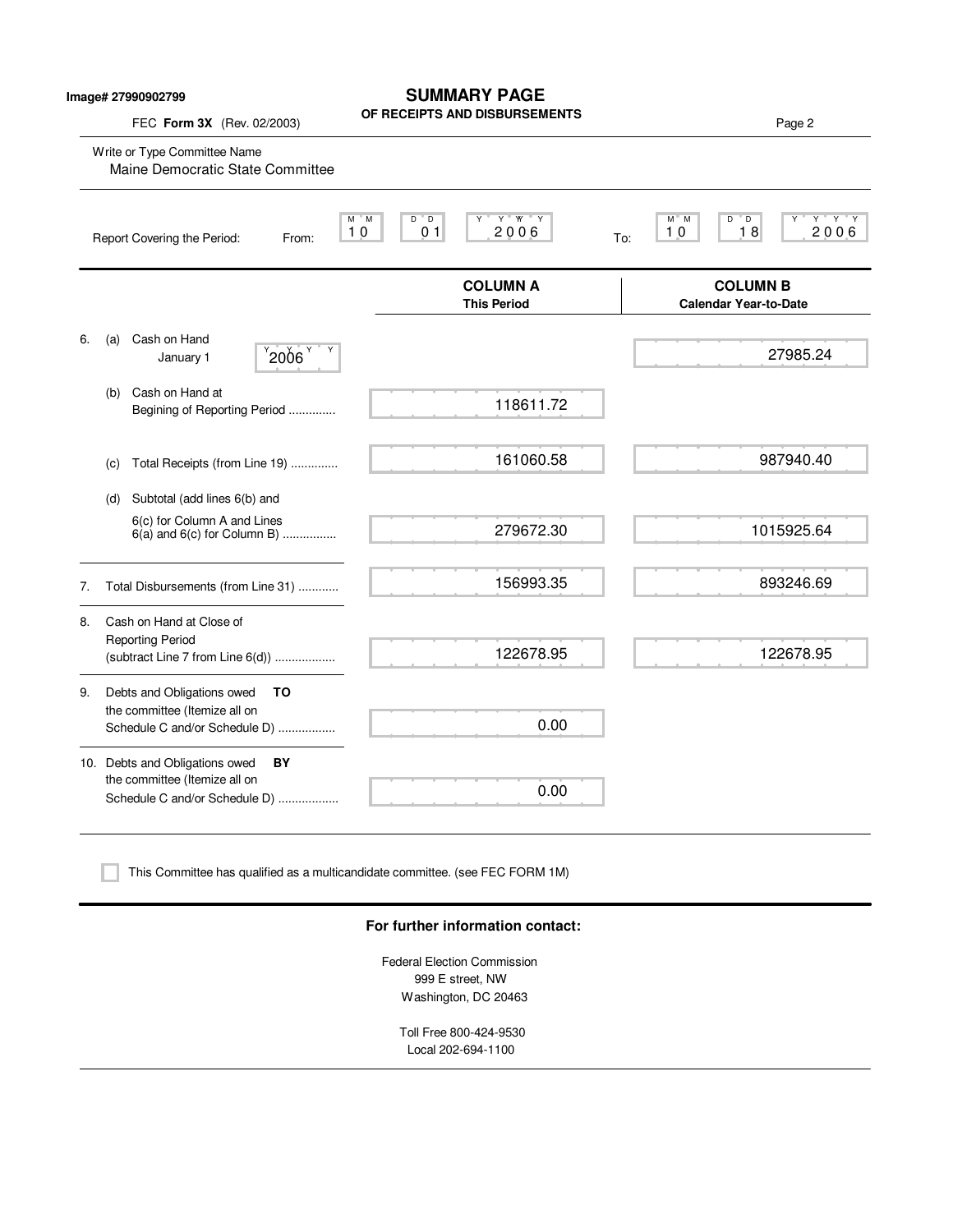| <b>DETAILED SUMMARY PAGE</b> |
|------------------------------|
| OF RECEIPTS                  |

**Image# 27990902800**

### FEC **Form 3X** (Rev. 02/2003) Page 3

Write or Type Committee Name

Maine Democratic State Committee

|                                                                                |                                                                                                    | <b>COLUMN A</b>          | <b>COLUMN B</b>              |
|--------------------------------------------------------------------------------|----------------------------------------------------------------------------------------------------|--------------------------|------------------------------|
|                                                                                | I. Receipts                                                                                        | <b>Total This Period</b> | <b>Calendar Year-to-Date</b> |
| 11. Contributions (other than loans) From:<br>Individuals/Persons Other<br>(a) |                                                                                                    |                          |                              |
|                                                                                | <b>Than Political Committees</b><br>Itemized (use Schedule A)<br>(i)                               | 84812.87                 | 374000.87                    |
|                                                                                | (ii)                                                                                               | 4884.88                  | 90461.21                     |
|                                                                                | (iii) TOTAL (add<br>Lines 11(a)(i) and (ii)                                                        | 89697.75                 | 464462.08                    |
|                                                                                | Political Party Committees<br>(b)                                                                  | 0.00                     | 0.00                         |
|                                                                                | <b>Other Political Committees</b><br>(c)<br><b>Total Contributions (add Lines</b><br>(d)           | 5646.00                  | 117457.75                    |
|                                                                                | $11(a)(iii),(b)$ and $(c)$ ) (Carry                                                                | 95343.75                 | 581919.83                    |
|                                                                                | 12. Transfers From Affiliated/Other                                                                | 10000.00                 | 134986.87                    |
|                                                                                |                                                                                                    | 0.00                     | 0.00                         |
|                                                                                | 14. Loan Repayments Received<br>15. Offsets To Operating Expenditures                              | 0.00                     | 0.00                         |
|                                                                                | (Refunds, Rebates, etc.)<br>(Carry Totals to Line 37, page 5)<br>16. Refunds of Contributions Made | 500.00                   | 4666.19                      |
|                                                                                | to Federal candidates and Other                                                                    | 0.00                     | 10000.00                     |
|                                                                                | 17. Other Federal Receipts<br>(Dividends, Interest, etc.)                                          | 621.15                   | 15005.14                     |
|                                                                                | 18. Transfers from Non-Federal and Levin Funds                                                     |                          |                              |
|                                                                                | (a) Non-Federal Account<br>(from Schedule H3)                                                      | 0.00                     | 155818.47                    |
|                                                                                | (b) Levin Funds (from Schedule H5)                                                                 | 54595.68                 | 85543.90                     |
|                                                                                | (c) Total Transfer (add 18(a) and 18(b)).                                                          | 54595.68                 | 241362.37                    |
|                                                                                | 19. Total Receipts (add Lines 11(d),<br>12, 13, 14, 15, 16, 17, and 18(c))                         | 161060.58                | 987940.40                    |
|                                                                                | 20. Total Federal Receipts<br>(subtract Line 18(c) from Line 19)                                   | 106464.90                | 746578.03                    |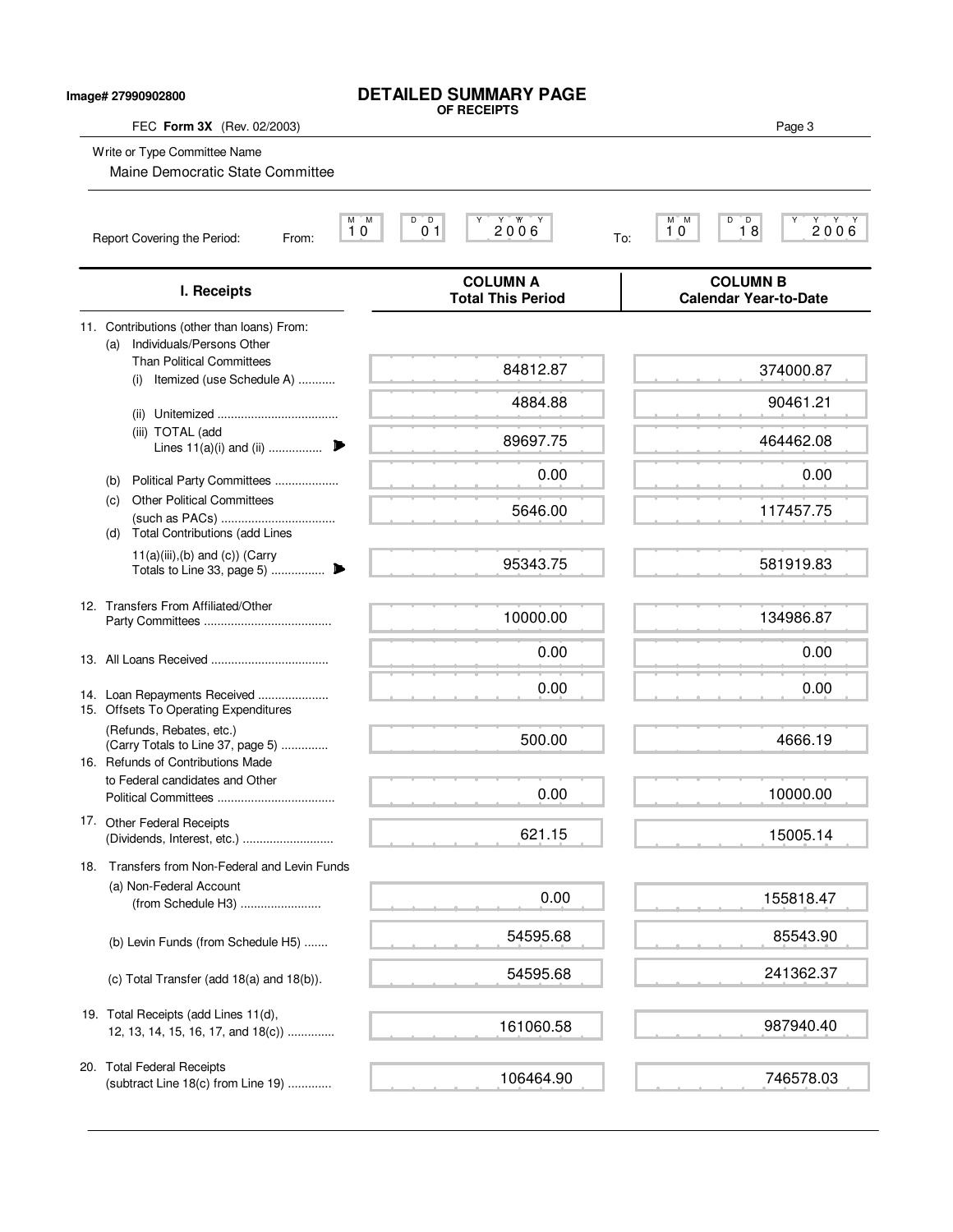**Image# 27990902801**

# **DETAILED SUMMARY PAGE**<br>of Disbursements

| FEC Form 3X (Rev. 02/2003) |                                                                                                                         | of Disbursements                            | Page 4                                          |  |  |
|----------------------------|-------------------------------------------------------------------------------------------------------------------------|---------------------------------------------|-------------------------------------------------|--|--|
|                            | <b>II. DISBURSEMENTS</b>                                                                                                | <b>COLUMN A</b><br><b>Total This Period</b> | <b>COLUMN B</b><br><b>Calendar Year-to-Date</b> |  |  |
|                            | 21. Operating Expenditures:<br>Shared Federal/Non-Federal<br>(a)<br>Activity (from Schedule H4)<br>Federal Share<br>(i) | 16903.59                                    | 131535.64                                       |  |  |
|                            | Non-Federal Share<br>(ii)                                                                                               | 33342.90                                    | 408993.93                                       |  |  |
|                            | <b>Other Federal Operating</b><br>(b)                                                                                   | 1119.98                                     | 15560.12                                        |  |  |
|                            | (c) Total Operating Expenditures                                                                                        |                                             |                                                 |  |  |
|                            | (add 21(a)(i), (a)(ii) and (b))<br>22. Transfers to Affiliated/Other Party                                              | 51366.47                                    | 556089.69                                       |  |  |
|                            | 23. Contributions to<br>Federal Candidates/Committees                                                                   | 0.00                                        | 0.00                                            |  |  |
|                            | and Other Political Committees<br>24. Independent Expenditure                                                           | 0.00                                        | 1000.00                                         |  |  |
|                            | 25. Coordinated Expenditures Made by Party                                                                              | 0.00                                        | 0.00                                            |  |  |
|                            |                                                                                                                         | 0.00                                        | 3433.34                                         |  |  |
|                            |                                                                                                                         | 0.00                                        | 0.00                                            |  |  |
|                            | 28. Refunds of Contributions To:                                                                                        | 0.00                                        | 0.00                                            |  |  |
|                            | Individuals/Persons Other<br>(a)<br>Than Political Committees                                                           | 0.00                                        | 1765.00                                         |  |  |
|                            | <b>Political Party Committees</b><br>(b)                                                                                | 0.00                                        | 0.00                                            |  |  |
|                            | <b>Other Political Committees</b><br>(c)                                                                                | 0.00                                        | 0.00                                            |  |  |
|                            | <b>Total Contribution Refunds</b><br>(d)<br>(add Lines 28(a), (b), and (c))                                             | 0.00                                        | 1765.00                                         |  |  |
| 29.                        |                                                                                                                         | 5000.00                                     | 5000.00                                         |  |  |
|                            | 30. Federal Election Activity (2 U.S.C 431(20))<br>(a) Shared Federal Election Activity<br>(from Schedule H6)           |                                             |                                                 |  |  |
|                            | (i) Federal Share                                                                                                       | 15248.95                                    | 22739.18                                        |  |  |
|                            | (ii) "Levin" Share                                                                                                      | 57363.67                                    | 85544.23                                        |  |  |
|                            | (b) Federal Election Activity Paid Entirely<br>With Federal Funds                                                       | 28014.26                                    | 217675.25                                       |  |  |
|                            | (c) Total Federal Election Activity (add<br>Lines $30(a)(i)$ , $30(a)(ii)$ and $30(b)$ )                                | 100626.88                                   | 325958.66                                       |  |  |
|                            | 31. Total Disbursements (add Lines 21(c), 22,<br>23, 24, 25, 26, 27, 28(d), 29 and 30(c))                               | 156993.35                                   | 893246.69                                       |  |  |
| 32.                        | <b>Total Federal Disbursements</b><br>(subtract Line 21(a)(ii) from Line 30(a)(ii)<br>from Line 31)                     | 66286.78                                    | 398708.53                                       |  |  |

**Contractor**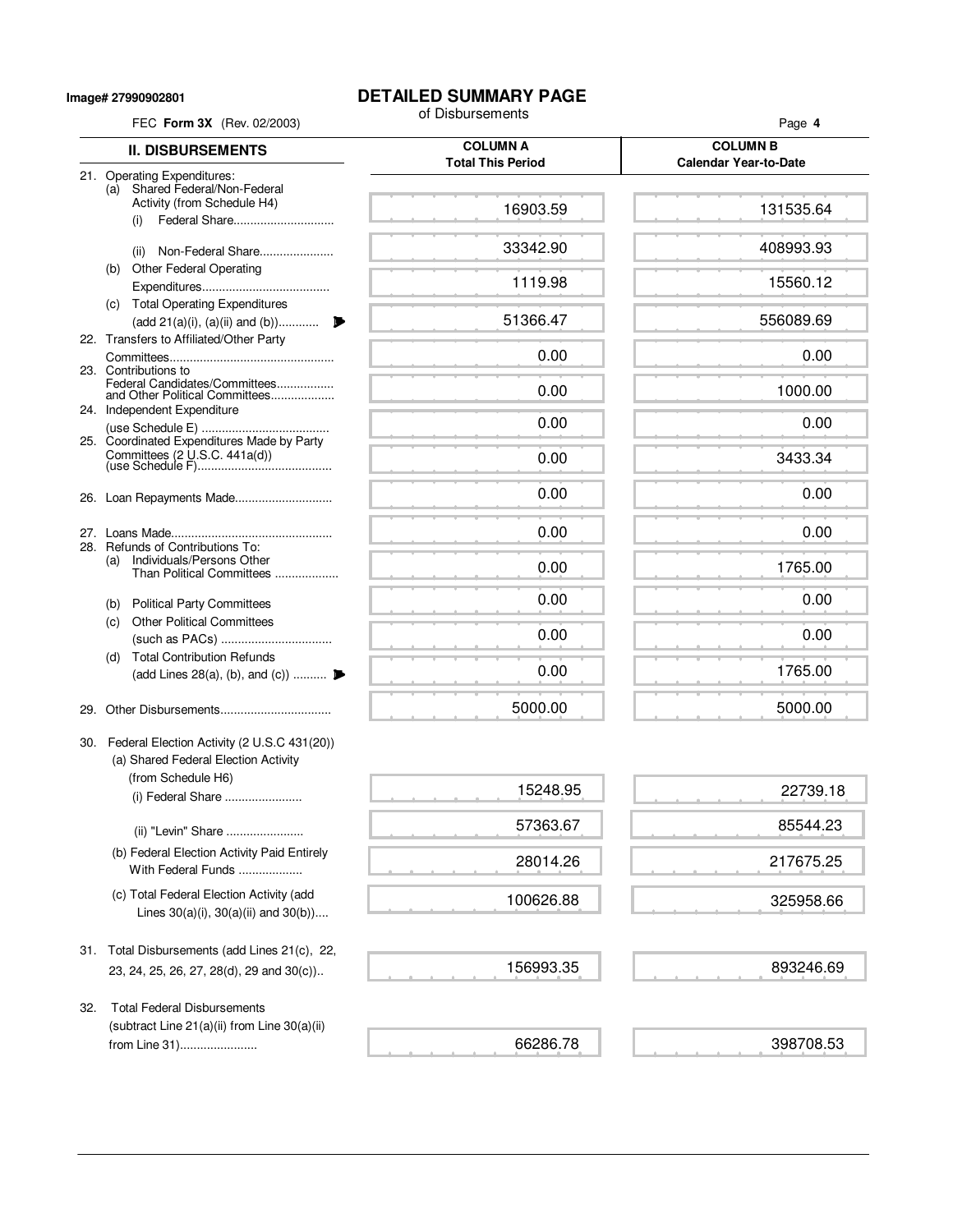## **Image# 27990902802**

## **DETAILED SUMMARY PAGE**

|     | FEC Form 3X (Rev. 02/2003)                                                             | of Disbursements                            | Page 5                                          |
|-----|----------------------------------------------------------------------------------------|---------------------------------------------|-------------------------------------------------|
|     | III. Net Contributions/Operating<br><b>Expenditures</b>                                | <b>COLUMN A</b><br><b>Total This Period</b> | <b>COLUMN B</b><br><b>Calendar Year-to-Date</b> |
| 33. | Total Contributions (other than loans)<br>from Line 11(d), page 3)                     | 95343.75                                    | 581919.83                                       |
| 34. | <b>Total Contribution Refunds</b>                                                      | 0.00                                        | 1765.00                                         |
| 35. | Net Contributions (other than loans)<br>(subtract Line 34 from Line 33)                | 95343.75                                    | 580154.83                                       |
| 36. | <b>Total Federal Operating Expenditures</b><br>(add Line $21(a)(i)$ and Line $21(b)$ ) | 18023.57                                    | 147095.76                                       |
| 37. | Offsets to Operating Expenditures                                                      | 500.00                                      | 4666.19                                         |
| 38. | Net Operating Expenditures<br>(subtract Line 37 from Line 36)                          | 17523.57                                    | 142429.57                                       |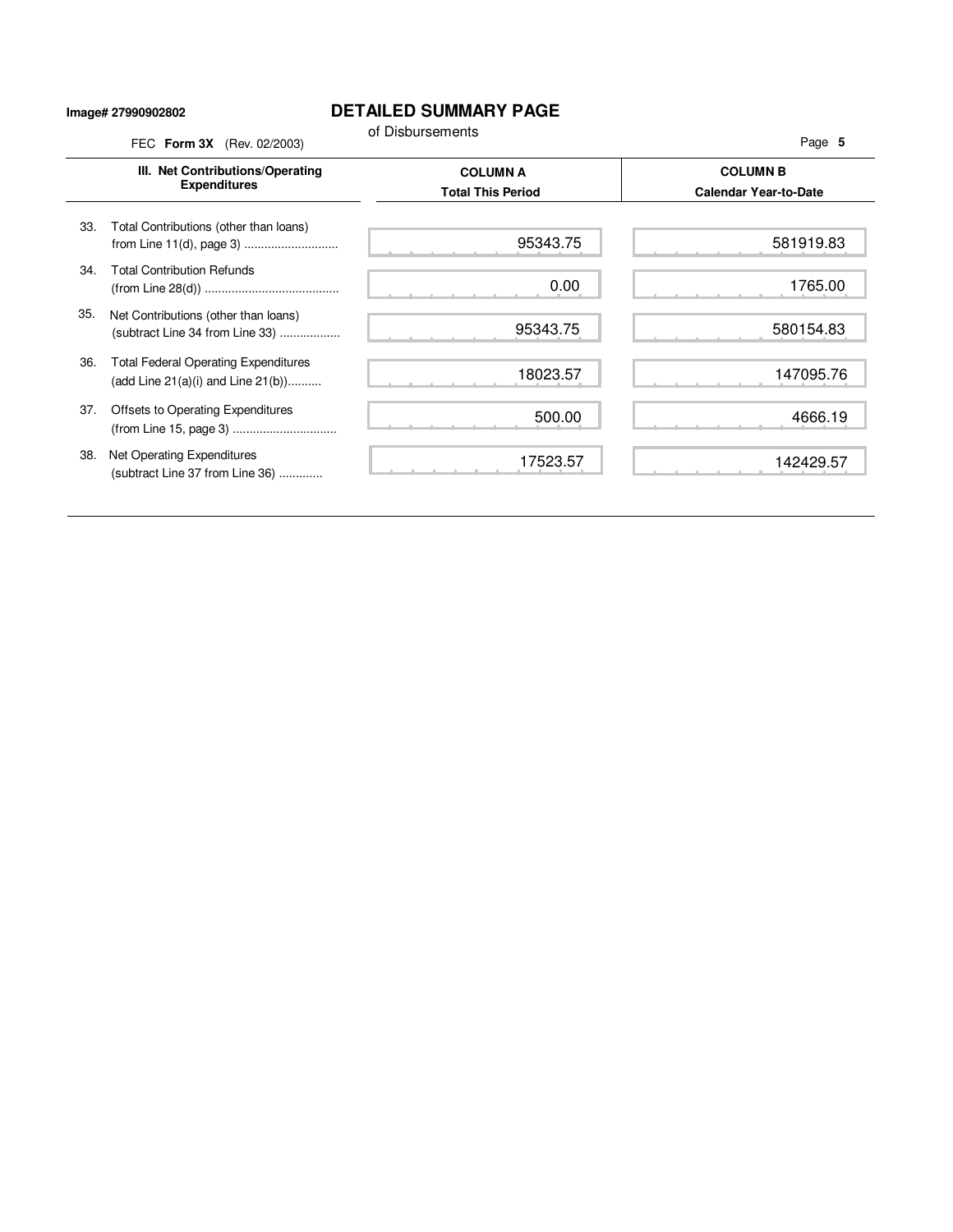| <b>SCHEDULE A (FEC Form 3X)</b> |                                                                                                                                            | Use separate schedule(s)<br>or each category of the |                              | PAGE 6/89<br>FOR LINE NUMBER:<br>(check only one)                                                         |  |  |  |  |  |  |
|---------------------------------|--------------------------------------------------------------------------------------------------------------------------------------------|-----------------------------------------------------|------------------------------|-----------------------------------------------------------------------------------------------------------|--|--|--|--|--|--|
|                                 | <b>ITEMIZED RECEIPTS</b>                                                                                                                   |                                                     | <b>Detailed Summary Page</b> | X<br>11a<br>11 <sub>b</sub><br>12<br>11c                                                                  |  |  |  |  |  |  |
|                                 | Any information copied from such Reports and Statements may not be sold or used by any person for the purpose of soliciting contributions  |                                                     |                              | 13<br>14<br>15<br>16<br>17                                                                                |  |  |  |  |  |  |
|                                 | or for commercial purposes, other than using the name and address of any political committee to solicit contributions from such committee. |                                                     |                              |                                                                                                           |  |  |  |  |  |  |
|                                 | NAME OF COMMITTEE (In Full)                                                                                                                |                                                     |                              |                                                                                                           |  |  |  |  |  |  |
|                                 | Maine Democratic State Committee                                                                                                           |                                                     |                              |                                                                                                           |  |  |  |  |  |  |
|                                 | Full Name (Last, First, Middle Initial)<br><b>A.</b> Diana B. Allen                                                                        |                                                     |                              | Date of Receipt                                                                                           |  |  |  |  |  |  |
|                                 | Mailing Address<br>17 Fairmount St.                                                                                                        |                                                     |                              | $\overline{Y}$ $\overline{Y}$ $\overline{Y}$<br>$M$ $M$ /<br>D<br>$\overline{D}$<br>Y<br>18<br>2006<br>10 |  |  |  |  |  |  |
|                                 | City                                                                                                                                       | State                                               | Zip Code                     | Transaction ID: SA11A1.50063                                                                              |  |  |  |  |  |  |
|                                 | Portland                                                                                                                                   | ME                                                  | 04103                        | Amount of Each Receipt this Period                                                                        |  |  |  |  |  |  |
|                                 | FEC ID number of contributing<br>federal political committee.                                                                              | C                                                   |                              | 500.00                                                                                                    |  |  |  |  |  |  |
|                                 | Name of Employer<br>Retired                                                                                                                | Occupation<br>Retired                               |                              |                                                                                                           |  |  |  |  |  |  |
|                                 | Receipt For:                                                                                                                               |                                                     | Aggregate Year-to-Date       |                                                                                                           |  |  |  |  |  |  |
|                                 | Primary<br>General<br>Other (specify) $\blacktriangledown$                                                                                 |                                                     | 750.00                       |                                                                                                           |  |  |  |  |  |  |
|                                 | Full Name (Last, First, Middle Initial)<br><b>B.</b> Joseph P. Anderson                                                                    |                                                     |                              | Date of Receipt                                                                                           |  |  |  |  |  |  |
|                                 | Mailing Address 5017 E. Valle Vista Road                                                                                                   |                                                     |                              | $Y - Y - Y$<br>$M$ M<br>D<br>$\Box$<br>18<br>2006<br>10                                                   |  |  |  |  |  |  |
|                                 | City                                                                                                                                       | State                                               | Zip Code                     | Transaction ID: SA11A1.50046                                                                              |  |  |  |  |  |  |
|                                 | Phoenix                                                                                                                                    | AZ                                                  | 85018-1951                   | Amount of Each Receipt this Period                                                                        |  |  |  |  |  |  |
|                                 | FEC ID number of contributing<br>federal political committee.                                                                              | C                                                   |                              | 2000.00                                                                                                   |  |  |  |  |  |  |
|                                 | Name of Employer<br>Schaller/Anderson                                                                                                      | Occupation<br>Executive                             |                              |                                                                                                           |  |  |  |  |  |  |
|                                 | Receipt For:                                                                                                                               |                                                     | Aggregate Year-to-Date ▼     |                                                                                                           |  |  |  |  |  |  |
|                                 | Primary<br>General<br>Other (specify) $\blacktriangledown$                                                                                 |                                                     | 2000.00                      |                                                                                                           |  |  |  |  |  |  |
|                                 | Full Name (Last, First, Middle Initial)<br>C. Arletta M. Ashe                                                                              |                                                     |                              | Date of Receipt                                                                                           |  |  |  |  |  |  |
|                                 | <b>Mailing Address</b><br>10 Prout Place                                                                                                   |                                                     |                              | Y Y Y Y<br>$M$ $M$<br>$D$ $D$<br>2006<br>10<br>18                                                         |  |  |  |  |  |  |
|                                 | City                                                                                                                                       | State                                               | Zip Code                     | Transaction ID: SA11A1.50066                                                                              |  |  |  |  |  |  |
|                                 | Cape Elizabeth                                                                                                                             | ME                                                  | 04107-9680                   | Amount of Each Receipt this Period                                                                        |  |  |  |  |  |  |
|                                 | FEC ID number of contributing<br>federal political committee.                                                                              | C                                                   |                              | 500.00                                                                                                    |  |  |  |  |  |  |
|                                 | Name of Employer<br>Self                                                                                                                   | Occupation<br>Consultant                            |                              |                                                                                                           |  |  |  |  |  |  |
|                                 | Receipt For:                                                                                                                               |                                                     | Aggregate Year-to-Date ▼     |                                                                                                           |  |  |  |  |  |  |
|                                 | Primary<br>General<br>Other (specify) $\blacktriangledown$                                                                                 |                                                     | 925.00                       |                                                                                                           |  |  |  |  |  |  |
|                                 |                                                                                                                                            |                                                     | ▶                            | 3000.00                                                                                                   |  |  |  |  |  |  |
|                                 |                                                                                                                                            |                                                     | ▶                            |                                                                                                           |  |  |  |  |  |  |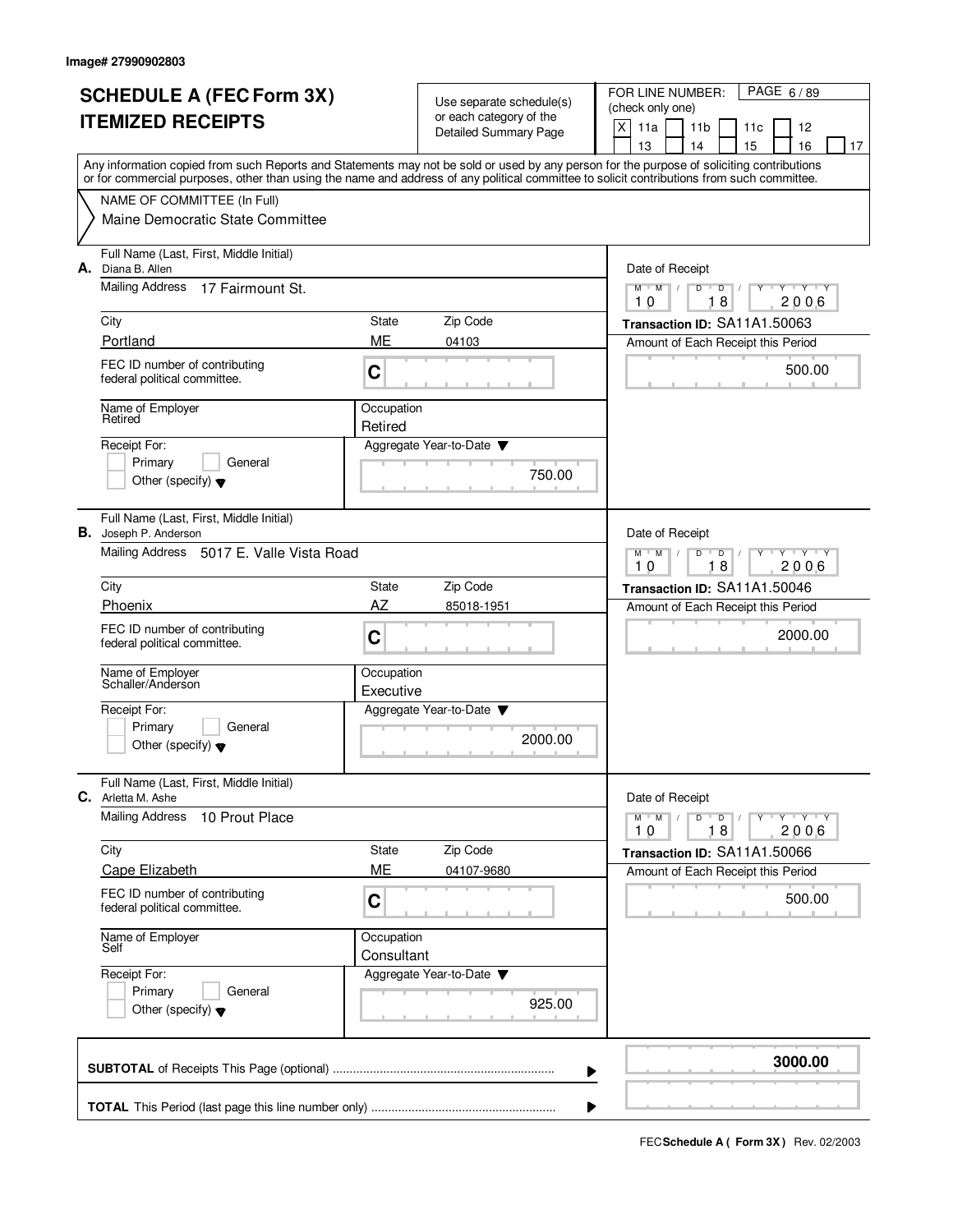| <b>SCHEDULE A (FEC Form 3X)</b> |                                                                                                                                                                                                                                                                                         |                         | Use separate schedule(s)<br>or each category of the |                 | PAGE 7/89<br>FOR LINE NUMBER:<br>(check only one) |                |          |                     |    |  |  |
|---------------------------------|-----------------------------------------------------------------------------------------------------------------------------------------------------------------------------------------------------------------------------------------------------------------------------------------|-------------------------|-----------------------------------------------------|-----------------|---------------------------------------------------|----------------|----------|---------------------|----|--|--|
|                                 | <b>ITEMIZED RECEIPTS</b>                                                                                                                                                                                                                                                                |                         | <b>Detailed Summary Page</b>                        | X<br>11a        | 11 <sub>b</sub><br>11c<br>12                      |                |          |                     |    |  |  |
|                                 |                                                                                                                                                                                                                                                                                         |                         |                                                     | 13              | 14                                                | 15             |          | 16                  | 17 |  |  |
|                                 | Any information copied from such Reports and Statements may not be sold or used by any person for the purpose of soliciting contributions<br>or for commercial purposes, other than using the name and address of any political committee to solicit contributions from such committee. |                         |                                                     |                 |                                                   |                |          |                     |    |  |  |
|                                 | NAME OF COMMITTEE (In Full)                                                                                                                                                                                                                                                             |                         |                                                     |                 |                                                   |                |          |                     |    |  |  |
|                                 | Maine Democratic State Committee                                                                                                                                                                                                                                                        |                         |                                                     |                 |                                                   |                |          |                     |    |  |  |
|                                 | Full Name (Last, First, Middle Initial)<br>A. Peter K. Baldacci                                                                                                                                                                                                                         |                         |                                                     | Date of Receipt |                                                   |                |          |                     |    |  |  |
|                                 | Mailing Address<br>23 Hempstead Ave.                                                                                                                                                                                                                                                    |                         |                                                     | $M$ $M$ /<br>10 | D<br>$\overline{D}$<br>18                         |                |          | $Y - Y - Y$<br>2006 |    |  |  |
|                                 | City                                                                                                                                                                                                                                                                                    | State                   | Zip Code                                            |                 | Transaction ID: SA11A1.50067                      |                |          |                     |    |  |  |
|                                 | Bangor                                                                                                                                                                                                                                                                                  | ME                      | 04401                                               |                 | Amount of Each Receipt this Period                |                |          |                     |    |  |  |
|                                 | FEC ID number of contributing<br>federal political committee.                                                                                                                                                                                                                           | C                       |                                                     |                 |                                                   |                |          | 250.00              |    |  |  |
|                                 | Name of Employer<br>Self                                                                                                                                                                                                                                                                | Occupation<br>Lawyer    |                                                     |                 |                                                   |                |          |                     |    |  |  |
|                                 | Receipt For:                                                                                                                                                                                                                                                                            |                         | Aggregate Year-to-Date                              |                 |                                                   |                |          |                     |    |  |  |
|                                 | Primary<br>General                                                                                                                                                                                                                                                                      |                         |                                                     |                 |                                                   |                |          |                     |    |  |  |
|                                 | Other (specify) $\blacktriangledown$                                                                                                                                                                                                                                                    |                         | 290.00                                              |                 |                                                   |                |          |                     |    |  |  |
|                                 | Full Name (Last, First, Middle Initial)<br><b>B.</b> Reinier Beeuwkes                                                                                                                                                                                                                   |                         |                                                     | Date of Receipt |                                                   |                |          |                     |    |  |  |
|                                 | Mailing Address<br>1360 Monument St.                                                                                                                                                                                                                                                    |                         |                                                     | $M$ $M$ /<br>10 | D<br>18                                           | $\overline{D}$ |          | $Y - Y - Y$<br>2006 |    |  |  |
|                                 | City                                                                                                                                                                                                                                                                                    | State                   | Zip Code                                            |                 | Transaction ID: SA11A1.50070                      |                |          |                     |    |  |  |
|                                 | Concord                                                                                                                                                                                                                                                                                 | MA                      | 01742                                               |                 | Amount of Each Receipt this Period                |                |          |                     |    |  |  |
|                                 | FEC ID number of contributing<br>federal political committee.                                                                                                                                                                                                                           | C                       |                                                     |                 |                                                   |                | 10000.00 |                     |    |  |  |
|                                 | Name of Employer<br>Self Employed                                                                                                                                                                                                                                                       | Occupation<br>Scientist |                                                     |                 |                                                   |                |          |                     |    |  |  |
|                                 | Receipt For:                                                                                                                                                                                                                                                                            |                         | Aggregate Year-to-Date                              |                 |                                                   |                |          |                     |    |  |  |
|                                 | Primary<br>General<br>Other (specify) $\blacktriangledown$                                                                                                                                                                                                                              |                         | 10000.00                                            |                 |                                                   |                |          |                     |    |  |  |
| C.                              | Full Name (Last, First, Middle Initial)<br>John S. Beliveau                                                                                                                                                                                                                             |                         |                                                     | Date of Receipt |                                                   |                |          |                     |    |  |  |
|                                 | <b>Mailing Address</b><br>97 Blackstrap Road                                                                                                                                                                                                                                            |                         |                                                     | $M$ $M$<br>10   | $D$ $D$<br>18                                     |                |          | $Y + Y + Y$<br>2006 |    |  |  |
|                                 | City                                                                                                                                                                                                                                                                                    | State                   | Zip Code                                            |                 | Transaction ID: SA11A1.50055                      |                |          |                     |    |  |  |
|                                 | Falmouth                                                                                                                                                                                                                                                                                | ME                      | 04105                                               |                 | Amount of Each Receipt this Period                |                |          |                     |    |  |  |
|                                 | FEC ID number of contributing<br>federal political committee.                                                                                                                                                                                                                           | С                       |                                                     |                 |                                                   |                |          | 250.00              |    |  |  |
|                                 | Name of Employer<br>H.H. Payson & Co                                                                                                                                                                                                                                                    | Occupation<br>Associate |                                                     |                 |                                                   |                |          |                     |    |  |  |
|                                 | Receipt For:                                                                                                                                                                                                                                                                            |                         | Aggregate Year-to-Date ▼                            |                 |                                                   |                |          |                     |    |  |  |
|                                 | Primary<br>General                                                                                                                                                                                                                                                                      |                         |                                                     |                 |                                                   |                |          |                     |    |  |  |
|                                 | Other (specify) $\blacktriangledown$                                                                                                                                                                                                                                                    |                         | 250.00                                              |                 |                                                   |                |          |                     |    |  |  |
|                                 |                                                                                                                                                                                                                                                                                         |                         | ▶                                                   |                 |                                                   |                | 10500.00 |                     |    |  |  |
|                                 |                                                                                                                                                                                                                                                                                         |                         | ▶                                                   |                 |                                                   |                |          |                     |    |  |  |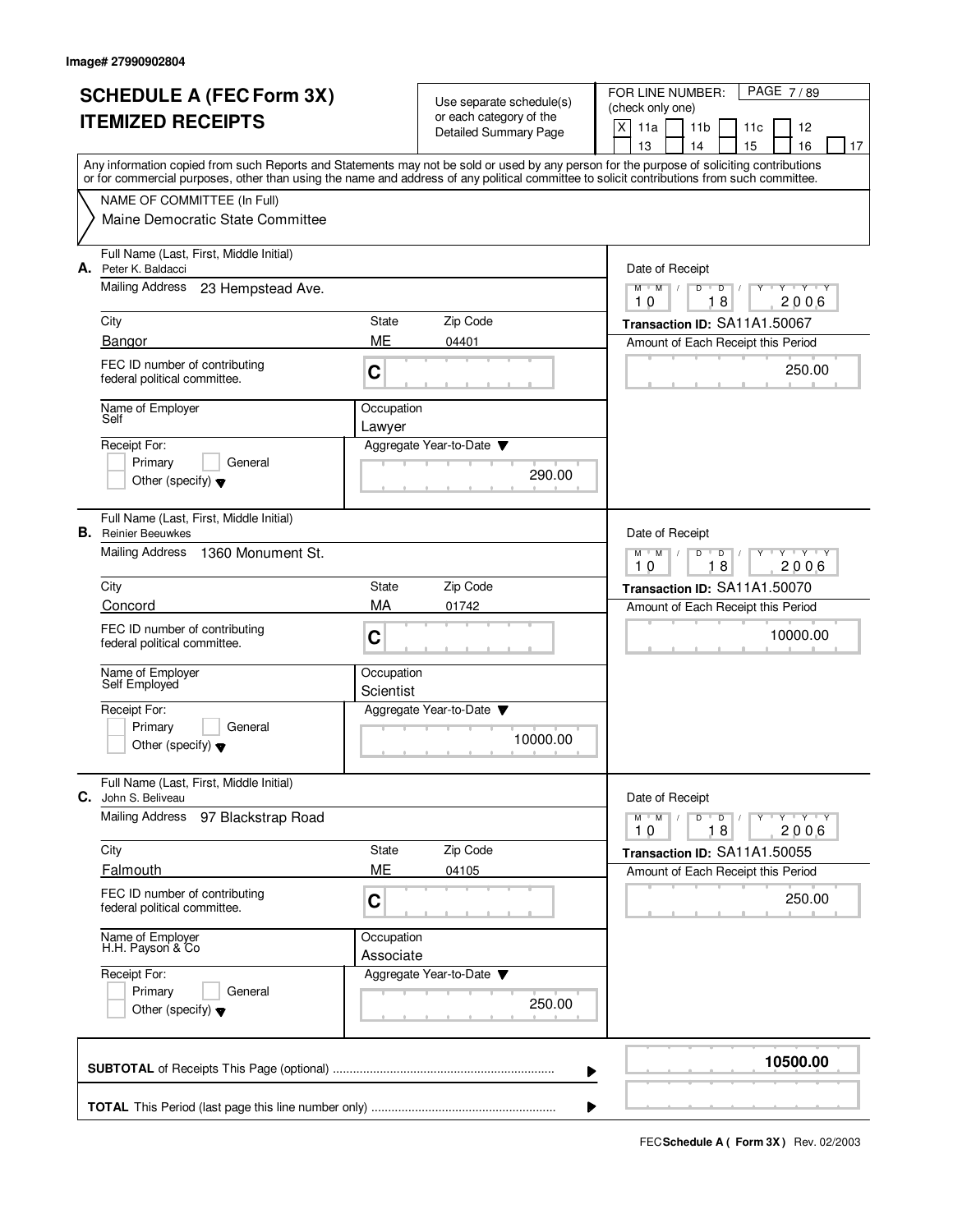| <b>SCHEDULE A (FEC Form 3X)</b> |                                                                                                                                                                                                                                                                                         |                        | Use separate schedule(s)                         |                                          | PAGE 8/89<br>FOR LINE NUMBER:<br>(check only one) |                      |    |                     |    |  |  |
|---------------------------------|-----------------------------------------------------------------------------------------------------------------------------------------------------------------------------------------------------------------------------------------------------------------------------------------|------------------------|--------------------------------------------------|------------------------------------------|---------------------------------------------------|----------------------|----|---------------------|----|--|--|
|                                 | <b>ITEMIZED RECEIPTS</b>                                                                                                                                                                                                                                                                |                        | or each category of the<br>Detailed Summary Page | X<br>11a<br>11 <sub>b</sub><br>12<br>11c |                                                   |                      |    |                     |    |  |  |
|                                 |                                                                                                                                                                                                                                                                                         |                        |                                                  | 13                                       | 14                                                |                      | 15 | 16                  | 17 |  |  |
|                                 | Any information copied from such Reports and Statements may not be sold or used by any person for the purpose of soliciting contributions<br>or for commercial purposes, other than using the name and address of any political committee to solicit contributions from such committee. |                        |                                                  |                                          |                                                   |                      |    |                     |    |  |  |
|                                 | NAME OF COMMITTEE (In Full)                                                                                                                                                                                                                                                             |                        |                                                  |                                          |                                                   |                      |    |                     |    |  |  |
|                                 | Maine Democratic State Committee                                                                                                                                                                                                                                                        |                        |                                                  |                                          |                                                   |                      |    |                     |    |  |  |
|                                 | Full Name (Last, First, Middle Initial)<br><b>A.</b> Dexter Bellows                                                                                                                                                                                                                     |                        |                                                  |                                          | Date of Receipt                                   |                      |    |                     |    |  |  |
|                                 | Mailing Address P.O. Box 467                                                                                                                                                                                                                                                            |                        |                                                  | $M$ $M$ /<br>10                          | D                                                 | $\overline{D}$<br>03 |    | $Y + Y + Y$<br>2006 |    |  |  |
|                                 | City                                                                                                                                                                                                                                                                                    | State                  | Zip Code                                         |                                          | Transaction ID: SA11A1.49662                      |                      |    |                     |    |  |  |
|                                 | Hancock                                                                                                                                                                                                                                                                                 | ME                     | 04640                                            |                                          | Amount of Each Receipt this Period                |                      |    |                     |    |  |  |
|                                 | FEC ID number of contributing<br>federal political committee.                                                                                                                                                                                                                           | C                      |                                                  |                                          |                                                   |                      |    | 52.00               |    |  |  |
|                                 | Name of Employer<br>Retired                                                                                                                                                                                                                                                             | Occupation<br>Retired  |                                                  |                                          |                                                   |                      |    |                     |    |  |  |
|                                 | Receipt For:                                                                                                                                                                                                                                                                            |                        | Aggregate Year-to-Date                           |                                          |                                                   |                      |    |                     |    |  |  |
|                                 | Primary<br>General<br>Other (specify) $\blacktriangledown$                                                                                                                                                                                                                              |                        | 296.00                                           |                                          |                                                   |                      |    |                     |    |  |  |
|                                 | Full Name (Last, First, Middle Initial)                                                                                                                                                                                                                                                 |                        |                                                  |                                          |                                                   |                      |    |                     |    |  |  |
|                                 | <b>B.</b> John Bernard                                                                                                                                                                                                                                                                  |                        |                                                  |                                          | Date of Receipt                                   |                      |    |                     |    |  |  |
|                                 | Mailing Address<br>56 Hildreth St.                                                                                                                                                                                                                                                      |                        |                                                  | $M$ M<br>10                              | D                                                 | D<br>12              |    | $Y - Y - Y$<br>2006 |    |  |  |
|                                 | City                                                                                                                                                                                                                                                                                    | State                  | Zip Code                                         |                                          | Transaction ID: SA11A1.49908                      |                      |    |                     |    |  |  |
|                                 | South Portland                                                                                                                                                                                                                                                                          | ME                     | 04106                                            |                                          | Amount of Each Receipt this Period                |                      |    |                     |    |  |  |
|                                 | FEC ID number of contributing<br>federal political committee.                                                                                                                                                                                                                           | C                      |                                                  |                                          |                                                   |                      |    | 5.00                |    |  |  |
|                                 | Name of Employer<br>Retired                                                                                                                                                                                                                                                             | Occupation             |                                                  |                                          |                                                   |                      |    |                     |    |  |  |
|                                 | Receipt For:                                                                                                                                                                                                                                                                            |                        | Aggregate Year-to-Date                           |                                          |                                                   |                      |    |                     |    |  |  |
|                                 | Primary<br>General<br>Other (specify) $\blacktriangledown$                                                                                                                                                                                                                              |                        | 301.00                                           |                                          |                                                   |                      |    |                     |    |  |  |
|                                 | Full Name (Last, First, Middle Initial)<br>C. Alison Adams Beyea                                                                                                                                                                                                                        |                        |                                                  |                                          | Date of Receipt                                   |                      |    |                     |    |  |  |
|                                 | Mailing Address<br>83 Boxwood Dr.                                                                                                                                                                                                                                                       |                        |                                                  | $M$ $M$<br>10                            | $D$ $D$                                           | 18                   |    | $Y$ $Y$ $Y$<br>2006 |    |  |  |
|                                 | City                                                                                                                                                                                                                                                                                    | State                  | Zip Code                                         |                                          | Transaction ID: SA11A1.50061                      |                      |    |                     |    |  |  |
|                                 | Yarmouth                                                                                                                                                                                                                                                                                | ME                     | 04096                                            |                                          | Amount of Each Receipt this Period                |                      |    |                     |    |  |  |
|                                 | FEC ID number of contributing<br>federal political committee.                                                                                                                                                                                                                           | C                      |                                                  |                                          |                                                   |                      |    | 2000.00             |    |  |  |
|                                 | Name of Employer<br>Kids Legal Aid of Maine                                                                                                                                                                                                                                             | Occupation<br>Attorney |                                                  |                                          |                                                   |                      |    |                     |    |  |  |
|                                 | Receipt For:                                                                                                                                                                                                                                                                            |                        | Aggregate Year-to-Date ▼                         |                                          |                                                   |                      |    |                     |    |  |  |
|                                 | Primary<br>General<br>Other (specify) $\blacktriangledown$                                                                                                                                                                                                                              |                        | 2000.00                                          |                                          |                                                   |                      |    |                     |    |  |  |
|                                 |                                                                                                                                                                                                                                                                                         |                        | ▶                                                |                                          |                                                   |                      |    | 2057.00             |    |  |  |
|                                 |                                                                                                                                                                                                                                                                                         |                        | ▶                                                |                                          |                                                   |                      |    |                     |    |  |  |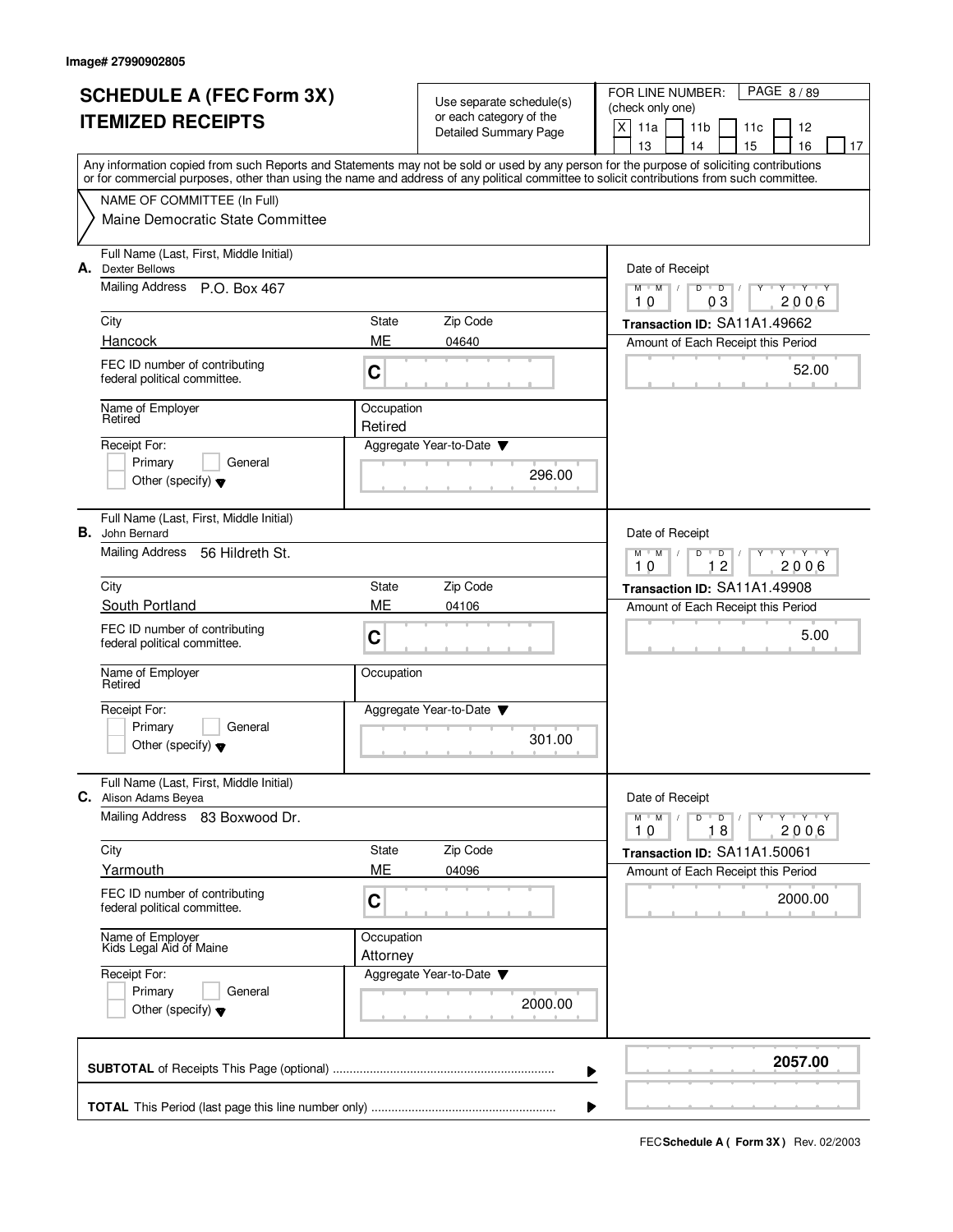| <b>SCHEDULE A (FEC Form 3X)</b> |                                                                                                                                                                                                                                                                                         |                          | Use separate schedule(s)     | FOR LINE NUMBER:<br>PAGE 9/89<br>(check only one)                             |    |  |  |  |  |  |
|---------------------------------|-----------------------------------------------------------------------------------------------------------------------------------------------------------------------------------------------------------------------------------------------------------------------------------------|--------------------------|------------------------------|-------------------------------------------------------------------------------|----|--|--|--|--|--|
|                                 | <b>ITEMIZED RECEIPTS</b>                                                                                                                                                                                                                                                                |                          |                              | $\mathsf{X}$<br>11a<br>11 <sub>b</sub><br>11c<br>12                           |    |  |  |  |  |  |
|                                 |                                                                                                                                                                                                                                                                                         |                          | <b>Detailed Summary Page</b> | 16<br>13<br>14<br>15                                                          | 17 |  |  |  |  |  |
|                                 | Any information copied from such Reports and Statements may not be sold or used by any person for the purpose of soliciting contributions<br>or for commercial purposes, other than using the name and address of any political committee to solicit contributions from such committee. |                          |                              |                                                                               |    |  |  |  |  |  |
|                                 | NAME OF COMMITTEE (In Full)                                                                                                                                                                                                                                                             |                          |                              |                                                                               |    |  |  |  |  |  |
|                                 | Maine Democratic State Committee                                                                                                                                                                                                                                                        |                          |                              |                                                                               |    |  |  |  |  |  |
|                                 | Full Name (Last, First, Middle Initial)<br>A. Kenneth W. Bowden                                                                                                                                                                                                                         |                          |                              | Date of Receipt                                                               |    |  |  |  |  |  |
|                                 | Mailing Address 12 Terison Dr.                                                                                                                                                                                                                                                          |                          |                              | $M-M$ /<br>$D$ $D$<br>$Y - Y - Y$<br>03<br>2006<br>10                         |    |  |  |  |  |  |
|                                 | City                                                                                                                                                                                                                                                                                    | State                    | Zip Code                     | Transaction ID: SA11A1.49684                                                  |    |  |  |  |  |  |
|                                 | Falmouth                                                                                                                                                                                                                                                                                | ME                       | 04105                        | Amount of Each Receipt this Period                                            |    |  |  |  |  |  |
|                                 | FEC ID number of contributing<br>federal political committee.                                                                                                                                                                                                                           | C                        |                              | 250.00                                                                        |    |  |  |  |  |  |
|                                 | Name of Employer<br>Self                                                                                                                                                                                                                                                                | Occupation<br>Consultant |                              |                                                                               |    |  |  |  |  |  |
|                                 | Receipt For:                                                                                                                                                                                                                                                                            |                          | Aggregate Year-to-Date       |                                                                               |    |  |  |  |  |  |
|                                 | General<br>Primary                                                                                                                                                                                                                                                                      |                          | 250.00                       |                                                                               |    |  |  |  |  |  |
|                                 | Other (specify) $\blacktriangledown$                                                                                                                                                                                                                                                    |                          |                              |                                                                               |    |  |  |  |  |  |
|                                 | Full Name (Last, First, Middle Initial)<br><b>B.</b> John H. Branson                                                                                                                                                                                                                    |                          |                              | Date of Receipt                                                               |    |  |  |  |  |  |
|                                 | Mailing Address<br>118 Brentwood St.                                                                                                                                                                                                                                                    |                          |                              | $T - Y - T Y$<br>$M$ <sup>U</sup><br>M<br>D<br>D<br>12<br>2006<br>10          |    |  |  |  |  |  |
|                                 | City                                                                                                                                                                                                                                                                                    | State                    | Zip Code                     | Transaction ID: SA11A1.49945                                                  |    |  |  |  |  |  |
|                                 | Portland                                                                                                                                                                                                                                                                                | <b>ME</b>                | 04103                        | Amount of Each Receipt this Period                                            |    |  |  |  |  |  |
|                                 | FEC ID number of contributing<br>federal political committee.                                                                                                                                                                                                                           | C                        |                              | 25.00                                                                         |    |  |  |  |  |  |
|                                 | Name of Employer<br>Chadbourn Law                                                                                                                                                                                                                                                       | Occupation<br>Attorney   |                              |                                                                               |    |  |  |  |  |  |
|                                 | Receipt For:                                                                                                                                                                                                                                                                            |                          | Aggregate Year-to-Date       |                                                                               |    |  |  |  |  |  |
|                                 | Primary<br>General<br>Other (specify) $\blacktriangledown$                                                                                                                                                                                                                              |                          | 649.00                       |                                                                               |    |  |  |  |  |  |
| С.                              | Full Name (Last, First, Middle Initial)<br>Ronald L Breazeale                                                                                                                                                                                                                           |                          |                              | Date of Receipt                                                               |    |  |  |  |  |  |
|                                 | Mailing Address<br>25 Ledge Rd                                                                                                                                                                                                                                                          |                          |                              | $Y$ $Y$ $Y$ $Y$<br>$M$ $M$<br>$D$ $D$<br>$Y$ <sup>U</sup><br>10<br>12<br>2006 |    |  |  |  |  |  |
|                                 | City                                                                                                                                                                                                                                                                                    | State                    | Zip Code                     | Transaction ID: SA11A1.49958                                                  |    |  |  |  |  |  |
|                                 | S Portland                                                                                                                                                                                                                                                                              | ME                       | 04106                        | Amount of Each Receipt this Period                                            |    |  |  |  |  |  |
|                                 | FEC ID number of contributing<br>federal political committee.                                                                                                                                                                                                                           | С                        |                              | 10.00                                                                         |    |  |  |  |  |  |
|                                 | Name of Employer<br>self-employed                                                                                                                                                                                                                                                       | Occupation<br>consultant |                              |                                                                               |    |  |  |  |  |  |
|                                 | Receipt For:                                                                                                                                                                                                                                                                            |                          | Aggregate Year-to-Date       |                                                                               |    |  |  |  |  |  |
|                                 | Primary<br>General                                                                                                                                                                                                                                                                      |                          | 306.00                       |                                                                               |    |  |  |  |  |  |
|                                 | Other (specify) $\blacktriangledown$                                                                                                                                                                                                                                                    |                          |                              |                                                                               |    |  |  |  |  |  |
|                                 |                                                                                                                                                                                                                                                                                         |                          |                              | 285.00<br>▶                                                                   |    |  |  |  |  |  |
|                                 |                                                                                                                                                                                                                                                                                         |                          |                              | ▶                                                                             |    |  |  |  |  |  |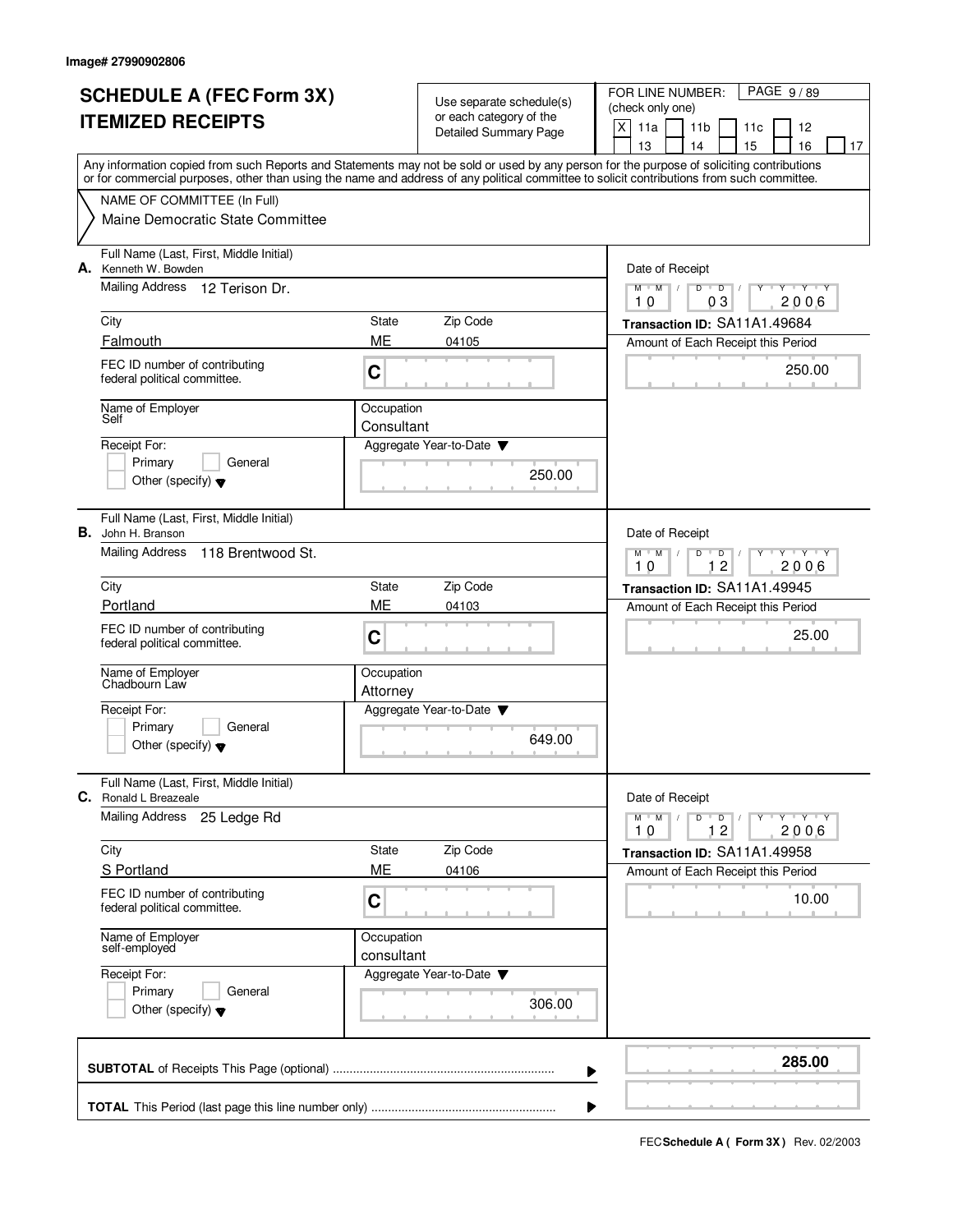| <b>SCHEDULE A (FEC Form 3X)</b> |                                                                                                                                                                                                                                                                                         |                                         | Use separate schedule(s)                            | FOR LINE NUMBER:<br>PAGE 10/89                                                       |  |  |  |  |  |  |
|---------------------------------|-----------------------------------------------------------------------------------------------------------------------------------------------------------------------------------------------------------------------------------------------------------------------------------------|-----------------------------------------|-----------------------------------------------------|--------------------------------------------------------------------------------------|--|--|--|--|--|--|
|                                 | <b>ITEMIZED RECEIPTS</b>                                                                                                                                                                                                                                                                | or each category of the                 |                                                     | (check only one)<br>$X$ 11a<br>11 <sub>b</sub><br>11c<br>12                          |  |  |  |  |  |  |
|                                 |                                                                                                                                                                                                                                                                                         |                                         | <b>Detailed Summary Page</b>                        | 16<br>13<br>14<br>15<br>17                                                           |  |  |  |  |  |  |
|                                 | Any information copied from such Reports and Statements may not be sold or used by any person for the purpose of soliciting contributions<br>or for commercial purposes, other than using the name and address of any political committee to solicit contributions from such committee. |                                         |                                                     |                                                                                      |  |  |  |  |  |  |
|                                 | NAME OF COMMITTEE (In Full)                                                                                                                                                                                                                                                             |                                         |                                                     |                                                                                      |  |  |  |  |  |  |
|                                 | Maine Democratic State Committee                                                                                                                                                                                                                                                        |                                         |                                                     |                                                                                      |  |  |  |  |  |  |
|                                 | Full Name (Last, First, Middle Initial)<br>A. Patricia Bredenberg                                                                                                                                                                                                                       |                                         |                                                     | Date of Receipt                                                                      |  |  |  |  |  |  |
|                                 | Mailing Address 8 Fox Hill Road                                                                                                                                                                                                                                                         |                                         |                                                     | $M$ $M$ $M$<br>D<br>$\overline{D}$<br><b>TY TY TY</b><br>$\perp$<br>10<br>2006<br>04 |  |  |  |  |  |  |
|                                 | City                                                                                                                                                                                                                                                                                    | State                                   | Zip Code                                            | Transaction ID: SA11A1.49722                                                         |  |  |  |  |  |  |
|                                 | Cape Elizabeth                                                                                                                                                                                                                                                                          | ME                                      | 04107                                               | Amount of Each Receipt this Period                                                   |  |  |  |  |  |  |
|                                 | FEC ID number of contributing<br>federal political committee.                                                                                                                                                                                                                           | C                                       |                                                     | 50.00                                                                                |  |  |  |  |  |  |
|                                 | Name of Employer<br>SBS Consulting                                                                                                                                                                                                                                                      | Occupation                              |                                                     |                                                                                      |  |  |  |  |  |  |
|                                 | Receipt For:                                                                                                                                                                                                                                                                            |                                         | <b>Nurse Practitioner</b><br>Aggregate Year-to-Date |                                                                                      |  |  |  |  |  |  |
|                                 | Primary<br>General                                                                                                                                                                                                                                                                      |                                         |                                                     |                                                                                      |  |  |  |  |  |  |
|                                 | Other (specify) $\blacktriangledown$                                                                                                                                                                                                                                                    |                                         | 287.00                                              |                                                                                      |  |  |  |  |  |  |
|                                 | Full Name (Last, First, Middle Initial)<br><b>B.</b> Patricia Bredenberg                                                                                                                                                                                                                |                                         |                                                     | Date of Receipt                                                                      |  |  |  |  |  |  |
|                                 | Mailing Address 8 Fox Hill Road                                                                                                                                                                                                                                                         |                                         |                                                     | $M$ <sup>U</sup><br>M<br>D<br>$T - Y$<br>D<br>12<br>2006<br>10                       |  |  |  |  |  |  |
|                                 | City                                                                                                                                                                                                                                                                                    | State                                   | Zip Code                                            | Transaction ID: SA11A1.49907                                                         |  |  |  |  |  |  |
|                                 | Cape Elizabeth                                                                                                                                                                                                                                                                          | ME                                      | 04107                                               | Amount of Each Receipt this Period                                                   |  |  |  |  |  |  |
|                                 | FEC ID number of contributing<br>federal political committee.                                                                                                                                                                                                                           | C                                       |                                                     | 5.00                                                                                 |  |  |  |  |  |  |
|                                 | Name of Employer<br><b>SBS</b> Consulting                                                                                                                                                                                                                                               | Occupation<br><b>Nurse Practitioner</b> |                                                     |                                                                                      |  |  |  |  |  |  |
|                                 | Receipt For:                                                                                                                                                                                                                                                                            |                                         | Aggregate Year-to-Date                              |                                                                                      |  |  |  |  |  |  |
|                                 | Primary<br>General                                                                                                                                                                                                                                                                      |                                         |                                                     |                                                                                      |  |  |  |  |  |  |
|                                 | Other (specify) $\blacktriangledown$                                                                                                                                                                                                                                                    |                                         | 292.00                                              |                                                                                      |  |  |  |  |  |  |
| С.                              | Full Name (Last, First, Middle Initial)<br><b>Gilbert Butler</b>                                                                                                                                                                                                                        |                                         |                                                     | Date of Receipt                                                                      |  |  |  |  |  |  |
|                                 | <b>Mailing Address</b><br>745 Fifth Avenue<br><b>Suite 1702</b>                                                                                                                                                                                                                         |                                         |                                                     | $Y$ $Y$ $Y$ $Y$<br>$M$ M<br>D<br>$\overline{\phantom{a}}$ D<br>Y<br>10<br>12<br>2006 |  |  |  |  |  |  |
|                                 | City                                                                                                                                                                                                                                                                                    | State                                   | Zip Code                                            | Transaction ID: SA11A1.49886                                                         |  |  |  |  |  |  |
|                                 | New York                                                                                                                                                                                                                                                                                | <b>NY</b>                               | 10151                                               | Amount of Each Receipt this Period                                                   |  |  |  |  |  |  |
|                                 | FEC ID number of contributing<br>federal political committee.                                                                                                                                                                                                                           | C                                       |                                                     | 10000.00                                                                             |  |  |  |  |  |  |
|                                 | Name of Employer<br>Butler Capital Corporation                                                                                                                                                                                                                                          | Occupation<br>President                 |                                                     |                                                                                      |  |  |  |  |  |  |
|                                 | Receipt For:                                                                                                                                                                                                                                                                            |                                         | Aggregate Year-to-Date                              |                                                                                      |  |  |  |  |  |  |
|                                 | Primary<br>General<br>Other (specify) $\blacktriangledown$                                                                                                                                                                                                                              |                                         | 10000.00                                            |                                                                                      |  |  |  |  |  |  |
|                                 |                                                                                                                                                                                                                                                                                         |                                         | ▶                                                   | 10055.00                                                                             |  |  |  |  |  |  |
|                                 |                                                                                                                                                                                                                                                                                         |                                         | ▶                                                   |                                                                                      |  |  |  |  |  |  |
|                                 |                                                                                                                                                                                                                                                                                         |                                         |                                                     |                                                                                      |  |  |  |  |  |  |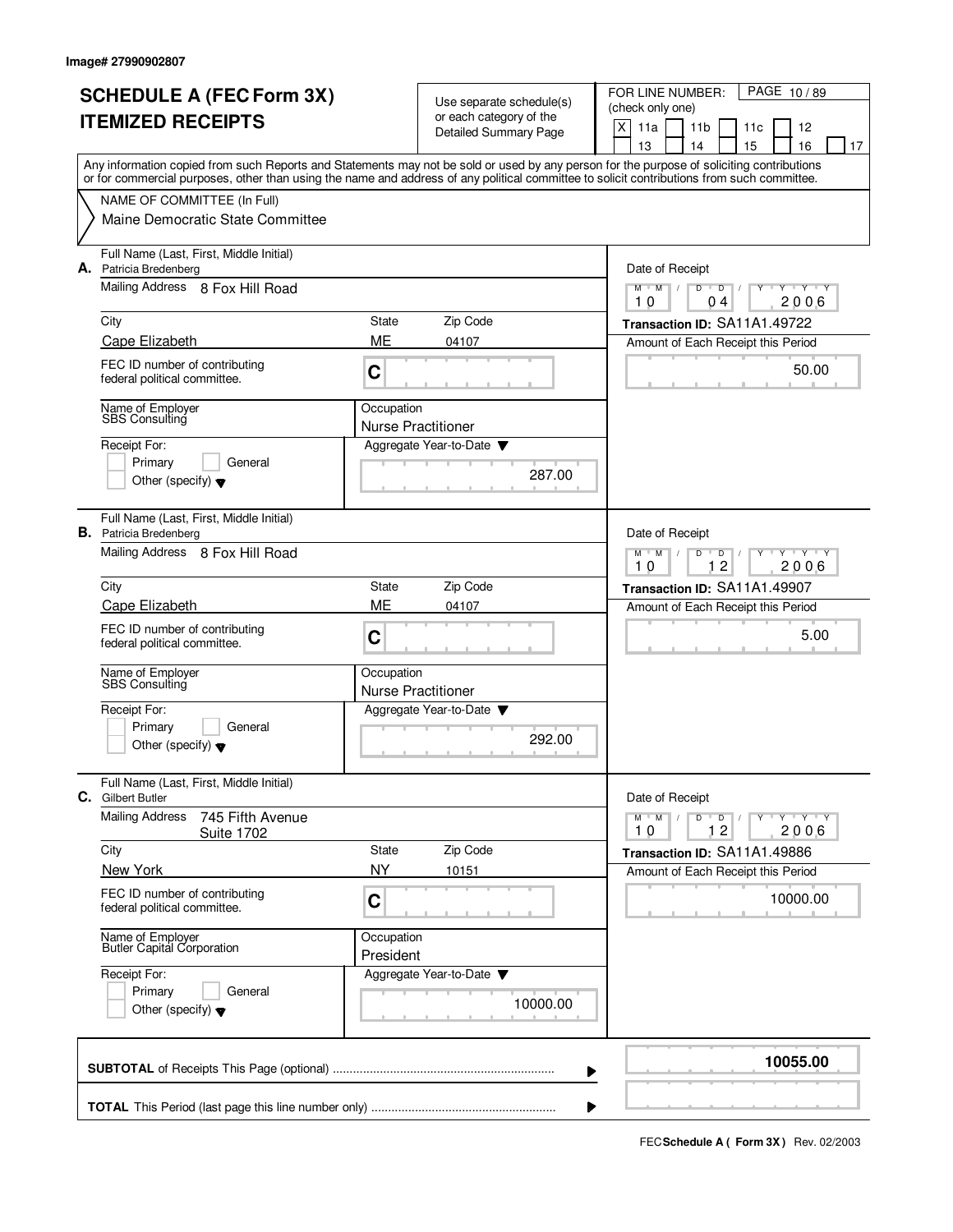| <b>SCHEDULE A (FEC Form 3X)</b> |                                                                                                                                                                                                                                                                                         |                                                   | Use separate schedule(s)<br>or each category of the |                                                                                                           | PAGE 11/89<br>FOR LINE NUMBER:<br>(check only one) |    |    |                     |    |
|---------------------------------|-----------------------------------------------------------------------------------------------------------------------------------------------------------------------------------------------------------------------------------------------------------------------------------------|---------------------------------------------------|-----------------------------------------------------|-----------------------------------------------------------------------------------------------------------|----------------------------------------------------|----|----|---------------------|----|
| <b>ITEMIZED RECEIPTS</b>        |                                                                                                                                                                                                                                                                                         |                                                   | <b>Detailed Summary Page</b>                        |                                                                                                           | X<br>11a<br>11 <sub>b</sub><br>12<br>11c           |    |    |                     |    |
|                                 |                                                                                                                                                                                                                                                                                         |                                                   |                                                     | 13                                                                                                        | 14                                                 |    | 15 | 16                  | 17 |
|                                 | Any information copied from such Reports and Statements may not be sold or used by any person for the purpose of soliciting contributions<br>or for commercial purposes, other than using the name and address of any political committee to solicit contributions from such committee. |                                                   |                                                     |                                                                                                           |                                                    |    |    |                     |    |
|                                 | NAME OF COMMITTEE (In Full)                                                                                                                                                                                                                                                             |                                                   |                                                     |                                                                                                           |                                                    |    |    |                     |    |
|                                 | Maine Democratic State Committee                                                                                                                                                                                                                                                        |                                                   |                                                     |                                                                                                           |                                                    |    |    |                     |    |
|                                 | Full Name (Last, First, Middle Initial)<br>A. Julie B. Carter                                                                                                                                                                                                                           |                                                   |                                                     |                                                                                                           | Date of Receipt                                    |    |    |                     |    |
|                                 | Mailing Address<br>22 Eagles Nest Drive                                                                                                                                                                                                                                                 |                                                   |                                                     | $\overline{Y}$ $\overline{Y}$ $\overline{Y}$<br>$M$ $M$ /<br>D<br>$\overline{D}$<br>Y<br>2006<br>10<br>16 |                                                    |    |    |                     |    |
|                                 | City                                                                                                                                                                                                                                                                                    | State                                             | Zip Code                                            |                                                                                                           | Transaction ID: SA11A1.50001                       |    |    |                     |    |
|                                 | Scarborough                                                                                                                                                                                                                                                                             | ME                                                | 04074                                               |                                                                                                           | Amount of Each Receipt this Period                 |    |    |                     |    |
|                                 | FEC ID number of contributing<br>federal political committee.                                                                                                                                                                                                                           | C                                                 |                                                     |                                                                                                           |                                                    |    |    | 500.00              |    |
|                                 | Name of Employer<br>Retired                                                                                                                                                                                                                                                             | Occupation<br>Retired                             |                                                     |                                                                                                           |                                                    |    |    |                     |    |
|                                 | Receipt For:                                                                                                                                                                                                                                                                            |                                                   | Aggregate Year-to-Date                              |                                                                                                           |                                                    |    |    |                     |    |
|                                 | Primary<br>General                                                                                                                                                                                                                                                                      |                                                   | 654.00                                              |                                                                                                           |                                                    |    |    |                     |    |
|                                 | Other (specify) $\blacktriangledown$                                                                                                                                                                                                                                                    |                                                   |                                                     |                                                                                                           |                                                    |    |    |                     |    |
| В.                              | Full Name (Last, First, Middle Initial)<br>James W. Case                                                                                                                                                                                                                                |                                                   |                                                     |                                                                                                           | Date of Receipt                                    |    |    |                     |    |
|                                 | <b>Mailing Address</b><br>57 Curtis Rd.                                                                                                                                                                                                                                                 |                                                   | $Y - Y - Y$<br>$M$ M<br>D<br>D<br>18<br>2006<br>10  |                                                                                                           |                                                    |    |    |                     |    |
|                                 | City                                                                                                                                                                                                                                                                                    | State                                             | Transaction ID: SA11A1.50060                        |                                                                                                           |                                                    |    |    |                     |    |
|                                 | Yarmouth                                                                                                                                                                                                                                                                                | ME<br>04096<br>Amount of Each Receipt this Period |                                                     |                                                                                                           |                                                    |    |    |                     |    |
|                                 | FEC ID number of contributing<br>federal political committee.                                                                                                                                                                                                                           | C                                                 |                                                     |                                                                                                           |                                                    |    |    | 1000.00             |    |
|                                 | Name of Employer<br>McTeague, Higbee, Case                                                                                                                                                                                                                                              | Occupation<br>Lawyer                              |                                                     |                                                                                                           |                                                    |    |    |                     |    |
|                                 | Receipt For:                                                                                                                                                                                                                                                                            |                                                   | Aggregate Year-to-Date                              |                                                                                                           |                                                    |    |    |                     |    |
|                                 | Primary<br>General<br>Other (specify) $\blacktriangledown$                                                                                                                                                                                                                              |                                                   | 1500.00                                             |                                                                                                           |                                                    |    |    |                     |    |
| C.                              | Full Name (Last, First, Middle Initial)<br>Sallie Chandler                                                                                                                                                                                                                              |                                                   |                                                     |                                                                                                           | Date of Receipt                                    |    |    |                     |    |
|                                 | <b>Mailing Address</b><br>3 Chandler Rd.                                                                                                                                                                                                                                                |                                                   |                                                     | $M$ $M$<br>10                                                                                             | $D$ $D$                                            | 12 |    | $Y$ $Y$ $Y$<br>2006 |    |
|                                 | City                                                                                                                                                                                                                                                                                    | State                                             | Zip Code                                            |                                                                                                           | Transaction ID: SA11A1.49901                       |    |    |                     |    |
|                                 | Lebanon                                                                                                                                                                                                                                                                                 | ME                                                | 04027-3147                                          |                                                                                                           | Amount of Each Receipt this Period                 |    |    |                     |    |
|                                 | FEC ID number of contributing<br>federal political committee.                                                                                                                                                                                                                           | C                                                 |                                                     |                                                                                                           |                                                    |    |    | 10.00               |    |
|                                 | Name of Employer<br>Chandler Septic<br>Occupation<br>Septic Service<br>Receipt For:<br>Primary<br>General                                                                                                                                                                               |                                                   |                                                     |                                                                                                           |                                                    |    |    |                     |    |
|                                 |                                                                                                                                                                                                                                                                                         |                                                   | Aggregate Year-to-Date ▼                            |                                                                                                           |                                                    |    |    |                     |    |
|                                 |                                                                                                                                                                                                                                                                                         |                                                   |                                                     |                                                                                                           |                                                    |    |    |                     |    |
|                                 | Other (specify) $\blacktriangledown$                                                                                                                                                                                                                                                    | 272.00                                            |                                                     |                                                                                                           |                                                    |    |    |                     |    |
|                                 |                                                                                                                                                                                                                                                                                         |                                                   | ▶                                                   |                                                                                                           |                                                    |    |    | 1510.00             |    |
|                                 |                                                                                                                                                                                                                                                                                         |                                                   | ▶                                                   |                                                                                                           |                                                    |    |    |                     |    |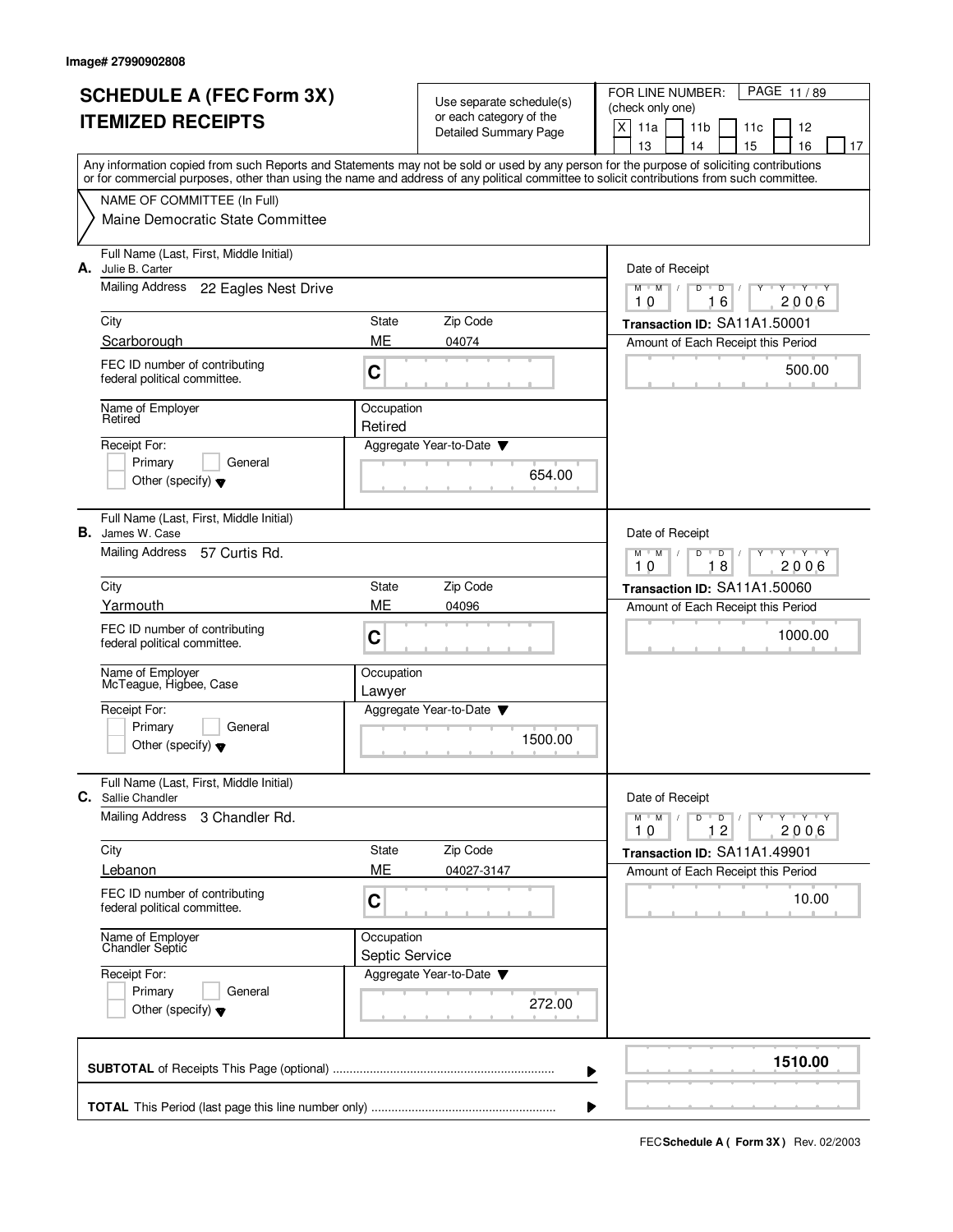| (check only one)<br>or each category of the<br><b>ITEMIZED RECEIPTS</b><br>X<br>11a<br>11 <sub>b</sub><br><b>Detailed Summary Page</b><br>13<br>14<br>Any information copied from such Reports and Statements may not be sold or used by any person for the purpose of soliciting contributions<br>or for commercial purposes, other than using the name and address of any political committee to solicit contributions from such committee.<br>NAME OF COMMITTEE (In Full)<br>Maine Democratic State Committee<br>Full Name (Last, First, Middle Initial)<br>A. Judith E. Clough<br>Date of Receipt<br><b>Mailing Address</b><br>96 Ocean Street, Unit 13<br>$M$ $M$ $/$<br>D<br>$\overline{D}$ |                          |  |  |  |  |  |
|---------------------------------------------------------------------------------------------------------------------------------------------------------------------------------------------------------------------------------------------------------------------------------------------------------------------------------------------------------------------------------------------------------------------------------------------------------------------------------------------------------------------------------------------------------------------------------------------------------------------------------------------------------------------------------------------------|--------------------------|--|--|--|--|--|
|                                                                                                                                                                                                                                                                                                                                                                                                                                                                                                                                                                                                                                                                                                   | 11c<br>12                |  |  |  |  |  |
|                                                                                                                                                                                                                                                                                                                                                                                                                                                                                                                                                                                                                                                                                                   | 15<br>16<br>17           |  |  |  |  |  |
|                                                                                                                                                                                                                                                                                                                                                                                                                                                                                                                                                                                                                                                                                                   |                          |  |  |  |  |  |
|                                                                                                                                                                                                                                                                                                                                                                                                                                                                                                                                                                                                                                                                                                   |                          |  |  |  |  |  |
|                                                                                                                                                                                                                                                                                                                                                                                                                                                                                                                                                                                                                                                                                                   |                          |  |  |  |  |  |
|                                                                                                                                                                                                                                                                                                                                                                                                                                                                                                                                                                                                                                                                                                   |                          |  |  |  |  |  |
| 12<br>10                                                                                                                                                                                                                                                                                                                                                                                                                                                                                                                                                                                                                                                                                          | Y 'Y 'Y<br>2006          |  |  |  |  |  |
| Zip Code<br>City<br>State<br>Transaction ID: SA11A1.49928                                                                                                                                                                                                                                                                                                                                                                                                                                                                                                                                                                                                                                         |                          |  |  |  |  |  |
| South Portland<br>ME<br>04106<br>Amount of Each Receipt this Period                                                                                                                                                                                                                                                                                                                                                                                                                                                                                                                                                                                                                               |                          |  |  |  |  |  |
| FEC ID number of contributing<br>C<br>federal political committee.                                                                                                                                                                                                                                                                                                                                                                                                                                                                                                                                                                                                                                | 40.00                    |  |  |  |  |  |
| Name of Employer<br>Occupation<br>Eagle Landing Residential                                                                                                                                                                                                                                                                                                                                                                                                                                                                                                                                                                                                                                       |                          |  |  |  |  |  |
| Human Resources Director<br>Care<br>Receipt For:<br>Aggregate Year-to-Date                                                                                                                                                                                                                                                                                                                                                                                                                                                                                                                                                                                                                        |                          |  |  |  |  |  |
| General<br>Primary                                                                                                                                                                                                                                                                                                                                                                                                                                                                                                                                                                                                                                                                                |                          |  |  |  |  |  |
| 679.00<br>Other (specify) $\blacktriangledown$                                                                                                                                                                                                                                                                                                                                                                                                                                                                                                                                                                                                                                                    |                          |  |  |  |  |  |
| Full Name (Last, First, Middle Initial)<br>В.<br>Date of Receipt<br>Jennifer DeChant                                                                                                                                                                                                                                                                                                                                                                                                                                                                                                                                                                                                              |                          |  |  |  |  |  |
| <b>Mailing Address</b><br>1008 Middle St.<br>$M^+$ M<br>$D$ $D$<br>10<br>16                                                                                                                                                                                                                                                                                                                                                                                                                                                                                                                                                                                                                       | $Y - Y - Y$<br>2006      |  |  |  |  |  |
| Zip Code<br>City<br>State<br>Transaction ID: SA11A1.50017                                                                                                                                                                                                                                                                                                                                                                                                                                                                                                                                                                                                                                         |                          |  |  |  |  |  |
| ME<br><b>Bath</b><br>04530<br>Amount of Each Receipt this Period                                                                                                                                                                                                                                                                                                                                                                                                                                                                                                                                                                                                                                  |                          |  |  |  |  |  |
| FEC ID number of contributing<br>C<br>federal political committee.                                                                                                                                                                                                                                                                                                                                                                                                                                                                                                                                                                                                                                | 60.00                    |  |  |  |  |  |
| Name of Employer<br>Coastal Enterprises Inc.<br>Occupation<br>Marketing                                                                                                                                                                                                                                                                                                                                                                                                                                                                                                                                                                                                                           |                          |  |  |  |  |  |
| Receipt For:<br>Aggregate Year-to-Date                                                                                                                                                                                                                                                                                                                                                                                                                                                                                                                                                                                                                                                            |                          |  |  |  |  |  |
| Primary<br>General<br>212.00<br>Other (specify) $\blacktriangledown$                                                                                                                                                                                                                                                                                                                                                                                                                                                                                                                                                                                                                              |                          |  |  |  |  |  |
| Full Name (Last, First, Middle Initial)<br>Date of Receipt<br>C.<br>Paul R. Dionne                                                                                                                                                                                                                                                                                                                                                                                                                                                                                                                                                                                                                |                          |  |  |  |  |  |
| <b>Mailing Address</b><br>10 Ventura St<br>M<br>$M$ <sup>-1</sup><br>D<br>$\overline{D}$<br>03<br>10                                                                                                                                                                                                                                                                                                                                                                                                                                                                                                                                                                                              | $V = Y + Y$<br>Y<br>2006 |  |  |  |  |  |
| Zip Code<br>City<br>State<br>Transaction ID: SA11A1.49683                                                                                                                                                                                                                                                                                                                                                                                                                                                                                                                                                                                                                                         |                          |  |  |  |  |  |
| ME<br>Lewiston<br>04240<br>Amount of Each Receipt this Period                                                                                                                                                                                                                                                                                                                                                                                                                                                                                                                                                                                                                                     |                          |  |  |  |  |  |
| FEC ID number of contributing<br>C<br>federal political committee.                                                                                                                                                                                                                                                                                                                                                                                                                                                                                                                                                                                                                                | 250.00                   |  |  |  |  |  |
| Name of Employer<br>Occupation<br>Self<br>Consultant                                                                                                                                                                                                                                                                                                                                                                                                                                                                                                                                                                                                                                              |                          |  |  |  |  |  |
| Receipt For:<br>Aggregate Year-to-Date                                                                                                                                                                                                                                                                                                                                                                                                                                                                                                                                                                                                                                                            |                          |  |  |  |  |  |
| Primary<br>General<br>250.00<br>Other (specify) $\blacktriangledown$                                                                                                                                                                                                                                                                                                                                                                                                                                                                                                                                                                                                                              |                          |  |  |  |  |  |
|                                                                                                                                                                                                                                                                                                                                                                                                                                                                                                                                                                                                                                                                                                   | 350.00                   |  |  |  |  |  |
|                                                                                                                                                                                                                                                                                                                                                                                                                                                                                                                                                                                                                                                                                                   |                          |  |  |  |  |  |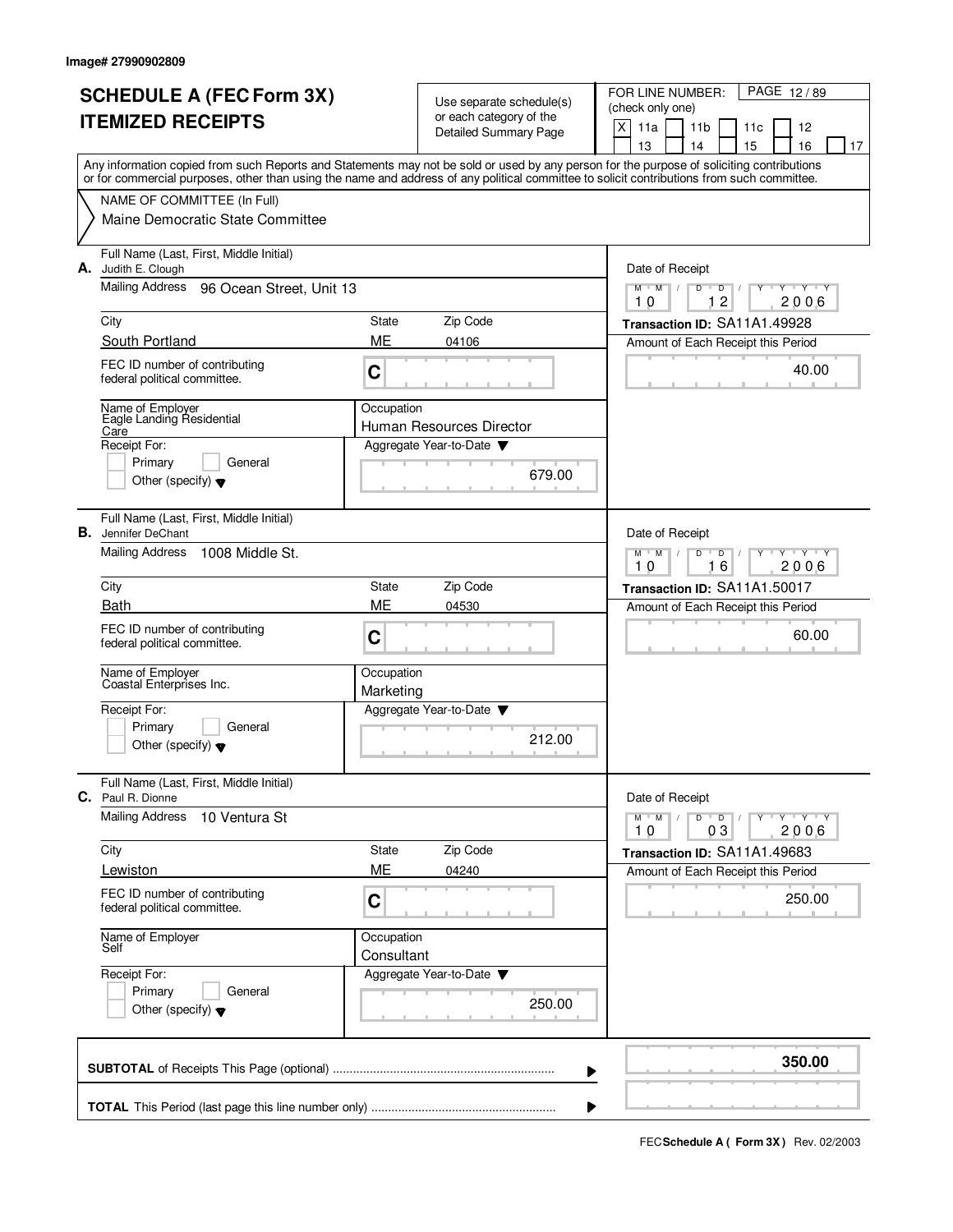|                                 |                                                                                                                                                                                                                                                                                         |            |                                                     | PAGE 13/89<br>FOR LINE NUMBER:                                   |  |  |  |
|---------------------------------|-----------------------------------------------------------------------------------------------------------------------------------------------------------------------------------------------------------------------------------------------------------------------------------------|------------|-----------------------------------------------------|------------------------------------------------------------------|--|--|--|
| <b>SCHEDULE A (FEC Form 3X)</b> |                                                                                                                                                                                                                                                                                         |            | Use separate schedule(s)<br>or each category of the | (check only one)                                                 |  |  |  |
| <b>ITEMIZED RECEIPTS</b>        |                                                                                                                                                                                                                                                                                         |            | Detailed Summary Page                               | X<br>11a<br>11 <sub>b</sub><br>11c<br>12                         |  |  |  |
|                                 |                                                                                                                                                                                                                                                                                         |            |                                                     | 13<br>14<br>15<br>16<br>17                                       |  |  |  |
|                                 | Any information copied from such Reports and Statements may not be sold or used by any person for the purpose of soliciting contributions<br>or for commercial purposes, other than using the name and address of any political committee to solicit contributions from such committee. |            |                                                     |                                                                  |  |  |  |
|                                 |                                                                                                                                                                                                                                                                                         |            |                                                     |                                                                  |  |  |  |
|                                 | NAME OF COMMITTEE (In Full)<br>Maine Democratic State Committee                                                                                                                                                                                                                         |            |                                                     |                                                                  |  |  |  |
|                                 |                                                                                                                                                                                                                                                                                         |            |                                                     |                                                                  |  |  |  |
|                                 | Full Name (Last, First, Middle Initial)                                                                                                                                                                                                                                                 |            |                                                     |                                                                  |  |  |  |
|                                 | A. John P., Jr. Doyle<br>Mailing Address<br>16 Susan Lane                                                                                                                                                                                                                               |            |                                                     | Date of Receipt<br>$\mathbf{y} + \mathbf{y}$<br>$M$ $M$ /<br>Y   |  |  |  |
|                                 |                                                                                                                                                                                                                                                                                         |            |                                                     | D<br>$\overline{D}$<br>18<br>2006<br>10                          |  |  |  |
|                                 | City                                                                                                                                                                                                                                                                                    | State      | Zip Code                                            | Transaction ID: SA11A1.50053                                     |  |  |  |
|                                 | Falmouth                                                                                                                                                                                                                                                                                | ME         | 04105                                               | Amount of Each Receipt this Period                               |  |  |  |
|                                 | FEC ID number of contributing                                                                                                                                                                                                                                                           |            |                                                     | 250.00                                                           |  |  |  |
|                                 | federal political committee.                                                                                                                                                                                                                                                            | C          |                                                     |                                                                  |  |  |  |
|                                 | Name of Employer<br>Preti, Flaherty                                                                                                                                                                                                                                                     | Occupation |                                                     |                                                                  |  |  |  |
|                                 |                                                                                                                                                                                                                                                                                         | Lawyer     |                                                     |                                                                  |  |  |  |
|                                 | Receipt For:<br>Primary<br>General                                                                                                                                                                                                                                                      |            | Aggregate Year-to-Date                              |                                                                  |  |  |  |
|                                 | Other (specify) $\blacktriangledown$                                                                                                                                                                                                                                                    |            | 750.00                                              |                                                                  |  |  |  |
|                                 |                                                                                                                                                                                                                                                                                         |            |                                                     |                                                                  |  |  |  |
|                                 | Full Name (Last, First, Middle Initial)                                                                                                                                                                                                                                                 |            |                                                     |                                                                  |  |  |  |
|                                 | <b>B.</b> Mr. Paul J. Drolet<br>Mailing Address 9 Barker Point Rd                                                                                                                                                                                                                       |            |                                                     | Date of Receipt<br>$D$ $D$<br>$Y \vdash Y \vdash Y$<br>$M$ $M$ / |  |  |  |
|                                 |                                                                                                                                                                                                                                                                                         |            |                                                     | 03<br>2006<br>10                                                 |  |  |  |
|                                 | City                                                                                                                                                                                                                                                                                    | State      | Zip Code                                            | Transaction ID: SA11A1.49682                                     |  |  |  |
|                                 | <b>Bailey Island</b>                                                                                                                                                                                                                                                                    | ME         | 04003                                               | Amount of Each Receipt this Period                               |  |  |  |
|                                 | FEC ID number of contributing                                                                                                                                                                                                                                                           | C          |                                                     | 250.00                                                           |  |  |  |
|                                 | federal political committee.                                                                                                                                                                                                                                                            |            |                                                     |                                                                  |  |  |  |
|                                 | Name of Employer                                                                                                                                                                                                                                                                        | Occupation |                                                     |                                                                  |  |  |  |
|                                 |                                                                                                                                                                                                                                                                                         | Retired    |                                                     |                                                                  |  |  |  |
|                                 | Receipt For:                                                                                                                                                                                                                                                                            |            | Aggregate Year-to-Date                              |                                                                  |  |  |  |
|                                 | Primary<br>General                                                                                                                                                                                                                                                                      |            | 1000.00                                             |                                                                  |  |  |  |
|                                 | Other (specify) $\blacktriangledown$                                                                                                                                                                                                                                                    |            |                                                     |                                                                  |  |  |  |
|                                 | Full Name (Last, First, Middle Initial)                                                                                                                                                                                                                                                 |            |                                                     |                                                                  |  |  |  |
|                                 | C. Benjamin F. Dudley, III                                                                                                                                                                                                                                                              |            |                                                     | Date of Receipt                                                  |  |  |  |
|                                 | Mailing Address P.O. Box 4808                                                                                                                                                                                                                                                           |            |                                                     | $M$ $M$<br>$D$ $D$ $I$<br>y y y y y y<br>12<br>2006<br>10        |  |  |  |
|                                 | City                                                                                                                                                                                                                                                                                    | State      | Zip Code                                            | Transaction ID: SA11A1.49904                                     |  |  |  |
|                                 | Portland                                                                                                                                                                                                                                                                                | ME         | 04112-4808                                          | Amount of Each Receipt this Period                               |  |  |  |
|                                 | FEC ID number of contributing                                                                                                                                                                                                                                                           |            |                                                     |                                                                  |  |  |  |
|                                 | federal political committee.                                                                                                                                                                                                                                                            | C          |                                                     | 5.00                                                             |  |  |  |
|                                 | Name of Employer<br>Maine Democratic Party<br>Occupation<br>Chair<br>Receipt For:<br>Primary<br>General                                                                                                                                                                                 |            |                                                     |                                                                  |  |  |  |
|                                 |                                                                                                                                                                                                                                                                                         |            |                                                     |                                                                  |  |  |  |
|                                 |                                                                                                                                                                                                                                                                                         |            | Aggregate Year-to-Date ▼                            |                                                                  |  |  |  |
|                                 |                                                                                                                                                                                                                                                                                         |            | 446.00                                              |                                                                  |  |  |  |
|                                 | Other (specify) $\blacktriangledown$                                                                                                                                                                                                                                                    |            |                                                     |                                                                  |  |  |  |
|                                 |                                                                                                                                                                                                                                                                                         |            |                                                     |                                                                  |  |  |  |
|                                 |                                                                                                                                                                                                                                                                                         |            | ▶                                                   | 505.00                                                           |  |  |  |
|                                 |                                                                                                                                                                                                                                                                                         |            |                                                     |                                                                  |  |  |  |
|                                 |                                                                                                                                                                                                                                                                                         |            | ▶                                                   |                                                                  |  |  |  |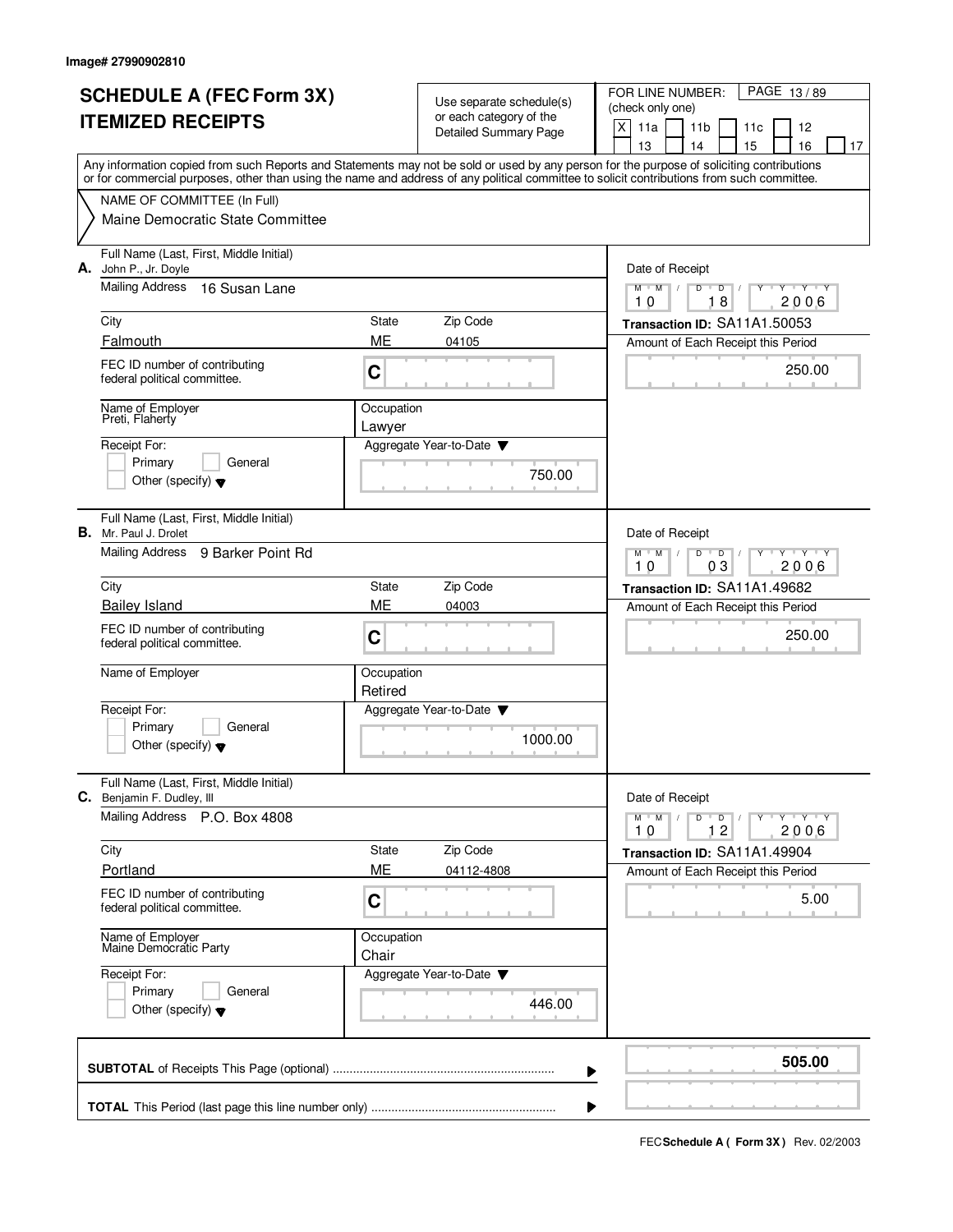|                          | <b>SCHEDULE A (FEC Form 3X)</b>                                                                                                            |                       | Use separate schedule(s)      | PAGE 14/89<br>FOR LINE NUMBER:                                                                   |  |  |  |
|--------------------------|--------------------------------------------------------------------------------------------------------------------------------------------|-----------------------|-------------------------------|--------------------------------------------------------------------------------------------------|--|--|--|
| <b>ITEMIZED RECEIPTS</b> |                                                                                                                                            |                       | or each category of the       | (check only one)                                                                                 |  |  |  |
|                          |                                                                                                                                            |                       | <b>Detailed Summary Page</b>  | X<br>11a<br>11 <sub>b</sub><br>12<br>11c<br>15<br>16<br>13<br>14<br>17                           |  |  |  |
|                          | Any information copied from such Reports and Statements may not be sold or used by any person for the purpose of soliciting contributions  |                       |                               |                                                                                                  |  |  |  |
|                          | or for commercial purposes, other than using the name and address of any political committee to solicit contributions from such committee. |                       |                               |                                                                                                  |  |  |  |
|                          | NAME OF COMMITTEE (In Full)                                                                                                                |                       |                               |                                                                                                  |  |  |  |
|                          | Maine Democratic State Committee                                                                                                           |                       |                               |                                                                                                  |  |  |  |
|                          | Full Name (Last, First, Middle Initial)<br>A. Gregory Dumas                                                                                |                       |                               | Date of Receipt                                                                                  |  |  |  |
|                          | <b>Mailing Address</b><br>526 Ferry Road                                                                                                   |                       |                               | $Y + Y + Y$<br>$M$ $M$ /<br>$D$ <sup>U</sup><br>$D$ /<br>Y<br>$\overline{2}$<br>2006<br>10<br>1. |  |  |  |
|                          | City                                                                                                                                       | State                 | Zip Code                      | Transaction ID: SA11A1.49915                                                                     |  |  |  |
|                          | Saco                                                                                                                                       | ME                    | 04072                         | Amount of Each Receipt this Period                                                               |  |  |  |
|                          | FEC ID number of contributing<br>federal political committee.                                                                              | C                     |                               | 10.00                                                                                            |  |  |  |
|                          | Name of Employer<br>Saco Bay                                                                                                               | Occupation            | <b>Clinical Social Worker</b> |                                                                                                  |  |  |  |
|                          | Receipt For:                                                                                                                               |                       | Aggregate Year-to-Date        |                                                                                                  |  |  |  |
|                          | Primary<br>General                                                                                                                         |                       | 212.00                        |                                                                                                  |  |  |  |
|                          | Other (specify) $\blacktriangledown$                                                                                                       |                       |                               |                                                                                                  |  |  |  |
|                          | Full Name (Last, First, Middle Initial)<br><b>B.</b> Betheda Edmonds                                                                       |                       |                               | Date of Receipt                                                                                  |  |  |  |
|                          | Mailing Address<br>122 Hunter Road                                                                                                         |                       |                               | $T$ $Y$ $T$ $Y$<br>$M$ M<br>D<br>$\Box$<br>12<br>2006<br>10                                      |  |  |  |
|                          | City                                                                                                                                       | <b>State</b>          | Zip Code                      | Transaction ID: SA11A1.49931                                                                     |  |  |  |
|                          | Freeport                                                                                                                                   | ME                    | 04032                         | Amount of Each Receipt this Period                                                               |  |  |  |
|                          | FEC ID number of contributing<br>federal political committee.                                                                              | C                     |                               | 5.00                                                                                             |  |  |  |
|                          | Name of Employer<br>State of Maine                                                                                                         | Occupation<br>Senator |                               |                                                                                                  |  |  |  |
|                          | Receipt For:                                                                                                                               |                       | Aggregate Year-to-Date        |                                                                                                  |  |  |  |
|                          | General<br>Primary                                                                                                                         |                       | 304.00                        |                                                                                                  |  |  |  |
|                          | Other (specify) $\blacktriangledown$                                                                                                       |                       |                               |                                                                                                  |  |  |  |
|                          | Full Name (Last, First, Middle Initial)<br><b>C.</b> Brian K. Fischer                                                                      |                       |                               | Date of Receipt                                                                                  |  |  |  |
|                          | <b>Mailing Address</b><br>8667 E. Tether Trail                                                                                             |                       |                               | $D$ $D$ $/$<br>$M$ $M$ /<br>$Y \dashv Y \dashv Y$<br>Y<br>18<br>2006<br>10                       |  |  |  |
|                          | City                                                                                                                                       | State                 | Zip Code                      | Transaction ID: SA11A1.50044                                                                     |  |  |  |
|                          | Scottsdale                                                                                                                                 | AZ                    | 85255                         | Amount of Each Receipt this Period                                                               |  |  |  |
|                          | FEC ID number of contributing<br>federal political committee.                                                                              | C                     |                               | 1000.00                                                                                          |  |  |  |
|                          | Name of Employer<br>Schaller/Anderson<br>Occupation<br>Receipt For:<br>Primary<br>General<br>Other (specify) $\blacktriangledown$          |                       | <b>Vice President</b>         |                                                                                                  |  |  |  |
|                          |                                                                                                                                            |                       | Aggregate Year-to-Date        |                                                                                                  |  |  |  |
|                          |                                                                                                                                            |                       | 1000.00                       |                                                                                                  |  |  |  |
|                          |                                                                                                                                            |                       |                               |                                                                                                  |  |  |  |
|                          |                                                                                                                                            |                       |                               | 1015.00<br>▶                                                                                     |  |  |  |
|                          |                                                                                                                                            |                       |                               |                                                                                                  |  |  |  |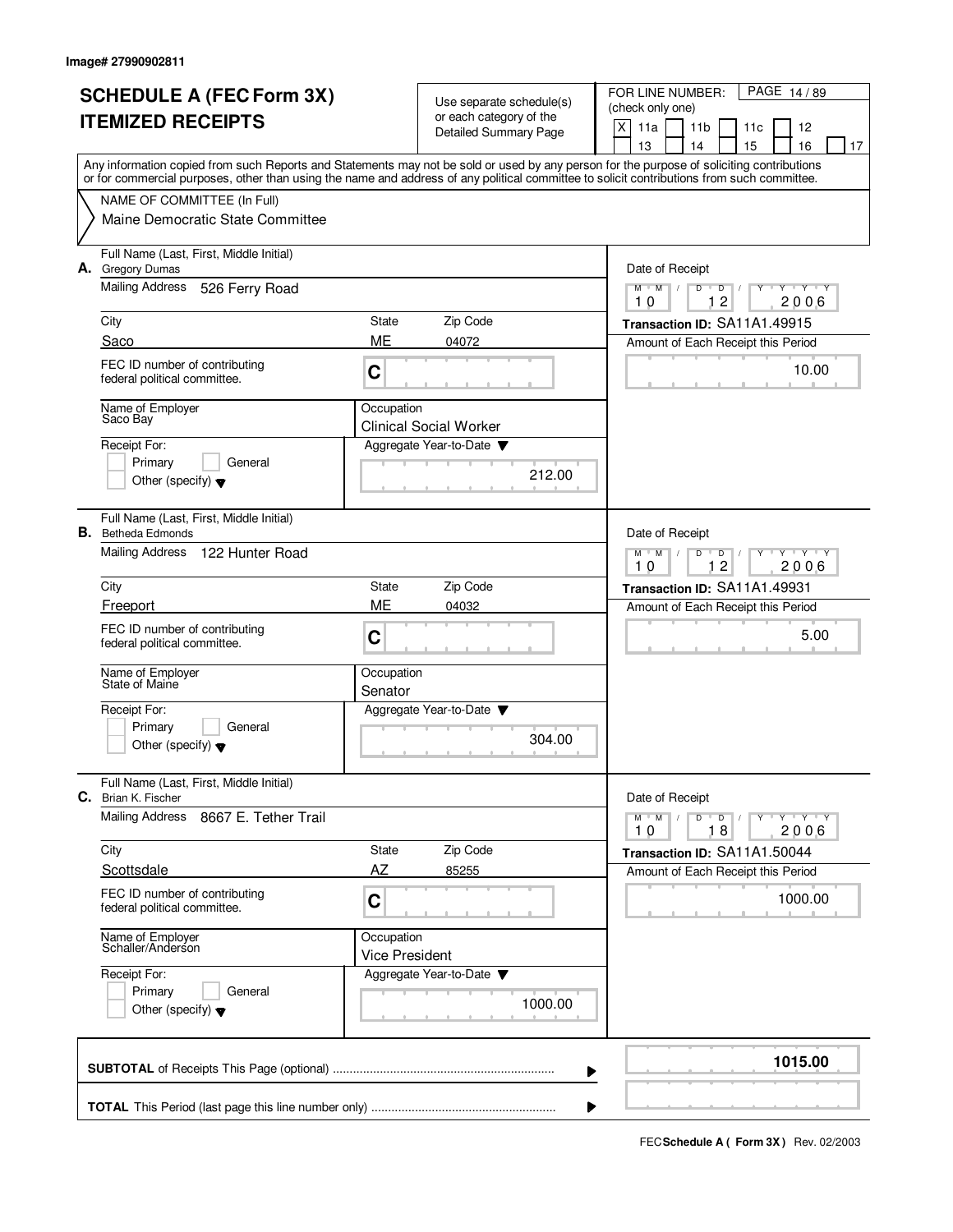| <b>SCHEDULE A (FEC Form 3X)</b>                                                                                                           |                                                                                                                                            |                       | Use separate schedule(s)     | FOR LINE NUMBER:<br>PAGE 15/89           |                           |                                    |                         |    |
|-------------------------------------------------------------------------------------------------------------------------------------------|--------------------------------------------------------------------------------------------------------------------------------------------|-----------------------|------------------------------|------------------------------------------|---------------------------|------------------------------------|-------------------------|----|
| <b>ITEMIZED RECEIPTS</b>                                                                                                                  |                                                                                                                                            |                       | or each category of the      | (check only one)<br>$\mathsf{X}$<br>11a  |                           |                                    |                         |    |
|                                                                                                                                           |                                                                                                                                            |                       | <b>Detailed Summary Page</b> |                                          | 11 <sub>b</sub>           | 11c                                | 12                      |    |
| Any information copied from such Reports and Statements may not be sold or used by any person for the purpose of soliciting contributions |                                                                                                                                            |                       |                              | 13                                       | 14                        | 15                                 | 16                      | 17 |
|                                                                                                                                           | or for commercial purposes, other than using the name and address of any political committee to solicit contributions from such committee. |                       |                              |                                          |                           |                                    |                         |    |
|                                                                                                                                           | NAME OF COMMITTEE (In Full)                                                                                                                |                       |                              |                                          |                           |                                    |                         |    |
|                                                                                                                                           | Maine Democratic State Committee                                                                                                           |                       |                              |                                          |                           |                                    |                         |    |
| А.                                                                                                                                        | Full Name (Last, First, Middle Initial)<br>Jane L. Gilbert                                                                                 |                       |                              | Date of Receipt                          |                           |                                    |                         |    |
|                                                                                                                                           | Mailing Address<br>23 South Chestnut Street                                                                                                |                       |                              | $M$ $M$<br>10                            | $\overline{D}$<br>D<br>10 |                                    | $Y + Y + Y$<br>2006     |    |
|                                                                                                                                           | City                                                                                                                                       | State                 | Zip Code                     |                                          |                           | Transaction ID: SA11A1.49827       |                         |    |
|                                                                                                                                           | Augusta                                                                                                                                    | ME                    | 04330                        |                                          |                           | Amount of Each Receipt this Period |                         |    |
|                                                                                                                                           | FEC ID number of contributing<br>federal political committee.                                                                              | C                     |                              |                                          |                           |                                    | 200.00                  |    |
|                                                                                                                                           | Name of Employer<br>Retired                                                                                                                | Occupation<br>Retired |                              |                                          |                           |                                    |                         |    |
|                                                                                                                                           | Receipt For:                                                                                                                               |                       | Aggregate Year-to-Date       |                                          |                           |                                    |                         |    |
|                                                                                                                                           | Primary<br>General                                                                                                                         |                       |                              |                                          |                           |                                    |                         |    |
|                                                                                                                                           | Other (specify) $\blacktriangledown$                                                                                                       |                       | 250.00                       |                                          |                           |                                    |                         |    |
|                                                                                                                                           | Full Name (Last, First, Middle Initial)<br><b>B.</b> Leon A. Gorman                                                                        |                       |                              | Date of Receipt                          |                           |                                    |                         |    |
|                                                                                                                                           | Mailing Address P.O. Box 1027                                                                                                              |                       |                              | $M$ <sup><math>+</math></sup><br>M<br>10 | D<br>D<br>18              |                                    | $T$ $Y$ $T$ $Y$<br>2006 |    |
|                                                                                                                                           | Zip Code<br>City<br>State                                                                                                                  |                       |                              |                                          |                           | Transaction ID: SA11A1.50032       |                         |    |
|                                                                                                                                           | Yarmouth                                                                                                                                   | <b>ME</b>             | 04096                        |                                          |                           | Amount of Each Receipt this Period |                         |    |
|                                                                                                                                           | FEC ID number of contributing<br>federal political committee.                                                                              | C                     |                              |                                          |                           |                                    | 10000.00                |    |
|                                                                                                                                           | Name of Employer<br>Retired                                                                                                                | Occupation<br>Retired |                              |                                          |                           |                                    |                         |    |
|                                                                                                                                           | Receipt For:                                                                                                                               |                       | Aggregate Year-to-Date       |                                          |                           |                                    |                         |    |
|                                                                                                                                           | Primary<br>General<br>Other (specify) $\blacktriangledown$                                                                                 |                       | 10000.00                     |                                          |                           |                                    |                         |    |
| С.                                                                                                                                        | Full Name (Last, First, Middle Initial)<br>Lisa M. Gorman                                                                                  |                       |                              | Date of Receipt                          |                           |                                    |                         |    |
|                                                                                                                                           | <b>Mailing Address</b><br>P.O. Box 1027                                                                                                    |                       |                              | $M$ $M$<br>10                            | $D$ $D$<br>18             | $Y$ <sup>U</sup>                   | $Y$ $Y$ $Y$ $Y$<br>2006 |    |
|                                                                                                                                           | City                                                                                                                                       | State                 | Zip Code                     |                                          |                           | Transaction ID: SA11A1.50031       |                         |    |
|                                                                                                                                           | Yarmouth                                                                                                                                   | ME                    | 04096-1027                   |                                          |                           | Amount of Each Receipt this Period |                         |    |
| FEC ID number of contributing<br>federal political committee.                                                                             |                                                                                                                                            | С                     |                              |                                          |                           |                                    | 10000.00                |    |
|                                                                                                                                           | Name of Employer<br>Occupation<br>retired<br>Retired                                                                                       |                       |                              |                                          |                           |                                    |                         |    |
|                                                                                                                                           | Receipt For:                                                                                                                               |                       | Aggregate Year-to-Date       |                                          |                           |                                    |                         |    |
|                                                                                                                                           | Primary<br>General<br>Other (specify) $\blacktriangledown$                                                                                 |                       | 12000.00                     |                                          |                           |                                    |                         |    |
|                                                                                                                                           |                                                                                                                                            |                       | ▶                            |                                          |                           |                                    | 20200.00                |    |
|                                                                                                                                           |                                                                                                                                            |                       |                              |                                          |                           |                                    |                         |    |
|                                                                                                                                           |                                                                                                                                            |                       |                              |                                          |                           |                                    |                         |    |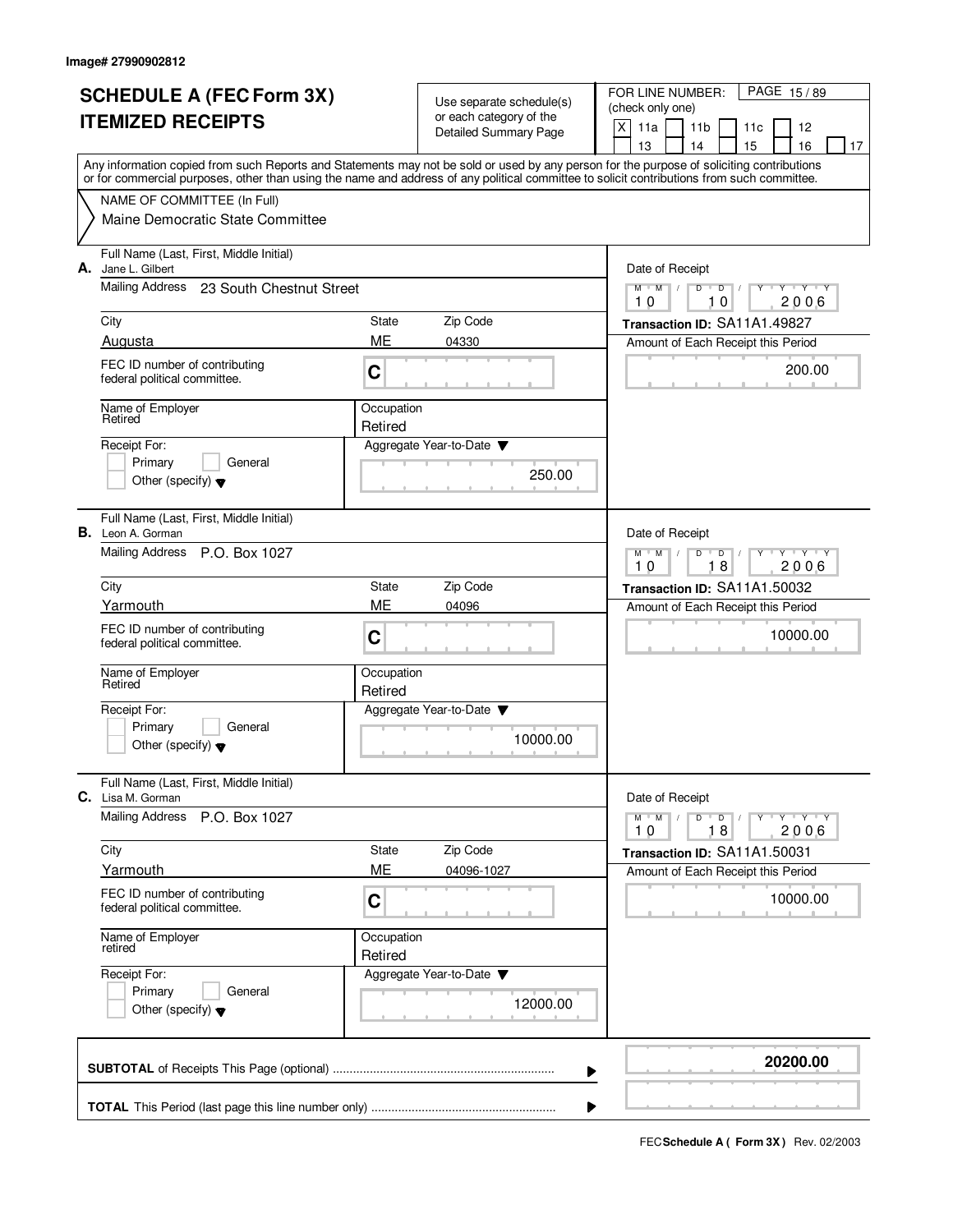|                          | <b>SCHEDULE A (FEC Form 3X)</b>                                                                                                            |                                                     |                              | PAGE 16/89<br>FOR LINE NUMBER:                                                 |  |  |  |
|--------------------------|--------------------------------------------------------------------------------------------------------------------------------------------|-----------------------------------------------------|------------------------------|--------------------------------------------------------------------------------|--|--|--|
| <b>ITEMIZED RECEIPTS</b> |                                                                                                                                            | Use separate schedule(s)<br>or each category of the |                              | (check only one)                                                               |  |  |  |
|                          |                                                                                                                                            |                                                     | <b>Detailed Summary Page</b> | X<br>11a<br>11 <sub>b</sub><br>11c<br>12<br>13<br>15<br>16<br>14<br>17         |  |  |  |
|                          | Any information copied from such Reports and Statements may not be sold or used by any person for the purpose of soliciting contributions  |                                                     |                              |                                                                                |  |  |  |
|                          | or for commercial purposes, other than using the name and address of any political committee to solicit contributions from such committee. |                                                     |                              |                                                                                |  |  |  |
|                          | NAME OF COMMITTEE (In Full)                                                                                                                |                                                     |                              |                                                                                |  |  |  |
|                          | Maine Democratic State Committee                                                                                                           |                                                     |                              |                                                                                |  |  |  |
|                          | Full Name (Last, First, Middle Initial)<br>A. Kathleen K. Hacker                                                                           |                                                     |                              | Date of Receipt                                                                |  |  |  |
|                          | Mailing Address<br>148 Lupe Rd.                                                                                                            |                                                     |                              | $Y$ $Y$ $Y$<br>$M$ $M$ $/$<br>$D$ $D$ $1$<br>Y<br>0 <sub>5</sub><br>2006<br>10 |  |  |  |
|                          | City                                                                                                                                       | State                                               | Zip Code                     | Transaction ID: SA11A1.49804                                                   |  |  |  |
|                          | Wells                                                                                                                                      | ME                                                  | 04090                        | Amount of Each Receipt this Period                                             |  |  |  |
|                          | FEC ID number of contributing<br>federal political committee.                                                                              | C                                                   |                              | 29.29                                                                          |  |  |  |
|                          | Name of Employer<br>N /A                                                                                                                   | Occupation                                          | System Administrator         |                                                                                |  |  |  |
|                          | Receipt For:                                                                                                                               |                                                     | Aggregate Year-to-Date       |                                                                                |  |  |  |
|                          | Primary<br>General                                                                                                                         |                                                     | 493.29                       |                                                                                |  |  |  |
|                          | Other (specify) $\blacktriangledown$                                                                                                       |                                                     |                              |                                                                                |  |  |  |
|                          | Full Name (Last, First, Middle Initial)<br><b>B.</b> Michael J. Herz                                                                       |                                                     |                              | Date of Receipt                                                                |  |  |  |
|                          | Mailing Address P.O. Box 274                                                                                                               |                                                     |                              | $M$ $M$ /<br>D<br>$\Box$<br>Y 'Y 'Y<br>16<br>2006<br>10                        |  |  |  |
|                          | City                                                                                                                                       | State                                               | Zip Code                     | Transaction ID: SA11A1.49998                                                   |  |  |  |
|                          | Alna                                                                                                                                       | ME                                                  | 04535                        | Amount of Each Receipt this Period                                             |  |  |  |
|                          | FEC ID number of contributing<br>federal political committee.                                                                              | C                                                   |                              | 29.00                                                                          |  |  |  |
|                          | Name of Employer<br>Self                                                                                                                   | Occupation<br>Consultant                            |                              |                                                                                |  |  |  |
|                          | Receipt For:                                                                                                                               |                                                     | Aggregate Year-to-Date       |                                                                                |  |  |  |
|                          | Primary<br>General                                                                                                                         |                                                     |                              |                                                                                |  |  |  |
|                          | Other (specify) $\blacktriangledown$                                                                                                       |                                                     | 313.00                       |                                                                                |  |  |  |
| C.                       | Full Name (Last, First, Middle Initial)<br>Daniel W. Hildreth                                                                              |                                                     |                              | Date of Receipt                                                                |  |  |  |
|                          | <b>Mailing Address</b><br>55 Thornhurst Rd.                                                                                                |                                                     |                              | $D$ $D$ $/$<br>$M-M$ /<br>y y y y y y<br>16<br>2006<br>10                      |  |  |  |
|                          | City                                                                                                                                       | State                                               | Zip Code                     | Transaction ID: SA11A1.50008                                                   |  |  |  |
|                          | Falmouth                                                                                                                                   | ME                                                  | 04105                        | Amount of Each Receipt this Period                                             |  |  |  |
|                          | FEC ID number of contributing<br>federal political committee.                                                                              | C                                                   |                              | 29.29                                                                          |  |  |  |
|                          | Name of Employer<br>Diversified Communications                                                                                             | Occupation<br><b>Trade Media</b>                    |                              |                                                                                |  |  |  |
|                          | Receipt For:                                                                                                                               |                                                     | Aggregate Year-to-Date ▼     |                                                                                |  |  |  |
|                          | Primary<br>General                                                                                                                         |                                                     | 544.29                       |                                                                                |  |  |  |
|                          | Other (specify) $\blacktriangledown$                                                                                                       |                                                     |                              |                                                                                |  |  |  |
|                          |                                                                                                                                            |                                                     |                              | 87.58<br>▶                                                                     |  |  |  |
|                          |                                                                                                                                            |                                                     |                              | ▶                                                                              |  |  |  |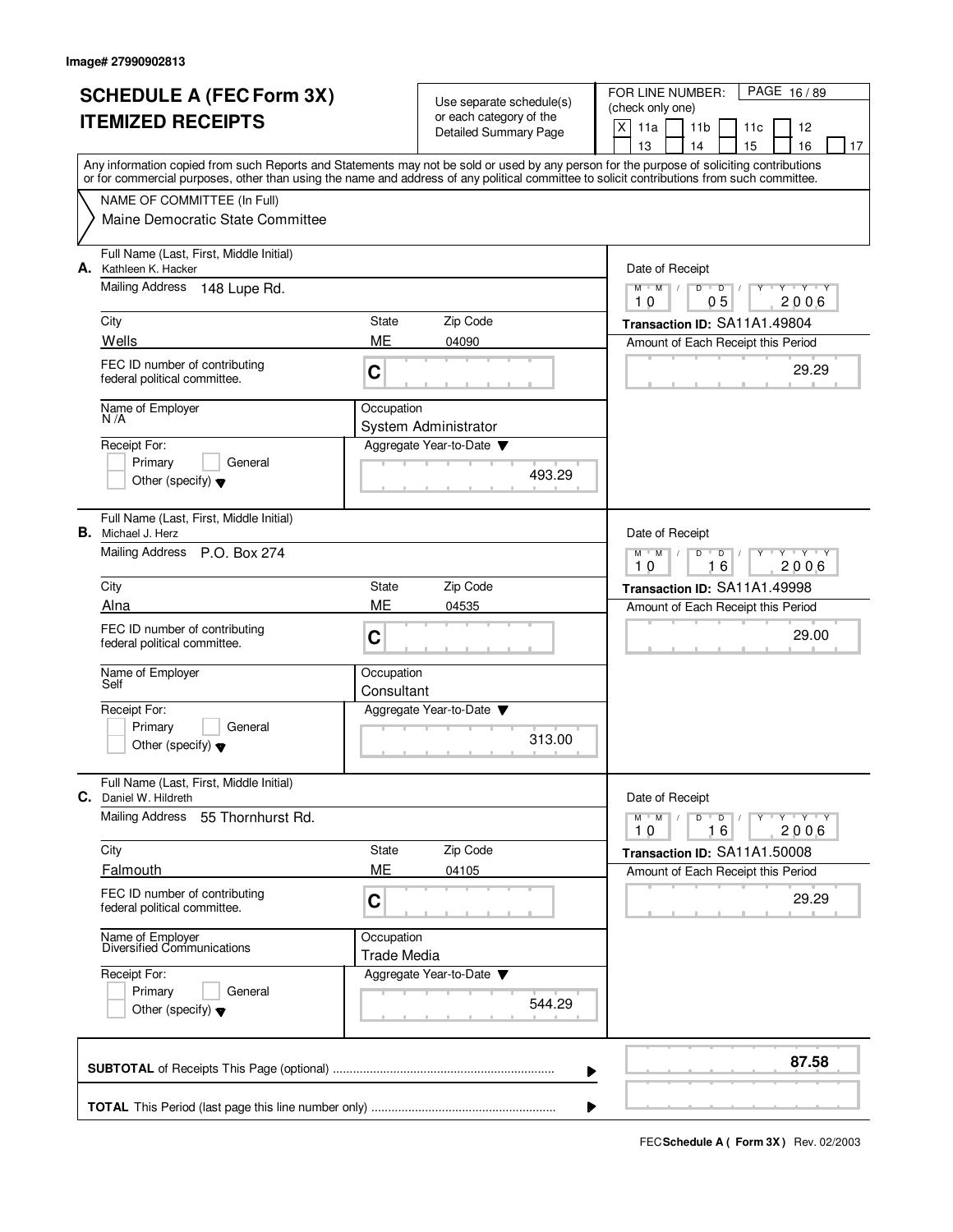|                          | <b>SCHEDULE A (FEC Form 3X)</b>                                                                                                            |                    |                                                     | PAGE 17/89<br>FOR LINE NUMBER:                                                          |  |  |  |
|--------------------------|--------------------------------------------------------------------------------------------------------------------------------------------|--------------------|-----------------------------------------------------|-----------------------------------------------------------------------------------------|--|--|--|
| <b>ITEMIZED RECEIPTS</b> |                                                                                                                                            |                    | Use separate schedule(s)<br>or each category of the | (check only one)                                                                        |  |  |  |
|                          |                                                                                                                                            |                    | Detailed Summary Page                               | X<br>11a<br>11 <sub>b</sub><br>11c<br>12<br>13<br>15<br>14<br>16<br>17                  |  |  |  |
|                          | Any information copied from such Reports and Statements may not be sold or used by any person for the purpose of soliciting contributions  |                    |                                                     |                                                                                         |  |  |  |
|                          | or for commercial purposes, other than using the name and address of any political committee to solicit contributions from such committee. |                    |                                                     |                                                                                         |  |  |  |
|                          | NAME OF COMMITTEE (In Full)                                                                                                                |                    |                                                     |                                                                                         |  |  |  |
|                          | Maine Democratic State Committee                                                                                                           |                    |                                                     |                                                                                         |  |  |  |
|                          | Full Name (Last, First, Middle Initial)<br>A. Barry J. Hobbins                                                                             |                    |                                                     | Date of Receipt                                                                         |  |  |  |
|                          | Mailing Address<br>22 Glenhaven Circle                                                                                                     |                    |                                                     | $Y$ $Y$ $Y$<br>$M$ $M$ /<br>$\overline{D}$<br>Y<br>$D$ <sup>U</sup><br>18<br>2006<br>10 |  |  |  |
|                          | City                                                                                                                                       | State              | Zip Code                                            | Transaction ID: SA11A1.50054                                                            |  |  |  |
|                          | Saco                                                                                                                                       | ME                 | 04072                                               | Amount of Each Receipt this Period                                                      |  |  |  |
|                          | FEC ID number of contributing<br>federal political committee.                                                                              | C                  |                                                     | 1000.00                                                                                 |  |  |  |
|                          | Name of Employer                                                                                                                           | Occupation         |                                                     |                                                                                         |  |  |  |
|                          | Self                                                                                                                                       | Lawyer             |                                                     |                                                                                         |  |  |  |
|                          | Receipt For:<br>Primary<br>General                                                                                                         |                    | Aggregate Year-to-Date                              |                                                                                         |  |  |  |
|                          | Other (specify) $\blacktriangledown$                                                                                                       |                    | 1000.00                                             |                                                                                         |  |  |  |
|                          |                                                                                                                                            |                    |                                                     |                                                                                         |  |  |  |
|                          | Full Name (Last, First, Middle Initial)<br><b>B.</b> Ulrich Jacobsohn                                                                      |                    |                                                     | Date of Receipt                                                                         |  |  |  |
|                          | <b>Mailing Address</b><br>3 Juniper Lane                                                                                                   |                    |                                                     | $M$ $M$ /<br>D<br>$\Box$<br>Y Y Y Y                                                     |  |  |  |
|                          | City                                                                                                                                       | State              | Zip Code                                            | 12<br>2006<br>10<br>Transaction ID: SA11A1.49936                                        |  |  |  |
|                          | Hallowell                                                                                                                                  | ME                 | 04347                                               | Amount of Each Receipt this Period                                                      |  |  |  |
|                          | FEC ID number of contributing                                                                                                              |                    |                                                     |                                                                                         |  |  |  |
|                          | federal political committee.                                                                                                               | C                  |                                                     | 25.00                                                                                   |  |  |  |
|                          | Name of Employer                                                                                                                           | Occupation         |                                                     |                                                                                         |  |  |  |
|                          | Retired                                                                                                                                    | Retired            |                                                     |                                                                                         |  |  |  |
|                          | Receipt For:                                                                                                                               |                    | Aggregate Year-to-Date                              |                                                                                         |  |  |  |
|                          | General<br>Primary<br>Other (specify) $\blacktriangledown$                                                                                 |                    | 450.00                                              |                                                                                         |  |  |  |
|                          |                                                                                                                                            |                    |                                                     |                                                                                         |  |  |  |
|                          | Full Name (Last, First, Middle Initial)<br>C. Phyllis Jalbert                                                                              |                    |                                                     | Date of Receipt                                                                         |  |  |  |
|                          | <b>Mailing Address</b><br>312 State Street                                                                                                 |                    |                                                     | $D$ $D$ $/$<br>$M-M$ /<br>Y FY FY FY                                                    |  |  |  |
|                          |                                                                                                                                            |                    |                                                     | 06<br>2006<br>10                                                                        |  |  |  |
|                          | City<br>Brooklyn                                                                                                                           | State<br><b>NY</b> | Zip Code<br>10023                                   | Transaction ID: SA11A1.49819<br>Amount of Each Receipt this Period                      |  |  |  |
|                          | FEC ID number of contributing                                                                                                              |                    |                                                     |                                                                                         |  |  |  |
|                          | federal political committee.                                                                                                               | $\mathbf C$        |                                                     | 5000.00                                                                                 |  |  |  |
|                          | Name of Employer<br>Self-Whitaker Brooke & Ha-<br>rriso<br>Receipt For:                                                                    |                    | Occupation<br><b>Real Estate Investments</b>        |                                                                                         |  |  |  |
|                          |                                                                                                                                            |                    | Aggregate Year-to-Date                              |                                                                                         |  |  |  |
| Primary<br>General       |                                                                                                                                            |                    |                                                     |                                                                                         |  |  |  |
|                          | Other (specify) $\blacktriangledown$                                                                                                       |                    | 5000.00                                             |                                                                                         |  |  |  |
|                          |                                                                                                                                            |                    |                                                     | 6025.00                                                                                 |  |  |  |
|                          |                                                                                                                                            |                    |                                                     | ▶                                                                                       |  |  |  |
|                          |                                                                                                                                            |                    |                                                     |                                                                                         |  |  |  |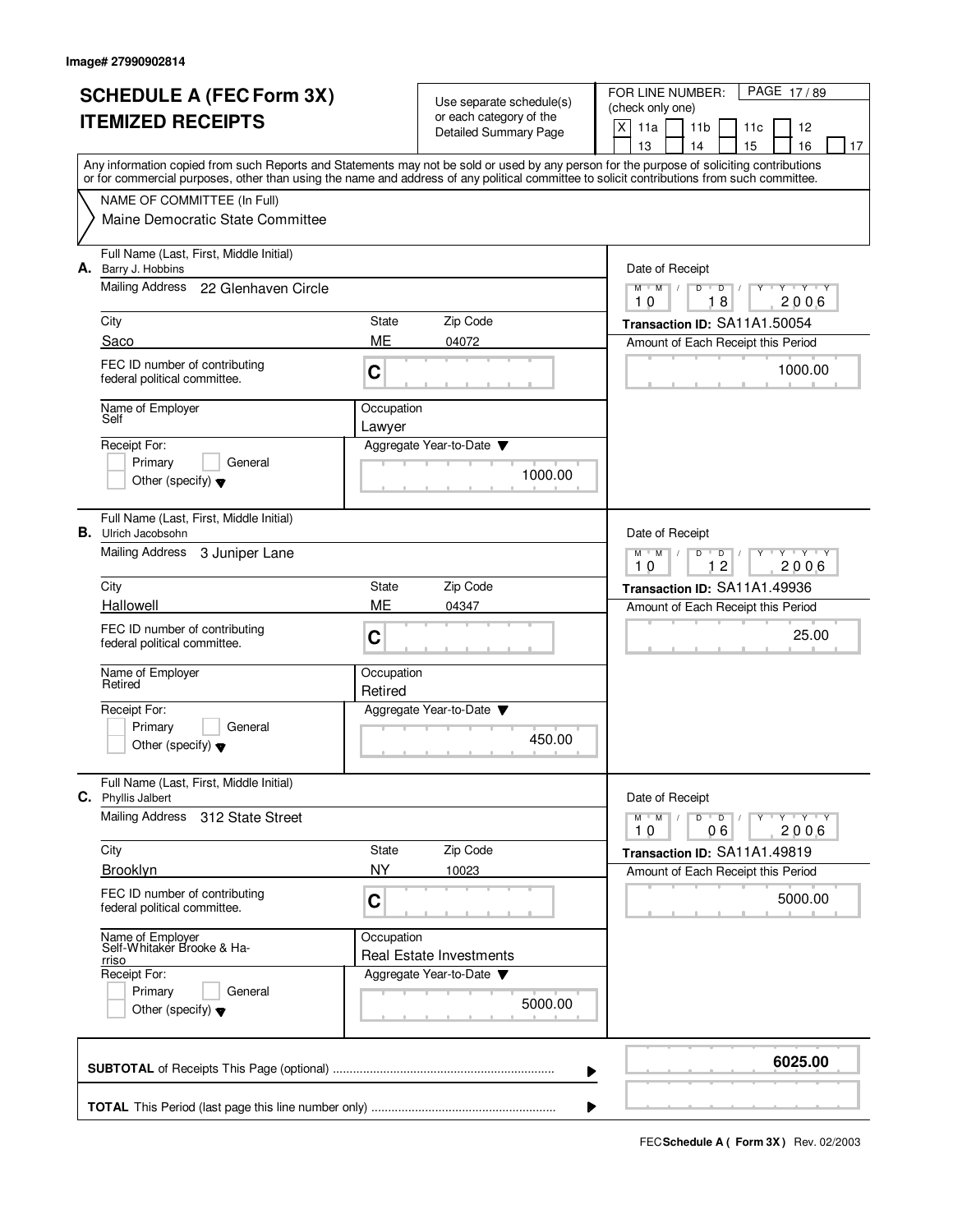|                          | <b>SCHEDULE A (FEC Form 3X)</b>                                                                                                            |                              | Use separate schedule(s)             | FOR LINE NUMBER:<br>PAGE 18/89                                                   |  |  |  |  |
|--------------------------|--------------------------------------------------------------------------------------------------------------------------------------------|------------------------------|--------------------------------------|----------------------------------------------------------------------------------|--|--|--|--|
| <b>ITEMIZED RECEIPTS</b> |                                                                                                                                            |                              | or each category of the              | (check only one)                                                                 |  |  |  |  |
|                          |                                                                                                                                            | <b>Detailed Summary Page</b> |                                      | $x \mid$<br>11a<br>11 <sub>b</sub><br>11c<br>12                                  |  |  |  |  |
|                          | Any information copied from such Reports and Statements may not be sold or used by any person for the purpose of soliciting contributions  |                              |                                      | 16<br>13<br>14<br>15<br>17                                                       |  |  |  |  |
|                          | or for commercial purposes, other than using the name and address of any political committee to solicit contributions from such committee. |                              |                                      |                                                                                  |  |  |  |  |
|                          | NAME OF COMMITTEE (In Full)                                                                                                                |                              |                                      |                                                                                  |  |  |  |  |
|                          | Maine Democratic State Committee                                                                                                           |                              |                                      |                                                                                  |  |  |  |  |
|                          | Full Name (Last, First, Middle Initial)<br>A. Charissee I. Kaplan                                                                          |                              |                                      | Date of Receipt                                                                  |  |  |  |  |
|                          | Mailing Address 5200 Partridge Lane, NW                                                                                                    |                              |                                      | $M$ $M$ $M$<br>D<br>$\overline{D}$<br><b>TY TY TY</b><br>2006<br>10<br>06        |  |  |  |  |
|                          | City                                                                                                                                       | State                        | Zip Code                             | Transaction ID: SA11A1.49811                                                     |  |  |  |  |
|                          | Washington                                                                                                                                 | DC                           | 20016                                | Amount of Each Receipt this Period                                               |  |  |  |  |
|                          | FEC ID number of contributing<br>federal political committee.                                                                              | C                            |                                      | 3700.00                                                                          |  |  |  |  |
|                          | Name of Employer<br>Homemaker                                                                                                              | Occupation<br>Homemaker      |                                      |                                                                                  |  |  |  |  |
|                          | Receipt For:                                                                                                                               |                              | Aggregate Year-to-Date               |                                                                                  |  |  |  |  |
|                          | Primary<br>General                                                                                                                         |                              |                                      |                                                                                  |  |  |  |  |
|                          | Other (specify) $\blacktriangledown$                                                                                                       |                              | 3700.00                              |                                                                                  |  |  |  |  |
|                          | Full Name (Last, First, Middle Initial)<br><b>B.</b> Eleanor Kinney                                                                        |                              |                                      | Date of Receipt                                                                  |  |  |  |  |
|                          | Mailing Address<br>333 Fugler Road                                                                                                         |                              |                                      | $M$ <sup>U</sup><br>M<br>D<br>$\mathbf{y} + \mathbf{y}$<br>D<br>06<br>2006<br>10 |  |  |  |  |
|                          | City                                                                                                                                       | State                        | Zip Code                             | Transaction ID: SA11A1.49808                                                     |  |  |  |  |
|                          | <b>Bremen</b>                                                                                                                              | ME                           | 04551                                | Amount of Each Receipt this Period                                               |  |  |  |  |
|                          | FEC ID number of contributing<br>federal political committee.                                                                              | C                            |                                      | 2500.00                                                                          |  |  |  |  |
|                          | Name of Employer<br>Self                                                                                                                   | Occupation                   |                                      |                                                                                  |  |  |  |  |
|                          |                                                                                                                                            |                              | Homemaker/Oceanographer              |                                                                                  |  |  |  |  |
|                          | Receipt For:<br>Primary<br>General                                                                                                         |                              | Aggregate Year-to-Date               |                                                                                  |  |  |  |  |
|                          | Other (specify) $\blacktriangledown$                                                                                                       |                              | 4500.00                              |                                                                                  |  |  |  |  |
| С.                       | Full Name (Last, First, Middle Initial)<br>Gilbert H. Kinney                                                                               |                              |                                      | Date of Receipt                                                                  |  |  |  |  |
|                          | <b>Mailing Address</b><br>19 East 72nd Street                                                                                              |                              |                                      | $Y$ $Y$ $Y$ $Y$<br>$M$ $M$<br>D<br>$\overline{D}$<br>Y<br>2006<br>10<br>06       |  |  |  |  |
|                          | City                                                                                                                                       | State                        | Zip Code                             | Transaction ID: SA11A1.49809                                                     |  |  |  |  |
|                          | New York                                                                                                                                   | <b>NY</b>                    | 10021                                | Amount of Each Receipt this Period                                               |  |  |  |  |
|                          | FEC ID number of contributing<br>federal political committee.                                                                              | C                            |                                      | 10000.00                                                                         |  |  |  |  |
|                          | Name of Employer<br>Occupation<br>Retired<br>Retired                                                                                       |                              |                                      |                                                                                  |  |  |  |  |
|                          | Receipt For:<br>Primary<br>General<br>Other (specify) $\blacktriangledown$                                                                 |                              | Aggregate Year-to-Date ▼<br>10000.00 |                                                                                  |  |  |  |  |
|                          |                                                                                                                                            |                              | ▶                                    | 16200.00                                                                         |  |  |  |  |
|                          |                                                                                                                                            |                              |                                      |                                                                                  |  |  |  |  |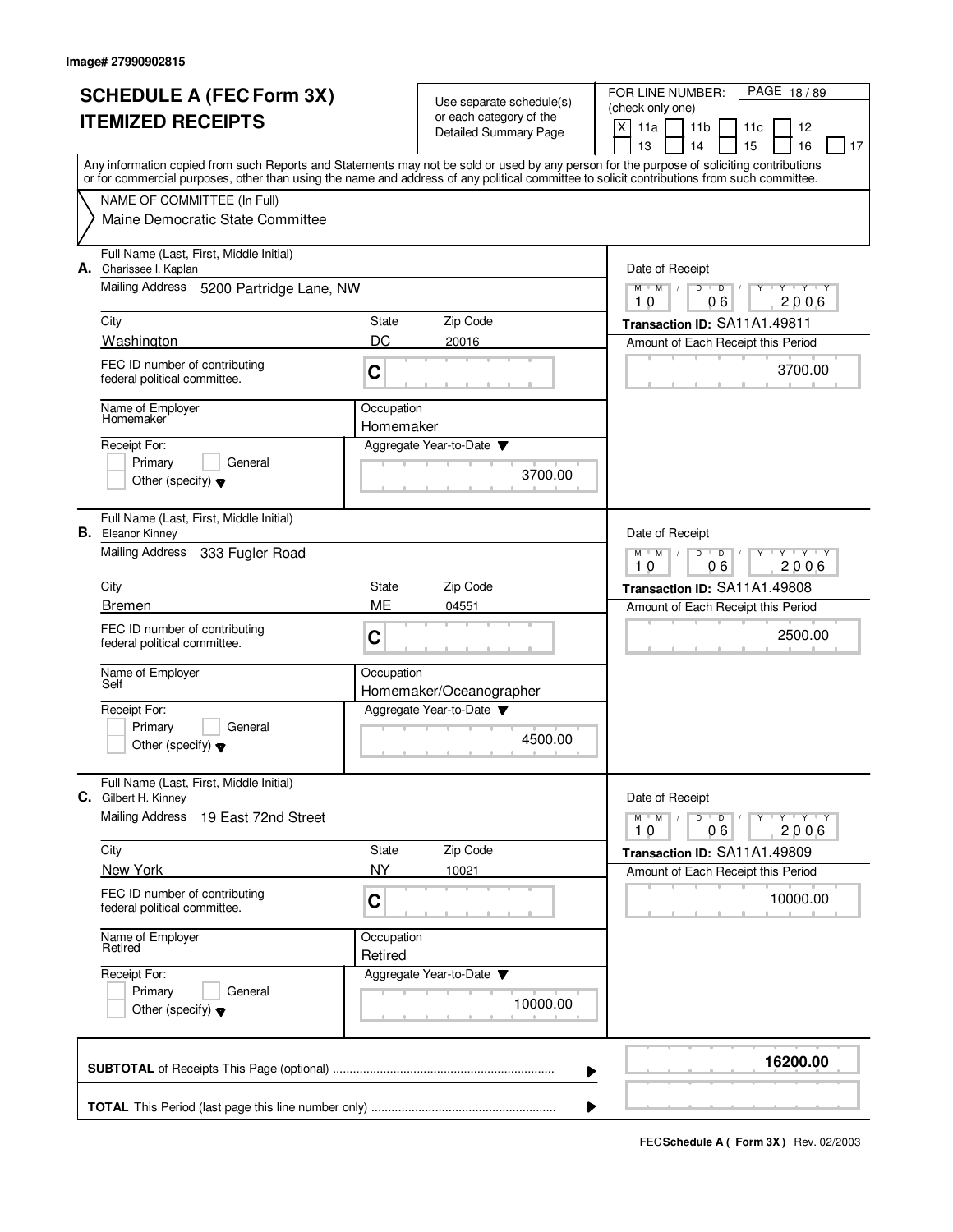|                                    | <b>SCHEDULE A (FEC Form 3X)</b>                                                                                                                                                                                                                                                         |                            |                                                     | PAGE 19/89<br>FOR LINE NUMBER:                                     |  |  |  |
|------------------------------------|-----------------------------------------------------------------------------------------------------------------------------------------------------------------------------------------------------------------------------------------------------------------------------------------|----------------------------|-----------------------------------------------------|--------------------------------------------------------------------|--|--|--|
| <b>ITEMIZED RECEIPTS</b>           |                                                                                                                                                                                                                                                                                         |                            | Use separate schedule(s)<br>or each category of the | (check only one)                                                   |  |  |  |
|                                    |                                                                                                                                                                                                                                                                                         |                            | Detailed Summary Page                               | $\mathsf{X}$<br>11a<br>11 <sub>b</sub><br>12<br>11c                |  |  |  |
|                                    |                                                                                                                                                                                                                                                                                         |                            |                                                     | 15<br>16<br>13<br>14<br>17                                         |  |  |  |
|                                    | Any information copied from such Reports and Statements may not be sold or used by any person for the purpose of soliciting contributions<br>or for commercial purposes, other than using the name and address of any political committee to solicit contributions from such committee. |                            |                                                     |                                                                    |  |  |  |
|                                    | NAME OF COMMITTEE (In Full)                                                                                                                                                                                                                                                             |                            |                                                     |                                                                    |  |  |  |
|                                    | Maine Democratic State Committee                                                                                                                                                                                                                                                        |                            |                                                     |                                                                    |  |  |  |
|                                    | Full Name (Last, First, Middle Initial)<br>A. David Lyall                                                                                                                                                                                                                               |                            |                                                     | Date of Receipt                                                    |  |  |  |
|                                    | Mailing Address 468 Boom Road                                                                                                                                                                                                                                                           |                            |                                                     | $Y + Y + Y + Y$<br>$M$ $M$<br>$D$ $D$ $I$<br>12<br>10<br>2006      |  |  |  |
|                                    | City                                                                                                                                                                                                                                                                                    | State                      | Zip Code                                            | Transaction ID: SA11A1.49932                                       |  |  |  |
|                                    | Saco                                                                                                                                                                                                                                                                                    | ME                         | 04072                                               | Amount of Each Receipt this Period                                 |  |  |  |
|                                    | FEC ID number of contributing<br>federal political committee.                                                                                                                                                                                                                           | C                          |                                                     | 25.00                                                              |  |  |  |
|                                    | Name of Employer<br>Self                                                                                                                                                                                                                                                                | Occupation<br>Technologies |                                                     |                                                                    |  |  |  |
|                                    | Receipt For:                                                                                                                                                                                                                                                                            |                            | Aggregate Year-to-Date                              |                                                                    |  |  |  |
|                                    | Primary<br>General                                                                                                                                                                                                                                                                      |                            | 525.00                                              |                                                                    |  |  |  |
|                                    | Other (specify) $\blacktriangledown$                                                                                                                                                                                                                                                    |                            |                                                     |                                                                    |  |  |  |
|                                    | Full Name (Last, First, Middle Initial)<br><b>B.</b> Helene Mandelbaum                                                                                                                                                                                                                  |                            |                                                     | Date of Receipt                                                    |  |  |  |
|                                    | Mailing Address Steamboat Road                                                                                                                                                                                                                                                          |                            |                                                     | $Y - Y - Y$<br>$M$ $M$<br>D<br>$\overline{D}$<br>03<br>2006<br>10  |  |  |  |
|                                    | City                                                                                                                                                                                                                                                                                    | State                      | Zip Code                                            | Transaction ID: SA11A1.49703                                       |  |  |  |
|                                    | <b>Bailey Island</b>                                                                                                                                                                                                                                                                    | ME                         | 04003                                               | Amount of Each Receipt this Period                                 |  |  |  |
|                                    | FEC ID number of contributing<br>federal political committee.                                                                                                                                                                                                                           | C                          |                                                     | 250.00                                                             |  |  |  |
|                                    | Name of Employer<br>Retired                                                                                                                                                                                                                                                             | Occupation<br>Retired      |                                                     |                                                                    |  |  |  |
|                                    | Receipt For:                                                                                                                                                                                                                                                                            |                            | Aggregate Year-to-Date                              |                                                                    |  |  |  |
|                                    | General<br>Primary                                                                                                                                                                                                                                                                      |                            |                                                     |                                                                    |  |  |  |
|                                    | Other (specify) $\blacktriangledown$                                                                                                                                                                                                                                                    |                            | 250.00                                              |                                                                    |  |  |  |
|                                    | Full Name (Last, First, Middle Initial)<br>C. Paul C. McNulty                                                                                                                                                                                                                           |                            |                                                     | Date of Receipt                                                    |  |  |  |
|                                    | <b>Mailing Address</b><br>27 Duck Cove Road<br>P.O. Box 41                                                                                                                                                                                                                              |                            |                                                     | $D$ $D$ $/$<br>$M$ $M$ $/$<br>$Y + Y + Y$<br>Y<br>12<br>2006<br>10 |  |  |  |
|                                    | City                                                                                                                                                                                                                                                                                    | State                      | Zip Code                                            | Transaction ID: SA11A1.49938                                       |  |  |  |
|                                    | <b>Brooklin</b>                                                                                                                                                                                                                                                                         | ME                         | 04616-0041                                          | Amount of Each Receipt this Period                                 |  |  |  |
|                                    | FEC ID number of contributing<br>federal political committee.                                                                                                                                                                                                                           | C                          |                                                     | 5.00                                                               |  |  |  |
|                                    | Name of Employer<br>Retired                                                                                                                                                                                                                                                             | Occupation<br>Retired      |                                                     |                                                                    |  |  |  |
| Receipt For:<br>Primary<br>General |                                                                                                                                                                                                                                                                                         |                            | Aggregate Year-to-Date                              |                                                                    |  |  |  |
|                                    |                                                                                                                                                                                                                                                                                         |                            | 238.00                                              |                                                                    |  |  |  |
|                                    | Other (specify) $\blacktriangledown$                                                                                                                                                                                                                                                    |                            |                                                     |                                                                    |  |  |  |
|                                    |                                                                                                                                                                                                                                                                                         |                            |                                                     | 280.00<br>▶                                                        |  |  |  |
|                                    |                                                                                                                                                                                                                                                                                         |                            |                                                     | ▶                                                                  |  |  |  |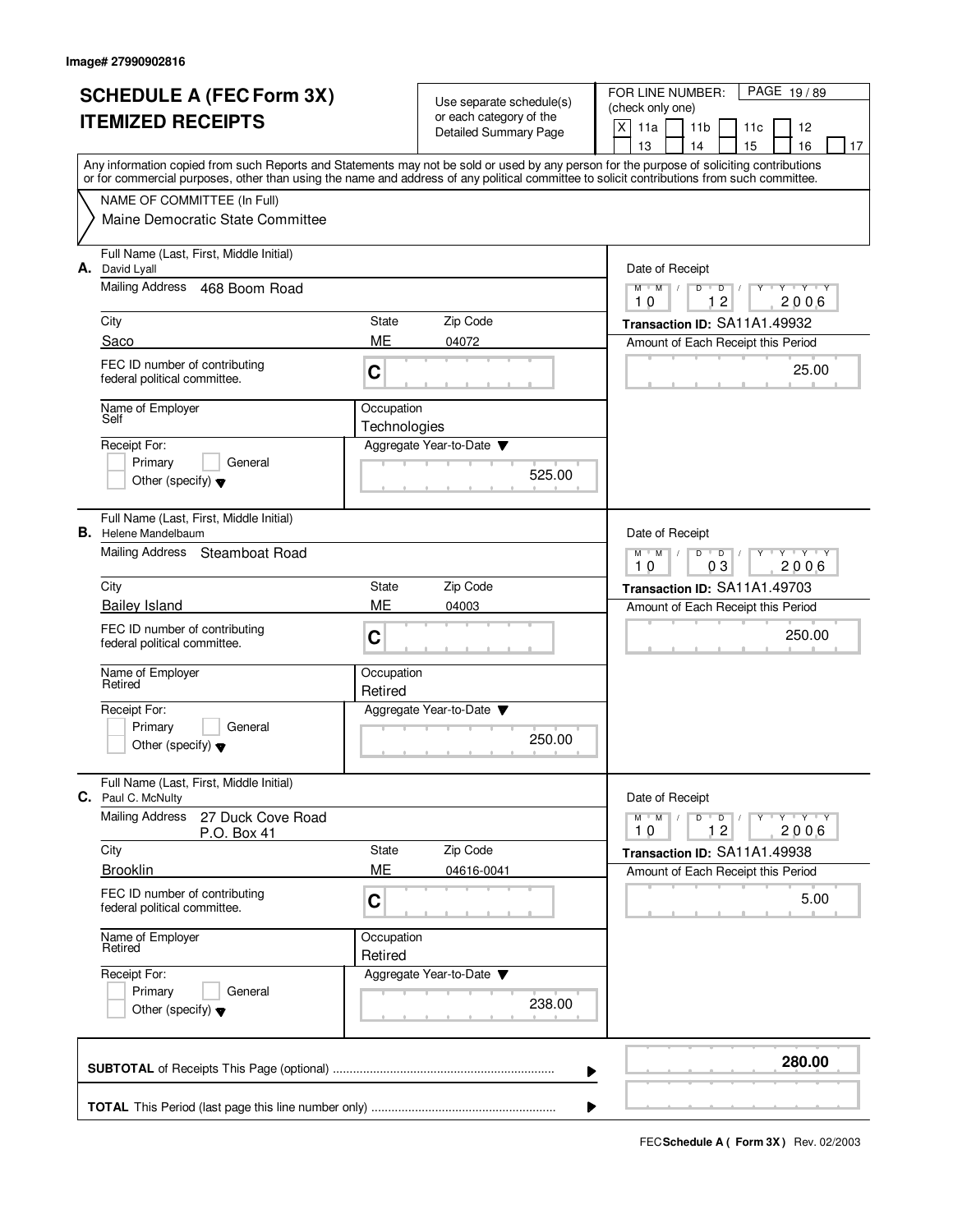|                                      | <b>SCHEDULE A (FEC Form 3X)</b>                                                                                                                                                                                                                                                         |                                                     |                        | PAGE 20 / 89<br>FOR LINE NUMBER:                                                                      |  |  |  |
|--------------------------------------|-----------------------------------------------------------------------------------------------------------------------------------------------------------------------------------------------------------------------------------------------------------------------------------------|-----------------------------------------------------|------------------------|-------------------------------------------------------------------------------------------------------|--|--|--|
| <b>ITEMIZED RECEIPTS</b>             |                                                                                                                                                                                                                                                                                         | Use separate schedule(s)<br>or each category of the |                        | (check only one)                                                                                      |  |  |  |
|                                      |                                                                                                                                                                                                                                                                                         |                                                     | Detailed Summary Page  | X<br>11a<br>11 <sub>b</sub><br>12<br>11c                                                              |  |  |  |
|                                      |                                                                                                                                                                                                                                                                                         |                                                     |                        | 15<br>16<br>13<br>14<br>17                                                                            |  |  |  |
|                                      | Any information copied from such Reports and Statements may not be sold or used by any person for the purpose of soliciting contributions<br>or for commercial purposes, other than using the name and address of any political committee to solicit contributions from such committee. |                                                     |                        |                                                                                                       |  |  |  |
|                                      | NAME OF COMMITTEE (In Full)                                                                                                                                                                                                                                                             |                                                     |                        |                                                                                                       |  |  |  |
|                                      | Maine Democratic State Committee                                                                                                                                                                                                                                                        |                                                     |                        |                                                                                                       |  |  |  |
|                                      | Full Name (Last, First, Middle Initial)                                                                                                                                                                                                                                                 |                                                     |                        |                                                                                                       |  |  |  |
| А.                                   | Carol L. Mitchell                                                                                                                                                                                                                                                                       |                                                     |                        | Date of Receipt                                                                                       |  |  |  |
|                                      | <b>Mailing Address</b><br>74 Concord St.                                                                                                                                                                                                                                                |                                                     |                        | $Y + Y + Y$<br>$M$ $M$<br>$D$ $D$ $/$<br>Y                                                            |  |  |  |
|                                      | City                                                                                                                                                                                                                                                                                    | State                                               | Zip Code               | 18<br>2006<br>10                                                                                      |  |  |  |
|                                      | Portland.                                                                                                                                                                                                                                                                               | ME                                                  | 04103                  | Transaction ID: SA11A1.50040<br>Amount of Each Receipt this Period                                    |  |  |  |
|                                      | FEC ID number of contributing                                                                                                                                                                                                                                                           |                                                     |                        |                                                                                                       |  |  |  |
|                                      | federal political committee.                                                                                                                                                                                                                                                            | C                                                   |                        | 500.00                                                                                                |  |  |  |
|                                      | Name of Employer<br>Bankworth Group                                                                                                                                                                                                                                                     | Occupation<br>Attorney                              |                        |                                                                                                       |  |  |  |
|                                      | Receipt For:                                                                                                                                                                                                                                                                            |                                                     | Aggregate Year-to-Date |                                                                                                       |  |  |  |
|                                      | Primary<br>General                                                                                                                                                                                                                                                                      |                                                     |                        |                                                                                                       |  |  |  |
|                                      | Other (specify) $\blacktriangledown$                                                                                                                                                                                                                                                    |                                                     | 500.00                 |                                                                                                       |  |  |  |
|                                      | Full Name (Last, First, Middle Initial)<br><b>B.</b> Sive Neilan                                                                                                                                                                                                                        |                                                     |                        | Date of Receipt                                                                                       |  |  |  |
|                                      | Mailing Address 29 Emerson St.                                                                                                                                                                                                                                                          |                                                     |                        | <b>TAY TAY</b><br>$M$ M<br>D<br>$\overline{D}$                                                        |  |  |  |
|                                      |                                                                                                                                                                                                                                                                                         |                                                     |                        | 16<br>2006<br>10                                                                                      |  |  |  |
|                                      | City                                                                                                                                                                                                                                                                                    | State                                               | Zip Code               | Transaction ID: SA11A1.50016                                                                          |  |  |  |
|                                      | Portland                                                                                                                                                                                                                                                                                | ME                                                  | 04101                  | Amount of Each Receipt this Period                                                                    |  |  |  |
|                                      | FEC ID number of contributing<br>federal political committee.                                                                                                                                                                                                                           | C                                                   |                        | 29.00                                                                                                 |  |  |  |
|                                      | Name of Employer<br>Retired                                                                                                                                                                                                                                                             | Occupation                                          |                        |                                                                                                       |  |  |  |
|                                      |                                                                                                                                                                                                                                                                                         | Retired                                             |                        |                                                                                                       |  |  |  |
|                                      | Receipt For:<br>General                                                                                                                                                                                                                                                                 |                                                     | Aggregate Year-to-Date |                                                                                                       |  |  |  |
|                                      | Primary<br>Other (specify) $\blacktriangledown$                                                                                                                                                                                                                                         |                                                     | 240.00                 |                                                                                                       |  |  |  |
|                                      |                                                                                                                                                                                                                                                                                         |                                                     |                        |                                                                                                       |  |  |  |
| C.                                   | Full Name (Last, First, Middle Initial)<br>Catherine S.C. Newell                                                                                                                                                                                                                        |                                                     |                        | Date of Receipt                                                                                       |  |  |  |
|                                      | <b>Mailing Address</b><br>Box 187                                                                                                                                                                                                                                                       |                                                     |                        | $\mathsf D$<br>$M$ $M$ /<br>$\overline{\phantom{0}}$ D $\overline{\phantom{0}}$ /<br>$Y + Y + Y$<br>Y |  |  |  |
|                                      | Johnny's Bridge Rd.                                                                                                                                                                                                                                                                     |                                                     |                        | 12<br>2006<br>10                                                                                      |  |  |  |
|                                      | City                                                                                                                                                                                                                                                                                    | State                                               | Zip Code               | Transaction ID: SA11A1.49911                                                                          |  |  |  |
|                                      | <b>Locke Mills</b>                                                                                                                                                                                                                                                                      | ME                                                  | 04255                  | Amount of Each Receipt this Period                                                                    |  |  |  |
|                                      | FEC ID number of contributing<br>federal political committee.                                                                                                                                                                                                                           | C                                                   |                        | 10.00                                                                                                 |  |  |  |
|                                      | Name of Employer<br>MSAD #44                                                                                                                                                                                                                                                            | Occupation                                          |                        |                                                                                                       |  |  |  |
|                                      |                                                                                                                                                                                                                                                                                         |                                                     | School Administrator   |                                                                                                       |  |  |  |
|                                      | Receipt For:<br>Primary<br>General                                                                                                                                                                                                                                                      |                                                     | Aggregate Year-to-Date |                                                                                                       |  |  |  |
| Other (specify) $\blacktriangledown$ |                                                                                                                                                                                                                                                                                         |                                                     | 249.00                 |                                                                                                       |  |  |  |
|                                      |                                                                                                                                                                                                                                                                                         |                                                     |                        | 539.00                                                                                                |  |  |  |
|                                      |                                                                                                                                                                                                                                                                                         |                                                     | ▶                      |                                                                                                       |  |  |  |
|                                      |                                                                                                                                                                                                                                                                                         |                                                     | ▶                      |                                                                                                       |  |  |  |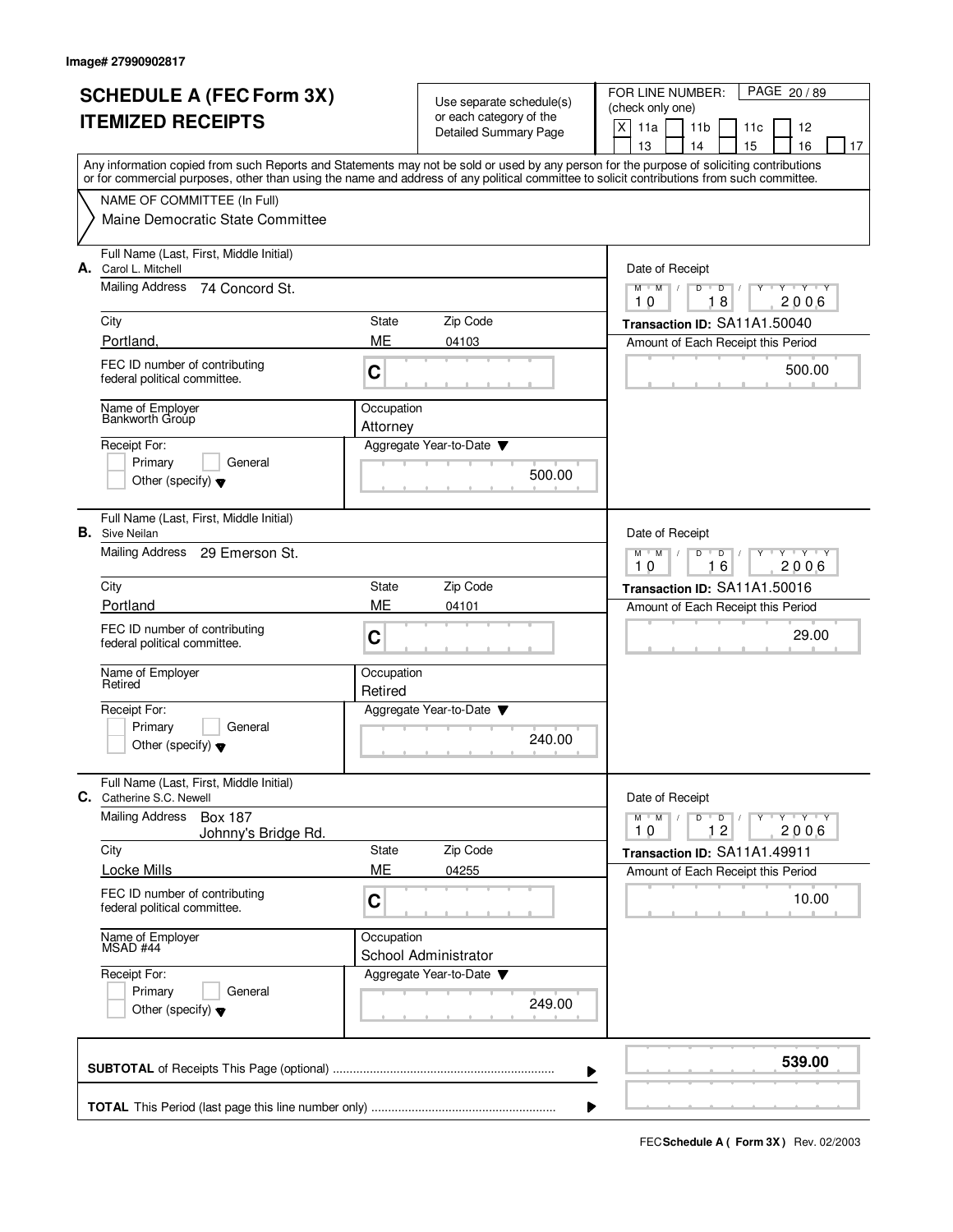|                                 |                                                                                                                                                                                                                                                                                         |                                                     |                        | PAGE 21 / 89<br>FOR LINE NUMBER:                                                                 |  |  |  |
|---------------------------------|-----------------------------------------------------------------------------------------------------------------------------------------------------------------------------------------------------------------------------------------------------------------------------------------|-----------------------------------------------------|------------------------|--------------------------------------------------------------------------------------------------|--|--|--|
| <b>SCHEDULE A (FEC Form 3X)</b> |                                                                                                                                                                                                                                                                                         | Use separate schedule(s)<br>or each category of the |                        | (check only one)                                                                                 |  |  |  |
| <b>ITEMIZED RECEIPTS</b>        |                                                                                                                                                                                                                                                                                         |                                                     | Detailed Summary Page  | $\mathsf{X}$<br>11a<br>11 <sub>b</sub><br>12<br>11c                                              |  |  |  |
|                                 |                                                                                                                                                                                                                                                                                         |                                                     |                        | 13<br>14<br>15<br>16<br>17                                                                       |  |  |  |
|                                 | Any information copied from such Reports and Statements may not be sold or used by any person for the purpose of soliciting contributions<br>or for commercial purposes, other than using the name and address of any political committee to solicit contributions from such committee. |                                                     |                        |                                                                                                  |  |  |  |
|                                 | NAME OF COMMITTEE (In Full)                                                                                                                                                                                                                                                             |                                                     |                        |                                                                                                  |  |  |  |
|                                 | Maine Democratic State Committee                                                                                                                                                                                                                                                        |                                                     |                        |                                                                                                  |  |  |  |
|                                 |                                                                                                                                                                                                                                                                                         |                                                     |                        |                                                                                                  |  |  |  |
|                                 | Full Name (Last, First, Middle Initial)<br>A. Kimball M. Page                                                                                                                                                                                                                           |                                                     |                        | Date of Receipt                                                                                  |  |  |  |
|                                 | Mailing Address P.O. Box 240                                                                                                                                                                                                                                                            |                                                     |                        | $\overline{\mathbf{y}}$ $\mathbf{y}$ $\mathbf{y}$<br>$M$ $M$ /<br>$\overline{D}$<br>D<br>Y<br>Y  |  |  |  |
|                                 |                                                                                                                                                                                                                                                                                         |                                                     |                        | 03<br>2006<br>10                                                                                 |  |  |  |
|                                 | City<br>Orr's Island                                                                                                                                                                                                                                                                    | State<br>ME                                         | Zip Code               | Transaction ID: SA11A1.49679                                                                     |  |  |  |
|                                 |                                                                                                                                                                                                                                                                                         |                                                     | 04066                  | Amount of Each Receipt this Period                                                               |  |  |  |
|                                 | FEC ID number of contributing<br>federal political committee.                                                                                                                                                                                                                           | C                                                   |                        | 150.00                                                                                           |  |  |  |
|                                 | Name of Employer<br>Self                                                                                                                                                                                                                                                                | Occupation                                          |                        |                                                                                                  |  |  |  |
|                                 | Receipt For:                                                                                                                                                                                                                                                                            | Consultant                                          | Aggregate Year-to-Date |                                                                                                  |  |  |  |
|                                 | Primary<br>General                                                                                                                                                                                                                                                                      |                                                     |                        |                                                                                                  |  |  |  |
|                                 | Other (specify) $\blacktriangledown$                                                                                                                                                                                                                                                    |                                                     | 250.00                 |                                                                                                  |  |  |  |
|                                 |                                                                                                                                                                                                                                                                                         |                                                     |                        |                                                                                                  |  |  |  |
|                                 | Full Name (Last, First, Middle Initial)<br><b>B.</b> Patricia A. Peard                                                                                                                                                                                                                  |                                                     |                        | Date of Receipt                                                                                  |  |  |  |
|                                 | Mailing Address<br>20 Andrews Avenue                                                                                                                                                                                                                                                    |                                                     |                        | $Y - Y - Y$<br>$M$ $M$ /<br>D<br>$\overline{D}$                                                  |  |  |  |
|                                 |                                                                                                                                                                                                                                                                                         |                                                     |                        | 18<br>2006<br>10                                                                                 |  |  |  |
|                                 | City                                                                                                                                                                                                                                                                                    | State                                               | Zip Code               | Transaction ID: SA11A1.50057                                                                     |  |  |  |
|                                 | Falmouth                                                                                                                                                                                                                                                                                | ME                                                  | 04105                  | Amount of Each Receipt this Period                                                               |  |  |  |
|                                 | FEC ID number of contributing<br>federal political committee.                                                                                                                                                                                                                           | C                                                   |                        | 500.00                                                                                           |  |  |  |
|                                 |                                                                                                                                                                                                                                                                                         |                                                     |                        |                                                                                                  |  |  |  |
|                                 | Name of Employer<br>Bernstein & Shur                                                                                                                                                                                                                                                    | Occupation                                          |                        |                                                                                                  |  |  |  |
|                                 |                                                                                                                                                                                                                                                                                         | Attorney                                            |                        |                                                                                                  |  |  |  |
|                                 | Receipt For:<br>Primary<br>General                                                                                                                                                                                                                                                      |                                                     | Aggregate Year-to-Date |                                                                                                  |  |  |  |
|                                 | Other (specify) $\blacktriangledown$                                                                                                                                                                                                                                                    |                                                     | 500.00                 |                                                                                                  |  |  |  |
|                                 |                                                                                                                                                                                                                                                                                         |                                                     |                        |                                                                                                  |  |  |  |
|                                 | Full Name (Last, First, Middle Initial)<br>C. Arthur L. Pelberg                                                                                                                                                                                                                         |                                                     |                        | Date of Receipt                                                                                  |  |  |  |
|                                 | <b>Mailing Address</b><br>2101 E. Marshall                                                                                                                                                                                                                                              |                                                     |                        | $\mathsf{Y} \dashv \mathsf{Y} \dashv \mathsf{Y} \dashv \mathsf{Y}$<br>$M$ $M$ $M$<br>$D$ $D$ $/$ |  |  |  |
|                                 |                                                                                                                                                                                                                                                                                         |                                                     |                        | 2006<br>18<br>10                                                                                 |  |  |  |
|                                 | City                                                                                                                                                                                                                                                                                    | State                                               | Zip Code               | Transaction ID: SA11A1.50048                                                                     |  |  |  |
|                                 | Phoenix                                                                                                                                                                                                                                                                                 | AZ                                                  | 85016                  | Amount of Each Receipt this Period                                                               |  |  |  |
|                                 | FEC ID number of contributing<br>federal political committee.                                                                                                                                                                                                                           | C                                                   |                        | 2000.00                                                                                          |  |  |  |
|                                 | Name of Employer<br>Schaller/Anderson                                                                                                                                                                                                                                                   | Occupation                                          |                        |                                                                                                  |  |  |  |
|                                 |                                                                                                                                                                                                                                                                                         | President                                           |                        |                                                                                                  |  |  |  |
|                                 | Receipt For:                                                                                                                                                                                                                                                                            |                                                     | Aggregate Year-to-Date |                                                                                                  |  |  |  |
| Primary<br>General              |                                                                                                                                                                                                                                                                                         |                                                     | 2000.00                |                                                                                                  |  |  |  |
|                                 | Other (specify) $\blacktriangledown$                                                                                                                                                                                                                                                    |                                                     |                        |                                                                                                  |  |  |  |
|                                 |                                                                                                                                                                                                                                                                                         |                                                     |                        |                                                                                                  |  |  |  |
|                                 |                                                                                                                                                                                                                                                                                         |                                                     | ▶                      | 2650.00                                                                                          |  |  |  |
|                                 |                                                                                                                                                                                                                                                                                         |                                                     |                        |                                                                                                  |  |  |  |
|                                 |                                                                                                                                                                                                                                                                                         |                                                     |                        |                                                                                                  |  |  |  |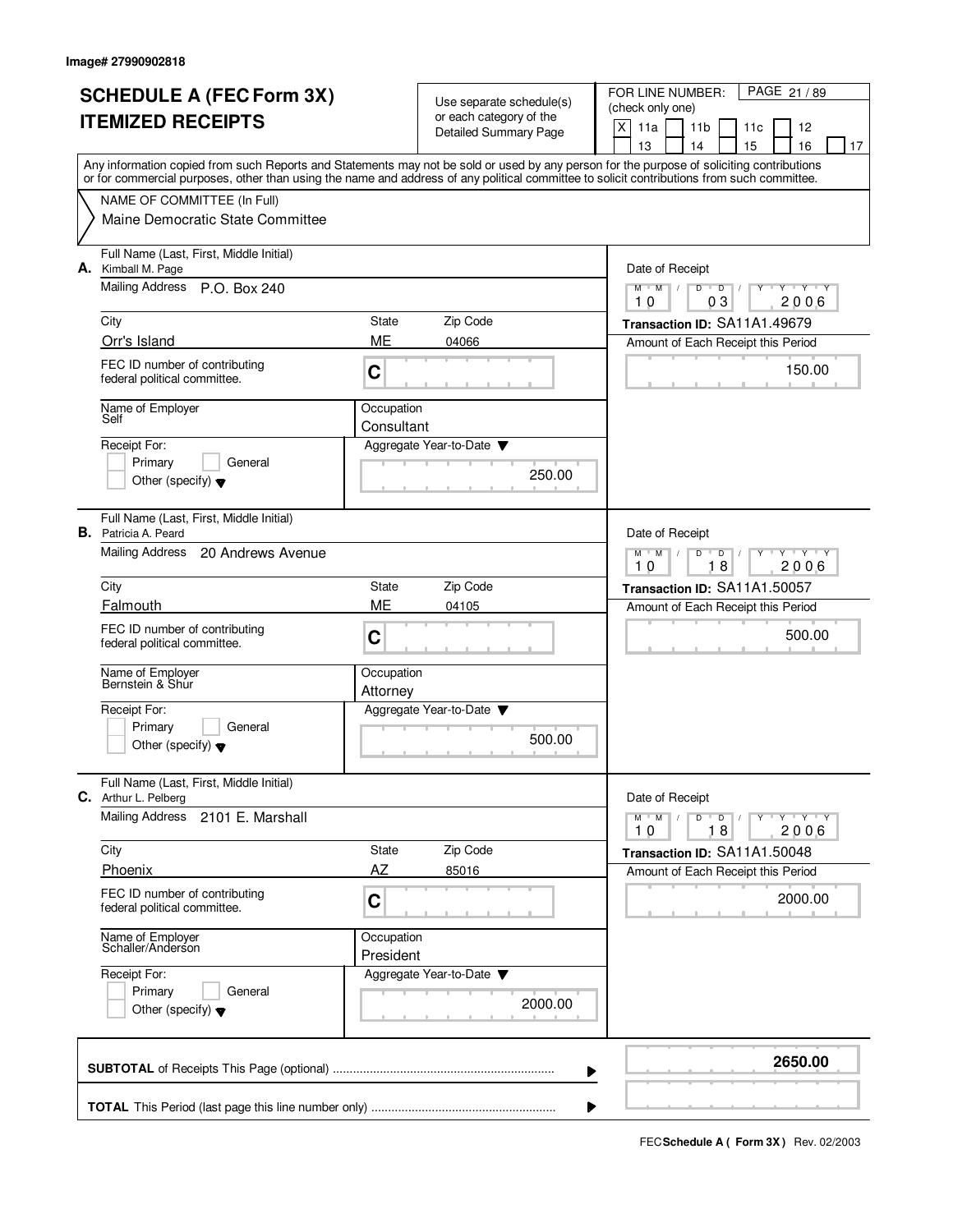| <b>SCHEDULE A (FEC Form 3X)</b>                            |                                                                                                                                                                                                                                                                                         |                                                         | Use separate schedule(s) | PAGE 22 / 89<br>FOR LINE NUMBER:<br>(check only one)                            |  |  |  |  |
|------------------------------------------------------------|-----------------------------------------------------------------------------------------------------------------------------------------------------------------------------------------------------------------------------------------------------------------------------------------|---------------------------------------------------------|--------------------------|---------------------------------------------------------------------------------|--|--|--|--|
| <b>ITEMIZED RECEIPTS</b>                                   |                                                                                                                                                                                                                                                                                         | or each category of the<br><b>Detailed Summary Page</b> |                          | X<br>11a<br>11 <sub>b</sub><br>12<br>11c                                        |  |  |  |  |
|                                                            |                                                                                                                                                                                                                                                                                         |                                                         |                          | 13<br>14<br>15<br>16<br>17                                                      |  |  |  |  |
|                                                            | Any information copied from such Reports and Statements may not be sold or used by any person for the purpose of soliciting contributions<br>or for commercial purposes, other than using the name and address of any political committee to solicit contributions from such committee. |                                                         |                          |                                                                                 |  |  |  |  |
|                                                            | NAME OF COMMITTEE (In Full)                                                                                                                                                                                                                                                             |                                                         |                          |                                                                                 |  |  |  |  |
|                                                            | Maine Democratic State Committee                                                                                                                                                                                                                                                        |                                                         |                          |                                                                                 |  |  |  |  |
|                                                            | Full Name (Last, First, Middle Initial)<br>A. Gwethalyn M. Phillips                                                                                                                                                                                                                     |                                                         |                          | Date of Receipt                                                                 |  |  |  |  |
|                                                            | Mailing Address 75 S. Park St.                                                                                                                                                                                                                                                          |                                                         |                          | $Y - Y - Y$<br>$M$ $M$ /<br>D<br>$\overline{D}$<br>2006<br>10<br>0 <sub>4</sub> |  |  |  |  |
|                                                            | City                                                                                                                                                                                                                                                                                    | State                                                   | Zip Code                 | Transaction ID: SA11A1.49723                                                    |  |  |  |  |
|                                                            | Bangor                                                                                                                                                                                                                                                                                  | ME                                                      | 04401                    | Amount of Each Receipt this Period                                              |  |  |  |  |
|                                                            | FEC ID number of contributing<br>federal political committee.                                                                                                                                                                                                                           | C                                                       |                          | 120.00                                                                          |  |  |  |  |
|                                                            | Name of Employer<br>Self                                                                                                                                                                                                                                                                | Occupation                                              |                          |                                                                                 |  |  |  |  |
|                                                            | Receipt For:                                                                                                                                                                                                                                                                            | Glass Design                                            | Aggregate Year-to-Date   |                                                                                 |  |  |  |  |
|                                                            | Primary<br>General                                                                                                                                                                                                                                                                      |                                                         |                          |                                                                                 |  |  |  |  |
|                                                            | Other (specify) $\blacktriangledown$                                                                                                                                                                                                                                                    |                                                         | 234.00                   |                                                                                 |  |  |  |  |
|                                                            | Full Name (Last, First, Middle Initial)<br><b>B.</b> Anthony T. Podesta                                                                                                                                                                                                                 |                                                         |                          | Date of Receipt                                                                 |  |  |  |  |
|                                                            | Mailing Address 6106 Beachway Dr.                                                                                                                                                                                                                                                       |                                                         |                          | $Y - Y - Y$<br>$M$ M<br>D<br>D<br>12<br>2006<br>10                              |  |  |  |  |
|                                                            | City                                                                                                                                                                                                                                                                                    | State                                                   | Zip Code                 | Transaction ID: SA11A1.49889                                                    |  |  |  |  |
|                                                            | <b>Falls Church</b>                                                                                                                                                                                                                                                                     | VA                                                      | 22041                    | Amount of Each Receipt this Period                                              |  |  |  |  |
|                                                            | FEC ID number of contributing<br>federal political committee.                                                                                                                                                                                                                           | C                                                       |                          | 2000.00                                                                         |  |  |  |  |
|                                                            | Name of Employer<br>Podeta Maltoon                                                                                                                                                                                                                                                      | Occupation<br>Chair                                     |                          |                                                                                 |  |  |  |  |
|                                                            | Receipt For:                                                                                                                                                                                                                                                                            |                                                         | Aggregate Year-to-Date   |                                                                                 |  |  |  |  |
|                                                            | Primary<br>General                                                                                                                                                                                                                                                                      |                                                         | 2000.00                  |                                                                                 |  |  |  |  |
|                                                            | Other (specify) $\blacktriangledown$                                                                                                                                                                                                                                                    |                                                         |                          |                                                                                 |  |  |  |  |
|                                                            | Full Name (Last, First, Middle Initial)<br><b>C.</b> David B. Poor                                                                                                                                                                                                                      |                                                         |                          | Date of Receipt                                                                 |  |  |  |  |
|                                                            | <b>Mailing Address</b><br>25 W. 94th St.                                                                                                                                                                                                                                                |                                                         |                          | $Y$ $Y$ $Y$<br>$M$ $M$<br>$D$ $D$<br>2006<br>10<br>10                           |  |  |  |  |
|                                                            | City                                                                                                                                                                                                                                                                                    | State                                                   | Zip Code                 | Transaction ID: SA11A1.49838                                                    |  |  |  |  |
|                                                            | New York                                                                                                                                                                                                                                                                                | <b>NY</b>                                               | 10025                    | Amount of Each Receipt this Period                                              |  |  |  |  |
|                                                            | FEC ID number of contributing<br>C<br>federal political committee.<br>Name of Employer<br>Occupation<br>Retired<br>Retired<br>Receipt For:                                                                                                                                              |                                                         |                          | 250.00                                                                          |  |  |  |  |
|                                                            |                                                                                                                                                                                                                                                                                         |                                                         |                          |                                                                                 |  |  |  |  |
|                                                            |                                                                                                                                                                                                                                                                                         |                                                         | Aggregate Year-to-Date ▼ |                                                                                 |  |  |  |  |
| Primary<br>General<br>Other (specify) $\blacktriangledown$ |                                                                                                                                                                                                                                                                                         |                                                         | 250.00                   |                                                                                 |  |  |  |  |
|                                                            |                                                                                                                                                                                                                                                                                         |                                                         |                          |                                                                                 |  |  |  |  |
|                                                            |                                                                                                                                                                                                                                                                                         |                                                         | ▶                        | 2370.00                                                                         |  |  |  |  |
|                                                            |                                                                                                                                                                                                                                                                                         |                                                         | ▶                        |                                                                                 |  |  |  |  |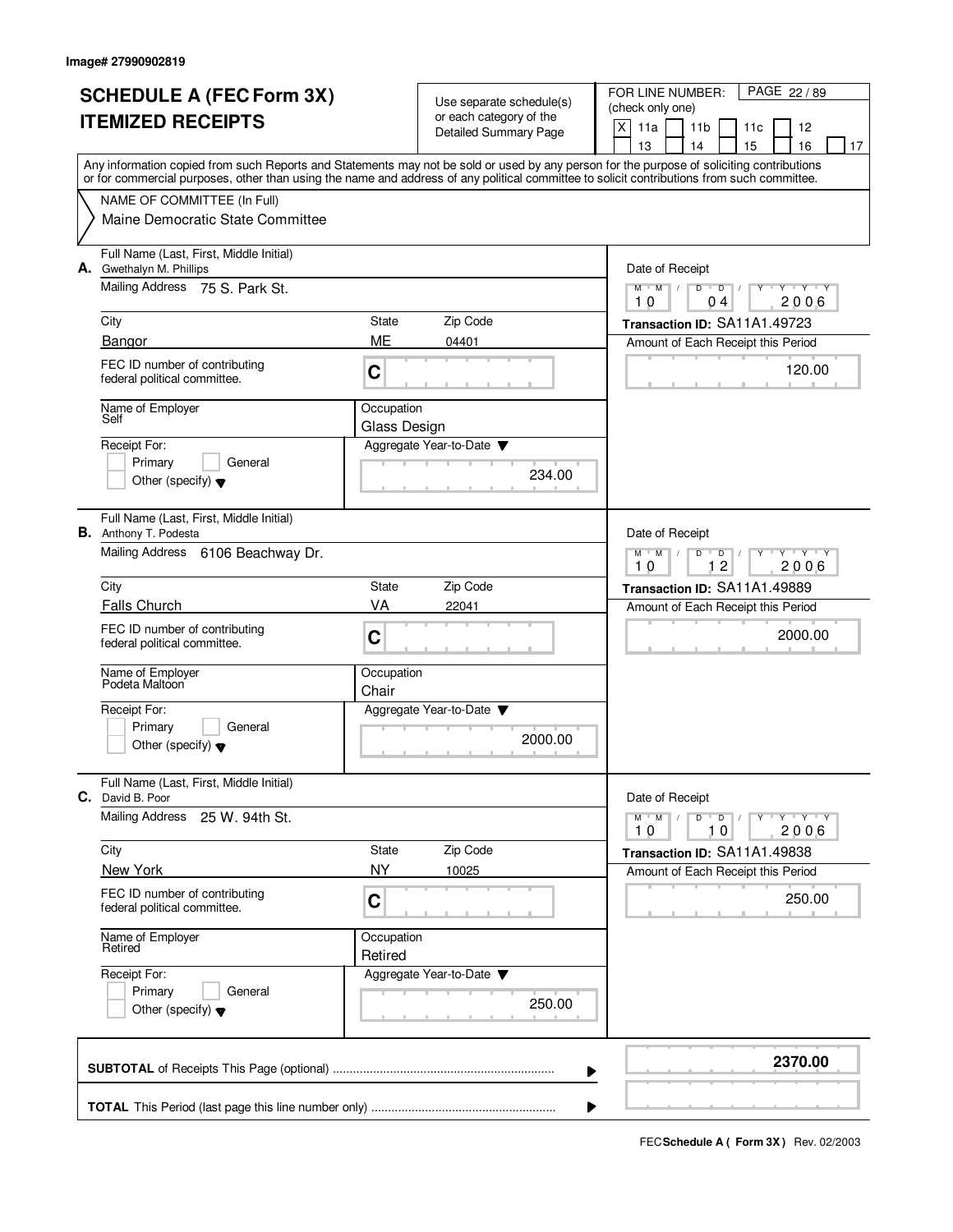| <b>SCHEDULE A (FEC Form 3X)</b><br><b>ITEMIZED RECEIPTS</b> |                                                                                                                                                                                                                                                                                         |                                  | Use separate schedule(s)<br>or each category of the | PAGE 23/89<br>FOR LINE NUMBER:<br>(check only one)                                   |  |  |
|-------------------------------------------------------------|-----------------------------------------------------------------------------------------------------------------------------------------------------------------------------------------------------------------------------------------------------------------------------------------|----------------------------------|-----------------------------------------------------|--------------------------------------------------------------------------------------|--|--|
|                                                             |                                                                                                                                                                                                                                                                                         |                                  | <b>Detailed Summary Page</b>                        | X<br>11a<br>11 <sub>b</sub><br>12<br>11c                                             |  |  |
|                                                             |                                                                                                                                                                                                                                                                                         |                                  |                                                     | 13<br>14<br>15<br>16<br>17                                                           |  |  |
|                                                             | Any information copied from such Reports and Statements may not be sold or used by any person for the purpose of soliciting contributions<br>or for commercial purposes, other than using the name and address of any political committee to solicit contributions from such committee. |                                  |                                                     |                                                                                      |  |  |
|                                                             | NAME OF COMMITTEE (In Full)                                                                                                                                                                                                                                                             |                                  |                                                     |                                                                                      |  |  |
|                                                             | Maine Democratic State Committee                                                                                                                                                                                                                                                        |                                  |                                                     |                                                                                      |  |  |
|                                                             | Full Name (Last, First, Middle Initial)<br>A. Mary Kate Reny                                                                                                                                                                                                                            |                                  |                                                     | Date of Receipt                                                                      |  |  |
|                                                             | Mailing Address<br>21 Spruce Point Road                                                                                                                                                                                                                                                 |                                  |                                                     | $Y - Y - Y$<br>$M$ $M$ /<br>D<br>$\overline{D}$<br>$\overline{c}$<br>2006<br>10<br>1 |  |  |
|                                                             | City                                                                                                                                                                                                                                                                                    | State                            | Zip Code                                            | Transaction ID: SA11A1.49879                                                         |  |  |
|                                                             | <b>Bremen</b>                                                                                                                                                                                                                                                                           | ME                               | 04551                                               | Amount of Each Receipt this Period                                                   |  |  |
|                                                             | FEC ID number of contributing<br>federal political committee.                                                                                                                                                                                                                           | C                                |                                                     | 1000.00                                                                              |  |  |
|                                                             | Name of Employer<br>Retired                                                                                                                                                                                                                                                             | Occupation<br>Retired            |                                                     |                                                                                      |  |  |
|                                                             | Receipt For:                                                                                                                                                                                                                                                                            |                                  | Aggregate Year-to-Date                              |                                                                                      |  |  |
|                                                             | Primary<br>General                                                                                                                                                                                                                                                                      |                                  | 1000.00                                             |                                                                                      |  |  |
|                                                             | Other (specify) $\blacktriangledown$                                                                                                                                                                                                                                                    |                                  |                                                     |                                                                                      |  |  |
|                                                             | Full Name (Last, First, Middle Initial)<br><b>B.</b> Scott Ruffner                                                                                                                                                                                                                      |                                  |                                                     | Date of Receipt                                                                      |  |  |
|                                                             | Mailing Address P.O. Box 1867                                                                                                                                                                                                                                                           |                                  |                                                     | $Y - Y - Y$<br>$M$ $M$ /<br>D<br>$\overline{D}$<br>12<br>2006<br>10                  |  |  |
|                                                             | City                                                                                                                                                                                                                                                                                    | State                            | Zip Code                                            | Transaction ID: SA11A1.49903                                                         |  |  |
|                                                             | Bangor                                                                                                                                                                                                                                                                                  | ME                               | 04402                                               | Amount of Each Receipt this Period                                                   |  |  |
|                                                             | FEC ID number of contributing<br>federal political committee.                                                                                                                                                                                                                           | C                                |                                                     | 10.00                                                                                |  |  |
|                                                             | Name of Employer<br>Self                                                                                                                                                                                                                                                                | Occupation<br><b>Real Estate</b> |                                                     |                                                                                      |  |  |
|                                                             | Receipt For:                                                                                                                                                                                                                                                                            |                                  | Aggregate Year-to-Date                              |                                                                                      |  |  |
|                                                             | Primary<br>General<br>Other (specify) $\blacktriangledown$                                                                                                                                                                                                                              |                                  | 369.00                                              |                                                                                      |  |  |
|                                                             | Full Name (Last, First, Middle Initial)<br><b>C.</b> Elizabeth Saltonstall                                                                                                                                                                                                              |                                  |                                                     | Date of Receipt                                                                      |  |  |
|                                                             | <b>Mailing Address</b><br>7 Lexington                                                                                                                                                                                                                                                   |                                  |                                                     | $M$ $M$<br>$Y + Y + Y$<br>$D$ $D$<br>2006<br>10<br>04                                |  |  |
|                                                             | City                                                                                                                                                                                                                                                                                    | State                            | Zip Code                                            | Transaction ID: SA11A1.49727                                                         |  |  |
|                                                             | Rockport                                                                                                                                                                                                                                                                                | ME                               | 04856                                               | Amount of Each Receipt this Period                                                   |  |  |
|                                                             | FEC ID number of contributing<br>federal political committee.                                                                                                                                                                                                                           | С                                |                                                     | 500.00                                                                               |  |  |
|                                                             | Name of Employer<br>Homemaker                                                                                                                                                                                                                                                           | Occupation                       |                                                     |                                                                                      |  |  |
|                                                             | Receipt For:                                                                                                                                                                                                                                                                            |                                  | Aggregate Year-to-Date ▼                            |                                                                                      |  |  |
|                                                             | Primary<br>General                                                                                                                                                                                                                                                                      |                                  |                                                     |                                                                                      |  |  |
|                                                             | Other (specify) $\blacktriangledown$                                                                                                                                                                                                                                                    |                                  | 500.00                                              |                                                                                      |  |  |
|                                                             |                                                                                                                                                                                                                                                                                         |                                  | ▶                                                   | 1510.00                                                                              |  |  |
|                                                             |                                                                                                                                                                                                                                                                                         |                                  | ▶                                                   |                                                                                      |  |  |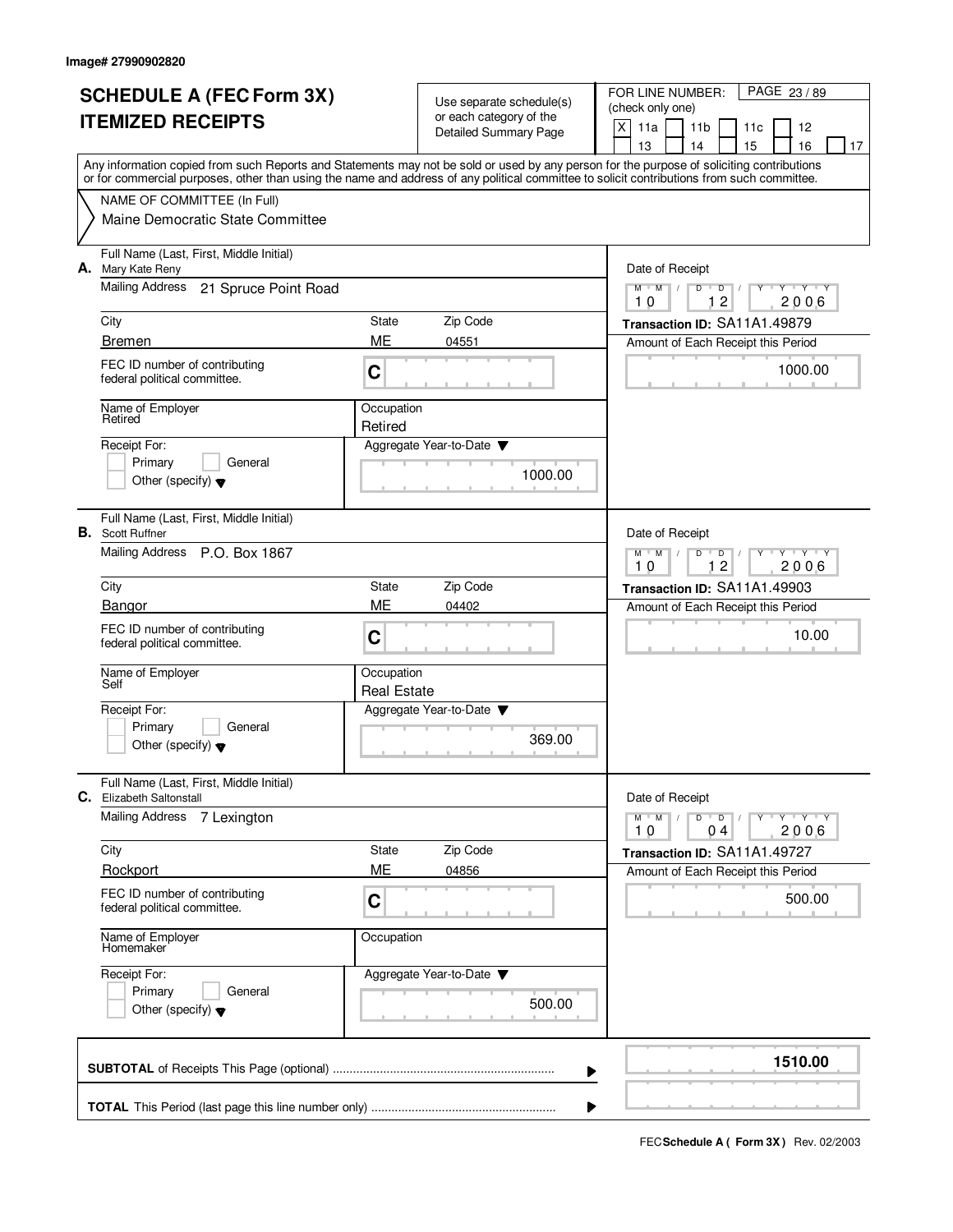| <b>SCHEDULE A (FEC Form 3X)</b> |                                                                                                                                            |                        |                                                     | PAGE 24/89<br>FOR LINE NUMBER:                                              |  |  |
|---------------------------------|--------------------------------------------------------------------------------------------------------------------------------------------|------------------------|-----------------------------------------------------|-----------------------------------------------------------------------------|--|--|
| <b>ITEMIZED RECEIPTS</b>        |                                                                                                                                            |                        | Use separate schedule(s)<br>or each category of the | (check only one)                                                            |  |  |
|                                 |                                                                                                                                            |                        | Detailed Summary Page                               | $\mathsf{X}$<br>11a<br>11 <sub>b</sub><br>12<br>11c<br>15<br>16<br>13<br>14 |  |  |
|                                 | Any information copied from such Reports and Statements may not be sold or used by any person for the purpose of soliciting contributions  |                        |                                                     | 17                                                                          |  |  |
|                                 | or for commercial purposes, other than using the name and address of any political committee to solicit contributions from such committee. |                        |                                                     |                                                                             |  |  |
|                                 | NAME OF COMMITTEE (In Full)                                                                                                                |                        |                                                     |                                                                             |  |  |
|                                 | Maine Democratic State Committee                                                                                                           |                        |                                                     |                                                                             |  |  |
|                                 | Full Name (Last, First, Middle Initial)<br>A. Lucille B. Sevigny                                                                           |                        |                                                     | Date of Receipt                                                             |  |  |
|                                 | Mailing Address 295 Ludlow St.                                                                                                             |                        |                                                     | $Y + Y + Y + Y$<br>$M$ $M$<br>$D$ $D$ $1$<br>10<br>10<br>2006               |  |  |
|                                 | City                                                                                                                                       | State                  | Zip Code                                            | Transaction ID: SA11A1.49824                                                |  |  |
|                                 | Portland                                                                                                                                   | ME                     | 04102                                               | Amount of Each Receipt this Period                                          |  |  |
|                                 | FEC ID number of contributing<br>federal political committee.                                                                              | C                      |                                                     | 1000.00                                                                     |  |  |
|                                 | Name of Employer<br>Retired                                                                                                                | Occupation<br>Retired  |                                                     |                                                                             |  |  |
|                                 | Receipt For:                                                                                                                               |                        | Aggregate Year-to-Date                              |                                                                             |  |  |
|                                 | Primary<br>General                                                                                                                         |                        | 1000.00                                             |                                                                             |  |  |
|                                 | Other (specify) $\blacktriangledown$                                                                                                       |                        |                                                     |                                                                             |  |  |
|                                 | Full Name (Last, First, Middle Initial)<br><b>B.</b> Alison P. Smith                                                                       |                        |                                                     | Date of Receipt                                                             |  |  |
|                                 | Mailing Address<br>43 Carleton St.                                                                                                         |                        |                                                     | $Y - Y - Y - Y$<br>$M$ $M$<br>D<br>$\mathsf D$<br>12<br>2006<br>10          |  |  |
|                                 | City                                                                                                                                       | State                  | Zip Code                                            | Transaction ID: SA11A1.49950                                                |  |  |
|                                 | Portland                                                                                                                                   | ME                     | 04102                                               | Amount of Each Receipt this Period                                          |  |  |
|                                 | FEC ID number of contributing<br>federal political committee.                                                                              | C                      |                                                     | 35.00                                                                       |  |  |
|                                 | Name of Employer<br>NA.                                                                                                                    | Occupation<br>Retired  |                                                     |                                                                             |  |  |
|                                 | Receipt For:                                                                                                                               |                        | Aggregate Year-to-Date                              |                                                                             |  |  |
|                                 | General<br>Primary<br>Other (specify) $\blacktriangledown$                                                                                 |                        | 1916.00                                             |                                                                             |  |  |
|                                 | Full Name (Last, First, Middle Initial)<br><b>C.</b> Eric P. Stauffer                                                                      |                        |                                                     | Date of Receipt                                                             |  |  |
|                                 | <b>Mailing Address</b><br>379 Bayview St.                                                                                                  |                        |                                                     | $D$ $D$ $/$<br>$M$ $M$ $/$<br>$Y + Y + Y$<br>Y<br>18<br>2006<br>10          |  |  |
|                                 | City                                                                                                                                       | State                  | Zip Code                                            | Transaction ID: SA11A1.50036                                                |  |  |
|                                 | Yarmouth                                                                                                                                   | ME                     | 04096                                               | Amount of Each Receipt this Period                                          |  |  |
|                                 | FEC ID number of contributing<br>federal political committee.                                                                              | C                      |                                                     | 400.00                                                                      |  |  |
|                                 | Name of Employer<br>Preti, Flaherty                                                                                                        | Occupation<br>Attorney |                                                     |                                                                             |  |  |
|                                 | Receipt For:<br>Primary<br>General                                                                                                         |                        | Aggregate Year-to-Date                              |                                                                             |  |  |
|                                 | Other (specify) $\blacktriangledown$                                                                                                       |                        | 500.00                                              |                                                                             |  |  |
|                                 |                                                                                                                                            |                        |                                                     | 1435.00<br>▶                                                                |  |  |
|                                 |                                                                                                                                            |                        |                                                     | ▶                                                                           |  |  |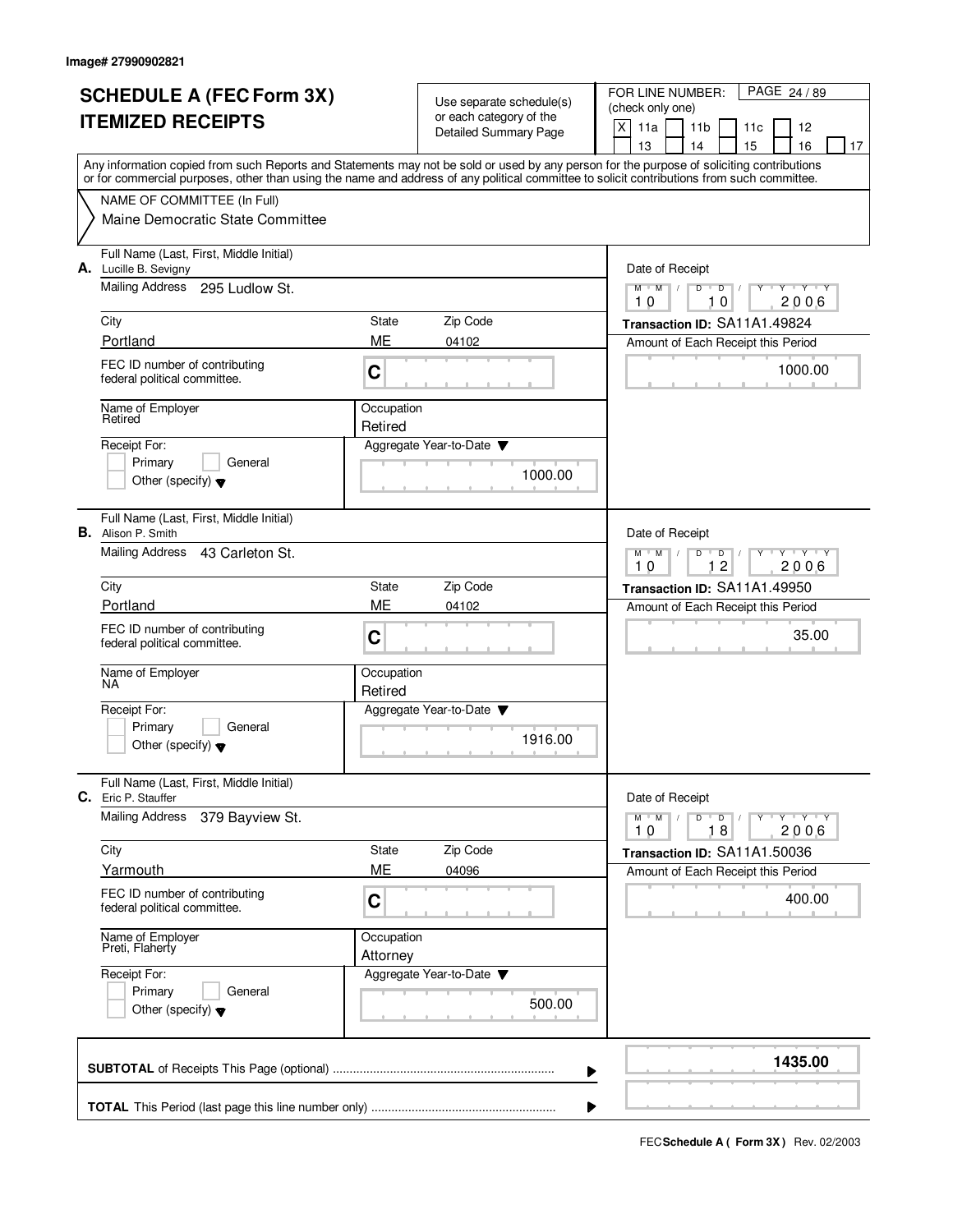| <b>SCHEDULE A (FEC Form 3X)</b> |                                                                                                                                            |                                                                 |                                                     | PAGE 25/89<br>FOR LINE NUMBER:                               |  |  |
|---------------------------------|--------------------------------------------------------------------------------------------------------------------------------------------|-----------------------------------------------------------------|-----------------------------------------------------|--------------------------------------------------------------|--|--|
| <b>ITEMIZED RECEIPTS</b>        |                                                                                                                                            |                                                                 | Use separate schedule(s)<br>or each category of the | (check only one)                                             |  |  |
|                                 |                                                                                                                                            |                                                                 | <b>Detailed Summary Page</b>                        | X<br>11a<br>11 <sub>b</sub><br>12<br>11c                     |  |  |
|                                 | Any information copied from such Reports and Statements may not be sold or used by any person for the purpose of soliciting contributions  |                                                                 |                                                     | 15<br>13<br>14<br>16<br>17                                   |  |  |
|                                 | or for commercial purposes, other than using the name and address of any political committee to solicit contributions from such committee. |                                                                 |                                                     |                                                              |  |  |
|                                 | NAME OF COMMITTEE (In Full)                                                                                                                |                                                                 |                                                     |                                                              |  |  |
|                                 | Maine Democratic State Committee                                                                                                           |                                                                 |                                                     |                                                              |  |  |
| А.                              | Full Name (Last, First, Middle Initial)<br><b>Donald Stern</b>                                                                             |                                                                 |                                                     | Date of Receipt                                              |  |  |
|                                 | Mailing Address 2 Terrace Dr.                                                                                                              |                                                                 |                                                     | $Y + Y + Y$<br>$M$ $M$ /<br>$D$ $D$<br>Y<br>13<br>2006<br>10 |  |  |
|                                 | City                                                                                                                                       | State                                                           | Zip Code                                            | Transaction ID: SA11A1.49971                                 |  |  |
|                                 | <b>Great Neck</b>                                                                                                                          | <b>NY</b>                                                       | 11021                                               | Amount of Each Receipt this Period                           |  |  |
|                                 | FEC ID number of contributing<br>federal political committee.                                                                              | C                                                               |                                                     | 1000.00                                                      |  |  |
|                                 | Name of Employer<br>Cleary Gottlieb                                                                                                        | Occupation<br>Partner                                           |                                                     |                                                              |  |  |
|                                 | Receipt For:                                                                                                                               |                                                                 | Aggregate Year-to-Date                              |                                                              |  |  |
|                                 | Primary<br>General                                                                                                                         |                                                                 | 11000.00                                            |                                                              |  |  |
|                                 | Other (specify) $\blacktriangledown$                                                                                                       |                                                                 |                                                     |                                                              |  |  |
|                                 | Full Name (Last, First, Middle Initial)<br><b>B.</b> Marianne T. Stevens                                                                   |                                                                 |                                                     | Date of Receipt                                              |  |  |
|                                 | Mailing Address P.O. Box 489                                                                                                               | $M$ $M$ /<br>D<br>$\overline{D}$<br>Y 'Y 'Y<br>06<br>10<br>2006 |                                                     |                                                              |  |  |
|                                 | City                                                                                                                                       | State                                                           | Zip Code                                            | Transaction ID: SA11A1.49821                                 |  |  |
|                                 | Kingfield                                                                                                                                  | ME                                                              | 04947                                               | Amount of Each Receipt this Period                           |  |  |
|                                 | FEC ID number of contributing<br>federal political committee.                                                                              | C                                                               |                                                     | 29.29                                                        |  |  |
|                                 | Name of Employer<br>Retired                                                                                                                | Occupation<br>Retired                                           |                                                     |                                                              |  |  |
|                                 | Receipt For:                                                                                                                               |                                                                 | Aggregate Year-to-Date                              |                                                              |  |  |
|                                 | Primary<br>General<br>Other (specify) $\blacktriangledown$                                                                                 |                                                                 | 220.29                                              |                                                              |  |  |
| C.                              | Full Name (Last, First, Middle Initial)<br>Linda M. Valentino                                                                              |                                                                 |                                                     | Date of Receipt                                              |  |  |
|                                 | <b>Mailing Address</b><br>P.O. Box 1049                                                                                                    |                                                                 |                                                     | $D$ $D$ $/$<br>$M$ $M$ $M$ $I$<br>Y FY FY FY                 |  |  |
|                                 |                                                                                                                                            |                                                                 |                                                     | 18<br>2006<br>10                                             |  |  |
|                                 | City                                                                                                                                       | State                                                           | Zip Code                                            | Transaction ID: SA11A1.50052                                 |  |  |
|                                 | Saco                                                                                                                                       | ME                                                              | 04072-1049                                          | Amount of Each Receipt this Period                           |  |  |
|                                 | FEC ID number of contributing<br>federal political committee.                                                                              | C                                                               |                                                     | 1000.00                                                      |  |  |
|                                 | Name of Employer<br>retired                                                                                                                | Occupation                                                      |                                                     |                                                              |  |  |
|                                 | Receipt For:<br>Primary<br>General                                                                                                         |                                                                 | Aggregate Year-to-Date ▼                            |                                                              |  |  |
|                                 | Other (specify) $\blacktriangledown$                                                                                                       |                                                                 | 1119.00                                             |                                                              |  |  |
|                                 |                                                                                                                                            |                                                                 | ▶                                                   | 2029.29                                                      |  |  |
|                                 |                                                                                                                                            |                                                                 | ▶                                                   |                                                              |  |  |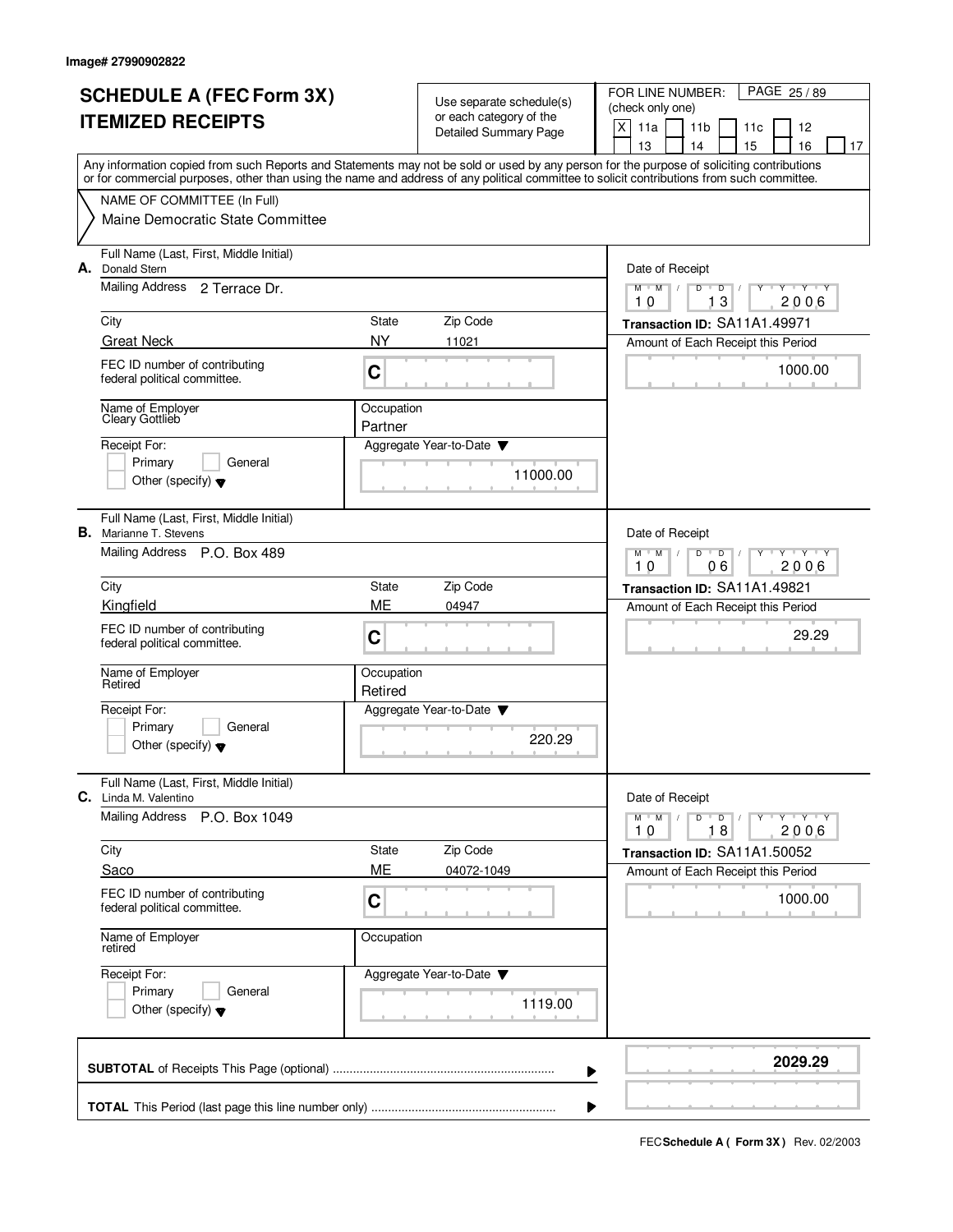| <b>SCHEDULE A (FEC Form 3X)</b> |                                                                                                                                                                                                                                                                                         |                                                                     | Use separate schedule(s)                                | PAGE 26 / 89<br>FOR LINE NUMBER:<br>(check only one)                         |  |  |
|---------------------------------|-----------------------------------------------------------------------------------------------------------------------------------------------------------------------------------------------------------------------------------------------------------------------------------------|---------------------------------------------------------------------|---------------------------------------------------------|------------------------------------------------------------------------------|--|--|
| <b>ITEMIZED RECEIPTS</b>        |                                                                                                                                                                                                                                                                                         |                                                                     | or each category of the<br><b>Detailed Summary Page</b> | X<br>11a<br>11 <sub>b</sub><br>12<br>11c                                     |  |  |
|                                 |                                                                                                                                                                                                                                                                                         |                                                                     |                                                         | 13<br>14<br>15<br>16<br>17                                                   |  |  |
|                                 | Any information copied from such Reports and Statements may not be sold or used by any person for the purpose of soliciting contributions<br>or for commercial purposes, other than using the name and address of any political committee to solicit contributions from such committee. |                                                                     |                                                         |                                                                              |  |  |
|                                 | NAME OF COMMITTEE (In Full)                                                                                                                                                                                                                                                             |                                                                     |                                                         |                                                                              |  |  |
|                                 | Maine Democratic State Committee                                                                                                                                                                                                                                                        |                                                                     |                                                         |                                                                              |  |  |
|                                 | Full Name (Last, First, Middle Initial)<br>A. Barbara A. Vanamee                                                                                                                                                                                                                        |                                                                     |                                                         | Date of Receipt                                                              |  |  |
|                                 | Mailing Address 22 Woodmont Ave.                                                                                                                                                                                                                                                        |                                                                     |                                                         | $Y - Y - Y$<br>$M$ $M$ /<br>D<br>$\overline{D}$<br>18<br>2006<br>10          |  |  |
|                                 | City                                                                                                                                                                                                                                                                                    | State                                                               | Zip Code                                                | Transaction ID: SA11A1.50058                                                 |  |  |
|                                 | Portland                                                                                                                                                                                                                                                                                | ME                                                                  | 04102                                                   | Amount of Each Receipt this Period                                           |  |  |
|                                 | FEC ID number of contributing<br>federal political committee.                                                                                                                                                                                                                           | C                                                                   |                                                         | 500.00                                                                       |  |  |
|                                 | Name of Employer<br>Cole Haan                                                                                                                                                                                                                                                           | Occupation<br>Administrative                                        |                                                         |                                                                              |  |  |
|                                 | Receipt For:                                                                                                                                                                                                                                                                            |                                                                     | Aggregate Year-to-Date                                  |                                                                              |  |  |
|                                 | Primary<br>General<br>Other (specify) $\blacktriangledown$                                                                                                                                                                                                                              |                                                                     | 500.00                                                  |                                                                              |  |  |
|                                 | Full Name (Last, First, Middle Initial)<br><b>B.</b> Robert A. Wake                                                                                                                                                                                                                     |                                                                     |                                                         | Date of Receipt                                                              |  |  |
|                                 | Mailing Address<br>40 Covered Bridge Road                                                                                                                                                                                                                                               | $Y - Y - Y$<br>$M$ $M$ /<br>D<br>$\overline{D}$<br>12<br>2006<br>10 |                                                         |                                                                              |  |  |
|                                 | City                                                                                                                                                                                                                                                                                    | State                                                               | Zip Code                                                | Transaction ID: SA11A1.49899                                                 |  |  |
|                                 | Windham                                                                                                                                                                                                                                                                                 | ME                                                                  | 04062                                                   | Amount of Each Receipt this Period                                           |  |  |
|                                 | FEC ID number of contributing<br>federal political committee.                                                                                                                                                                                                                           | C                                                                   |                                                         | 10.00                                                                        |  |  |
|                                 | Name of Employer<br>Retired                                                                                                                                                                                                                                                             | Occupation<br>Retired                                               |                                                         |                                                                              |  |  |
|                                 | Receipt For:                                                                                                                                                                                                                                                                            |                                                                     | Aggregate Year-to-Date                                  |                                                                              |  |  |
|                                 | Primary<br>General<br>Other (specify) $\blacktriangledown$                                                                                                                                                                                                                              |                                                                     | 202.00                                                  |                                                                              |  |  |
|                                 | Full Name (Last, First, Middle Initial)<br>C. Kay Francis Wardrope                                                                                                                                                                                                                      |                                                                     |                                                         | Date of Receipt                                                              |  |  |
|                                 | Mailing Address 45 Field Rd.                                                                                                                                                                                                                                                            |                                                                     |                                                         | $Y$ $Y$ $Y$<br>$M$ $M$<br>$D$ $D$ $/$<br>$\sqrt{2}$<br>Y<br>2006<br>10<br>03 |  |  |
|                                 | City                                                                                                                                                                                                                                                                                    | State                                                               | Zip Code                                                | Transaction ID: SA11A1.49661                                                 |  |  |
|                                 | Harpswell                                                                                                                                                                                                                                                                               | ME                                                                  | 04079                                                   | Amount of Each Receipt this Period                                           |  |  |
|                                 | FEC ID number of contributing<br>federal political committee.                                                                                                                                                                                                                           | С                                                                   |                                                         | 100.00                                                                       |  |  |
|                                 | Name of Employer<br>US Navy                                                                                                                                                                                                                                                             | Occupation<br>Administrator                                         |                                                         |                                                                              |  |  |
|                                 | Receipt For:                                                                                                                                                                                                                                                                            |                                                                     | Aggregate Year-to-Date ▼                                |                                                                              |  |  |
|                                 | Primary<br>General<br>Other (specify) $\blacktriangledown$                                                                                                                                                                                                                              |                                                                     | 951.00                                                  |                                                                              |  |  |
|                                 |                                                                                                                                                                                                                                                                                         |                                                                     | ▶                                                       | 610.00                                                                       |  |  |
|                                 |                                                                                                                                                                                                                                                                                         |                                                                     | ▶                                                       |                                                                              |  |  |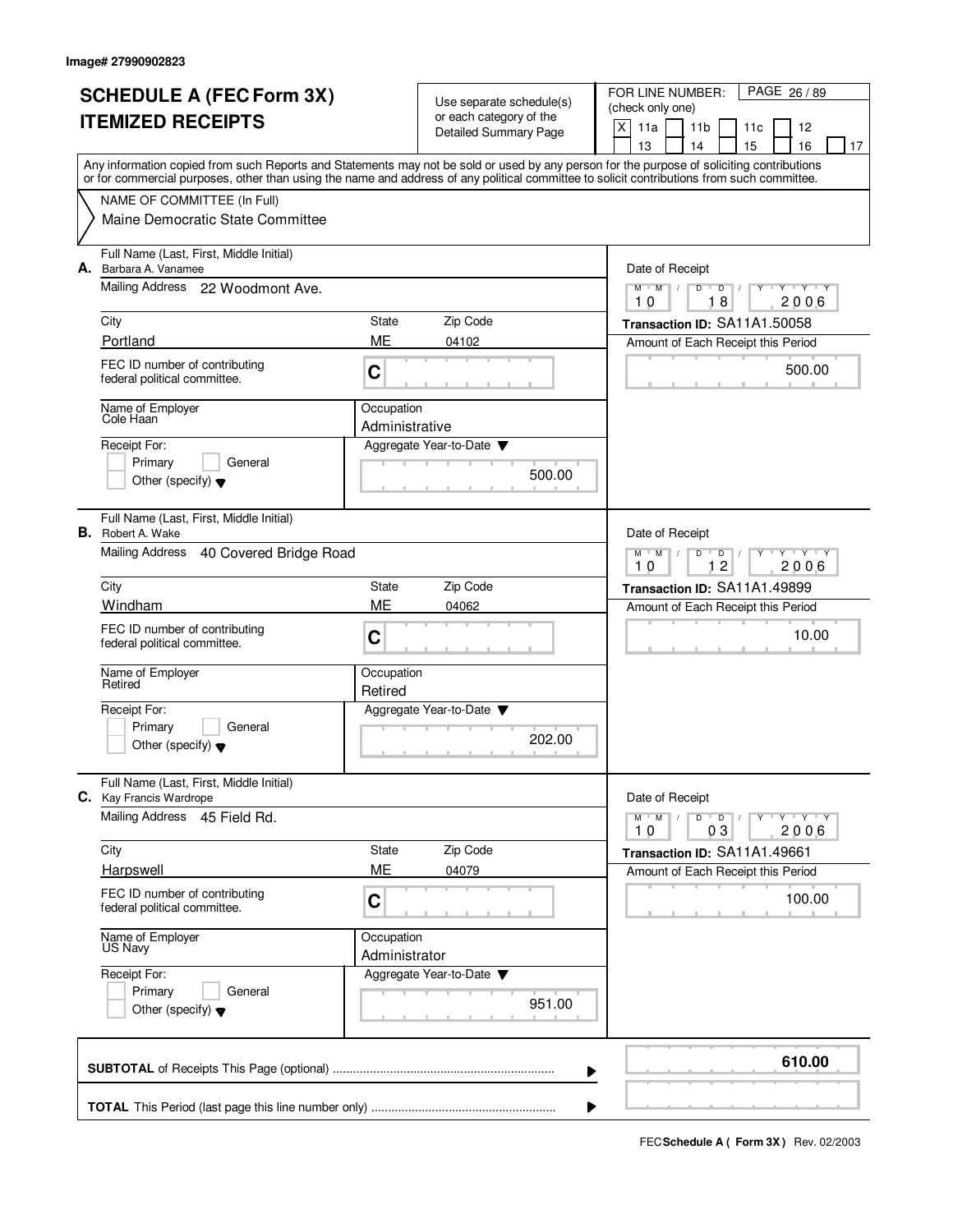| <b>SCHEDULE A (FEC Form 3X)</b> |                                                                                                                                                                                                                                                                                         |                        |                                                     | FOR LINE NUMBER:<br>PAGE 27/89                                              |  |  |
|---------------------------------|-----------------------------------------------------------------------------------------------------------------------------------------------------------------------------------------------------------------------------------------------------------------------------------------|------------------------|-----------------------------------------------------|-----------------------------------------------------------------------------|--|--|
|                                 |                                                                                                                                                                                                                                                                                         |                        | Use separate schedule(s)<br>or each category of the | (check only one)                                                            |  |  |
|                                 | <b>ITEMIZED RECEIPTS</b>                                                                                                                                                                                                                                                                |                        | <b>Detailed Summary Page</b>                        | $\mathsf{X}$<br>11a<br>11 <sub>b</sub><br>11c<br>12                         |  |  |
|                                 |                                                                                                                                                                                                                                                                                         |                        |                                                     | 16<br>13<br>14<br>15<br>17                                                  |  |  |
|                                 | Any information copied from such Reports and Statements may not be sold or used by any person for the purpose of soliciting contributions<br>or for commercial purposes, other than using the name and address of any political committee to solicit contributions from such committee. |                        |                                                     |                                                                             |  |  |
|                                 | NAME OF COMMITTEE (In Full)                                                                                                                                                                                                                                                             |                        |                                                     |                                                                             |  |  |
|                                 | Maine Democratic State Committee                                                                                                                                                                                                                                                        |                        |                                                     |                                                                             |  |  |
|                                 | Full Name (Last, First, Middle Initial)<br><b>A.</b> Thomas R. Watson                                                                                                                                                                                                                   |                        |                                                     | Date of Receipt                                                             |  |  |
|                                 | Mailing Address P.O. Box 710                                                                                                                                                                                                                                                            |                        |                                                     | $M-M$ /<br>$D$ $D$<br>$Y + Y + Y$<br>03<br>2006<br>10                       |  |  |
|                                 | City                                                                                                                                                                                                                                                                                    | State                  | Zip Code                                            | Transaction ID: SA11A1.49655                                                |  |  |
|                                 | <b>Bath</b>                                                                                                                                                                                                                                                                             | ME                     | 04530                                               | Amount of Each Receipt this Period                                          |  |  |
|                                 | FEC ID number of contributing<br>federal political committee.                                                                                                                                                                                                                           | C                      |                                                     | 100.00                                                                      |  |  |
|                                 | Name of Employer<br>Self                                                                                                                                                                                                                                                                | Occupation<br>Attorney |                                                     |                                                                             |  |  |
|                                 | Receipt For:                                                                                                                                                                                                                                                                            |                        | Aggregate Year-to-Date                              |                                                                             |  |  |
|                                 | Primary<br>General                                                                                                                                                                                                                                                                      |                        |                                                     |                                                                             |  |  |
|                                 | Other (specify) $\blacktriangledown$                                                                                                                                                                                                                                                    |                        | 232.00                                              |                                                                             |  |  |
|                                 | Full Name (Last, First, Middle Initial)<br><b>B.</b> David G. Webbert                                                                                                                                                                                                                   |                        |                                                     | Date of Receipt                                                             |  |  |
|                                 | Mailing Address P.O. Box 294                                                                                                                                                                                                                                                            |                        |                                                     | $M$ <sup><math>+</math></sup><br>M<br>D<br>$T - Y$<br>D<br>18<br>2006<br>10 |  |  |
|                                 | City                                                                                                                                                                                                                                                                                    | State                  | Zip Code                                            | Transaction ID: SA11A1.50064                                                |  |  |
|                                 | Wayne                                                                                                                                                                                                                                                                                   | <b>ME</b>              | 04284                                               | Amount of Each Receipt this Period                                          |  |  |
|                                 | FEC ID number of contributing<br>federal political committee.                                                                                                                                                                                                                           | C                      |                                                     | 1000.00                                                                     |  |  |
|                                 | Name of Employer<br>Johson /Webbert & Laubers-                                                                                                                                                                                                                                          | Occupation             |                                                     |                                                                             |  |  |
|                                 | tein                                                                                                                                                                                                                                                                                    | Attorney               |                                                     |                                                                             |  |  |
|                                 | Receipt For:<br>Primary<br>General                                                                                                                                                                                                                                                      |                        | Aggregate Year-to-Date                              |                                                                             |  |  |
|                                 | Other (specify) $\blacktriangledown$                                                                                                                                                                                                                                                    |                        | 1000.00                                             |                                                                             |  |  |
| С.                              | Full Name (Last, First, Middle Initial)<br>Richard P. Woychik                                                                                                                                                                                                                           |                        |                                                     | Date of Receipt                                                             |  |  |
|                                 | <b>Mailing Address</b><br>701 State Highway 3                                                                                                                                                                                                                                           |                        |                                                     | $Y$ $Y$ $Y$ $Y$<br>$M$ $M$<br>$D$ $D$<br>Y<br>2006<br>10<br>18              |  |  |
|                                 | City                                                                                                                                                                                                                                                                                    | State                  | Zip Code                                            | Transaction ID: SA11A1.50038                                                |  |  |
|                                 | <b>Bar Harbor</b>                                                                                                                                                                                                                                                                       | ME                     | 04609-7229                                          | Amount of Each Receipt this Period                                          |  |  |
|                                 | FEC ID number of contributing<br>federal political committee.                                                                                                                                                                                                                           | С                      |                                                     | 500.00                                                                      |  |  |
|                                 | Name of Employer<br>The Jackson Laboratory                                                                                                                                                                                                                                              | Occupation<br>Director |                                                     |                                                                             |  |  |
|                                 | Receipt For:<br>Primary<br>General<br>Other (specify) $\blacktriangledown$                                                                                                                                                                                                              |                        | Aggregate Year-to-Date ▼<br>500.00                  |                                                                             |  |  |
|                                 |                                                                                                                                                                                                                                                                                         |                        | ▶                                                   | 1600.00                                                                     |  |  |
|                                 |                                                                                                                                                                                                                                                                                         |                        |                                                     | 84812.87                                                                    |  |  |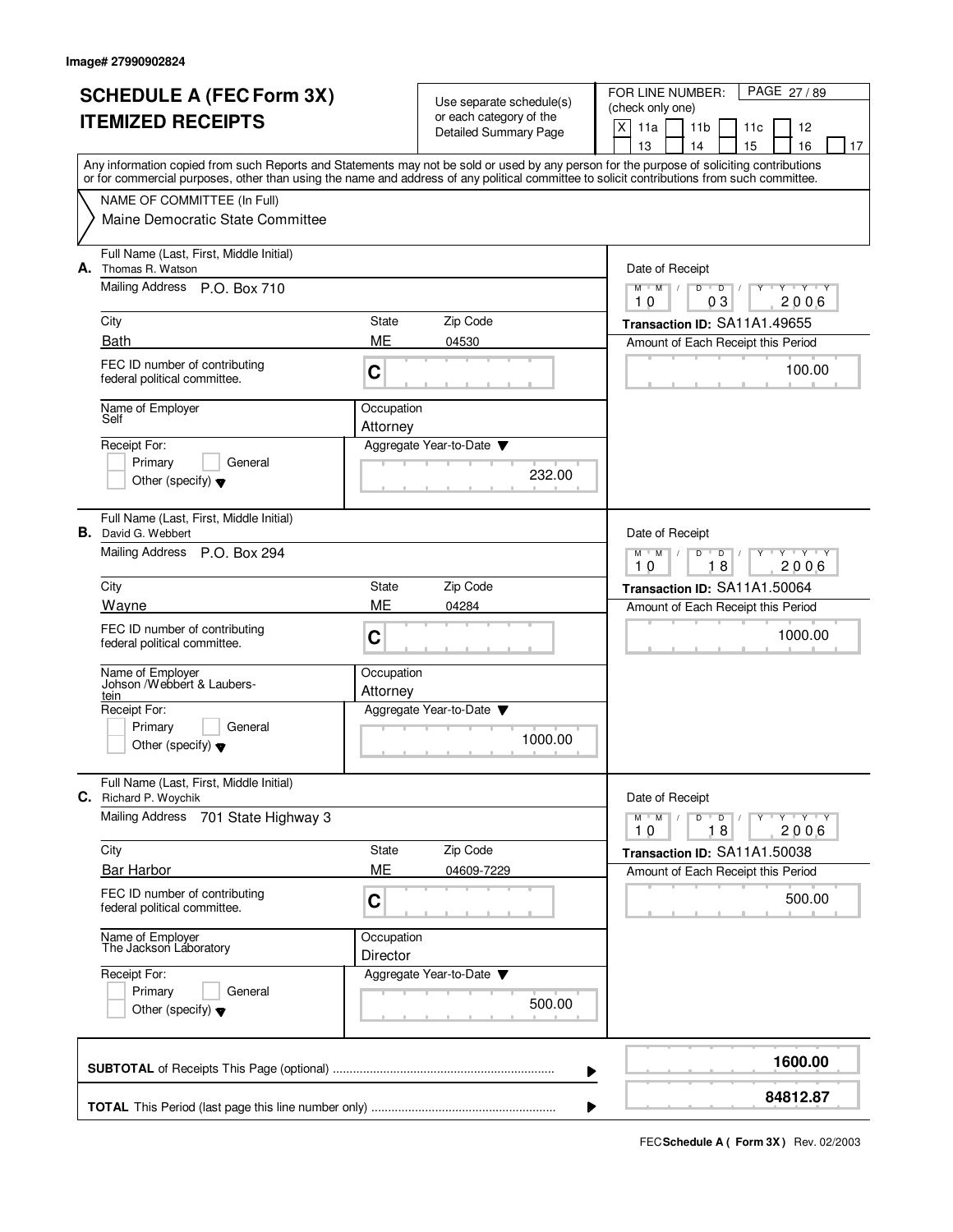|                          | <b>SCHEDULE A (FEC Form 3X)</b>                                                                                                                                           |                              | Use separate schedule(s) | FOR LINE NUMBER:<br>PAGE 28 / 89                                    |  |  |
|--------------------------|---------------------------------------------------------------------------------------------------------------------------------------------------------------------------|------------------------------|--------------------------|---------------------------------------------------------------------|--|--|
| <b>ITEMIZED RECEIPTS</b> |                                                                                                                                                                           |                              | or each category of the  | (check only one)<br>11 <sub>b</sub><br>11a<br>11c<br>12<br>X        |  |  |
|                          |                                                                                                                                                                           | <b>Detailed Summary Page</b> |                          | 15<br>13<br>14<br>16<br>17                                          |  |  |
|                          | Any information copied from such Reports and Statements may not be sold or used by any person for the purpose of soliciting contributions                                 |                              |                          |                                                                     |  |  |
|                          | or for commercial purposes, other than using the name and address of any political committee to solicit contributions from such committee.<br>NAME OF COMMITTEE (In Full) |                              |                          |                                                                     |  |  |
|                          | Maine Democratic State Committee                                                                                                                                          |                              |                          |                                                                     |  |  |
|                          |                                                                                                                                                                           |                              |                          |                                                                     |  |  |
|                          | Full Name (Last, First, Middle Initial)<br>A. FRIENDS OF JOHN KERRY                                                                                                       |                              |                          | Date of Receipt                                                     |  |  |
|                          | Mailing Address 511 C STREET NE                                                                                                                                           |                              |                          | $D$ $D$ $/$<br>$M$ $M$ $M$<br>$Y - Y - Y$<br>Y                      |  |  |
|                          | City                                                                                                                                                                      | <b>State</b>                 | Zip Code                 | 2006<br>10<br>03                                                    |  |  |
|                          | <b>WASHINGTON</b>                                                                                                                                                         | DC                           | 20002                    | Transaction ID: SA11C.50020<br>Amount of Each Receipt this Period   |  |  |
|                          | FEC ID number of contributing                                                                                                                                             |                              |                          |                                                                     |  |  |
|                          | federal political committee.                                                                                                                                              | $\mathbf C$                  | C00408088                | 46.00                                                               |  |  |
|                          | Name of Employer                                                                                                                                                          | Occupation                   |                          | In-kind -                                                           |  |  |
|                          |                                                                                                                                                                           |                              |                          |                                                                     |  |  |
|                          | Receipt For:<br>Primary<br>General                                                                                                                                        |                              | Aggregate Year-to-Date   |                                                                     |  |  |
|                          | Other (specify) $\blacktriangledown$                                                                                                                                      |                              | 46.00                    |                                                                     |  |  |
|                          | Full Name (Last, First, Middle Initial)                                                                                                                                   |                              |                          |                                                                     |  |  |
|                          | <b>B.</b> International Longshoremens' Association                                                                                                                        |                              |                          | Date of Receipt                                                     |  |  |
|                          | Mailing Address 17 Battery Place                                                                                                                                          |                              |                          | $Y + Y + Y$<br>$M$ $M$ /<br>D<br>$\overline{D}$<br>18<br>2006<br>10 |  |  |
|                          | City                                                                                                                                                                      | <b>State</b>                 | Zip Code                 | Transaction ID: SA11C.50051                                         |  |  |
|                          | New York                                                                                                                                                                  | NY.                          | 10004                    | Amount of Each Receipt this Period                                  |  |  |
|                          | FEC ID number of contributing                                                                                                                                             | C                            | C00158576                | 5000.00                                                             |  |  |
|                          | federal political committee.                                                                                                                                              |                              |                          |                                                                     |  |  |
|                          | Name of Employer                                                                                                                                                          | Occupation                   |                          |                                                                     |  |  |
|                          | Receipt For:                                                                                                                                                              |                              | Aggregate Year-to-Date   |                                                                     |  |  |
|                          | General<br>Primary                                                                                                                                                        |                              | 5000.00                  |                                                                     |  |  |
|                          | Other (specify) $\blacktriangledown$                                                                                                                                      |                              |                          |                                                                     |  |  |
|                          | Full Name (Last, First, Middle Initial)                                                                                                                                   |                              |                          |                                                                     |  |  |
|                          | <b>C.</b> JEAN HAY BRIGHT US<br><b>Mailing Address</b>                                                                                                                    |                              |                          | Date of Receipt<br>$Y + Y + Y + Y$                                  |  |  |
|                          | 4262 KENNEBEC RD                                                                                                                                                          |                              |                          | $D$ $D$ $I$<br>$M$ $M$<br>2006<br>10<br>04                          |  |  |
|                          | City                                                                                                                                                                      | State                        | Zip Code                 | Transaction ID: SA11C.49725                                         |  |  |
|                          | <b>DIXMONT</b>                                                                                                                                                            | ME                           | 04932                    | Amount of Each Receipt this Period                                  |  |  |
|                          | FEC ID number of contributing<br>federal political committee.                                                                                                             | C                            | C00411504                | 300.00                                                              |  |  |
|                          | Name of Employer                                                                                                                                                          | Occupation                   |                          |                                                                     |  |  |
|                          |                                                                                                                                                                           |                              |                          |                                                                     |  |  |
|                          | Receipt For:<br>Primary<br>General                                                                                                                                        |                              | Aggregate Year-to-Date   |                                                                     |  |  |
|                          | Other (specify) $\blacktriangledown$                                                                                                                                      |                              | 1158.00                  |                                                                     |  |  |
|                          |                                                                                                                                                                           |                              |                          |                                                                     |  |  |
|                          | 5346.00                                                                                                                                                                   |                              |                          |                                                                     |  |  |
|                          |                                                                                                                                                                           |                              | ▶                        |                                                                     |  |  |
|                          | ▶                                                                                                                                                                         |                              |                          |                                                                     |  |  |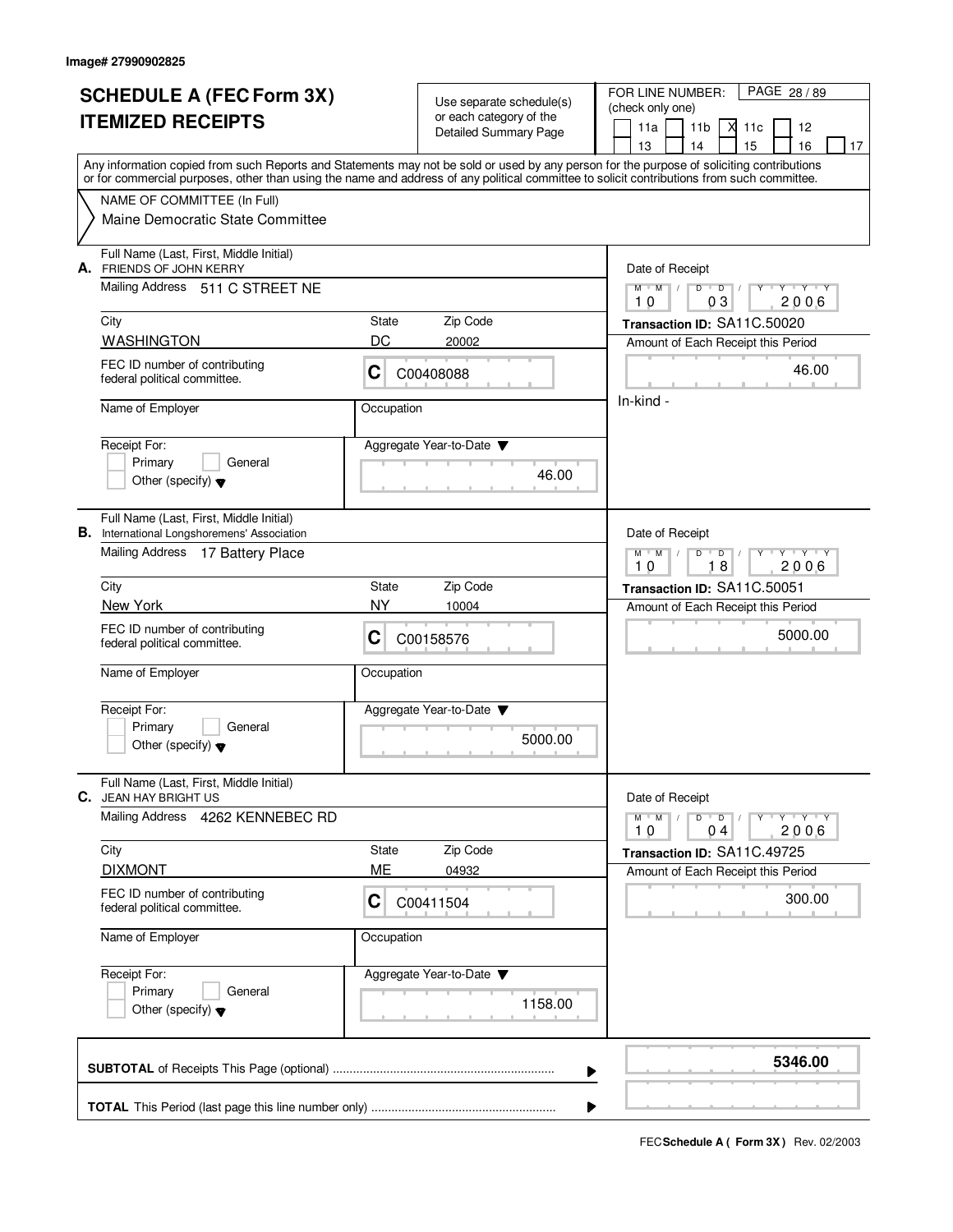| <b>SCHEDULE A (FEC Form 3X)</b><br><b>ITEMIZED RECEIPTS</b>                                                                                                                                                                                                                             | Use separate schedule(s)<br>or each category of the<br><b>Detailed Summary Page</b> | PAGE 29 / 89<br>FOR LINE NUMBER:<br>(check only one)<br>11a<br>11 <sub>b</sub><br>М<br>12<br>11 <sub>c</sub><br>13<br>15<br>16<br>17<br>14 |  |  |  |  |
|-----------------------------------------------------------------------------------------------------------------------------------------------------------------------------------------------------------------------------------------------------------------------------------------|-------------------------------------------------------------------------------------|--------------------------------------------------------------------------------------------------------------------------------------------|--|--|--|--|
| Any information copied from such Reports and Statements may not be sold or used by any person for the purpose of soliciting contributions<br>or for commercial purposes, other than using the name and address of any political committee to solicit contributions from such committee. |                                                                                     |                                                                                                                                            |  |  |  |  |
| NAME OF COMMITTEE (In Full)                                                                                                                                                                                                                                                             |                                                                                     |                                                                                                                                            |  |  |  |  |
| Maine Democratic State Committee                                                                                                                                                                                                                                                        |                                                                                     |                                                                                                                                            |  |  |  |  |
| Full Name (Last, First, Middle Initial)                                                                                                                                                                                                                                                 |                                                                                     |                                                                                                                                            |  |  |  |  |
| А.<br>Michaud For Congress                                                                                                                                                                                                                                                              |                                                                                     | Date of Receipt                                                                                                                            |  |  |  |  |
| Mailing Address<br>PMB 198 11 Bangor Boulevard<br>Suite D                                                                                                                                                                                                                               |                                                                                     | Y Y Y Y Y<br>$\overline{D}$<br>D<br>$M$ $M$<br>03<br>2006<br>10                                                                            |  |  |  |  |
| City                                                                                                                                                                                                                                                                                    | <b>State</b><br>Zip Code                                                            | Transaction ID: SA11C.49657                                                                                                                |  |  |  |  |
| Bangor                                                                                                                                                                                                                                                                                  | ME<br>04401                                                                         | Amount of Each Receipt this Period                                                                                                         |  |  |  |  |
| FEC ID number of contributing<br>federal political committee.                                                                                                                                                                                                                           | С                                                                                   | 300.00                                                                                                                                     |  |  |  |  |
| Name of Employer                                                                                                                                                                                                                                                                        | Occupation                                                                          |                                                                                                                                            |  |  |  |  |
| Receipt For:<br>Primary<br>General<br>Other (specify) $\blacktriangledown$                                                                                                                                                                                                              | Aggregate Year-to-Date ▼<br>11606.25                                                |                                                                                                                                            |  |  |  |  |

|  | 300.00  |
|--|---------|
|  | 5646,00 |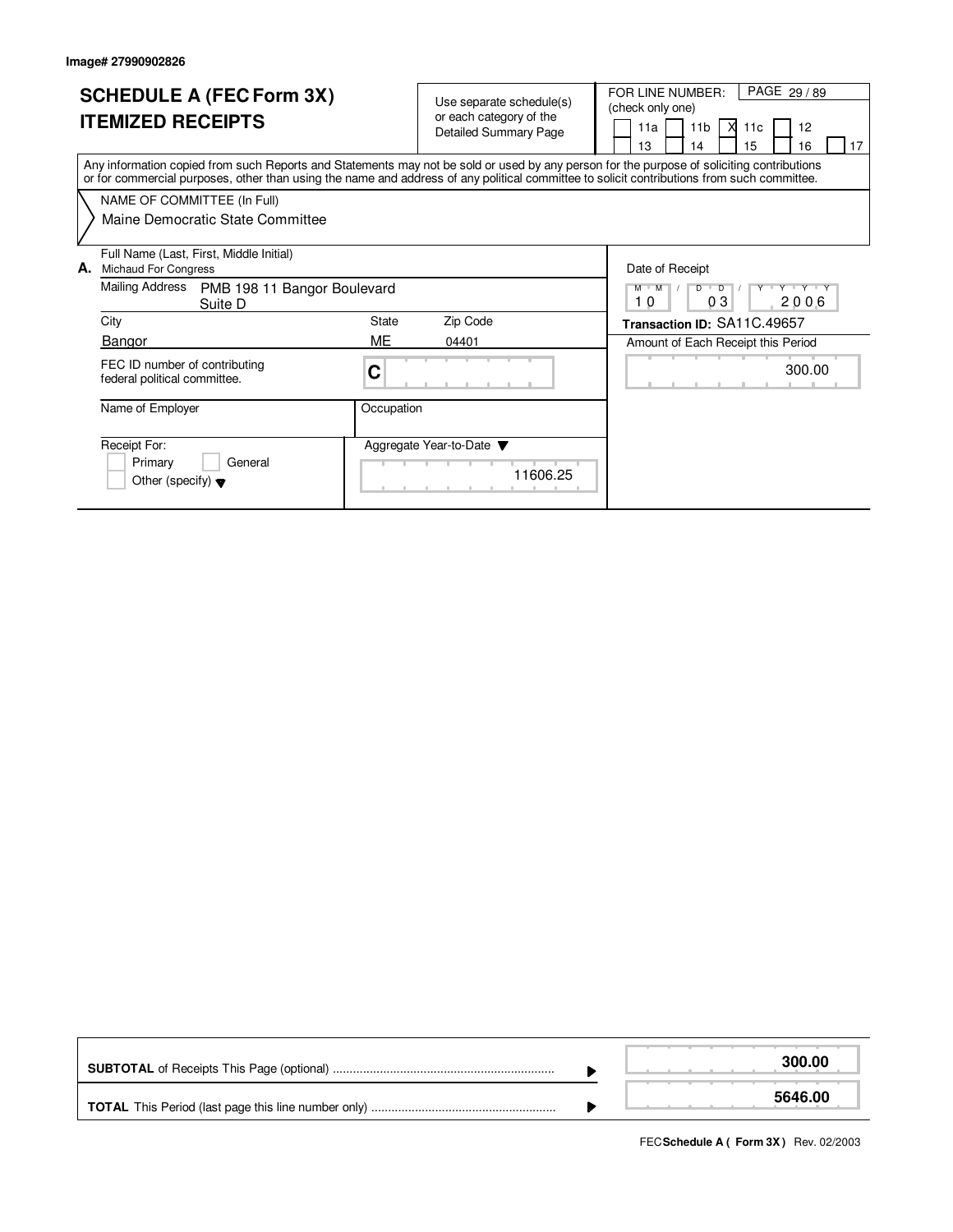| <b>SCHEDULE A (FEC Form 3X)</b><br><b>ITEMIZED RECEIPTS</b>                                                                                | Use separate schedule(s)<br>or each category of the<br>Detailed Summary Page                                                              | PAGE 30/89<br>FOR LINE NUMBER:<br>(check only one)<br>11 <sub>b</sub><br>12<br>11a<br>11 <sub>c</sub><br>15<br>16<br>13<br>14<br>17 |
|--------------------------------------------------------------------------------------------------------------------------------------------|-------------------------------------------------------------------------------------------------------------------------------------------|-------------------------------------------------------------------------------------------------------------------------------------|
| or for commercial purposes, other than using the name and address of any political committee to solicit contributions from such committee. | Any information copied from such Reports and Statements may not be sold or used by any person for the purpose of soliciting contributions |                                                                                                                                     |
| NAME OF COMMITTEE (In Full)                                                                                                                |                                                                                                                                           |                                                                                                                                     |
| Maine Democratic State Committee                                                                                                           |                                                                                                                                           |                                                                                                                                     |
| Full Name (Last, First, Middle Initial)<br>А.<br>Democratic National Committee                                                             |                                                                                                                                           | Date of Receipt                                                                                                                     |
| Mailing Address<br>430 South Capitol Street, SE                                                                                            |                                                                                                                                           | $\overline{D}$<br><b>TY TY TY</b><br>$M$ $M$<br>D<br>06<br>2006<br>10                                                               |
| City                                                                                                                                       | Zip Code<br>State                                                                                                                         | Transaction ID: SA12.49814                                                                                                          |
| Washington                                                                                                                                 | DC<br>20003                                                                                                                               | Amount of Each Receipt this Period                                                                                                  |
| FEC ID number of contributing<br>federal political committee.                                                                              | С                                                                                                                                         | 10000.00                                                                                                                            |
| Name of Employer                                                                                                                           | Occupation                                                                                                                                |                                                                                                                                     |
| Receipt For:<br>General<br>Primary<br>Other (specify) $\blacktriangledown$                                                                 | Aggregate Year-to-Date $\blacktriangledown$<br>90350.00                                                                                   |                                                                                                                                     |

|  | 10000.00 |
|--|----------|
|  | 10000.00 |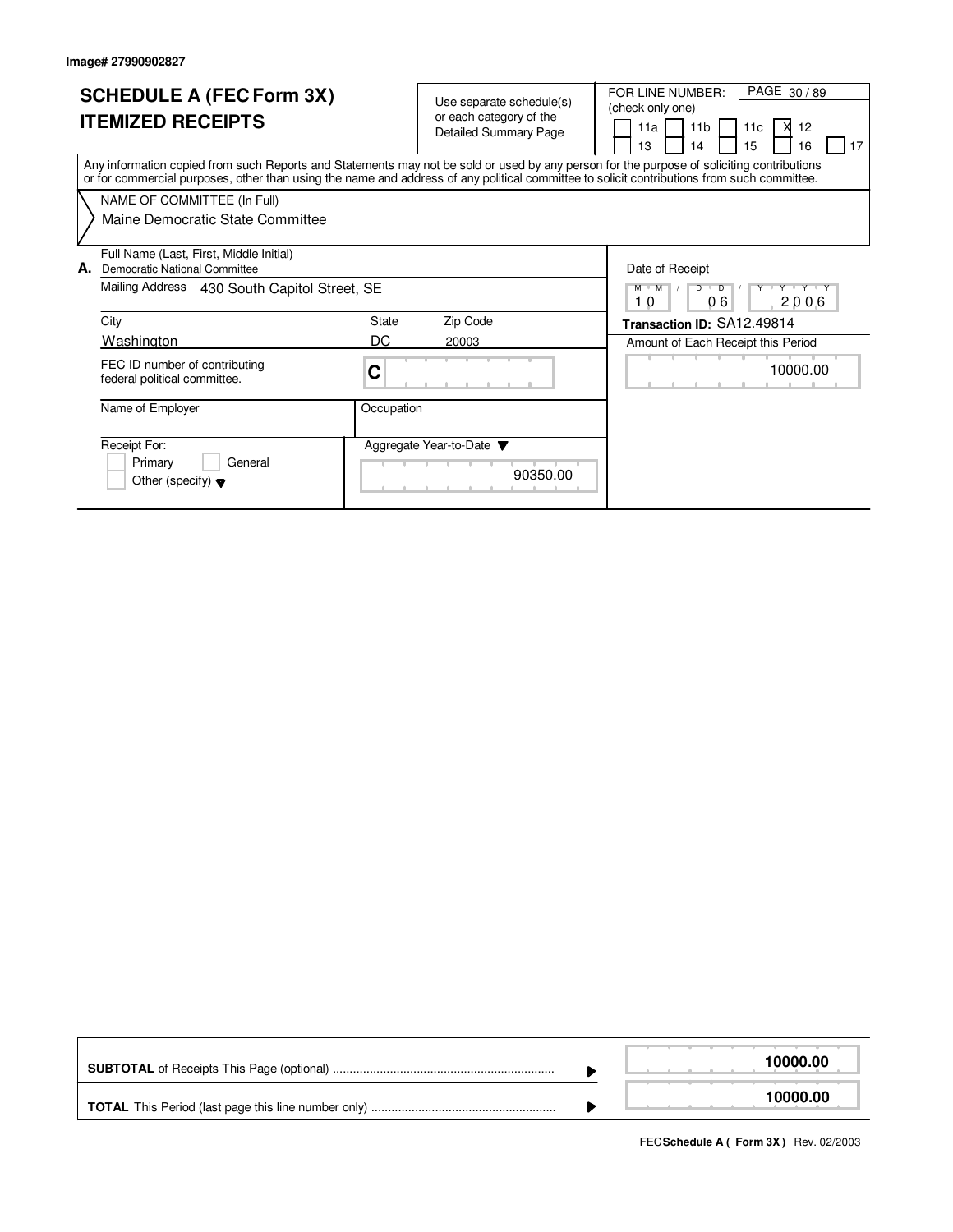| <b>SCHEDULE A (FEC Form 3X)</b><br><b>ITEMIZED RECEIPTS</b>                                                                                                                                                                                                                             | Use separate schedule(s)<br>or each category of the<br><b>Detailed Summary Page</b> |        | PAGE 31/89<br>FOR LINE NUMBER:<br>(check only one)<br>12<br>11a<br>11 <sub>b</sub><br>11c<br>13<br>15<br>17<br>16<br>14 |
|-----------------------------------------------------------------------------------------------------------------------------------------------------------------------------------------------------------------------------------------------------------------------------------------|-------------------------------------------------------------------------------------|--------|-------------------------------------------------------------------------------------------------------------------------|
| Any information copied from such Reports and Statements may not be sold or used by any person for the purpose of soliciting contributions<br>or for commercial purposes, other than using the name and address of any political committee to solicit contributions from such committee. |                                                                                     |        |                                                                                                                         |
| NAME OF COMMITTEE (In Full)                                                                                                                                                                                                                                                             |                                                                                     |        |                                                                                                                         |
| Maine Democratic State Committee                                                                                                                                                                                                                                                        |                                                                                     |        |                                                                                                                         |
| Full Name (Last, First, Middle Initial)<br>New England Regional Council of Carpenters<br>А.                                                                                                                                                                                             |                                                                                     |        | Date of Receipt                                                                                                         |
| Mailing Address<br>803 Summer St.<br>4th Floor                                                                                                                                                                                                                                          |                                                                                     |        | $\overline{D}$<br>Y Y Y Y Y<br>M<br>M<br>D<br>06<br>10<br>2006                                                          |
| City                                                                                                                                                                                                                                                                                    | <b>State</b><br>Zip Code                                                            |        | Transaction ID: SA15.49816                                                                                              |
| South Boston                                                                                                                                                                                                                                                                            | МA<br>02127-1616                                                                    |        | Amount of Each Receipt this Period                                                                                      |
| FEC ID number of contributing<br>federal political committee.                                                                                                                                                                                                                           | С                                                                                   |        | 500.00                                                                                                                  |
| Name of Employer                                                                                                                                                                                                                                                                        | Occupation                                                                          |        | List sale-usual and normal<br>charge                                                                                    |
| Receipt For:<br>Primary<br>General<br>Other (specify) $\blacktriangledown$                                                                                                                                                                                                              | Aggregate Year-to-Date ▼                                                            | 500.00 |                                                                                                                         |

|  | 500.00 |
|--|--------|
|  | 500.00 |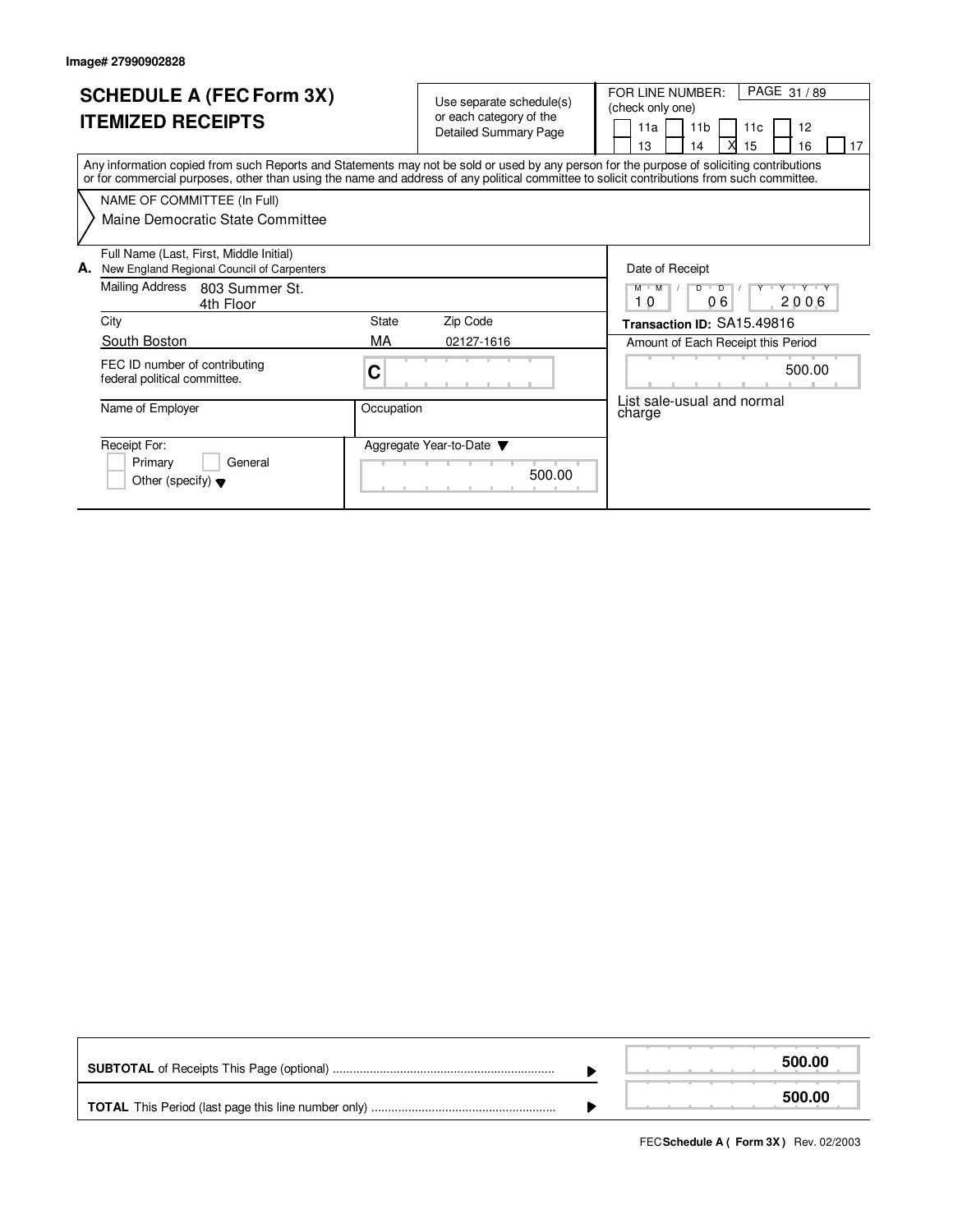|    | <b>SCHEDULE A (FEC Form 3X)</b><br><b>ITEMIZED RECEIPTS</b><br>NAME OF COMMITTEE (In Full)<br>Maine Democratic State Committee | Use separate schedule(s)<br>or each category of the<br><b>Detailed Summary Page</b><br>Any information copied from such Reports and Statements may not be sold or used by any person for the purpose of soliciting contributions<br>or for commercial purposes, other than using the name and address of any political committee to solicit contributions from such committee. |                                    |                                                                                           |  |  |  |  |  |  |  |  |
|----|--------------------------------------------------------------------------------------------------------------------------------|--------------------------------------------------------------------------------------------------------------------------------------------------------------------------------------------------------------------------------------------------------------------------------------------------------------------------------------------------------------------------------|------------------------------------|-------------------------------------------------------------------------------------------|--|--|--|--|--|--|--|--|
| А. | Full Name (Last, First, Middle Initial)<br>Maine Employers' Mutual Insurance Co.<br>Mailing Address P.O. Box 6900              |                                                                                                                                                                                                                                                                                                                                                                                |                                    | Date of Receipt<br>D<br>$M$ M<br>$\overline{D}$<br>$+Y+Y$<br>0 <sub>3</sub><br>10<br>2006 |  |  |  |  |  |  |  |  |
|    | City                                                                                                                           | <b>State</b>                                                                                                                                                                                                                                                                                                                                                                   | Zip Code                           | Transaction ID: SA17.49658                                                                |  |  |  |  |  |  |  |  |
|    | Lewiston                                                                                                                       | <b>ME</b>                                                                                                                                                                                                                                                                                                                                                                      | 04261-6900                         | Amount of Each Receipt this Period                                                        |  |  |  |  |  |  |  |  |
|    | FEC ID number of contributing<br>federal political committee.                                                                  | C                                                                                                                                                                                                                                                                                                                                                                              |                                    | 110.15                                                                                    |  |  |  |  |  |  |  |  |
|    | Name of Employer                                                                                                               | Occupation                                                                                                                                                                                                                                                                                                                                                                     |                                    | <b>Divident</b>                                                                           |  |  |  |  |  |  |  |  |
|    | Receipt For:<br>Primary<br>General<br>Other (specify) $\blacktriangledown$                                                     |                                                                                                                                                                                                                                                                                                                                                                                | Aggregate Year-to-Date<br>742.15   |                                                                                           |  |  |  |  |  |  |  |  |
|    | Full Name (Last, First, Middle Initial)<br><b>B.</b> State of Maine                                                            |                                                                                                                                                                                                                                                                                                                                                                                |                                    | Date of Receipt                                                                           |  |  |  |  |  |  |  |  |
|    | <b>Mailing Address</b><br><b>Capitol Street</b>                                                                                |                                                                                                                                                                                                                                                                                                                                                                                |                                    | $M$ $M$ /<br>$D$ <sup>U</sup><br>$D$ /<br>יץ ייץ יד<br>Y<br>18<br>10<br>2006              |  |  |  |  |  |  |  |  |
|    | City                                                                                                                           | <b>State</b>                                                                                                                                                                                                                                                                                                                                                                   | Zip Code                           | Transaction ID: SA17.50035                                                                |  |  |  |  |  |  |  |  |
|    | Augusta                                                                                                                        | ME                                                                                                                                                                                                                                                                                                                                                                             | 04333                              | Amount of Each Receipt this Period                                                        |  |  |  |  |  |  |  |  |
|    | FEC ID number of contributing<br>federal political committee.                                                                  | C                                                                                                                                                                                                                                                                                                                                                                              |                                    | 511.00                                                                                    |  |  |  |  |  |  |  |  |
|    | Name of Employer                                                                                                               | Occupation                                                                                                                                                                                                                                                                                                                                                                     |                                    | State Check/off less than<br>200.00                                                       |  |  |  |  |  |  |  |  |
|    | Receipt For:<br>Primary<br>General<br>Other (specify) $\blacktriangledown$                                                     |                                                                                                                                                                                                                                                                                                                                                                                | Aggregate Year-to-Date<br>13912.94 |                                                                                           |  |  |  |  |  |  |  |  |

|  | 621.15 |
|--|--------|
|  | 621.15 |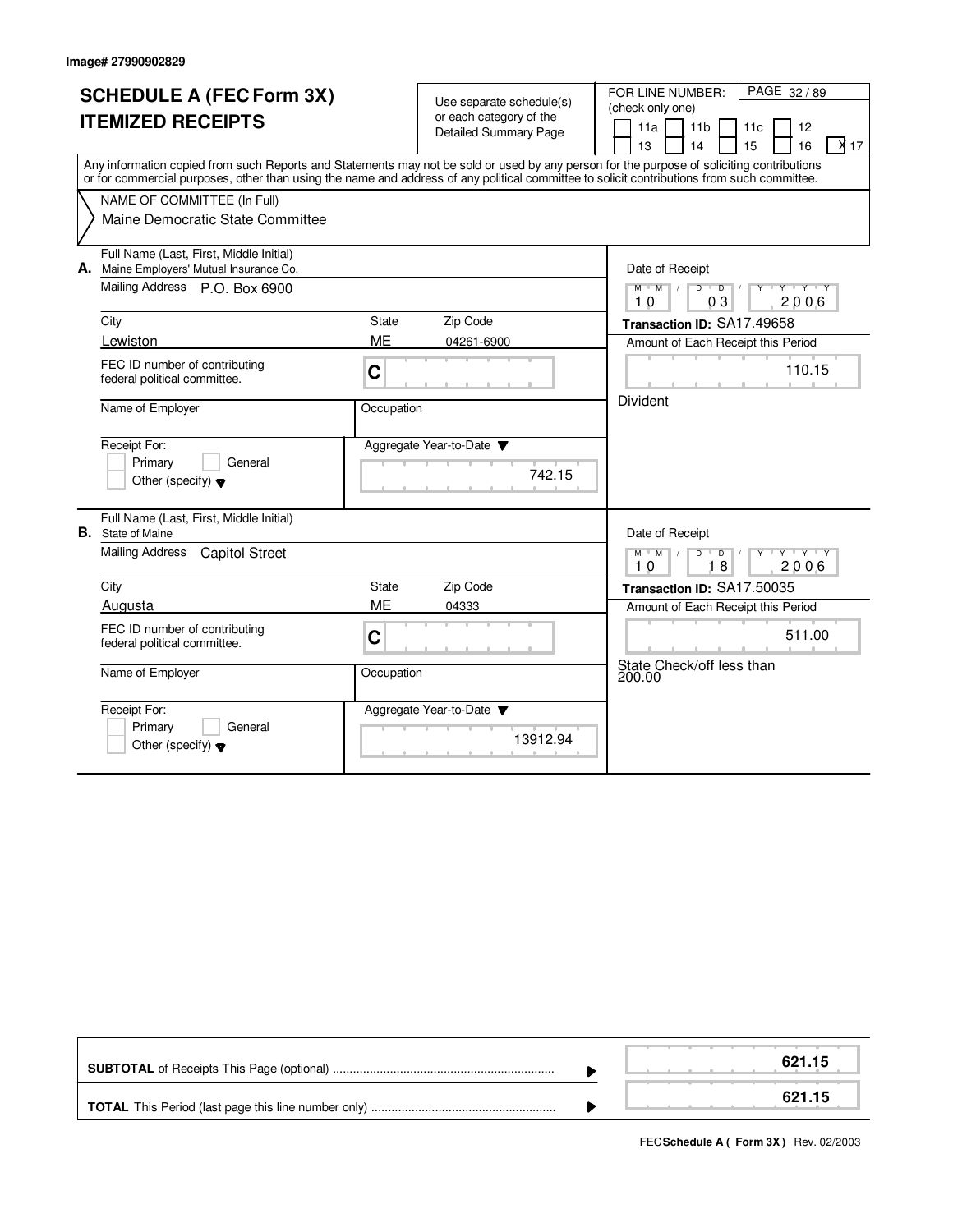| <b>SCHEDULE B (FEC Form 3X)</b>                                                                                                                                                                                                                                                        | Use seperate schedule(s)             |                                     | FOR LINE NUMBER:                                                                                                               | PAGE 33 / 89                             |  |  |  |  |  |  |  |
|----------------------------------------------------------------------------------------------------------------------------------------------------------------------------------------------------------------------------------------------------------------------------------------|--------------------------------------|-------------------------------------|--------------------------------------------------------------------------------------------------------------------------------|------------------------------------------|--|--|--|--|--|--|--|
| <b>ITEMIZED DISBURSEMENTS</b>                                                                                                                                                                                                                                                          | for each category of the             | (check only one)<br>21 <sub>b</sub> | 22<br>23                                                                                                                       | 24<br>25<br>26                           |  |  |  |  |  |  |  |
|                                                                                                                                                                                                                                                                                        | <b>Detailed Summary Page</b>         | 27                                  | 28a<br>28 <sub>b</sub>                                                                                                         | 29<br>30 <sub>b</sub><br>28 <sub>c</sub> |  |  |  |  |  |  |  |
| Any Information copied from such Reports and Statements may not be sold or used by any person for the purpose of solicating contributions<br>or for commercial purposes, other than using the name and address of any political committee to solicit contributions from such committee |                                      |                                     |                                                                                                                                |                                          |  |  |  |  |  |  |  |
| NAME OF COMMITTEE (In Full)                                                                                                                                                                                                                                                            |                                      |                                     |                                                                                                                                |                                          |  |  |  |  |  |  |  |
| Maine Democratic State Committee                                                                                                                                                                                                                                                       |                                      |                                     |                                                                                                                                |                                          |  |  |  |  |  |  |  |
| Full Name (Last, First, Middle Initial)                                                                                                                                                                                                                                                |                                      |                                     | Transaction ID: SB21B.50089                                                                                                    |                                          |  |  |  |  |  |  |  |
| А.<br>Italian Heritage Center                                                                                                                                                                                                                                                          |                                      |                                     | Date of Disbursement<br>$\begin{array}{c} \begin{array}{c} \gamma \\ 2006 \end{array} \end{array}$<br>D<br>$\overline{D}$<br>M |                                          |  |  |  |  |  |  |  |
| <b>Mailing Address</b><br>40 Westland Ave.                                                                                                                                                                                                                                             |                                      |                                     |                                                                                                                                |                                          |  |  |  |  |  |  |  |
| City                                                                                                                                                                                                                                                                                   | Zip Code<br><b>State</b>             |                                     |                                                                                                                                | Amount of Each Disbursement this Period  |  |  |  |  |  |  |  |
| Portland                                                                                                                                                                                                                                                                               | ME<br>04102                          |                                     |                                                                                                                                |                                          |  |  |  |  |  |  |  |
| Purpose of Disbursement<br><b>Facility Rental</b>                                                                                                                                                                                                                                      |                                      |                                     |                                                                                                                                | 1073.98                                  |  |  |  |  |  |  |  |
| Candidate Name                                                                                                                                                                                                                                                                         |                                      | Category/<br>Type                   |                                                                                                                                |                                          |  |  |  |  |  |  |  |
| Disbursement For:<br>Office Sought:<br>House                                                                                                                                                                                                                                           |                                      |                                     |                                                                                                                                |                                          |  |  |  |  |  |  |  |
| Senate                                                                                                                                                                                                                                                                                 | Primary<br>General                   |                                     |                                                                                                                                |                                          |  |  |  |  |  |  |  |
| President                                                                                                                                                                                                                                                                              | Other (specify) $\blacktriangledown$ |                                     |                                                                                                                                |                                          |  |  |  |  |  |  |  |
| District:<br>State:                                                                                                                                                                                                                                                                    |                                      |                                     |                                                                                                                                |                                          |  |  |  |  |  |  |  |

|                                                                                                                  | 1073.98 |
|------------------------------------------------------------------------------------------------------------------|---------|
| $FFA$ , $A + L$ , $A + L$ , $B$ , $F$ , $m$ , $\alpha V$ , $D$ , $\alpha \alpha$ , $\alpha \alpha \alpha \alpha$ | 1073.98 |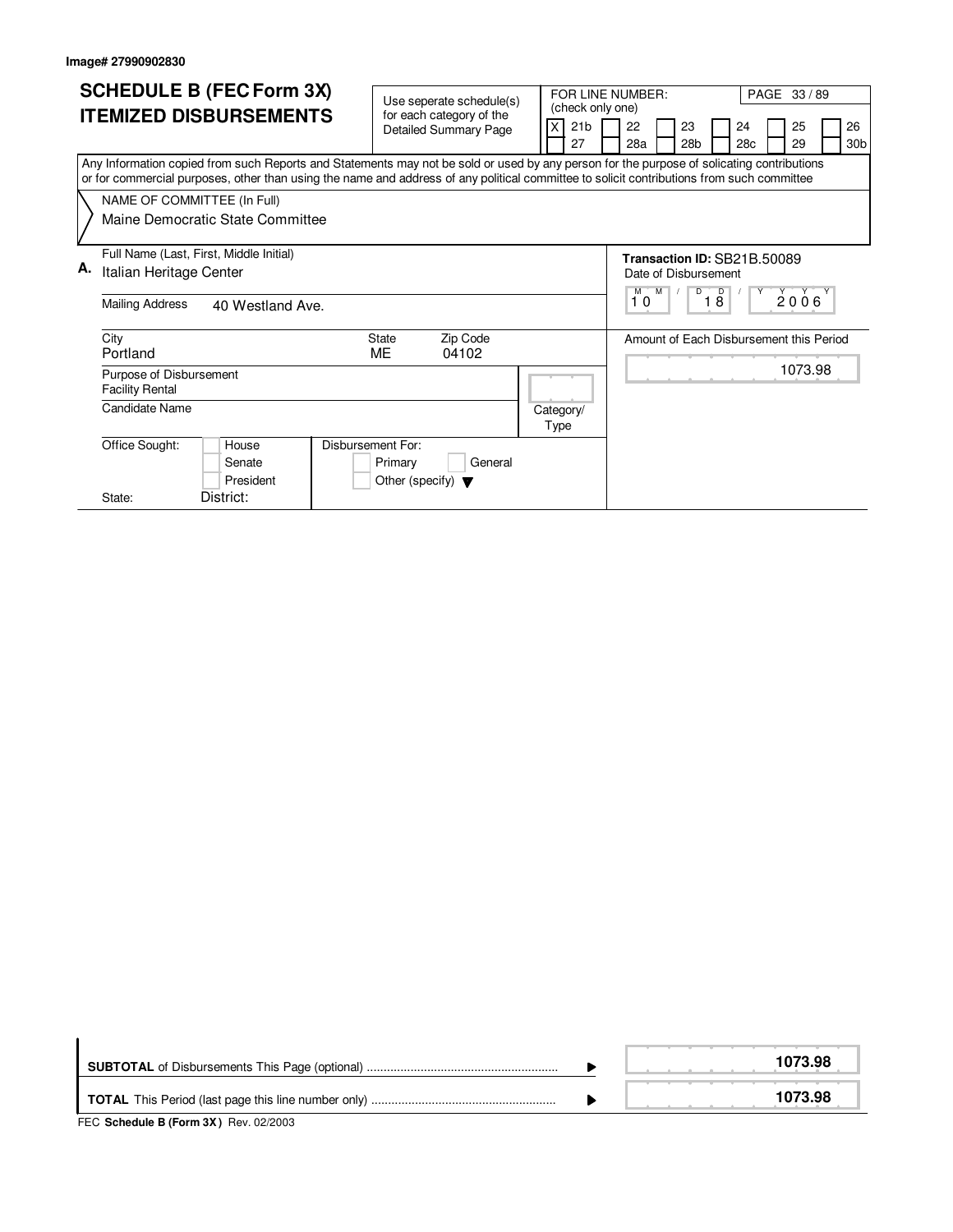| <b>SCHEDULE B (FEC Form 3X)</b><br><b>ITEMIZED DISBURSEMENTS</b>                                                                                                                                                                                                                       | Use seperate schedule(s)<br>for each category of the<br>21 <sub>b</sub><br><b>Detailed Summary Page</b><br>27 | FOR LINE NUMBER:<br>PAGE 34 / 89<br>(check only one)<br>22<br>23<br>24<br>25<br>26<br>30 <sub>b</sub><br>28a<br>28 <sub>b</sub><br>28c<br>29 |
|----------------------------------------------------------------------------------------------------------------------------------------------------------------------------------------------------------------------------------------------------------------------------------------|---------------------------------------------------------------------------------------------------------------|----------------------------------------------------------------------------------------------------------------------------------------------|
| Any Information copied from such Reports and Statements may not be sold or used by any person for the purpose of solicating contributions<br>or for commercial purposes, other than using the name and address of any political committee to solicit contributions from such committee |                                                                                                               |                                                                                                                                              |
| NAME OF COMMITTEE (In Full)<br>Maine Democratic State Committee                                                                                                                                                                                                                        |                                                                                                               |                                                                                                                                              |
| Full Name (Last, First, Middle Initial)<br>А.<br>Maine Democratic State Committee-Non Federal Accoung                                                                                                                                                                                  |                                                                                                               | Transaction ID: SB29.49896<br>Date of Disbursement<br><b>M</b><br>D<br>2006 <sup>Y</sup>                                                     |
| <b>Mailing Address</b><br>P.O. Box 5258<br>16 Winthrop St.                                                                                                                                                                                                                             |                                                                                                               | $1\overline{2}$<br>10                                                                                                                        |
| City<br>Augusta                                                                                                                                                                                                                                                                        | <b>State</b><br>Zip Code<br>ME<br>04330                                                                       | Amount of Each Disbursement this Period                                                                                                      |
| Purpose of Disbursement<br><b>Contribution Transfer</b>                                                                                                                                                                                                                                |                                                                                                               | 5000.00                                                                                                                                      |
| Candidate Name                                                                                                                                                                                                                                                                         | Category/<br>Type                                                                                             |                                                                                                                                              |
| Office Sought:<br>Disbursement For:<br>House<br>Senate<br>President                                                                                                                                                                                                                    | General<br>Primary<br>Other (specify) $\blacktriangledown$                                                    |                                                                                                                                              |
| District:<br>State:                                                                                                                                                                                                                                                                    |                                                                                                               |                                                                                                                                              |

|                                                                          |  | 5000.00 |
|--------------------------------------------------------------------------|--|---------|
| $TTC$ , $Q_2$ be dule $R$ ( $E_2$ and $QV$ ), $Q_{31}$ , $Q_2$ ( $Q_2$ ) |  | 5000.00 |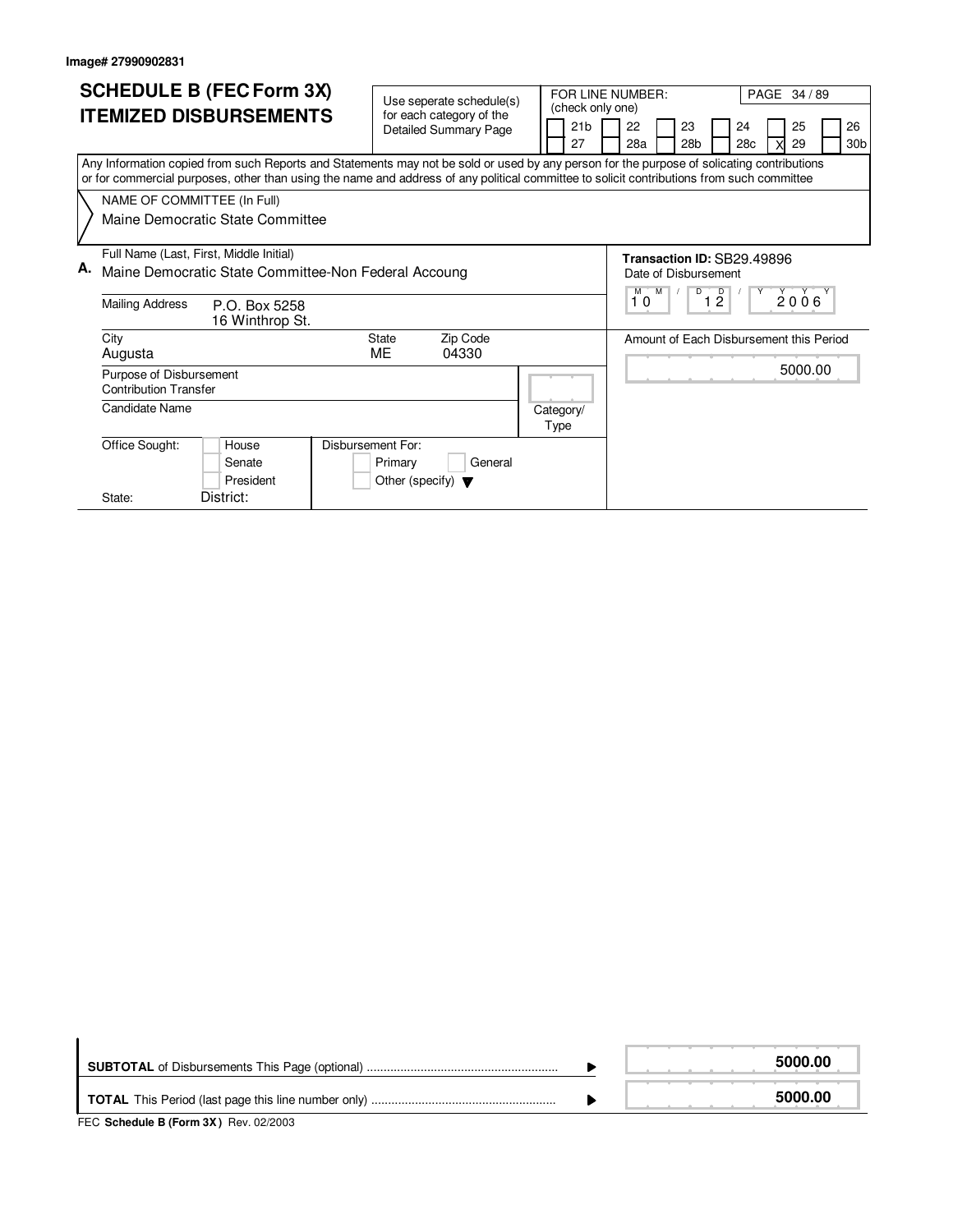|    | <b>SCHEDULE B (FEC Form 3X)</b>                                                                                                           |                                      | Use seperate schedule(s)     |  |      |                                     |                                         | FOR LINE NUMBER:<br>PAGE 35/89 |                                         |                 |                                         |   |         |   |                 |  |  |
|----|-------------------------------------------------------------------------------------------------------------------------------------------|--------------------------------------|------------------------------|--|------|-------------------------------------|-----------------------------------------|--------------------------------|-----------------------------------------|-----------------|-----------------------------------------|---|---------|---|-----------------|--|--|
|    | <b>ITEMIZED DISBURSEMENTS</b>                                                                                                             |                                      | for each category of the     |  |      | (check only one)<br>21 <sub>b</sub> |                                         | 22                             |                                         | 23              | 24                                      |   | 25      |   | 26              |  |  |
|    |                                                                                                                                           |                                      | <b>Detailed Summary Page</b> |  |      | 27                                  |                                         | 28a                            |                                         | 28 <sub>b</sub> | 28c                                     |   | 29      | X | 30 <sub>b</sub> |  |  |
|    | Any Information copied from such Reports and Statements may not be sold or used by any person for the purpose of solicating contributions |                                      |                              |  |      |                                     |                                         |                                |                                         |                 |                                         |   |         |   |                 |  |  |
|    | or for commercial purposes, other than using the name and address of any political committee to solicit contributions from such committee |                                      |                              |  |      |                                     |                                         |                                |                                         |                 |                                         |   |         |   |                 |  |  |
|    | NAME OF COMMITTEE (In Full)<br>Maine Democratic State Committee                                                                           |                                      |                              |  |      |                                     |                                         |                                |                                         |                 |                                         |   |         |   |                 |  |  |
|    |                                                                                                                                           |                                      |                              |  |      |                                     |                                         |                                |                                         |                 |                                         |   |         |   |                 |  |  |
|    | Full Name (Last, First, Middle Initial)                                                                                                   |                                      |                              |  |      |                                     |                                         |                                | Transaction ID: SB30B.50122             |                 |                                         |   |         |   |                 |  |  |
| Α. | <b>Anthem Blue Cross</b>                                                                                                                  |                                      |                              |  |      |                                     |                                         | Date of Disbursement           |                                         |                 |                                         |   |         |   |                 |  |  |
|    | <b>Mailing Address</b><br>2 Gannett Drive                                                                                                 |                                      |                              |  |      |                                     | M<br>M<br>D<br>18<br>2006<br>10         |                                |                                         |                 |                                         |   |         |   |                 |  |  |
|    | City                                                                                                                                      | <b>State</b>                         | Zip Code                     |  |      |                                     | Amount of Each Disbursement this Period |                                |                                         |                 |                                         |   |         |   |                 |  |  |
|    | South Portland                                                                                                                            | ME                                   | 04106                        |  |      |                                     | 5027.93                                 |                                |                                         |                 |                                         |   |         |   |                 |  |  |
|    | Purpose of Disbursement<br>Health Ins.                                                                                                    |                                      |                              |  |      |                                     |                                         |                                |                                         |                 |                                         |   |         |   |                 |  |  |
|    | <b>Candidate Name</b>                                                                                                                     |                                      |                              |  | Type | Category/                           |                                         |                                |                                         |                 |                                         |   |         |   |                 |  |  |
|    | Office Sought:<br>Disbursement For:<br>House                                                                                              |                                      |                              |  |      |                                     |                                         |                                |                                         |                 |                                         |   |         |   |                 |  |  |
|    | Senate                                                                                                                                    | Primary                              | General                      |  |      |                                     |                                         |                                |                                         |                 |                                         |   |         |   |                 |  |  |
|    | President<br>District:<br>State:                                                                                                          | Other (specify) $\blacktriangledown$ |                              |  |      |                                     |                                         |                                |                                         |                 |                                         |   |         |   |                 |  |  |
|    | Full Name (Last, First, Middle Initial)                                                                                                   |                                      |                              |  |      |                                     |                                         |                                |                                         |                 |                                         |   |         |   |                 |  |  |
| В. | Emily H. Boyle                                                                                                                            |                                      |                              |  |      |                                     |                                         | Date of Disbursement           |                                         |                 | Transaction ID: SB30B.49779             |   |         |   |                 |  |  |
|    | <b>Mailing Address</b><br>P.O. Box 6293                                                                                                   |                                      |                              |  |      |                                     |                                         | M<br>10                        | M                                       | D               | 000                                     |   | 2006    |   |                 |  |  |
|    |                                                                                                                                           |                                      |                              |  |      |                                     |                                         |                                |                                         |                 |                                         |   |         |   |                 |  |  |
|    | City<br>China Village                                                                                                                     | Zip Code<br>State<br>ME<br>04925     |                              |  |      |                                     |                                         |                                | Amount of Each Disbursement this Period |                 |                                         |   |         |   |                 |  |  |
|    | Purpose of Disbursement                                                                                                                   |                                      |                              |  |      |                                     |                                         |                                |                                         |                 |                                         |   | 854.59  |   |                 |  |  |
|    | Payroll                                                                                                                                   |                                      |                              |  |      |                                     |                                         |                                |                                         |                 |                                         |   |         |   |                 |  |  |
|    | <b>Candidate Name</b>                                                                                                                     |                                      |                              |  | Type | Category/                           |                                         |                                |                                         |                 |                                         |   |         |   |                 |  |  |
|    | Office Sought:<br>Disbursement For:<br>House                                                                                              |                                      |                              |  |      |                                     |                                         |                                |                                         |                 |                                         |   |         |   |                 |  |  |
|    | Senate                                                                                                                                    | Primary                              | General                      |  |      |                                     |                                         |                                |                                         |                 |                                         |   |         |   |                 |  |  |
|    | President<br>District:<br>State:                                                                                                          | Other (specify) $\blacktriangledown$ |                              |  |      |                                     |                                         |                                |                                         |                 |                                         |   |         |   |                 |  |  |
|    | Full Name (Last, First, Middle Initial)                                                                                                   |                                      |                              |  |      |                                     |                                         |                                |                                         |                 | Transaction ID: SB30B.49777             |   |         |   |                 |  |  |
| C. | Benjamin C. Buxton                                                                                                                        |                                      |                              |  |      |                                     |                                         | Date of Disbursement           |                                         |                 |                                         |   |         |   |                 |  |  |
|    | <b>Mailing Address</b><br>138 Stroudwater Rd.                                                                                             |                                      |                              |  |      |                                     |                                         | M<br>10                        | M                                       | D               | $0\overset{D}{6}$                       | Υ | 2006    |   |                 |  |  |
|    | City<br>Portland                                                                                                                          | State<br>ME                          | Zip Code<br>04102            |  |      |                                     |                                         |                                |                                         |                 | Amount of Each Disbursement this Period |   |         |   |                 |  |  |
|    | Purpose of Disbursement<br>Payroll                                                                                                        |                                      |                              |  |      |                                     |                                         |                                |                                         |                 |                                         |   | 978.73  |   |                 |  |  |
|    | <b>Candidate Name</b>                                                                                                                     |                                      |                              |  |      | Category/                           |                                         |                                |                                         |                 |                                         |   |         |   |                 |  |  |
|    |                                                                                                                                           |                                      |                              |  | Type |                                     |                                         |                                |                                         |                 |                                         |   |         |   |                 |  |  |
|    | Disbursement For:<br>Office Sought:<br>House<br>Senate                                                                                    | Primary                              | General                      |  |      |                                     |                                         |                                |                                         |                 |                                         |   |         |   |                 |  |  |
|    | President                                                                                                                                 | Other (specify) $\blacktriangledown$ |                              |  |      |                                     |                                         |                                |                                         |                 |                                         |   |         |   |                 |  |  |
|    | District:<br>State:                                                                                                                       |                                      |                              |  |      |                                     |                                         |                                |                                         |                 |                                         |   |         |   |                 |  |  |
|    |                                                                                                                                           |                                      |                              |  |      | ▶                                   |                                         |                                |                                         |                 |                                         |   | 6861.25 |   |                 |  |  |
|    |                                                                                                                                           |                                      |                              |  |      |                                     |                                         |                                |                                         |                 |                                         |   |         |   |                 |  |  |
|    |                                                                                                                                           |                                      |                              |  |      |                                     |                                         |                                |                                         |                 |                                         |   |         |   |                 |  |  |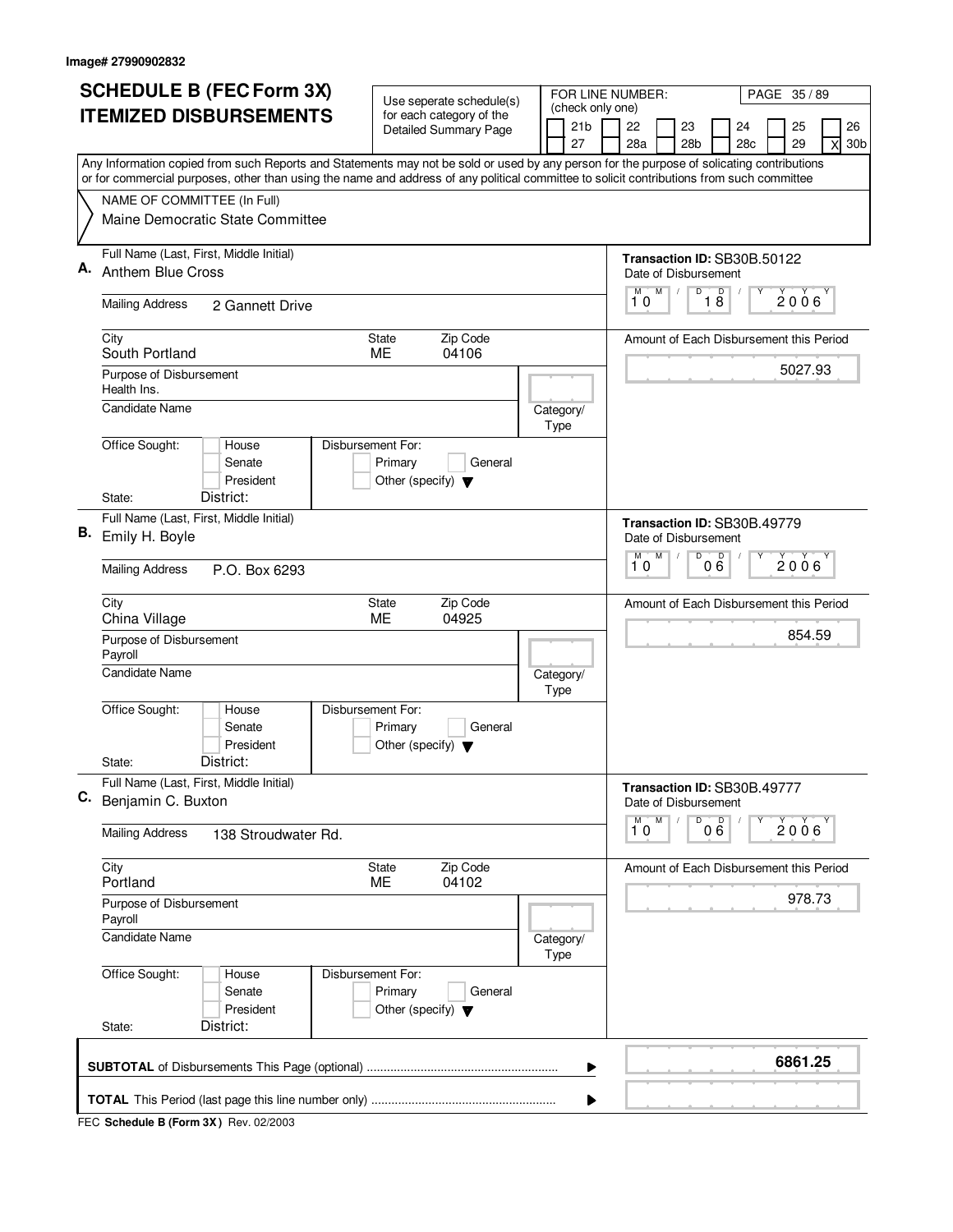|    | <b>SCHEDULE B (FEC Form 3X)</b>                                                                                                                                                                                                                                                        |                                                                      | Use seperate schedule(s)                                 |  |  |                                     |                             | FOR LINE NUMBER:<br>PAGE 36/89                      |                                         |                 |     |    |                                         |   |                 |  |  |
|----|----------------------------------------------------------------------------------------------------------------------------------------------------------------------------------------------------------------------------------------------------------------------------------------|----------------------------------------------------------------------|----------------------------------------------------------|--|--|-------------------------------------|-----------------------------|-----------------------------------------------------|-----------------------------------------|-----------------|-----|----|-----------------------------------------|---|-----------------|--|--|
|    | <b>ITEMIZED DISBURSEMENTS</b>                                                                                                                                                                                                                                                          |                                                                      | for each category of the<br><b>Detailed Summary Page</b> |  |  | (check only one)<br>21 <sub>b</sub> |                             | 22                                                  |                                         | 23              | 24  | 25 |                                         |   | 26              |  |  |
|    |                                                                                                                                                                                                                                                                                        |                                                                      |                                                          |  |  | 27                                  |                             | 28a                                                 |                                         | 28 <sub>b</sub> | 28c |    | 29                                      | X | 30 <sub>b</sub> |  |  |
|    | Any Information copied from such Reports and Statements may not be sold or used by any person for the purpose of solicating contributions<br>or for commercial purposes, other than using the name and address of any political committee to solicit contributions from such committee |                                                                      |                                                          |  |  |                                     |                             |                                                     |                                         |                 |     |    |                                         |   |                 |  |  |
|    | NAME OF COMMITTEE (In Full)                                                                                                                                                                                                                                                            |                                                                      |                                                          |  |  |                                     |                             |                                                     |                                         |                 |     |    |                                         |   |                 |  |  |
|    | Maine Democratic State Committee                                                                                                                                                                                                                                                       |                                                                      |                                                          |  |  |                                     |                             |                                                     |                                         |                 |     |    |                                         |   |                 |  |  |
| А. | Full Name (Last, First, Middle Initial)<br>Justin L. Costa                                                                                                                                                                                                                             |                                                                      |                                                          |  |  |                                     | Transaction ID: SB30B.49782 |                                                     |                                         |                 |     |    |                                         |   |                 |  |  |
|    |                                                                                                                                                                                                                                                                                        |                                                                      |                                                          |  |  |                                     |                             | Date of Disbursement<br>М                           | M                                       | D               |     |    |                                         |   |                 |  |  |
|    | <b>Mailing Address</b><br>125 Jordan Ave.                                                                                                                                                                                                                                              |                                                                      |                                                          |  |  |                                     | 000<br>$2006^{\circ}$<br>10 |                                                     |                                         |                 |     |    |                                         |   |                 |  |  |
|    | City<br><b>Brunswick</b>                                                                                                                                                                                                                                                               | <b>State</b><br>ME                                                   | Zip Code<br>04011                                        |  |  |                                     |                             | Amount of Each Disbursement this Period             |                                         |                 |     |    |                                         |   |                 |  |  |
|    | Purpose of Disbursement<br>Payroll                                                                                                                                                                                                                                                     |                                                                      |                                                          |  |  |                                     |                             |                                                     |                                         |                 |     |    | 1212.95                                 |   |                 |  |  |
|    | <b>Candidate Name</b>                                                                                                                                                                                                                                                                  |                                                                      |                                                          |  |  | Category/<br>Type                   |                             |                                                     |                                         |                 |     |    |                                         |   |                 |  |  |
|    | Office Sought:<br>House<br>Senate<br>President                                                                                                                                                                                                                                         | Disbursement For:<br>Primary<br>Other (specify) $\blacktriangledown$ | General                                                  |  |  |                                     |                             |                                                     |                                         |                 |     |    |                                         |   |                 |  |  |
|    | District:<br>State:                                                                                                                                                                                                                                                                    |                                                                      |                                                          |  |  |                                     |                             |                                                     |                                         |                 |     |    |                                         |   |                 |  |  |
| В. | Full Name (Last, First, Middle Initial)<br>Timothy J. Feeley                                                                                                                                                                                                                           |                                                                      |                                                          |  |  |                                     |                             | Transaction ID: SB30B.49787<br>Date of Disbursement |                                         |                 |     |    |                                         |   |                 |  |  |
|    | <b>Mailing Address</b><br>291 State Street, #3                                                                                                                                                                                                                                         |                                                                      |                                                          |  |  |                                     |                             | D<br>M<br>000<br>М<br>2006<br>10                    |                                         |                 |     |    |                                         |   |                 |  |  |
|    | City<br>Portland                                                                                                                                                                                                                                                                       | Zip Code<br><b>State</b><br>04101<br>ME                              |                                                          |  |  |                                     |                             |                                                     | Amount of Each Disbursement this Period |                 |     |    |                                         |   |                 |  |  |
|    | Purpose of Disbursement<br>Payroll                                                                                                                                                                                                                                                     |                                                                      |                                                          |  |  |                                     |                             |                                                     |                                         |                 |     |    | 968.27                                  |   |                 |  |  |
|    | <b>Candidate Name</b>                                                                                                                                                                                                                                                                  |                                                                      |                                                          |  |  | Category/<br>Type                   |                             |                                                     |                                         |                 |     |    |                                         |   |                 |  |  |
|    | Office Sought:<br>House<br>Senate<br>President                                                                                                                                                                                                                                         | Disbursement For:<br>Primary<br>Other (specify) $\blacktriangledown$ | General                                                  |  |  |                                     |                             |                                                     |                                         |                 |     |    |                                         |   |                 |  |  |
|    | District:<br>State:                                                                                                                                                                                                                                                                    |                                                                      |                                                          |  |  |                                     |                             |                                                     |                                         |                 |     |    |                                         |   |                 |  |  |
| C. | Full Name (Last, First, Middle Initial)<br>Stephanie V. Hart                                                                                                                                                                                                                           |                                                                      |                                                          |  |  |                                     |                             | Transaction ID: SB30B.49786<br>Date of Disbursement |                                         |                 |     |    |                                         |   |                 |  |  |
|    | <b>Mailing Address</b><br>11 Birchwood Circle                                                                                                                                                                                                                                          |                                                                      |                                                          |  |  |                                     |                             | M<br>10                                             | M                                       | D               | 000 |    | 2006                                    |   |                 |  |  |
|    | City<br>Falmouth                                                                                                                                                                                                                                                                       | State<br>ME                                                          | Zip Code<br>04105                                        |  |  |                                     |                             |                                                     |                                         |                 |     |    | Amount of Each Disbursement this Period |   |                 |  |  |
|    | Purpose of Disbursement<br>Payroll                                                                                                                                                                                                                                                     |                                                                      |                                                          |  |  |                                     |                             |                                                     |                                         |                 |     |    | 1842.46                                 |   |                 |  |  |
|    | <b>Candidate Name</b>                                                                                                                                                                                                                                                                  |                                                                      |                                                          |  |  | Category/<br>Type                   |                             |                                                     |                                         |                 |     |    |                                         |   |                 |  |  |
|    | Office Sought:<br>House<br>Senate<br>President<br>District:<br>State:                                                                                                                                                                                                                  | Disbursement For:<br>Primary<br>Other (specify) $\blacktriangledown$ | General                                                  |  |  |                                     |                             |                                                     |                                         |                 |     |    |                                         |   |                 |  |  |
|    |                                                                                                                                                                                                                                                                                        |                                                                      |                                                          |  |  |                                     |                             |                                                     |                                         |                 |     |    |                                         |   |                 |  |  |
|    |                                                                                                                                                                                                                                                                                        |                                                                      |                                                          |  |  | ▶                                   |                             |                                                     |                                         |                 |     |    | 4023.68                                 |   |                 |  |  |
|    |                                                                                                                                                                                                                                                                                        |                                                                      |                                                          |  |  | ▶                                   |                             |                                                     |                                         |                 |     |    |                                         |   |                 |  |  |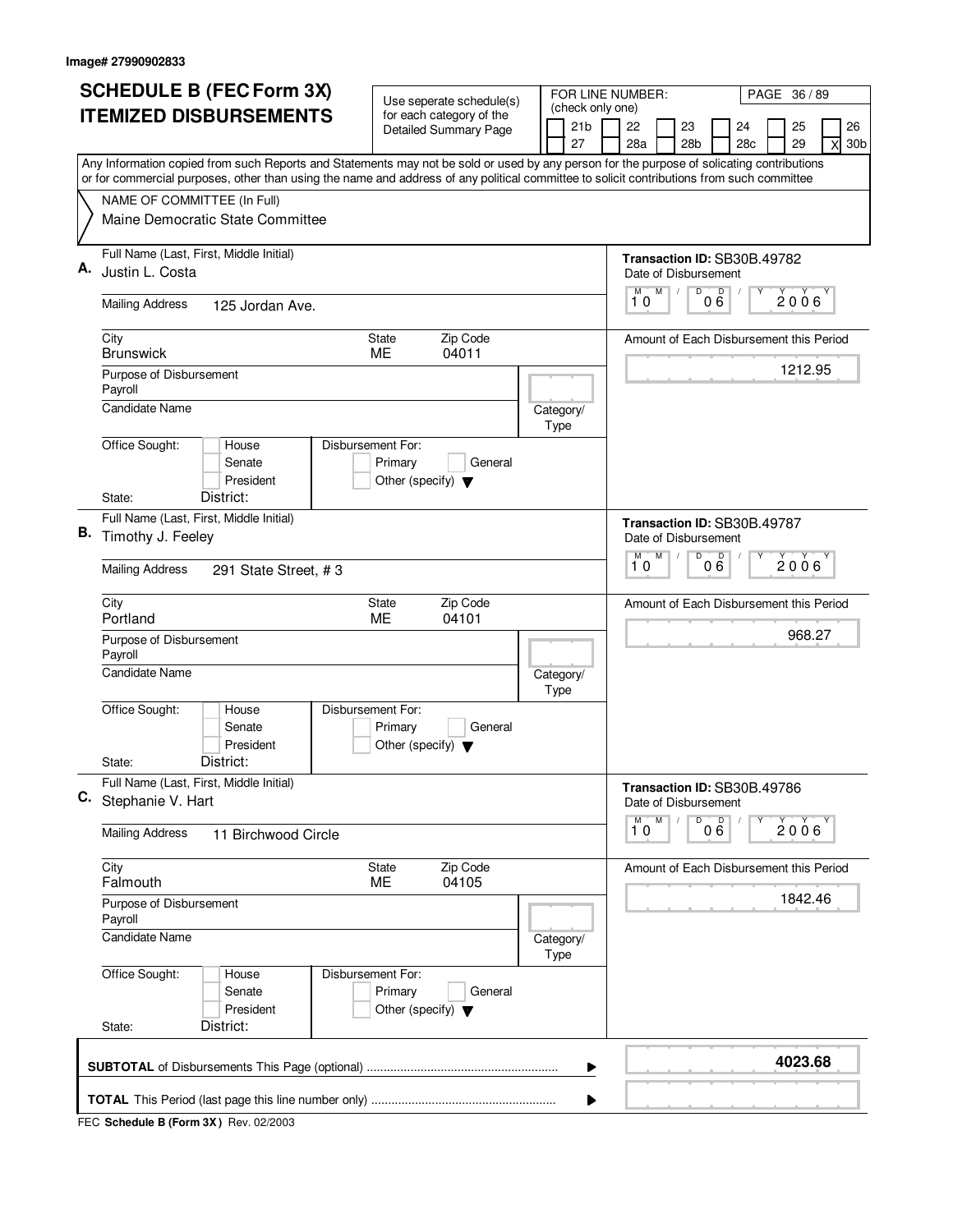| (check only one)<br><b>ITEMIZED DISBURSEMENTS</b><br>for each category of the<br>21 <sub>b</sub><br>22<br>23<br>24<br><b>Detailed Summary Page</b><br>27<br>28a<br>28 <sub>b</sub><br>28c<br>Any Information copied from such Reports and Statements may not be sold or used by any person for the purpose of solicating contributions<br>or for commercial purposes, other than using the name and address of any political committee to solicit contributions from such committee<br>NAME OF COMMITTEE (In Full)<br>Maine Democratic State Committee<br>Full Name (Last, First, Middle Initial)<br>Transaction ID: SB30B.49788<br>Α.<br>William L. Kay<br>Date of Disbursement<br>M<br>D<br>M<br>000<br>10<br><b>Mailing Address</b><br>57 Goff St.<br>Zip Code<br>City<br><b>State</b><br>Amount of Each Disbursement this Period<br>Auburn<br>ME<br>04210<br>Purpose of Disbursement<br>Payroll<br><b>Candidate Name</b><br>Category/<br>Type<br>Office Sought:<br>Disbursement For:<br>House<br>Senate<br>Primary<br>General<br>President<br>Other (specify) $\blacktriangledown$<br>District:<br>State:<br>Full Name (Last, First, Middle Initial)<br>Transaction ID: SB30B.49781<br>В.<br>Jesse Knox<br>Date of Disbursement<br>M<br>D<br>000<br>M<br>10<br><b>Mailing Address</b><br>67 Gleckler Rd.<br>Zip Code<br>City<br><b>State</b><br>Amount of Each Disbursement this Period<br>ME<br>04103<br>Portland<br>1999.38<br>Purpose of Disbursement<br>Payroll<br>Candidate Name<br>Category/<br>Type<br>Office Sought:<br>Disbursement For:<br>House<br>Senate<br>Primary<br>General<br>President<br>Other (specify) $\blacktriangledown$<br>District:<br>State:<br>Full Name (Last, First, Middle Initial)<br>Transaction ID: SB30B.49783<br>C.<br>Marc, III Malon<br>Date of Disbursement<br>D<br>M<br>$0\overset{D}{6}$<br>М<br>10<br><b>Mailing Address</b><br>3850 Tunlaw Road, NW #509<br>Zip Code<br>City<br><b>State</b><br>Amount of Each Disbursement this Period<br>20007<br>Washington<br>DC<br>Purpose of Disbursement<br>Payroll<br><b>Candidate Name</b><br>Category/<br>Type<br>Office Sought:<br>Disbursement For:<br>House<br>Senate<br>Primary<br>General<br>President<br>Other (specify) $\blacktriangledown$<br>District:<br>State:<br>▶ |                                       | FOR LINE NUMBER:<br>PAGE 37/89 |  |  |  | Use seperate schedule(s) | <b>SCHEDULE B (FEC Form 3X)</b> |  |  |  |
|-------------------------------------------------------------------------------------------------------------------------------------------------------------------------------------------------------------------------------------------------------------------------------------------------------------------------------------------------------------------------------------------------------------------------------------------------------------------------------------------------------------------------------------------------------------------------------------------------------------------------------------------------------------------------------------------------------------------------------------------------------------------------------------------------------------------------------------------------------------------------------------------------------------------------------------------------------------------------------------------------------------------------------------------------------------------------------------------------------------------------------------------------------------------------------------------------------------------------------------------------------------------------------------------------------------------------------------------------------------------------------------------------------------------------------------------------------------------------------------------------------------------------------------------------------------------------------------------------------------------------------------------------------------------------------------------------------------------------------------------------------------------------------------------------------------------------------------------------------------------------------------------------------------------------------------------------------------------------------------------------------------------------------------------------------------------------------------------------------------------------------------------------------------------------------------------------------------------------------------------------------------------------|---------------------------------------|--------------------------------|--|--|--|--------------------------|---------------------------------|--|--|--|
|                                                                                                                                                                                                                                                                                                                                                                                                                                                                                                                                                                                                                                                                                                                                                                                                                                                                                                                                                                                                                                                                                                                                                                                                                                                                                                                                                                                                                                                                                                                                                                                                                                                                                                                                                                                                                                                                                                                                                                                                                                                                                                                                                                                                                                                                         | 26<br>$\mathsf{x}$<br>30 <sub>b</sub> | 25<br>29                       |  |  |  |                          |                                 |  |  |  |
|                                                                                                                                                                                                                                                                                                                                                                                                                                                                                                                                                                                                                                                                                                                                                                                                                                                                                                                                                                                                                                                                                                                                                                                                                                                                                                                                                                                                                                                                                                                                                                                                                                                                                                                                                                                                                                                                                                                                                                                                                                                                                                                                                                                                                                                                         |                                       |                                |  |  |  |                          |                                 |  |  |  |
|                                                                                                                                                                                                                                                                                                                                                                                                                                                                                                                                                                                                                                                                                                                                                                                                                                                                                                                                                                                                                                                                                                                                                                                                                                                                                                                                                                                                                                                                                                                                                                                                                                                                                                                                                                                                                                                                                                                                                                                                                                                                                                                                                                                                                                                                         |                                       |                                |  |  |  |                          |                                 |  |  |  |
|                                                                                                                                                                                                                                                                                                                                                                                                                                                                                                                                                                                                                                                                                                                                                                                                                                                                                                                                                                                                                                                                                                                                                                                                                                                                                                                                                                                                                                                                                                                                                                                                                                                                                                                                                                                                                                                                                                                                                                                                                                                                                                                                                                                                                                                                         |                                       |                                |  |  |  |                          |                                 |  |  |  |
|                                                                                                                                                                                                                                                                                                                                                                                                                                                                                                                                                                                                                                                                                                                                                                                                                                                                                                                                                                                                                                                                                                                                                                                                                                                                                                                                                                                                                                                                                                                                                                                                                                                                                                                                                                                                                                                                                                                                                                                                                                                                                                                                                                                                                                                                         |                                       |                                |  |  |  |                          |                                 |  |  |  |
|                                                                                                                                                                                                                                                                                                                                                                                                                                                                                                                                                                                                                                                                                                                                                                                                                                                                                                                                                                                                                                                                                                                                                                                                                                                                                                                                                                                                                                                                                                                                                                                                                                                                                                                                                                                                                                                                                                                                                                                                                                                                                                                                                                                                                                                                         | 2006                                  |                                |  |  |  |                          |                                 |  |  |  |
|                                                                                                                                                                                                                                                                                                                                                                                                                                                                                                                                                                                                                                                                                                                                                                                                                                                                                                                                                                                                                                                                                                                                                                                                                                                                                                                                                                                                                                                                                                                                                                                                                                                                                                                                                                                                                                                                                                                                                                                                                                                                                                                                                                                                                                                                         |                                       |                                |  |  |  |                          |                                 |  |  |  |
|                                                                                                                                                                                                                                                                                                                                                                                                                                                                                                                                                                                                                                                                                                                                                                                                                                                                                                                                                                                                                                                                                                                                                                                                                                                                                                                                                                                                                                                                                                                                                                                                                                                                                                                                                                                                                                                                                                                                                                                                                                                                                                                                                                                                                                                                         | 989.80                                |                                |  |  |  |                          |                                 |  |  |  |
|                                                                                                                                                                                                                                                                                                                                                                                                                                                                                                                                                                                                                                                                                                                                                                                                                                                                                                                                                                                                                                                                                                                                                                                                                                                                                                                                                                                                                                                                                                                                                                                                                                                                                                                                                                                                                                                                                                                                                                                                                                                                                                                                                                                                                                                                         |                                       |                                |  |  |  |                          |                                 |  |  |  |
|                                                                                                                                                                                                                                                                                                                                                                                                                                                                                                                                                                                                                                                                                                                                                                                                                                                                                                                                                                                                                                                                                                                                                                                                                                                                                                                                                                                                                                                                                                                                                                                                                                                                                                                                                                                                                                                                                                                                                                                                                                                                                                                                                                                                                                                                         |                                       |                                |  |  |  |                          |                                 |  |  |  |
|                                                                                                                                                                                                                                                                                                                                                                                                                                                                                                                                                                                                                                                                                                                                                                                                                                                                                                                                                                                                                                                                                                                                                                                                                                                                                                                                                                                                                                                                                                                                                                                                                                                                                                                                                                                                                                                                                                                                                                                                                                                                                                                                                                                                                                                                         |                                       |                                |  |  |  |                          |                                 |  |  |  |
|                                                                                                                                                                                                                                                                                                                                                                                                                                                                                                                                                                                                                                                                                                                                                                                                                                                                                                                                                                                                                                                                                                                                                                                                                                                                                                                                                                                                                                                                                                                                                                                                                                                                                                                                                                                                                                                                                                                                                                                                                                                                                                                                                                                                                                                                         |                                       |                                |  |  |  |                          |                                 |  |  |  |
|                                                                                                                                                                                                                                                                                                                                                                                                                                                                                                                                                                                                                                                                                                                                                                                                                                                                                                                                                                                                                                                                                                                                                                                                                                                                                                                                                                                                                                                                                                                                                                                                                                                                                                                                                                                                                                                                                                                                                                                                                                                                                                                                                                                                                                                                         | $2006^{\circ}$                        |                                |  |  |  |                          |                                 |  |  |  |
|                                                                                                                                                                                                                                                                                                                                                                                                                                                                                                                                                                                                                                                                                                                                                                                                                                                                                                                                                                                                                                                                                                                                                                                                                                                                                                                                                                                                                                                                                                                                                                                                                                                                                                                                                                                                                                                                                                                                                                                                                                                                                                                                                                                                                                                                         |                                       |                                |  |  |  |                          |                                 |  |  |  |
|                                                                                                                                                                                                                                                                                                                                                                                                                                                                                                                                                                                                                                                                                                                                                                                                                                                                                                                                                                                                                                                                                                                                                                                                                                                                                                                                                                                                                                                                                                                                                                                                                                                                                                                                                                                                                                                                                                                                                                                                                                                                                                                                                                                                                                                                         |                                       |                                |  |  |  |                          |                                 |  |  |  |
|                                                                                                                                                                                                                                                                                                                                                                                                                                                                                                                                                                                                                                                                                                                                                                                                                                                                                                                                                                                                                                                                                                                                                                                                                                                                                                                                                                                                                                                                                                                                                                                                                                                                                                                                                                                                                                                                                                                                                                                                                                                                                                                                                                                                                                                                         |                                       |                                |  |  |  |                          |                                 |  |  |  |
|                                                                                                                                                                                                                                                                                                                                                                                                                                                                                                                                                                                                                                                                                                                                                                                                                                                                                                                                                                                                                                                                                                                                                                                                                                                                                                                                                                                                                                                                                                                                                                                                                                                                                                                                                                                                                                                                                                                                                                                                                                                                                                                                                                                                                                                                         |                                       |                                |  |  |  |                          |                                 |  |  |  |
|                                                                                                                                                                                                                                                                                                                                                                                                                                                                                                                                                                                                                                                                                                                                                                                                                                                                                                                                                                                                                                                                                                                                                                                                                                                                                                                                                                                                                                                                                                                                                                                                                                                                                                                                                                                                                                                                                                                                                                                                                                                                                                                                                                                                                                                                         |                                       |                                |  |  |  |                          |                                 |  |  |  |
|                                                                                                                                                                                                                                                                                                                                                                                                                                                                                                                                                                                                                                                                                                                                                                                                                                                                                                                                                                                                                                                                                                                                                                                                                                                                                                                                                                                                                                                                                                                                                                                                                                                                                                                                                                                                                                                                                                                                                                                                                                                                                                                                                                                                                                                                         |                                       |                                |  |  |  |                          |                                 |  |  |  |
|                                                                                                                                                                                                                                                                                                                                                                                                                                                                                                                                                                                                                                                                                                                                                                                                                                                                                                                                                                                                                                                                                                                                                                                                                                                                                                                                                                                                                                                                                                                                                                                                                                                                                                                                                                                                                                                                                                                                                                                                                                                                                                                                                                                                                                                                         | 2006                                  |                                |  |  |  |                          |                                 |  |  |  |
|                                                                                                                                                                                                                                                                                                                                                                                                                                                                                                                                                                                                                                                                                                                                                                                                                                                                                                                                                                                                                                                                                                                                                                                                                                                                                                                                                                                                                                                                                                                                                                                                                                                                                                                                                                                                                                                                                                                                                                                                                                                                                                                                                                                                                                                                         | 845.69                                |                                |  |  |  |                          |                                 |  |  |  |
|                                                                                                                                                                                                                                                                                                                                                                                                                                                                                                                                                                                                                                                                                                                                                                                                                                                                                                                                                                                                                                                                                                                                                                                                                                                                                                                                                                                                                                                                                                                                                                                                                                                                                                                                                                                                                                                                                                                                                                                                                                                                                                                                                                                                                                                                         |                                       |                                |  |  |  |                          |                                 |  |  |  |
|                                                                                                                                                                                                                                                                                                                                                                                                                                                                                                                                                                                                                                                                                                                                                                                                                                                                                                                                                                                                                                                                                                                                                                                                                                                                                                                                                                                                                                                                                                                                                                                                                                                                                                                                                                                                                                                                                                                                                                                                                                                                                                                                                                                                                                                                         |                                       |                                |  |  |  |                          |                                 |  |  |  |
|                                                                                                                                                                                                                                                                                                                                                                                                                                                                                                                                                                                                                                                                                                                                                                                                                                                                                                                                                                                                                                                                                                                                                                                                                                                                                                                                                                                                                                                                                                                                                                                                                                                                                                                                                                                                                                                                                                                                                                                                                                                                                                                                                                                                                                                                         |                                       |                                |  |  |  |                          |                                 |  |  |  |
|                                                                                                                                                                                                                                                                                                                                                                                                                                                                                                                                                                                                                                                                                                                                                                                                                                                                                                                                                                                                                                                                                                                                                                                                                                                                                                                                                                                                                                                                                                                                                                                                                                                                                                                                                                                                                                                                                                                                                                                                                                                                                                                                                                                                                                                                         | 3834.87                               |                                |  |  |  |                          |                                 |  |  |  |
| ▶                                                                                                                                                                                                                                                                                                                                                                                                                                                                                                                                                                                                                                                                                                                                                                                                                                                                                                                                                                                                                                                                                                                                                                                                                                                                                                                                                                                                                                                                                                                                                                                                                                                                                                                                                                                                                                                                                                                                                                                                                                                                                                                                                                                                                                                                       |                                       |                                |  |  |  |                          |                                 |  |  |  |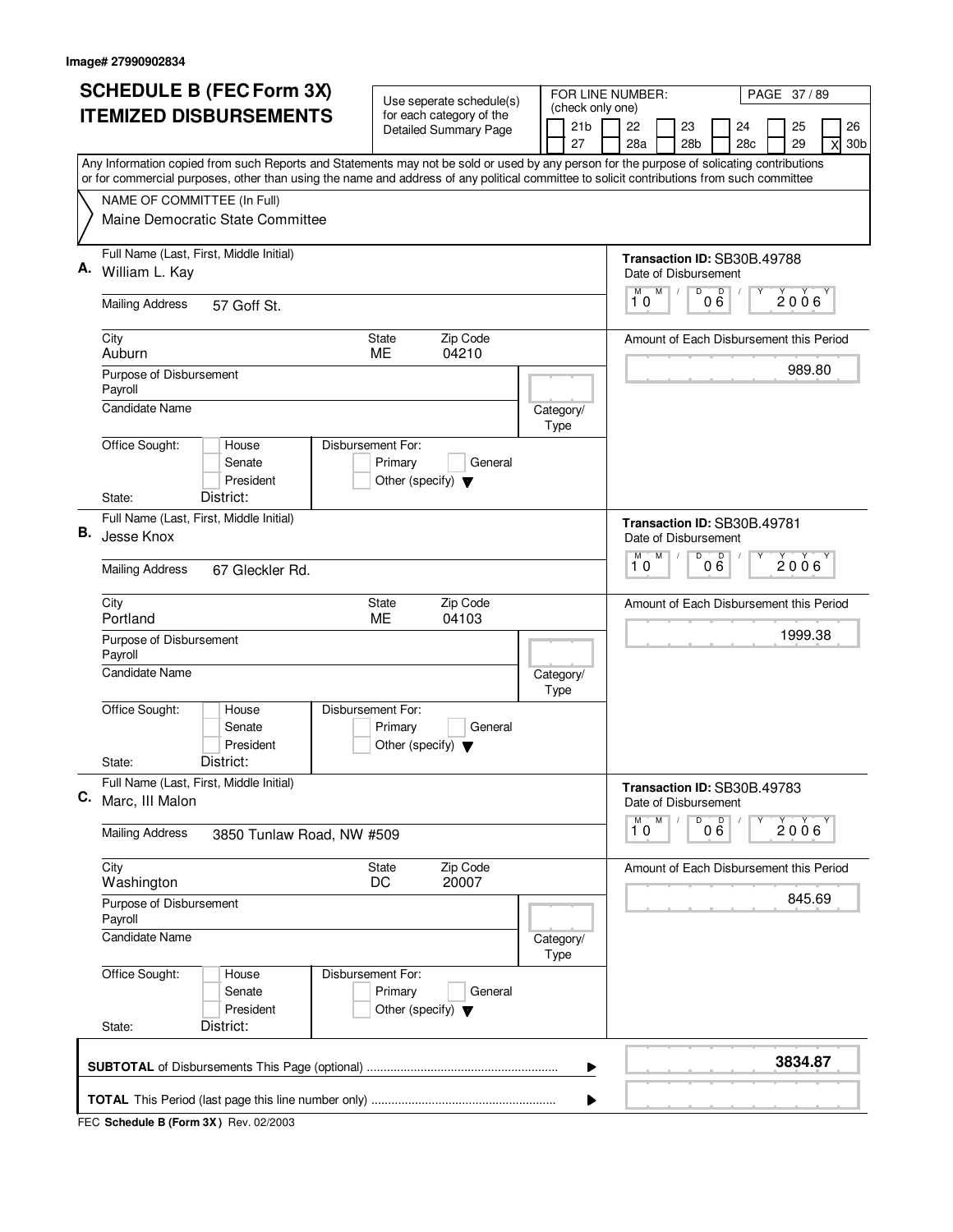|    | <b>SCHEDULE B (FEC Form 3X)</b>                                                                                                                                                                                                                                                        | Use seperate schedule(s)                                                        |  | FOR LINE NUMBER:<br>PAGE 38 / 89          |           |         |                       |           |                                                     |          |                                       |  |
|----|----------------------------------------------------------------------------------------------------------------------------------------------------------------------------------------------------------------------------------------------------------------------------------------|---------------------------------------------------------------------------------|--|-------------------------------------------|-----------|---------|-----------------------|-----------|-----------------------------------------------------|----------|---------------------------------------|--|
|    | <b>ITEMIZED DISBURSEMENTS</b>                                                                                                                                                                                                                                                          | for each category of the<br><b>Detailed Summary Page</b>                        |  | (check only one)<br>21 <sub>b</sub><br>27 | 22<br>28a |         | 23<br>28 <sub>b</sub> | 24<br>28c |                                                     | 25<br>29 | 26<br>$\mathsf{x}$<br>30 <sub>b</sub> |  |
|    | Any Information copied from such Reports and Statements may not be sold or used by any person for the purpose of solicating contributions<br>or for commercial purposes, other than using the name and address of any political committee to solicit contributions from such committee |                                                                                 |  |                                           |           |         |                       |           |                                                     |          |                                       |  |
|    | NAME OF COMMITTEE (In Full)                                                                                                                                                                                                                                                            |                                                                                 |  |                                           |           |         |                       |           |                                                     |          |                                       |  |
|    | Maine Democratic State Committee                                                                                                                                                                                                                                                       |                                                                                 |  |                                           |           |         |                       |           |                                                     |          |                                       |  |
|    | Full Name (Last, First, Middle Initial)<br>Emily M. Mitchell                                                                                                                                                                                                                           |                                                                                 |  |                                           |           |         |                       |           | Transaction ID: SB30B.49780                         |          |                                       |  |
|    |                                                                                                                                                                                                                                                                                        |                                                                                 |  |                                           |           | M       | M                     | D         | Date of Disbursement<br>000                         | Υ        | 2006                                  |  |
|    | <b>Mailing Address</b><br>135 Vaughn St.                                                                                                                                                                                                                                               |                                                                                 |  |                                           |           | 10      |                       |           |                                                     |          |                                       |  |
|    | City<br>Portland                                                                                                                                                                                                                                                                       | Zip Code<br>State<br>ME<br>04102                                                |  |                                           |           |         |                       |           | Amount of Each Disbursement this Period             |          |                                       |  |
|    | Purpose of Disbursement                                                                                                                                                                                                                                                                |                                                                                 |  |                                           |           |         |                       |           |                                                     |          | 126.13                                |  |
|    | Payroll<br>Candidate Name                                                                                                                                                                                                                                                              |                                                                                 |  | Category/                                 |           |         |                       |           |                                                     |          |                                       |  |
|    |                                                                                                                                                                                                                                                                                        | Disbursement For:                                                               |  | Type                                      |           |         |                       |           |                                                     |          |                                       |  |
|    | Office Sought:<br>House<br>Senate                                                                                                                                                                                                                                                      | Primary<br>General                                                              |  |                                           |           |         |                       |           |                                                     |          |                                       |  |
|    | President<br>District:<br>State:                                                                                                                                                                                                                                                       | Other (specify) $\blacktriangledown$                                            |  |                                           |           |         |                       |           |                                                     |          |                                       |  |
|    | Full Name (Last, First, Middle Initial)                                                                                                                                                                                                                                                |                                                                                 |  |                                           |           |         |                       |           | Transaction ID: SB30B.49774                         |          |                                       |  |
| В. | People's Heritage Bank/TD Banknorth                                                                                                                                                                                                                                                    |                                                                                 |  |                                           |           | M       | M                     | D         | Date of Disbursement<br>D                           |          |                                       |  |
|    | <b>Mailing Address</b><br>101 Western Avenue                                                                                                                                                                                                                                           |                                                                                 |  |                                           |           | 10      |                       |           | 0 Ğ                                                 |          | $2006^{\circ}$                        |  |
|    | City<br>Augusta                                                                                                                                                                                                                                                                        | Zip Code<br>State<br>04330<br>ME                                                |  |                                           |           |         |                       |           | Amount of Each Disbursement this Period             |          |                                       |  |
|    | Purpose of Disbursement<br>Payroll Taxes                                                                                                                                                                                                                                               |                                                                                 |  |                                           |           |         |                       |           |                                                     |          | 5617.94                               |  |
|    | Candidate Name                                                                                                                                                                                                                                                                         |                                                                                 |  | Category/<br>Type                         |           |         |                       |           |                                                     |          |                                       |  |
|    | Office Sought:<br>House                                                                                                                                                                                                                                                                | Disbursement For:                                                               |  |                                           |           |         |                       |           |                                                     |          |                                       |  |
|    | Senate<br>President                                                                                                                                                                                                                                                                    | Primary<br>General<br>Other (specify) $\blacktriangledown$                      |  |                                           |           |         |                       |           |                                                     |          |                                       |  |
|    | District:<br>State:                                                                                                                                                                                                                                                                    |                                                                                 |  |                                           |           |         |                       |           |                                                     |          |                                       |  |
|    | Full Name (Last, First, Middle Initial)<br>C. People's Heritage Bank/TD Banknorth                                                                                                                                                                                                      |                                                                                 |  |                                           |           |         |                       |           | Transaction ID: SB30B.50129<br>Date of Disbursement |          |                                       |  |
|    | <b>Mailing Address</b><br>101 Western Avenue                                                                                                                                                                                                                                           |                                                                                 |  |                                           |           | м<br>10 | M                     | D         | $\overline{18}$                                     | Υ        | 2006                                  |  |
|    | City<br>Augusta                                                                                                                                                                                                                                                                        | Zip Code<br>State<br><b>ME</b><br>04330                                         |  |                                           |           |         |                       |           | Amount of Each Disbursement this Period             |          |                                       |  |
|    | Purpose of Disbursement<br>Payroll Taxes                                                                                                                                                                                                                                               |                                                                                 |  |                                           |           |         |                       |           |                                                     |          | 437.97                                |  |
|    | Candidate Name                                                                                                                                                                                                                                                                         |                                                                                 |  | Category/<br>Type                         |           |         |                       |           |                                                     |          |                                       |  |
|    | Office Sought:<br>House<br>Senate<br>President                                                                                                                                                                                                                                         | Disbursement For:<br>Primary<br>General<br>Other (specify) $\blacktriangledown$ |  |                                           |           |         |                       |           |                                                     |          |                                       |  |
|    | District:<br>State:                                                                                                                                                                                                                                                                    |                                                                                 |  |                                           |           |         |                       |           |                                                     |          |                                       |  |
|    |                                                                                                                                                                                                                                                                                        |                                                                                 |  | ▶                                         |           |         |                       |           |                                                     |          | 6182.04                               |  |
|    |                                                                                                                                                                                                                                                                                        |                                                                                 |  |                                           |           |         |                       |           |                                                     |          |                                       |  |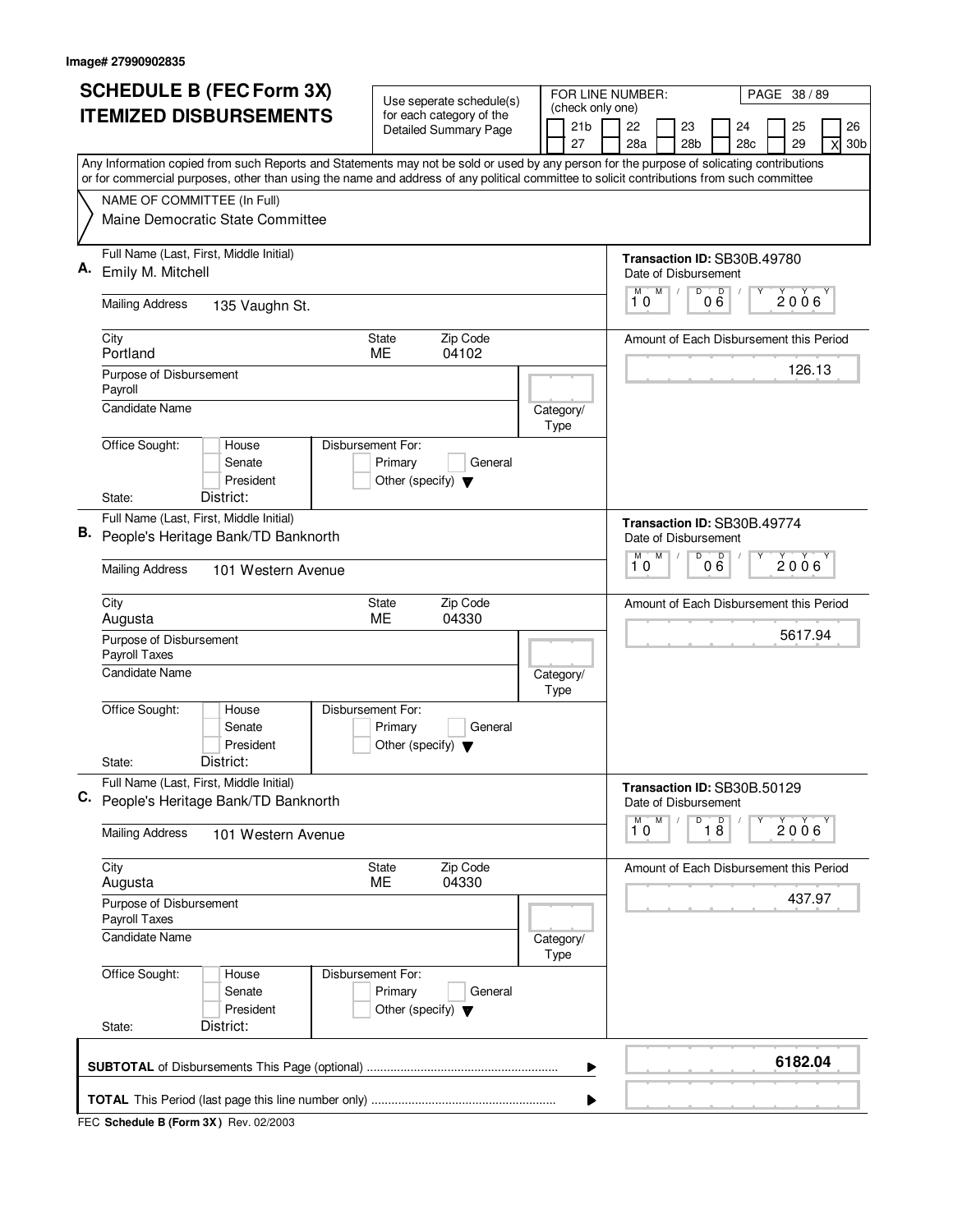|    | <b>SCHEDULE B (FEC Form 3X)</b>                                                                                                                                                                                                                                                        | Use seperate schedule(s)                                             |          |      |                   | FOR LINE NUMBER:<br>PAGE 39 / 89 |                                                           |   |                 |     |                 |         |                                         |                 |
|----|----------------------------------------------------------------------------------------------------------------------------------------------------------------------------------------------------------------------------------------------------------------------------------------|----------------------------------------------------------------------|----------|------|-------------------|----------------------------------|-----------------------------------------------------------|---|-----------------|-----|-----------------|---------|-----------------------------------------|-----------------|
|    | <b>ITEMIZED DISBURSEMENTS</b>                                                                                                                                                                                                                                                          | for each category of the<br>Detailed Summary Page                    |          |      | 21 <sub>b</sub>   | (check only one)<br>22           |                                                           |   | 23              |     | 24              | 25      | 26                                      |                 |
|    |                                                                                                                                                                                                                                                                                        |                                                                      |          |      | 27                |                                  | 28a                                                       |   | 28 <sub>b</sub> |     | 28 <sub>c</sub> | 29      |                                         | 30 <sub>b</sub> |
|    | Any Information copied from such Reports and Statements may not be sold or used by any person for the purpose of solicating contributions<br>or for commercial purposes, other than using the name and address of any political committee to solicit contributions from such committee |                                                                      |          |      |                   |                                  |                                                           |   |                 |     |                 |         |                                         |                 |
|    | NAME OF COMMITTEE (In Full)                                                                                                                                                                                                                                                            |                                                                      |          |      |                   |                                  |                                                           |   |                 |     |                 |         |                                         |                 |
|    | Maine Democratic State Committee                                                                                                                                                                                                                                                       |                                                                      |          |      |                   |                                  |                                                           |   |                 |     |                 |         |                                         |                 |
| А. | Full Name (Last, First, Middle Initial)<br>Claire Pomerleau                                                                                                                                                                                                                            |                                                                      |          |      |                   |                                  | Transaction ID: SB30B.49778<br>Date of Disbursement       |   |                 |     |                 |         |                                         |                 |
|    | <b>Mailing Address</b><br>RR 10 Box 3206                                                                                                                                                                                                                                               |                                                                      |          |      |                   |                                  | M<br>10                                                   | M | D               | 000 |                 | 2006    |                                         |                 |
|    | City<br>Augusta                                                                                                                                                                                                                                                                        | Zip Code<br>State<br>ME.<br>04330                                    |          |      |                   |                                  |                                                           |   |                 |     |                 |         | Amount of Each Disbursement this Period |                 |
|    | Purpose of Disbursement<br>Payroll<br><b>Candidate Name</b>                                                                                                                                                                                                                            |                                                                      |          |      |                   |                                  |                                                           |   |                 |     |                 | 1039.78 |                                         |                 |
|    |                                                                                                                                                                                                                                                                                        |                                                                      |          | Type | Category/         |                                  |                                                           |   |                 |     |                 |         |                                         |                 |
|    | Office Sought:<br>House<br>Senate<br>President                                                                                                                                                                                                                                         | Disbursement For:<br>Primary<br>Other (specify) $\blacktriangledown$ | General  |      |                   |                                  |                                                           |   |                 |     |                 |         |                                         |                 |
|    | District:<br>State:                                                                                                                                                                                                                                                                    |                                                                      |          |      |                   |                                  |                                                           |   |                 |     |                 |         |                                         |                 |
|    | Full Name (Last, First, Middle Initial)<br><b>B.</b> Ashley R. Sennett                                                                                                                                                                                                                 |                                                                      |          |      |                   |                                  | Transaction ID: SB30B.49776<br>Date of Disbursement<br>M  | M | D               | D   |                 |         |                                         |                 |
|    | <b>Mailing Address</b><br>419 Clark Road                                                                                                                                                                                                                                               |                                                                      |          |      |                   |                                  | 10                                                        |   |                 | 06  |                 | 2006    |                                         |                 |
|    | City<br>Albion                                                                                                                                                                                                                                                                         | Zip Code<br>State<br>ME<br>04910                                     |          |      |                   |                                  |                                                           |   |                 |     |                 |         | Amount of Each Disbursement this Period |                 |
|    | Purpose of Disbursement<br>Payroll                                                                                                                                                                                                                                                     |                                                                      |          |      |                   |                                  |                                                           |   |                 |     |                 | 968.28  |                                         |                 |
|    | <b>Candidate Name</b>                                                                                                                                                                                                                                                                  |                                                                      |          | Type | Category/         |                                  |                                                           |   |                 |     |                 |         |                                         |                 |
|    | Office Sought:<br>House<br>Senate<br>President                                                                                                                                                                                                                                         | Disbursement For:<br>Primary<br>Other (specify) $\blacktriangledown$ | General  |      |                   |                                  |                                                           |   |                 |     |                 |         |                                         |                 |
|    | District:<br>State:                                                                                                                                                                                                                                                                    |                                                                      |          |      |                   |                                  |                                                           |   |                 |     |                 |         |                                         |                 |
| C. | Full Name (Last, First, Middle Initial)<br><b>Treasurer of Maine</b>                                                                                                                                                                                                                   |                                                                      |          |      |                   |                                  | Transaction ID: SB30B.49775<br>Date of Disbursement<br>M. |   |                 |     |                 |         |                                         |                 |
|    | <b>Mailing Address</b><br><b>Capitol Street</b>                                                                                                                                                                                                                                        |                                                                      |          |      |                   |                                  | 10                                                        | M |                 | 000 | Υ               | 2006    |                                         |                 |
|    | City<br>Augusta                                                                                                                                                                                                                                                                        | <b>State</b><br>ME<br>04330                                          | Zip Code |      |                   |                                  |                                                           |   |                 |     |                 |         | Amount of Each Disbursement this Period |                 |
|    | Purpose of Disbursement<br>Payroll Taxes                                                                                                                                                                                                                                               |                                                                      |          |      |                   |                                  |                                                           |   |                 |     |                 | 1194.00 |                                         |                 |
|    | <b>Candidate Name</b>                                                                                                                                                                                                                                                                  |                                                                      |          |      | Category/<br>Type |                                  |                                                           |   |                 |     |                 |         |                                         |                 |
|    | Office Sought:<br>House<br>Senate<br>President                                                                                                                                                                                                                                         | Disbursement For:<br>Primary<br>Other (specify) $\blacktriangledown$ | General  |      |                   |                                  |                                                           |   |                 |     |                 |         |                                         |                 |
|    | District:<br>State:                                                                                                                                                                                                                                                                    |                                                                      |          |      |                   |                                  |                                                           |   |                 |     |                 |         |                                         |                 |
|    |                                                                                                                                                                                                                                                                                        |                                                                      |          |      | ▶                 |                                  |                                                           |   |                 |     |                 | 3202.06 |                                         |                 |
|    |                                                                                                                                                                                                                                                                                        |                                                                      |          |      |                   |                                  |                                                           |   |                 |     |                 |         |                                         |                 |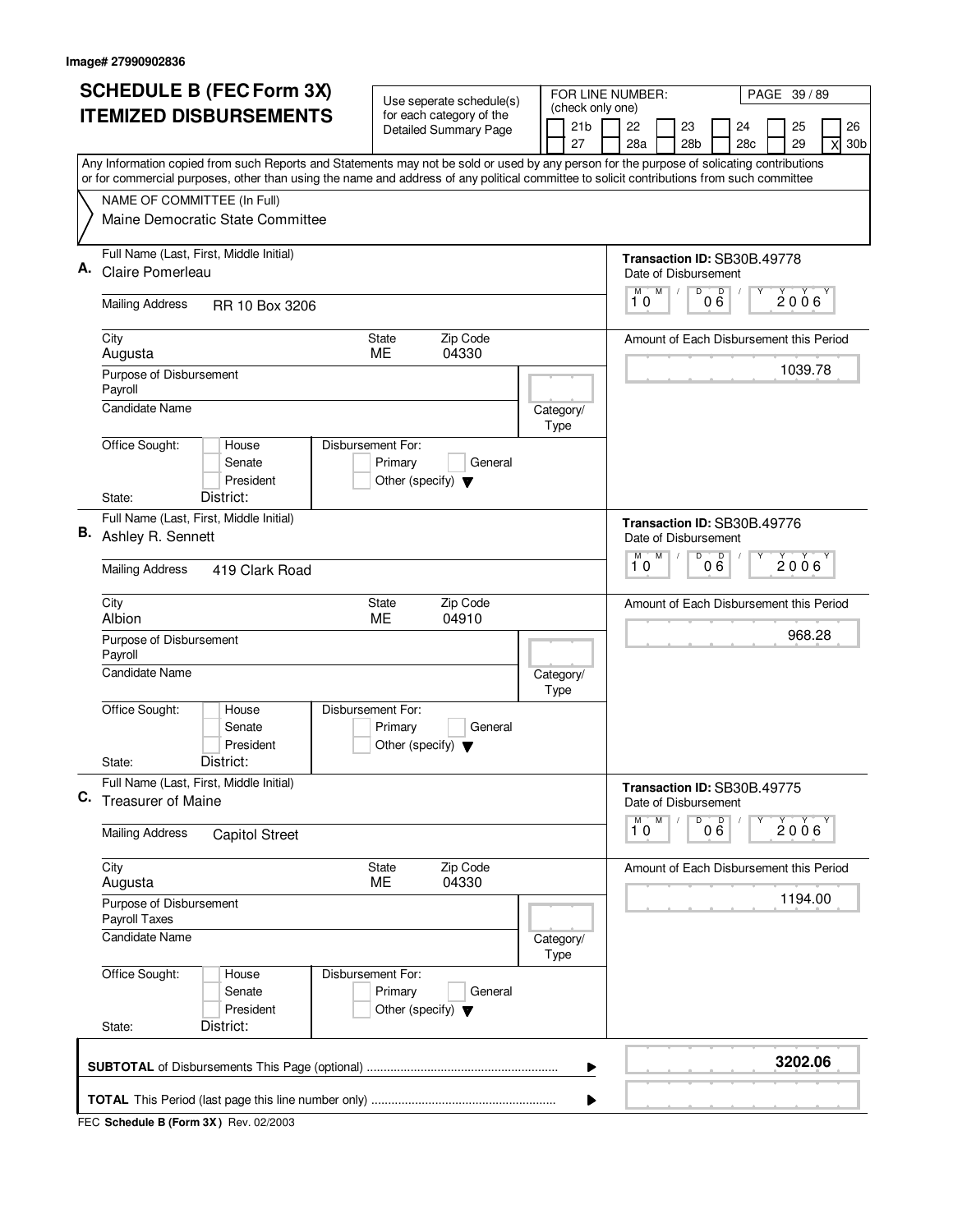|    | <b>SCHEDULE B (FEC Form 3X)</b>                                                                                                                                          |                                                                      | Use seperate schedule(s)     |  |                                     | FOR LINE NUMBER:<br>PAGE 40/89 |                                                          |           |                 |     |     |   |          |   |                 |
|----|--------------------------------------------------------------------------------------------------------------------------------------------------------------------------|----------------------------------------------------------------------|------------------------------|--|-------------------------------------|--------------------------------|----------------------------------------------------------|-----------|-----------------|-----|-----|---|----------|---|-----------------|
|    | <b>ITEMIZED DISBURSEMENTS</b>                                                                                                                                            |                                                                      | for each category of the     |  | (check only one)<br>21 <sub>b</sub> |                                | 22                                                       |           | 23              |     | 24  |   | 25       |   | 26              |
|    |                                                                                                                                                                          |                                                                      | <b>Detailed Summary Page</b> |  | 27                                  |                                | 28a                                                      |           | 28 <sub>b</sub> |     | 28c |   | 29       | X | 30 <sub>b</sub> |
|    | Any Information copied from such Reports and Statements may not be sold or used by any person for the purpose of solicating contributions                                |                                                                      |                              |  |                                     |                                |                                                          |           |                 |     |     |   |          |   |                 |
|    | or for commercial purposes, other than using the name and address of any political committee to solicit contributions from such committee<br>NAME OF COMMITTEE (In Full) |                                                                      |                              |  |                                     |                                |                                                          |           |                 |     |     |   |          |   |                 |
|    | Maine Democratic State Committee                                                                                                                                         |                                                                      |                              |  |                                     |                                |                                                          |           |                 |     |     |   |          |   |                 |
|    | Full Name (Last, First, Middle Initial)                                                                                                                                  |                                                                      |                              |  |                                     |                                | Transaction ID: SB30B.50130                              |           |                 |     |     |   |          |   |                 |
| А. | <b>Treasurer of Maine</b>                                                                                                                                                |                                                                      |                              |  |                                     |                                | Date of Disbursement                                     |           |                 |     |     |   |          |   |                 |
|    | <b>Mailing Address</b><br><b>Capitol Street</b>                                                                                                                          |                                                                      |                              |  |                                     |                                | M<br>10                                                  | M         | D               | 18  |     |   | 2006     |   |                 |
|    | City<br>Augusta                                                                                                                                                          | State<br><b>ME</b>                                                   | Zip Code<br>04330            |  |                                     |                                | Amount of Each Disbursement this Period                  |           |                 |     |     |   |          |   |                 |
|    | Purpose of Disbursement<br>Payroll Taxes                                                                                                                                 |                                                                      |                              |  |                                     |                                |                                                          |           |                 |     |     |   | 1805.36  |   |                 |
|    | <b>Candidate Name</b>                                                                                                                                                    |                                                                      |                              |  | Category/<br>Type                   |                                |                                                          |           |                 |     |     |   |          |   |                 |
|    | Office Sought:<br>House<br>Senate<br>President                                                                                                                           | Disbursement For:<br>Primary<br>Other (specify) $\blacktriangledown$ | General                      |  |                                     |                                |                                                          |           |                 |     |     |   |          |   |                 |
|    | District:<br>State:                                                                                                                                                      |                                                                      |                              |  |                                     |                                |                                                          |           |                 |     |     |   |          |   |                 |
| В. | Full Name (Last, First, Middle Initial)<br>Sarah C. Walsh                                                                                                                |                                                                      |                              |  |                                     |                                | Transaction ID: SB30B.49785<br>Date of Disbursement<br>M | M         | D               |     |     |   |          |   |                 |
|    | <b>Mailing Address</b><br>115 Sherman St.<br>Apt.#2                                                                                                                      |                                                                      |                              |  |                                     |                                | 10                                                       |           |                 | 000 |     |   | 2006     |   |                 |
|    | City<br>Portland                                                                                                                                                         | State<br>ME                                                          | Zip Code<br>04101            |  |                                     |                                | Amount of Each Disbursement this Period                  |           |                 |     |     |   |          |   |                 |
|    | Purpose of Disbursement<br>Payroll                                                                                                                                       |                                                                      |                              |  |                                     |                                |                                                          |           |                 |     |     |   | 724.46   |   |                 |
|    | Candidate Name                                                                                                                                                           |                                                                      |                              |  | Category/<br>Type                   |                                |                                                          |           |                 |     |     |   |          |   |                 |
|    | Office Sought:<br>Disbursement For:<br>House<br>Senate<br>President                                                                                                      | Primary<br>Other (specify) $\blacktriangledown$                      | General                      |  |                                     |                                |                                                          |           |                 |     |     |   |          |   |                 |
|    | District:<br>State:                                                                                                                                                      |                                                                      |                              |  |                                     |                                |                                                          |           |                 |     |     |   |          |   |                 |
| C. | Full Name (Last, First, Middle Initial)<br>Peter J. Weeks                                                                                                                |                                                                      |                              |  |                                     |                                | Transaction ID: SB30B.49784<br>Date of Disbursement      |           |                 |     |     |   |          |   |                 |
|    | <b>Mailing Address</b><br>104 8th., NE Apt. A                                                                                                                            |                                                                      |                              |  |                                     |                                | M<br>10                                                  | ${\sf M}$ | D               | 000 |     | Υ | 2006     |   |                 |
|    | City<br>Washington                                                                                                                                                       | State<br>DC                                                          | Zip Code<br>20002            |  |                                     |                                | Amount of Each Disbursement this Period                  |           |                 |     |     |   |          |   |                 |
|    | Purpose of Disbursement<br>Payroll                                                                                                                                       |                                                                      |                              |  |                                     |                                |                                                          |           |                 |     |     |   | 1380.54  |   |                 |
|    | <b>Candidate Name</b>                                                                                                                                                    |                                                                      |                              |  | Category/<br>Type                   |                                |                                                          |           |                 |     |     |   |          |   |                 |
|    | Office Sought:<br>House<br>Senate<br>President<br>District:<br>State:                                                                                                    | Disbursement For:<br>Primary<br>Other (specify) $\blacktriangledown$ | General                      |  |                                     |                                |                                                          |           |                 |     |     |   |          |   |                 |
|    |                                                                                                                                                                          |                                                                      |                              |  |                                     |                                |                                                          |           |                 |     |     |   | 3910.36  |   |                 |
|    |                                                                                                                                                                          |                                                                      |                              |  | ▶                                   |                                |                                                          |           |                 |     |     |   | 28014.26 |   |                 |
|    |                                                                                                                                                                          |                                                                      |                              |  |                                     |                                |                                                          |           |                 |     |     |   |          |   |                 |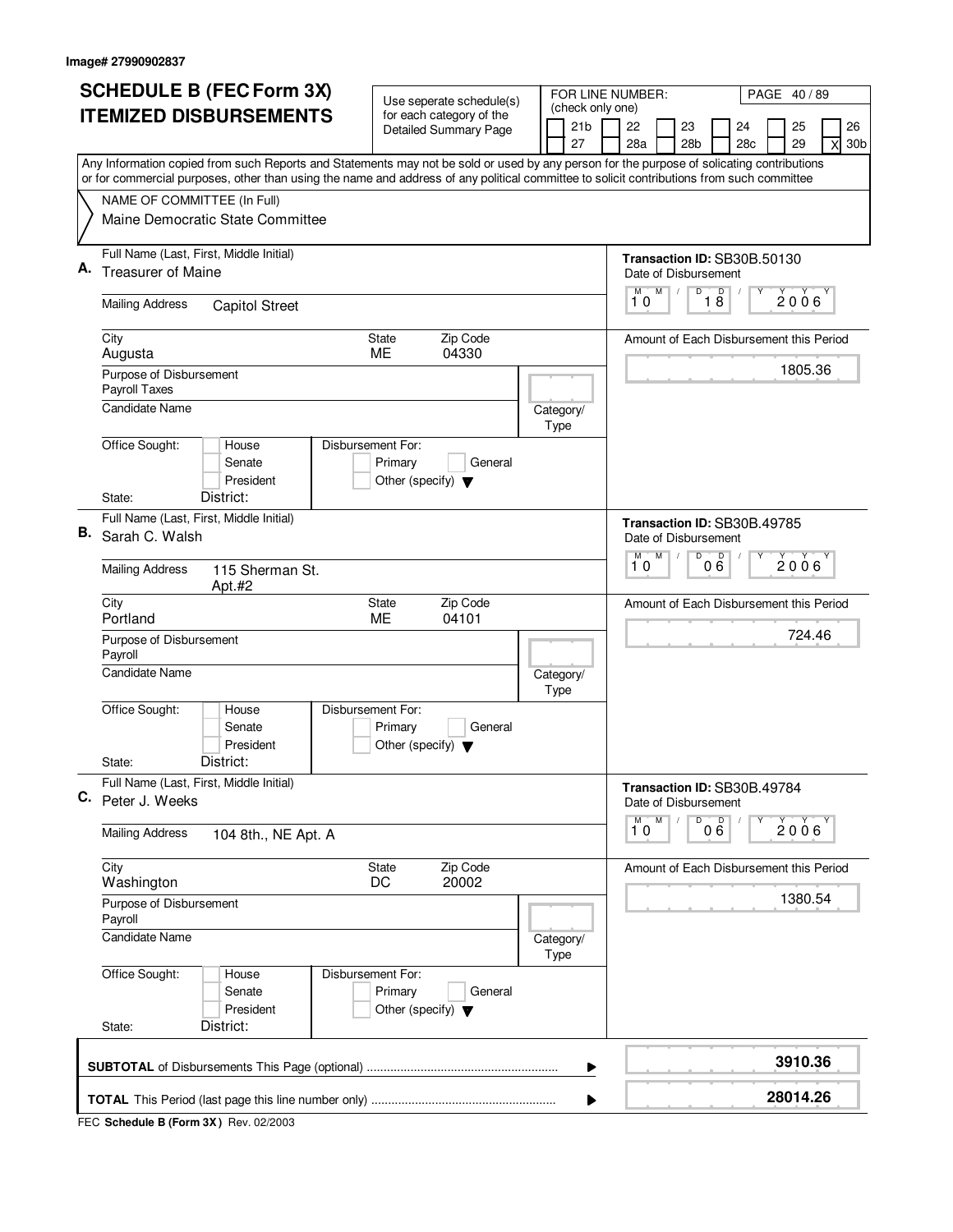### **SCHEDULE H2 (FEC Form 3X)**

#### **ALLOCATION RATIOS**

|                                                                                                                                                                                                                                              |                  | PAGE 41/09                         |
|----------------------------------------------------------------------------------------------------------------------------------------------------------------------------------------------------------------------------------------------|------------------|------------------------------------|
| NAME OF COMMITTEE (In Full)                                                                                                                                                                                                                  |                  |                                    |
| <b>Maine Democratic State Committee</b>                                                                                                                                                                                                      |                  |                                    |
|                                                                                                                                                                                                                                              |                  |                                    |
| <b>RATIOS FOR ALLOCABLE FUNDRAISING EVENTS AND DIRECT CANDIDATE SUPPORT</b>                                                                                                                                                                  |                  |                                    |
| <b>ACTIVITIES APPEARING ON THIS REPORT.</b>                                                                                                                                                                                                  |                  |                                    |
| Methods of allocation:                                                                                                                                                                                                                       |                  |                                    |
| FUNDRAISING activities are allocated using the 'funds received method' where the federal proportion of<br>L.<br>expenses must equal the federal proportion of monies raised.                                                                 |                  |                                    |
| Shared DIRECT CANDIDATE SUPPORT activities are allocated according to benefit expected to be derived,<br>II.                                                                                                                                 |                  |                                    |
| where the federal proportion of disbursements is based on the benefit derived by federal candidates from the activity.<br>For PACs Only : Direct candidate support includes public communications or voter drives that refer to both federal |                  |                                    |
| and nonfederal candidates, regardless of whether there is a reference to a political party. Such expenses are allocated                                                                                                                      |                  |                                    |
| using a time/space method.                                                                                                                                                                                                                   |                  |                                    |
| ACTIVITY OR EVENT IDENTIFIER                                                                                                                                                                                                                 |                  |                                    |
| Clinton-Glickman 10/16/06 (10/16/2006)                                                                                                                                                                                                       | <b>FEDERAL %</b> | <b>NONFEDERAL %</b>                |
| <b>ACTIVITY IS:</b><br>$\mathsf{X}$<br>Fundraising                                                                                                                                                                                           | 80.00<br>%       | 20.00<br>%                         |
| Direct Candidate Support<br>CHECK IF THE RATIO IS:                                                                                                                                                                                           |                  |                                    |
| New<br>Revised<br>Same as Previously Reported<br><b>X</b>                                                                                                                                                                                    |                  | <b>Transaction ID:</b>             |
|                                                                                                                                                                                                                                              |                  | H2.49797                           |
| <b>ACTIVITY OR EVENT IDENTIFIER</b>                                                                                                                                                                                                          |                  |                                    |
| New York Event-10/10/06 (10/10/2006)                                                                                                                                                                                                         | <b>FEDERAL %</b> | <b>NONFEDERAL %</b>                |
| <b>ACTIVITY IS:</b>                                                                                                                                                                                                                          | 80.00<br>$\%$    | 20.00<br>%                         |
| $\overline{X}$ Fundraising<br>Direct Candidate Support<br>CHECK IF THE RATIO IS:                                                                                                                                                             |                  |                                    |
| $x \mid$ New<br>Revised<br>Same as Previously Reported                                                                                                                                                                                       |                  |                                    |
|                                                                                                                                                                                                                                              |                  | <b>Transaction ID:</b><br>H2.49795 |
|                                                                                                                                                                                                                                              |                  |                                    |
|                                                                                                                                                                                                                                              |                  |                                    |
|                                                                                                                                                                                                                                              |                  |                                    |
|                                                                                                                                                                                                                                              |                  |                                    |
|                                                                                                                                                                                                                                              |                  |                                    |
|                                                                                                                                                                                                                                              |                  |                                    |
|                                                                                                                                                                                                                                              |                  |                                    |
|                                                                                                                                                                                                                                              |                  |                                    |
|                                                                                                                                                                                                                                              |                  |                                    |
|                                                                                                                                                                                                                                              |                  |                                    |
|                                                                                                                                                                                                                                              |                  |                                    |
|                                                                                                                                                                                                                                              |                  |                                    |
|                                                                                                                                                                                                                                              |                  |                                    |
|                                                                                                                                                                                                                                              |                  |                                    |
|                                                                                                                                                                                                                                              |                  |                                    |
|                                                                                                                                                                                                                                              |                  |                                    |
|                                                                                                                                                                                                                                              |                  |                                    |
|                                                                                                                                                                                                                                              |                  |                                    |
|                                                                                                                                                                                                                                              |                  |                                    |
|                                                                                                                                                                                                                                              |                  |                                    |
|                                                                                                                                                                                                                                              |                  |                                    |
|                                                                                                                                                                                                                                              |                  |                                    |
|                                                                                                                                                                                                                                              |                  |                                    |
|                                                                                                                                                                                                                                              |                  |                                    |
|                                                                                                                                                                                                                                              |                  |                                    |
|                                                                                                                                                                                                                                              |                  |                                    |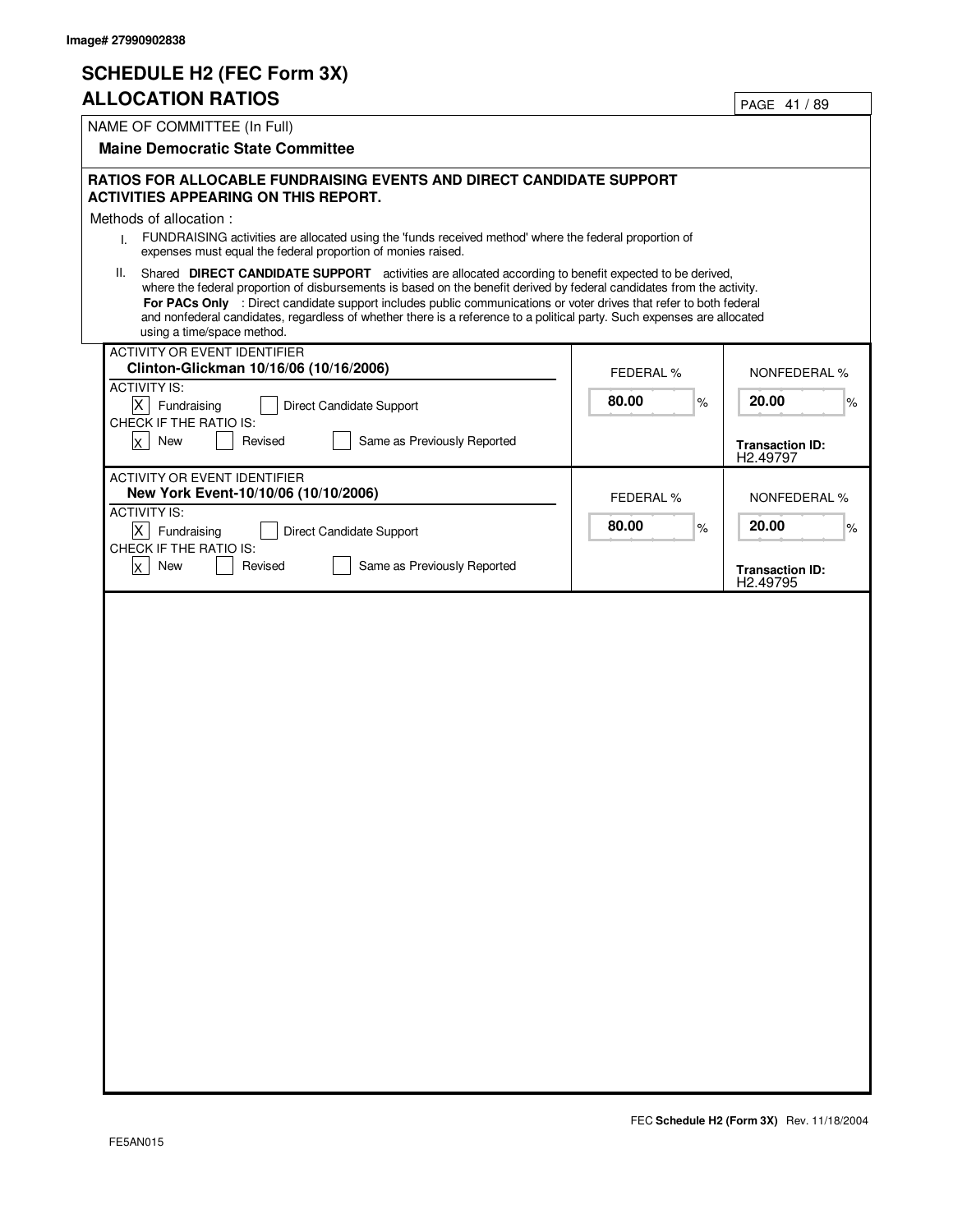| FEDERAL/NONFEDERAL ACTIVITY                                                                                                          |                    |                               |                   | FOR LINE 21a OF FORM 3X                                                                             |
|--------------------------------------------------------------------------------------------------------------------------------------|--------------------|-------------------------------|-------------------|-----------------------------------------------------------------------------------------------------|
| NAME OF COMMIITTEE (In Full)                                                                                                         |                    |                               |                   |                                                                                                     |
| Maine Democratic State Committee                                                                                                     |                    |                               |                   |                                                                                                     |
| A. Full Name (Last, First, Middle Initial)<br><b>Gardiner Savings Institute</b>                                                      |                    |                               |                   | Type of Allocated Activity:<br>lx.<br>Exempt<br>Administrative<br>Fundraising                       |
| <b>Mailing Address</b>                                                                                                               |                    |                               |                   | <b>Voter Drive</b><br>Direct Candidate Support                                                      |
| P.O. Box 190<br>City                                                                                                                 | <b>State</b>       | Zip Code                      |                   | Public Comm (ref to party only) by PAC                                                              |
| Gardiner                                                                                                                             | <b>ME</b>          | 04345                         |                   | Allocated Activity or Event Year-To-Date                                                            |
| Purpose of Disbursement:<br>Mortgage payment                                                                                         |                    |                               | Category/         | 450951.42                                                                                           |
| Activity or Event Identifier:<br>Administrative                                                                                      |                    |                               | Type              | D<br>М<br>M<br>D<br>Y<br>Y Y<br>10<br>0 <sub>1</sub><br>2006<br>Date                                |
| FEDERAL SHARE                                                                                                                        |                    | NONFEDERAL SHARE              |                   | Transaction ID: H4.49641<br><b>TOTAL AMOUNT</b><br>$=$                                              |
|                                                                                                                                      | 226.85             | $\ddot{}$                     | 853.37            | 1080.22                                                                                             |
| <b>B.</b> Full Name (Last, First, Middle Initial)                                                                                    |                    |                               |                   | Type of Allocated Activity:                                                                         |
| Arden Manning                                                                                                                        |                    |                               |                   | X Administrative<br>Exempt<br>Fundraising                                                           |
| <b>Mailing Address</b>                                                                                                               |                    |                               |                   | <b>Voter Drive</b><br>Direct Candidate Support                                                      |
| 1439 Congress St.                                                                                                                    | #2                 |                               |                   |                                                                                                     |
| City                                                                                                                                 | State              | Zip Code                      |                   | Public Comm (ref to party only) by PAC                                                              |
| Portland<br>Purpose of Disbursement:                                                                                                 | <b>ME</b>          | 04102                         |                   | Allocated Activity or Event Year-To-Date                                                            |
| Reimb. Phone                                                                                                                         |                    |                               | Category/<br>Type | 451051.42                                                                                           |
| Activity or Event Identifier:<br>Administrative                                                                                      |                    |                               |                   | М<br>M<br>D<br>$0\overline{5}$<br>Y<br>2006<br>Date<br>10<br>Transaction ID: H4.49748               |
| <b>FEDERAL SHARE</b>                                                                                                                 |                    | NONFEDERAL SHARE<br>$\ddot{}$ |                   | <b>TOTAL AMOUNT</b><br>$=$                                                                          |
|                                                                                                                                      | 21.00              |                               | 79.00             | 100.00                                                                                              |
| C. Full Name (Last, First, Middle Initial)<br>Ashley R. Sennett                                                                      |                    |                               |                   | Type of Allocated Activity:<br>lx.<br>Exempt<br>Administrative<br>Fundraising                       |
| <b>Mailing Address</b>                                                                                                               |                    |                               |                   | <b>Voter Drive</b><br>Direct Candidate Support                                                      |
| 419 Clark Road                                                                                                                       |                    |                               |                   | Public Comm (ref to party only) by PAC                                                              |
| City<br>Albion                                                                                                                       | <b>State</b><br>ME | Zip Code<br>04910             |                   | Allocated Activity or Event Year-To-Date                                                            |
| Purpose of Disbursement:<br>Reimb. Phone                                                                                             |                    |                               | Category/         | 451151.42                                                                                           |
| Activity or Event Identifier:<br>Administrative                                                                                      |                    |                               | Type              | D<br>М<br>M<br>D<br>Y<br>Y Y Y<br>1.0<br>0 <sub>5</sub><br>2006<br>Date<br>Transaction ID: H4.49749 |
| FEDERAL SHARE                                                                                                                        |                    | NONFEDERAL SHARE<br>$\ddot{}$ |                   | <b>TOTAL AMOUNT</b>                                                                                 |
|                                                                                                                                      | 21.00              |                               | 79.00             | 100.00                                                                                              |
| <b>SUBTOTAL</b> of Allocated Federal and NonFederal Activity This Page                                                               |                    |                               |                   |                                                                                                     |
| FEDERAL SHARE                                                                                                                        |                    | NONFEDERAL SHARE              |                   | <b>TOTAL AMOUNT</b>                                                                                 |
|                                                                                                                                      | 268.85             |                               | 1011.37           | 1280.22                                                                                             |
| TOTAL This Period (last page for each line only)(Federal share to 21(a)(i) and NonFederal share to 21(a)(i))<br><b>FEDERAL SHARE</b> |                    | NONFEDERAL SHARE              |                   | <b>TOTAL AMOUNT</b>                                                                                 |
|                                                                                                                                      |                    |                               |                   |                                                                                                     |

PAGE

42 / 89

 $\overline{\phantom{0}}$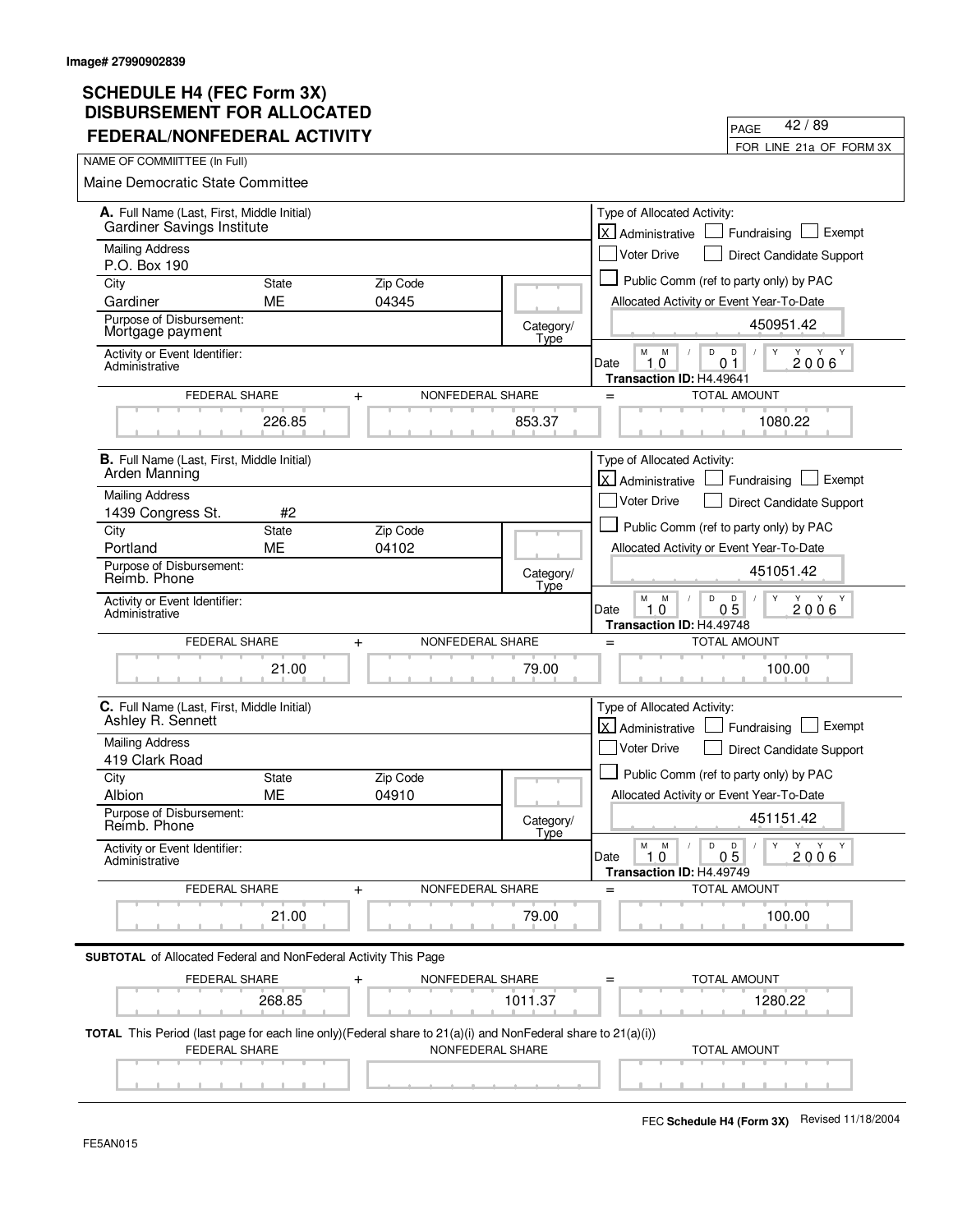| FEDERAL/NONFEDERAL ACTIVITY                                                                                                                     |                   | FOR LINE 21a OF FORM 3X                                                                                                         |
|-------------------------------------------------------------------------------------------------------------------------------------------------|-------------------|---------------------------------------------------------------------------------------------------------------------------------|
| NAME OF COMMIITTEE (In Full)                                                                                                                    |                   |                                                                                                                                 |
| <b>Maine Democratic State Committee</b>                                                                                                         |                   |                                                                                                                                 |
| A. Full Name (Last, First, Middle Initial)                                                                                                      |                   | Type of Allocated Activity:                                                                                                     |
| <b>Brandon Maheu</b>                                                                                                                            |                   | lx l<br>Exempt<br>Fundraising<br>Administrative                                                                                 |
| <b>Mailing Address</b>                                                                                                                          |                   | <b>Voter Drive</b><br>Direct Candidate Support                                                                                  |
| 276 Fairbanks Rd., Apt.17<br>City<br>Zip Code<br><b>State</b>                                                                                   |                   | Public Comm (ref to party only) by PAC                                                                                          |
| 04928<br>ME<br>Farmington                                                                                                                       |                   | Allocated Activity or Event Year-To-Date                                                                                        |
| Purpose of Disbursement:<br>Reimb. Phone                                                                                                        | Category/<br>Type | 451251.42                                                                                                                       |
| Activity or Event Identifier:<br>Administrative                                                                                                 |                   | M<br>M<br>D<br>D<br>Y<br>Y<br>Y<br>$0\bar{5}$<br>10<br>2006<br>Date                                                             |
| FEDERAL SHARE<br>$+$                                                                                                                            | NONFEDERAL SHARE  | Transaction ID: H4.49750<br><b>TOTAL AMOUNT</b><br>$=$                                                                          |
| 21.00                                                                                                                                           | 79.00             | 100.00                                                                                                                          |
| <b>B.</b> Full Name (Last, First, Middle Initial)                                                                                               |                   | Type of Allocated Activity:                                                                                                     |
| Kate Byrne                                                                                                                                      |                   | Administrative<br>Exempt<br>Fundraising                                                                                         |
| <b>Mailing Address</b>                                                                                                                          |                   | <b>Voter Drive</b><br>Direct Candidate Support                                                                                  |
| 2 Simonton Street<br>State<br>Zip Code<br>City                                                                                                  |                   | Public Comm (ref to party only) by PAC                                                                                          |
| <b>ME</b><br>04106<br>South Portland                                                                                                            |                   | Allocated Activity or Event Year-To-Date                                                                                        |
| Purpose of Disbursement:                                                                                                                        | Category/<br>Type | 451351.42                                                                                                                       |
| Activity or Event Identifier:<br>Administrative                                                                                                 |                   | М<br>D<br>M<br>D<br>Y<br>Y<br>Y Y<br>0 <sub>5</sub><br>Date<br>$\mathbf 0$<br>2006<br>1.<br>Transaction ID: H4.49751            |
| FEDERAL SHARE<br>$\ddot{}$                                                                                                                      | NONFEDERAL SHARE  | <b>TOTAL AMOUNT</b><br>$=$                                                                                                      |
| 21.00                                                                                                                                           | 79.00             | 100.00                                                                                                                          |
| C. Full Name (Last, First, Middle Initial)<br>Marc, III Malon                                                                                   |                   | Type of Allocated Activity:<br>X Administrative<br>Exempt<br>Fundraising                                                        |
| <b>Mailing Address</b>                                                                                                                          |                   | <b>Voter Drive</b><br>Direct Candidate Support                                                                                  |
| 3850 Tunlaw Road, NW #509                                                                                                                       |                   |                                                                                                                                 |
| City<br>Zip Code<br><b>State</b>                                                                                                                |                   | Public Comm (ref to party only) by PAC                                                                                          |
| DC<br>20007<br>Washington<br>Purpose of Disbursement:                                                                                           |                   | Allocated Activity or Event Year-To-Date                                                                                        |
| Reimb. phone                                                                                                                                    | Category/<br>Type | 451407.98                                                                                                                       |
| Activity or Event Identifier:<br>Administrative                                                                                                 |                   | M<br>M<br>D<br>D<br>$\mathsf{Y}$<br>Y Y<br>Y<br>$\sqrt{2}$<br>0 <sub>5</sub><br>2006<br>Date<br>1.0<br>Transaction ID: H4.49752 |
| <b>FEDERAL SHARE</b><br>+                                                                                                                       | NONFEDERAL SHARE  | <b>TOTAL AMOUNT</b>                                                                                                             |
| 11.88                                                                                                                                           | 44.68             | 56.56                                                                                                                           |
| <b>SUBTOTAL</b> of Allocated Federal and NonFederal Activity This Page                                                                          |                   |                                                                                                                                 |
| FEDERAL SHARE<br>$\mathrm{+}$                                                                                                                   | NONFEDERAL SHARE  | TOTAL AMOUNT                                                                                                                    |
| 53.88                                                                                                                                           | 202.68            | 256.56                                                                                                                          |
| <b>TOTAL</b> This Period (last page for each line only)(Federal share to $21(a)(i)$ and NonFederal share to $21(a)(i))$<br><b>FEDERAL SHARE</b> | NONFEDERAL SHARE  | <b>TOTAL AMOUNT</b>                                                                                                             |
|                                                                                                                                                 |                   |                                                                                                                                 |

PAGE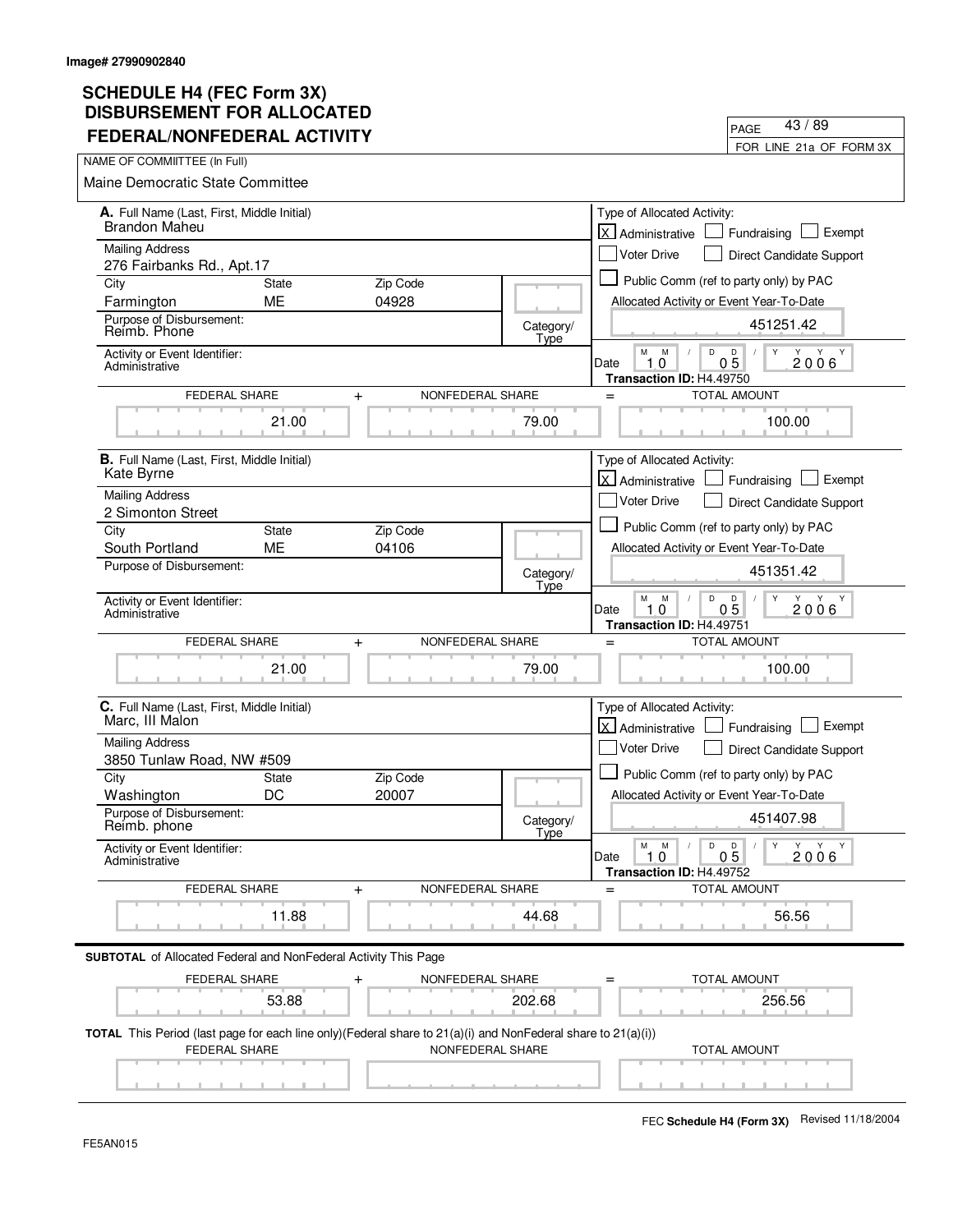| I LULINAL/NONI LULINAL ACTIVITT                                                                                                      |              |                               |                   | FOR LINE 21a OF FORM 3X                                                                                              |
|--------------------------------------------------------------------------------------------------------------------------------------|--------------|-------------------------------|-------------------|----------------------------------------------------------------------------------------------------------------------|
| NAME OF COMMIITTEE (In Full)                                                                                                         |              |                               |                   |                                                                                                                      |
| Maine Democratic State Committee                                                                                                     |              |                               |                   |                                                                                                                      |
| A. Full Name (Last, First, Middle Initial)                                                                                           |              |                               |                   | Type of Allocated Activity:                                                                                          |
| Peter J. Weeks                                                                                                                       |              |                               |                   | lx l<br>Exempt<br>Administrative<br>Fundraising                                                                      |
| <b>Mailing Address</b><br>104 8th., NE Apt. A                                                                                        |              |                               |                   | <b>Voter Drive</b><br>Direct Candidate Support                                                                       |
| City                                                                                                                                 | <b>State</b> | Zip Code                      |                   | Public Comm (ref to party only) by PAC                                                                               |
| Washington                                                                                                                           | DC           | 20002                         |                   | Allocated Activity or Event Year-To-Date                                                                             |
| Purpose of Disbursement:                                                                                                             |              |                               | Category/<br>Type | 451507.98                                                                                                            |
| Activity or Event Identifier:<br>Administrative                                                                                      |              |                               |                   | M<br>D<br>M<br>D<br>Y<br>Y<br>Y<br>Y<br>$0\bar{5}$<br>10<br>2006<br>Date<br>Transaction ID: H4.49753                 |
| <b>FEDERAL SHARE</b>                                                                                                                 |              | NONFEDERAL SHARE<br>$\ddot{}$ |                   | <b>TOTAL AMOUNT</b><br>$=$                                                                                           |
|                                                                                                                                      | 21.00        |                               | 79.00             | 100.00                                                                                                               |
| <b>B.</b> Full Name (Last, First, Middle Initial)<br>Timothy J. Feeley                                                               |              |                               |                   | Type of Allocated Activity:<br><b>X</b> Administrative<br>Exempt<br>Fundraising                                      |
| <b>Mailing Address</b>                                                                                                               |              |                               |                   | Voter Drive                                                                                                          |
| 291 State Street, #3                                                                                                                 |              |                               |                   | Direct Candidate Support                                                                                             |
| City                                                                                                                                 | <b>State</b> | Zip Code                      |                   | Public Comm (ref to party only) by PAC                                                                               |
| Portland                                                                                                                             | ME           | 04101                         |                   | Allocated Activity or Event Year-To-Date                                                                             |
| Purpose of Disbursement:<br>Reimb. Phone                                                                                             |              |                               | Category/<br>Type | 451592.67                                                                                                            |
| Activity or Event Identifier:<br>Administrative                                                                                      |              |                               |                   | M<br>M<br>D<br>D<br>Y<br>Y Y<br>$0\bar{5}$<br>10<br>2006<br>Date<br>Transaction ID: H4.49754                         |
| FEDERAL SHARE                                                                                                                        |              | NONFEDERAL SHARE<br>$\ddot{}$ |                   | <b>TOTAL AMOUNT</b><br>$=$                                                                                           |
|                                                                                                                                      | 17.78        |                               | 66.91             | 84.69                                                                                                                |
| C. Full Name (Last, First, Middle Initial)                                                                                           |              |                               |                   | Type of Allocated Activity:                                                                                          |
| Torvic W. Vardamis                                                                                                                   |              |                               |                   | X Administrative<br>Exempt<br>Fundraising                                                                            |
| <b>Mailing Address</b><br>51 Fruit St.                                                                                               |              |                               |                   | Voter Drive<br>Direct Candidate Support                                                                              |
| City                                                                                                                                 | <b>State</b> | Zip Code                      |                   | Public Comm (ref to party only) by PAC                                                                               |
| Bangor                                                                                                                               | ME           | 04401                         |                   | Allocated Activity or Event Year-To-Date                                                                             |
| Purpose of Disbursement:<br>DReimb. Phone                                                                                            |              |                               | Category/<br>Type | 451692.67                                                                                                            |
| Activity or Event Identifier:<br>Administrative                                                                                      |              |                               |                   | М<br>M<br>D<br>$\mathsf{Y}$<br>Y<br>Y<br>D<br>Y<br>0 <sub>5</sub><br>Date<br>1.0<br>2006<br>Transaction ID: H4.49755 |
| FEDERAL SHARE                                                                                                                        |              | NONFEDERAL SHARE<br>$\ddot{}$ |                   | <b>TOTAL AMOUNT</b>                                                                                                  |
|                                                                                                                                      | 21.00        |                               | 79.00             | 100.00                                                                                                               |
| <b>SUBTOTAL</b> of Allocated Federal and NonFederal Activity This Page                                                               |              |                               |                   |                                                                                                                      |
| FEDERAL SHARE                                                                                                                        |              | NONFEDERAL SHARE              |                   | <b>TOTAL AMOUNT</b>                                                                                                  |
|                                                                                                                                      | 59.78        |                               | 224.91            | 284.69                                                                                                               |
| TOTAL This Period (last page for each line only)(Federal share to 21(a)(i) and NonFederal share to 21(a)(i))<br><b>FEDERAL SHARE</b> |              | NONFEDERAL SHARE              |                   | TOTAL AMOUNT                                                                                                         |
|                                                                                                                                      |              |                               |                   |                                                                                                                      |

FEC **Schedule H4 (Form 3X)** Revised 11/18/2004

PAGE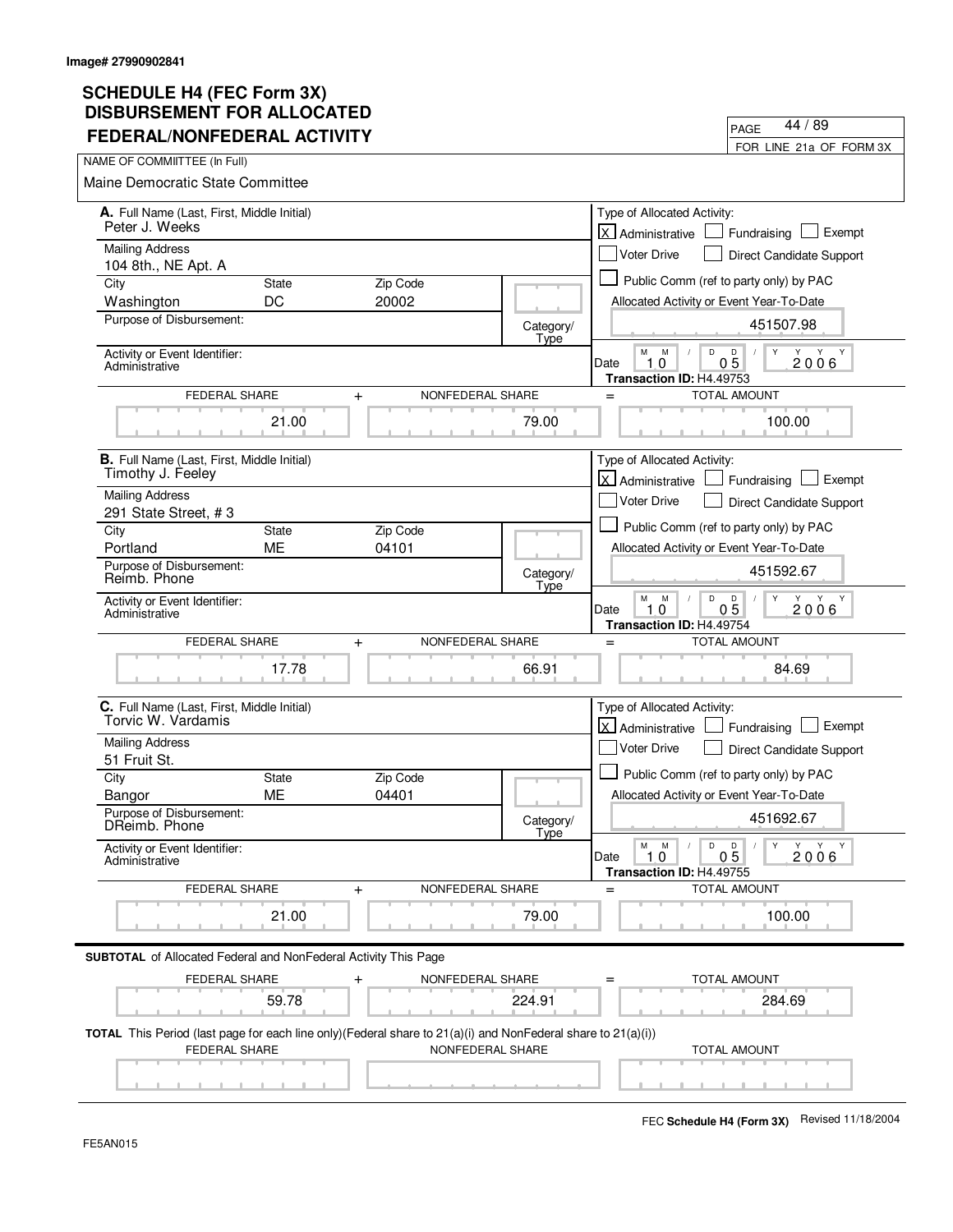| FEDERAL/NONFEDERAL ACTIVITY                                                                                                                     |                           |                   |                   |                                                       | FOR LINE 21a OF FORM 3X                                |
|-------------------------------------------------------------------------------------------------------------------------------------------------|---------------------------|-------------------|-------------------|-------------------------------------------------------|--------------------------------------------------------|
| NAME OF COMMIITTEE (In Full)                                                                                                                    |                           |                   |                   |                                                       |                                                        |
| Maine Democratic State Committee                                                                                                                |                           |                   |                   |                                                       |                                                        |
| A. Full Name (Last, First, Middle Initial)                                                                                                      |                           |                   |                   | Type of Allocated Activity:                           |                                                        |
| <b>Great Works Internet</b>                                                                                                                     |                           |                   |                   | lx l<br>Administrative                                | Exempt<br>Fundraising                                  |
| <b>Mailing Address</b>                                                                                                                          |                           |                   |                   | Voter Drive                                           | Direct Candidate Support                               |
| 8 Pomerleau St.                                                                                                                                 |                           |                   |                   |                                                       |                                                        |
| City                                                                                                                                            | <b>State</b>              | Zip Code          |                   |                                                       | Public Comm (ref to party only) by PAC                 |
| Biddeford<br>Purpose of Disbursement:                                                                                                           | ME                        | 04005             |                   | Allocated Activity or Event Year-To-Date              |                                                        |
| <b>Internet Services</b>                                                                                                                        |                           |                   | Category/<br>Type |                                                       | 451757.62                                              |
| Activity or Event Identifier:<br>Administrative                                                                                                 |                           |                   |                   | M<br>M<br>D<br>10<br>Date<br>Transaction ID: H4.49730 | D<br>Y<br>Y<br>Y<br>06<br>2006                         |
| <b>FEDERAL SHARE</b>                                                                                                                            | $+$                       | NONFEDERAL SHARE  |                   | $=$                                                   | <b>TOTAL AMOUNT</b>                                    |
|                                                                                                                                                 | 13.64                     |                   | 51.31             |                                                       | 64.95                                                  |
| <b>B.</b> Full Name (Last, First, Middle Initial)                                                                                               |                           |                   |                   | Type of Allocated Activity:                           |                                                        |
| Vines Technology                                                                                                                                |                           |                   |                   | Administrative                                        | Exempt<br>Fundraising                                  |
| <b>Mailing Address</b>                                                                                                                          |                           |                   |                   | <b>Voter Drive</b>                                    | Direct Candidate Support                               |
| 415 Congress St.                                                                                                                                | Suite 301                 |                   |                   |                                                       | Public Comm (ref to party only) by PAC                 |
| City<br>Portland                                                                                                                                | <b>State</b><br><b>ME</b> | Zip Code<br>04101 |                   |                                                       |                                                        |
| Purpose of Disbursement:                                                                                                                        |                           |                   |                   | Allocated Activity or Event Year-To-Date              |                                                        |
| Web site Development                                                                                                                            |                           |                   | Category/<br>Type |                                                       | 452745.12                                              |
| Activity or Event Identifier:                                                                                                                   |                           |                   |                   | М<br>D<br>M<br>Date<br>$\mathbf 0$<br>1.              | D<br>Y<br>Y<br>Y Y<br>06<br>2006                       |
| Administrative                                                                                                                                  |                           |                   |                   | Transaction ID: H4.49731                              |                                                        |
| FEDERAL SHARE                                                                                                                                   | $\ddot{}$                 | NONFEDERAL SHARE  |                   | $=$                                                   | TOTAL AMOUNT                                           |
|                                                                                                                                                 | 207.38                    |                   | 780.12            |                                                       | 987.50                                                 |
|                                                                                                                                                 |                           |                   |                   |                                                       |                                                        |
| C. Full Name (Last, First, Middle Initial)<br>Central Maine Power Co                                                                            |                           |                   |                   | Type of Allocated Activity:                           |                                                        |
|                                                                                                                                                 |                           |                   |                   | اxا<br>Administrative                                 | Exempt<br>Fundraising                                  |
| <b>Mailing Address</b><br><b>Edison Drive</b>                                                                                                   |                           |                   |                   | <b>Voter Drive</b>                                    | Direct Candidate Support                               |
| City                                                                                                                                            | <b>State</b>              | Zip Code          |                   |                                                       | Public Comm (ref to party only) by PAC                 |
| Augusta                                                                                                                                         | <b>ME</b>                 | 04330             |                   | Allocated Activity or Event Year-To-Date              |                                                        |
| Purpose of Disbursement:<br>Utilities                                                                                                           |                           |                   | Category/<br>Type |                                                       | 452944.07                                              |
| Activity or Event Identifier:<br>Administrative                                                                                                 |                           |                   |                   | $\mathsf D$<br>M<br>M<br>Date<br>1.0                  | D<br>$\mathsf{Y}$<br>Y Y Y<br>$\sqrt{2}$<br>06<br>2006 |
|                                                                                                                                                 |                           |                   |                   | Transaction ID: H4.49732                              |                                                        |
| FEDERAL SHARE                                                                                                                                   | +                         | NONFEDERAL SHARE  |                   |                                                       | <b>TOTAL AMOUNT</b>                                    |
|                                                                                                                                                 | 41.78                     |                   | 157.17            |                                                       | 198.95                                                 |
| <b>SUBTOTAL</b> of Allocated Federal and NonFederal Activity This Page                                                                          |                           |                   |                   |                                                       |                                                        |
| FEDERAL SHARE                                                                                                                                   | $\mathrm{+}$              | NONFEDERAL SHARE  |                   |                                                       | TOTAL AMOUNT                                           |
|                                                                                                                                                 | 262.80                    |                   | 988.60            |                                                       | 1251.40                                                |
| <b>TOTAL</b> This Period (last page for each line only)(Federal share to $21(a)(i)$ and NonFederal share to $21(a)(i))$<br><b>FEDERAL SHARE</b> |                           | NONFEDERAL SHARE  |                   |                                                       | <b>TOTAL AMOUNT</b>                                    |
|                                                                                                                                                 |                           |                   |                   |                                                       |                                                        |

PAGE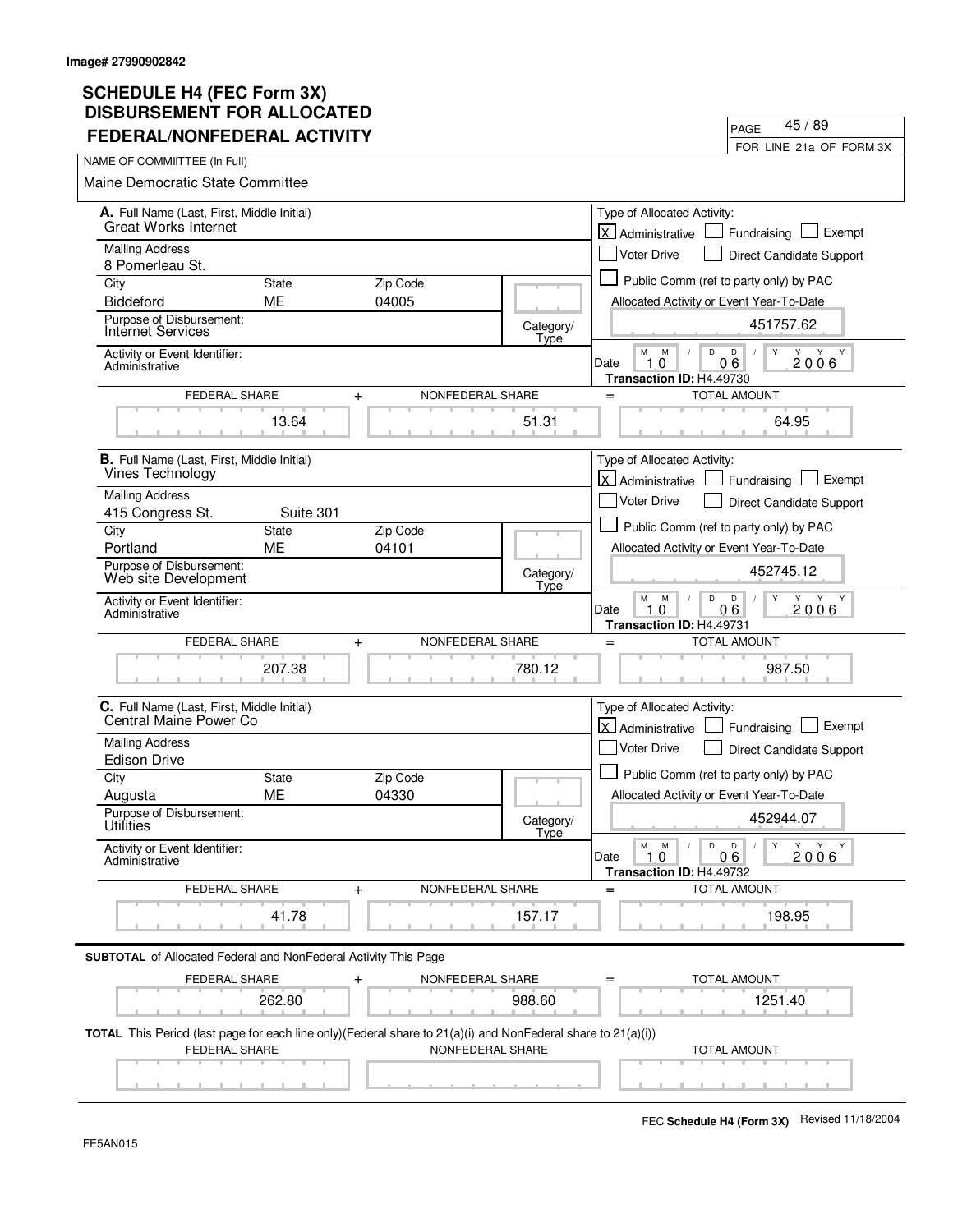| FEDERAL/NONFEDERAL ACTIVITY                                                                                                                     |              |                               |                   | FOR LINE 21a OF FORM 3X                                                                                                    |
|-------------------------------------------------------------------------------------------------------------------------------------------------|--------------|-------------------------------|-------------------|----------------------------------------------------------------------------------------------------------------------------|
| NAME OF COMMIITTEE (In Full)                                                                                                                    |              |                               |                   |                                                                                                                            |
| <b>Maine Democratic State Committee</b>                                                                                                         |              |                               |                   |                                                                                                                            |
| A. Full Name (Last, First, Middle Initial)<br>Purchase Power                                                                                    |              |                               |                   | Type of Allocated Activity:<br>lx.<br>Exempt<br>Fundraising<br>Administrative                                              |
| <b>Mailing Address</b><br>P.O. Box 856042                                                                                                       |              |                               |                   | <b>Voter Drive</b><br>Direct Candidate Support                                                                             |
| City                                                                                                                                            | <b>State</b> | Zip Code                      |                   | Public Comm (ref to party only) by PAC                                                                                     |
| Louisville                                                                                                                                      | KY           | 40285-6042                    |                   | Allocated Activity or Event Year-To-Date                                                                                   |
| Purpose of Disbursement:<br>Replenish Postage meter                                                                                             |              |                               | Category/<br>Type | 453713.77                                                                                                                  |
| Activity or Event Identifier:<br>Administrative                                                                                                 |              |                               |                   | M<br>M<br>D<br>D<br>Y Y<br>$0\bar{6}$<br>10<br>2006<br>Date<br>Transaction ID: H4.49733                                    |
| FEDERAL SHARE                                                                                                                                   |              | NONFEDERAL SHARE<br>$+$       |                   | <b>TOTAL AMOUNT</b><br>$=$                                                                                                 |
|                                                                                                                                                 | 161.64       |                               | 608.06            | 769.70                                                                                                                     |
| <b>B.</b> Full Name (Last, First, Middle Initial)<br>Crystal Spring Water Co.                                                                   |              |                               |                   | Type of Allocated Activity:                                                                                                |
| <b>Mailing Address</b>                                                                                                                          |              |                               |                   | X Administrative<br>Exempt<br>Fundraising                                                                                  |
| P.O. Box 1450                                                                                                                                   |              |                               |                   | <b>Voter Drive</b><br>Direct Candidate Support                                                                             |
| City                                                                                                                                            | <b>State</b> | Zip Code                      |                   | Public Comm (ref to party only) by PAC                                                                                     |
| Auburn                                                                                                                                          | <b>ME</b>    | 04211-1450                    |                   | Allocated Activity or Event Year-To-Date                                                                                   |
| Purpose of Disbursement:<br>Water                                                                                                               |              |                               | Category/<br>Type | 453750.87                                                                                                                  |
| Activity or Event Identifier:<br>Administrative                                                                                                 |              |                               |                   | М<br>M<br>D<br>D<br>Y<br>Y<br>Y<br>Y<br>06<br>2006<br>Date<br>10<br>Transaction ID: H4.49735                               |
| FEDERAL SHARE                                                                                                                                   |              | NONFEDERAL SHARE<br>$+$       |                   | <b>TOTAL AMOUNT</b><br>$=$                                                                                                 |
|                                                                                                                                                 | 7.79         |                               | 29.31             | 37.10                                                                                                                      |
| C. Full Name (Last, First, Middle Initial)<br>Superior Cleaning                                                                                 |              |                               |                   | Type of Allocated Activity:<br>lx l<br>Exempt<br>Administrative<br>Fundraising                                             |
| <b>Mailing Address</b><br>RFD Box 66                                                                                                            |              |                               |                   | Voter Drive<br>Direct Candidate Support                                                                                    |
| City                                                                                                                                            | <b>State</b> | Zip Code                      |                   | Public Comm (ref to party only) by PAC                                                                                     |
| Augusta                                                                                                                                         | ME           | 04330                         |                   | Allocated Activity or Event Year-To-Date                                                                                   |
| Purpose of Disbursement:<br><b>Clieaning Services</b>                                                                                           |              |                               | Category/<br>Tyne | 453930.87                                                                                                                  |
| Activity or Event Identifier:<br>Administrative                                                                                                 |              |                               |                   | $\mathsf D$<br>М<br>M<br>D<br>$\mathsf{Y}$<br>Y Y Y<br>$\sqrt{2}$<br>1.0<br>Date<br>06<br>2006<br>Transaction ID: H4.49736 |
| FEDERAL SHARE                                                                                                                                   |              | NONFEDERAL SHARE<br>$\ddot{}$ |                   | <b>TOTAL AMOUNT</b><br>$=$                                                                                                 |
|                                                                                                                                                 | 37.80        |                               | 142.20            | 180.00                                                                                                                     |
| <b>SUBTOTAL</b> of Allocated Federal and NonFederal Activity This Page                                                                          |              |                               |                   |                                                                                                                            |
| FEDERAL SHARE                                                                                                                                   |              | NONFEDERAL SHARE              |                   | <b>TOTAL AMOUNT</b>                                                                                                        |
|                                                                                                                                                 | 207.23       |                               | 779.57            | 986.80                                                                                                                     |
| <b>TOTAL</b> This Period (last page for each line only)(Federal share to $21(a)(i)$ and NonFederal share to $21(a)(i))$<br><b>FEDERAL SHARE</b> |              | NONFEDERAL SHARE              |                   | <b>TOTAL AMOUNT</b>                                                                                                        |
|                                                                                                                                                 |              |                               |                   |                                                                                                                            |

PAGE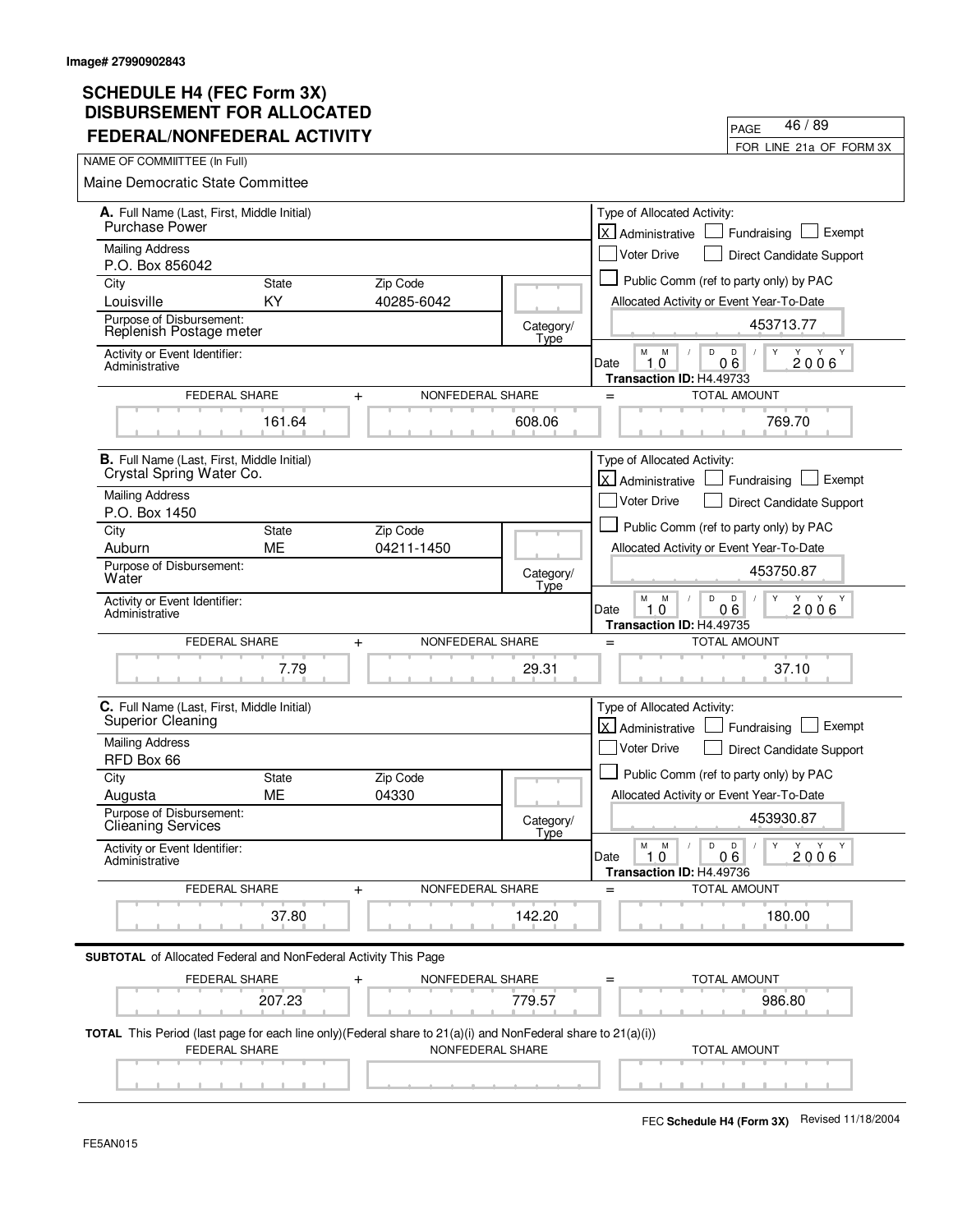| <b>FEDERAL/NONFEDERAL ACTIVITY</b>                                                                                                              |              |                  |                   | 47 / 89<br>PAGE                                                                                 |
|-------------------------------------------------------------------------------------------------------------------------------------------------|--------------|------------------|-------------------|-------------------------------------------------------------------------------------------------|
|                                                                                                                                                 |              |                  |                   | FOR LINE 21a OF FORM 3X                                                                         |
| NAME OF COMMIITTEE (In Full)                                                                                                                    |              |                  |                   |                                                                                                 |
| Maine Democratic State Committee                                                                                                                |              |                  |                   |                                                                                                 |
| A. Full Name (Last, First, Middle Initial)<br>People's Heritage Bank/TD Banknorth                                                               |              |                  |                   | Type of Allocated Activity:<br>$\vert x \vert$<br>Exempt<br>Administrative<br>Fundraising       |
| <b>Mailing Address</b>                                                                                                                          |              |                  |                   | <b>Voter Drive</b><br>Direct Candidate Support                                                  |
| 101 Western Avenue                                                                                                                              |              |                  |                   |                                                                                                 |
| City                                                                                                                                            | <b>State</b> | Zip Code         |                   | Public Comm (ref to party only) by PAC                                                          |
| Augusta                                                                                                                                         | ME           | 04330            |                   | Allocated Activity or Event Year-To-Date                                                        |
| Purpose of Disbursement:<br>Payroll Taxes                                                                                                       |              |                  | Category/<br>Type | 455173.69                                                                                       |
| Activity or Event Identifier:<br>Administrative                                                                                                 |              |                  |                   | D<br>M<br>M<br>D<br>$\mathsf{Y}$<br>Y<br>2006<br>06<br>Date<br>1.0<br>Transaction ID: H4.49737  |
| <b>FEDERAL SHARE</b>                                                                                                                            | $\ddot{}$    | NONFEDERAL SHARE |                   | <b>TOTAL AMOUNT</b><br>$=$                                                                      |
|                                                                                                                                                 | 260.99       |                  | 981.83            | 1242.82                                                                                         |
| <b>B.</b> Full Name (Last, First, Middle Initial)<br><b>Treasurer of Maine</b>                                                                  |              |                  |                   | Type of Allocated Activity:                                                                     |
| <b>Mailing Address</b>                                                                                                                          |              |                  |                   | $\overline{X}$<br>Exempt<br>Administrative<br>Fundraising                                       |
| <b>Capitol Street</b>                                                                                                                           |              |                  |                   | <b>Voter Drive</b><br>Direct Candidate Support                                                  |
| City                                                                                                                                            | <b>State</b> | Zip Code         |                   | Public Comm (ref to party only) by PAC                                                          |
| Augusta                                                                                                                                         | ME           | 04330            |                   | Allocated Activity or Event Year-To-Date                                                        |
| Purpose of Disbursement:<br>Payroll Taxes                                                                                                       |              |                  | Category/<br>Type | 455418.69                                                                                       |
| Activity or Event Identifier:<br>Administrative                                                                                                 |              |                  |                   | М<br>M<br>D<br>$\mathsf D$<br>Y<br>Y Y<br>1.0<br>06<br>2006<br>Date<br>Transaction ID: H4.49738 |
| <b>FEDERAL SHARE</b>                                                                                                                            | $+$          | NONFEDERAL SHARE |                   | <b>TOTAL AMOUNT</b><br>$=$                                                                      |
|                                                                                                                                                 | 51.45        |                  | 193.55            | 245.00                                                                                          |
| C. Full Name (Last, First, Middle Initial)<br>Benjamin F. Dudley, III                                                                           |              |                  |                   | Type of Allocated Activity:<br><b>X</b> Administrative<br>Exempt<br>Fundraising                 |
| Mailing Address<br>P.O. Box 4808                                                                                                                |              |                  |                   | <b>Voter Drive</b><br>Direct Candidate Support                                                  |
| City                                                                                                                                            | <b>State</b> | Zip Code         |                   | Public Comm (ref to party only) by PAC                                                          |
| Portland                                                                                                                                        | ME           | 04112-4808       |                   | Allocated Activity or Event Year-To-Date                                                        |
| Purpose of Disbursement:<br>Payroll                                                                                                             |              |                  | Category/<br>Type | 456752.53                                                                                       |
| Activity or Event Identifier:<br>Administrative                                                                                                 |              |                  |                   | M<br>M<br>D<br>D<br>Y<br>Y<br>Y<br>Y<br>2006<br>Date<br>1.0<br>06<br>Transaction ID: H4.49739   |
| FEDERAL SHARE                                                                                                                                   | $+$          | NONFEDERAL SHARE |                   | <b>TOTAL AMOUNT</b>                                                                             |
|                                                                                                                                                 | 280.11       |                  | 1053.73           | 1333.84                                                                                         |
| <b>SUBTOTAL</b> of Allocated Federal and NonFederal Activity This Page                                                                          |              |                  |                   |                                                                                                 |
| FEDERAL SHARE                                                                                                                                   |              | NONFEDERAL SHARE |                   | TOTAL AMOUNT                                                                                    |
|                                                                                                                                                 | 592.55       |                  | 2229.11           | 2821.66                                                                                         |
| <b>TOTAL</b> This Period (last page for each line only)(Federal share to $21(a)(i)$ and NonFederal share to $21(a)(i))$<br><b>FEDERAL SHARE</b> |              | NONFEDERAL SHARE |                   | <b>TOTAL AMOUNT</b>                                                                             |
|                                                                                                                                                 |              |                  |                   |                                                                                                 |

 $\overline{\phantom{0}}$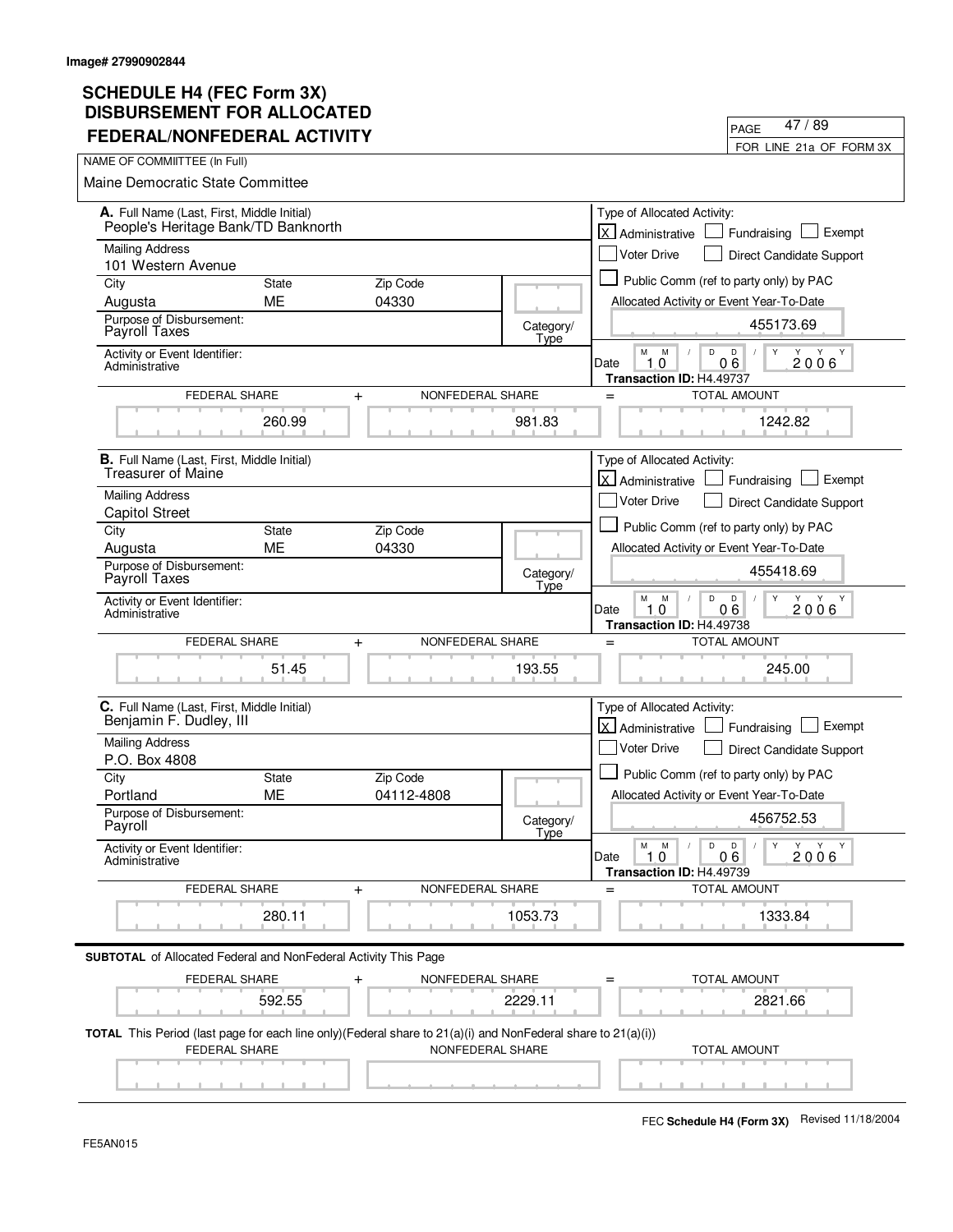| FEDERAL/NONFEDERAL ACTIVILI                                                                                                              |                           |                  |                   |                                                                          | FOR LINE 21a OF FORM 3X                                   |
|------------------------------------------------------------------------------------------------------------------------------------------|---------------------------|------------------|-------------------|--------------------------------------------------------------------------|-----------------------------------------------------------|
| NAME OF COMMIITTEE (In Full)                                                                                                             |                           |                  |                   |                                                                          |                                                           |
| Maine Democratic State Committee                                                                                                         |                           |                  |                   |                                                                          |                                                           |
| A. Full Name (Last, First, Middle Initial)<br>Jeffrey S. Fetterer                                                                        |                           |                  |                   | Type of Allocated Activity:                                              |                                                           |
| <b>Mailing Address</b>                                                                                                                   |                           |                  |                   | lx l<br>Administrative                                                   | Exempt<br>Fundraising                                     |
| 109 Toothaker Rd.                                                                                                                        |                           |                  |                   | <b>Voter Drive</b>                                                       | Direct Candidate Support                                  |
| City                                                                                                                                     | <b>State</b>              | Zip Code         |                   |                                                                          | Public Comm (ref to party only) by PAC                    |
| Richmond<br>Purpose of Disbursement:                                                                                                     | <b>ME</b>                 | 04357            |                   | Allocated Activity or Event Year-To-Date                                 |                                                           |
| Payroll                                                                                                                                  |                           |                  | Category/<br>Type |                                                                          | 457834.81                                                 |
| Activity or Event Identifier:<br>Administrative                                                                                          |                           |                  |                   | M<br>M<br>D<br>10<br>Date<br>Transaction ID: H4.49740                    | D<br>Y<br>Y<br>Y<br>Y<br>06<br>2006                       |
| <b>FEDERAL SHARE</b>                                                                                                                     | $\ddot{}$                 | NONFEDERAL SHARE |                   | $=$                                                                      | <b>TOTAL AMOUNT</b>                                       |
|                                                                                                                                          | 227.28                    |                  | 855.00            |                                                                          | 1082.28                                                   |
| <b>B.</b> Full Name (Last, First, Middle Initial)                                                                                        |                           |                  |                   | Type of Allocated Activity:                                              |                                                           |
| Margaret Allen                                                                                                                           |                           |                  |                   | <b>X</b> Administrative                                                  | Exempt<br>Fundraising                                     |
| <b>Mailing Address</b><br>142 Oak St.                                                                                                    |                           |                  |                   | <b>Voter Drive</b>                                                       | Direct Candidate Support                                  |
| City                                                                                                                                     | <b>State</b>              | Zip Code         |                   |                                                                          | Public Comm (ref to party only) by PAC                    |
| <b>Bath</b>                                                                                                                              | <b>ME</b>                 | 04530            |                   | Allocated Activity or Event Year-To-Date                                 |                                                           |
| Purpose of Disbursement:<br>Payroll                                                                                                      |                           |                  | Category/<br>Type |                                                                          | 459005.77                                                 |
| Activity or Event Identifier:<br>Administrative                                                                                          |                           |                  |                   | М<br>M<br>D<br>$\Omega$<br>Date<br>1<br>Transaction ID: H4.49741         | D<br>Y<br>Y<br>Y Y<br>06<br>2006                          |
| FEDERAL SHARE                                                                                                                            | $\pmb{+}$                 | NONFEDERAL SHARE |                   | $=$                                                                      | TOTAL AMOUNT                                              |
|                                                                                                                                          | 245.90                    |                  | 925.06            |                                                                          | 1170.96                                                   |
| C. Full Name (Last, First, Middle Initial)<br><b>Blaemire Communications</b>                                                             |                           |                  |                   | Type of Allocated Activity:<br>اxا<br>Administrative                     | Exempt<br>Fundraising                                     |
| <b>Mailing Address</b>                                                                                                                   |                           |                  |                   | Voter Drive                                                              | Direct Candidate Support                                  |
| 1890 Preston White Drive<br>City                                                                                                         | Suite 105<br><b>State</b> | Zip Code         |                   |                                                                          | Public Comm (ref to party only) by PAC                    |
| Reston                                                                                                                                   | VA                        | 20191-5430       |                   | Allocated Activity or Event Year-To-Date                                 |                                                           |
| Purpose of Disbursement:<br>Voterfile Development                                                                                        |                           |                  | Category/<br>Type |                                                                          | 468351.89                                                 |
| Activity or Event Identifier:<br>Administrative                                                                                          |                           |                  |                   | М<br>${\sf M}$<br>$\mathsf D$<br>Date<br>1.0<br>Transaction ID: H4.49742 | D<br>$\mathsf{Y}$<br>Y Y<br>Y<br>$\sqrt{2}$<br>06<br>2006 |
| FEDERAL SHARE                                                                                                                            | $\pm$                     | NONFEDERAL SHARE |                   |                                                                          | <b>TOTAL AMOUNT</b>                                       |
|                                                                                                                                          | 1962.61                   |                  | 7383.51           |                                                                          | 9346.12                                                   |
| <b>SUBTOTAL</b> of Allocated Federal and NonFederal Activity This Page                                                                   |                           |                  |                   |                                                                          |                                                           |
| FEDERAL SHARE                                                                                                                            |                           | NONFEDERAL SHARE |                   |                                                                          | TOTAL AMOUNT                                              |
|                                                                                                                                          | 2435.79                   |                  | 9163.57           |                                                                          | 11599.36                                                  |
| <b>TOTAL</b> This Period (last page for each line only)(Federal share to $21(a)(i)$ and NonFederal share to $21(a)(i))$<br>FEDERAL SHARE |                           | NONFEDERAL SHARE |                   |                                                                          | <b>TOTAL AMOUNT</b>                                       |
|                                                                                                                                          |                           |                  |                   |                                                                          |                                                           |

PAGE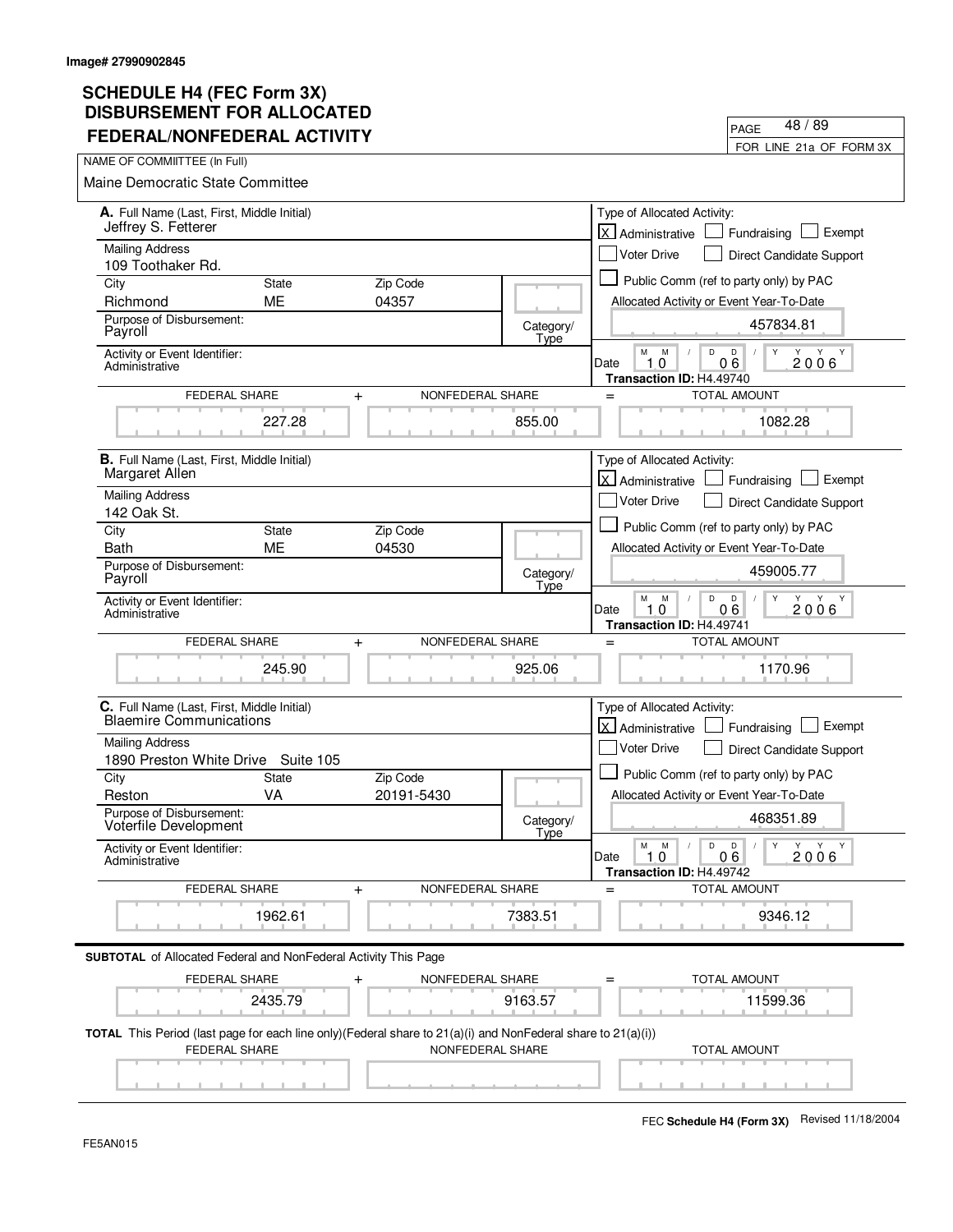| FEDERAL/NONFEDERAL ACTIVITY                                                                                                    |                    |                               |                   | FOR LINE 21a OF FORM 3X                                                                                            |
|--------------------------------------------------------------------------------------------------------------------------------|--------------------|-------------------------------|-------------------|--------------------------------------------------------------------------------------------------------------------|
| NAME OF COMMIITTEE (In Full)                                                                                                   |                    |                               |                   |                                                                                                                    |
| <b>Maine Democratic State Committee</b>                                                                                        |                    |                               |                   |                                                                                                                    |
| A. Full Name (Last, First, Middle Initial)<br><b>Great Works Internet</b>                                                      |                    |                               |                   | Type of Allocated Activity:<br>lx l<br>Exempt<br>Fundraising<br>Administrative                                     |
| <b>Mailing Address</b>                                                                                                         |                    |                               |                   | <b>Voter Drive</b><br><b>Direct Candidate Support</b>                                                              |
| 8 Pomerleau St.                                                                                                                |                    |                               |                   | Public Comm (ref to party only) by PAC                                                                             |
| City<br><b>Biddeford</b>                                                                                                       | <b>State</b><br>ME | Zip Code<br>04005             |                   | Allocated Activity or Event Year-To-Date                                                                           |
| Purpose of Disbursement:                                                                                                       |                    |                               |                   | 468416.84                                                                                                          |
| <b>Internet Services</b>                                                                                                       |                    |                               | Category/<br>Type | D<br>Y                                                                                                             |
| Activity or Event Identifier:<br>Administrative                                                                                |                    |                               |                   | М<br>M<br>D<br>Y Y<br>06<br>10<br>2006<br>Date<br>Transaction ID: H4.49756                                         |
| FEDERAL SHARE                                                                                                                  |                    | NONFEDERAL SHARE<br>$\ddot{}$ |                   | <b>TOTAL AMOUNT</b><br>$=$                                                                                         |
|                                                                                                                                | 13.64              |                               | 51.31             | 64.95                                                                                                              |
| <b>B.</b> Full Name (Last, First, Middle Initial)                                                                              |                    |                               |                   | Type of Allocated Activity:                                                                                        |
| Central Maine Power Co                                                                                                         |                    |                               |                   | X Administrative<br>Exempt<br>Fundraising                                                                          |
| <b>Mailing Address</b><br><b>Edison Drive</b>                                                                                  |                    |                               |                   | <b>Voter Drive</b><br>Direct Candidate Support                                                                     |
| City                                                                                                                           | <b>State</b>       | Zip Code                      |                   | Public Comm (ref to party only) by PAC                                                                             |
| Augusta                                                                                                                        | <b>ME</b>          | 04330                         |                   | Allocated Activity or Event Year-To-Date                                                                           |
| Purpose of Disbursement:<br>Utilities                                                                                          |                    |                               | Category/<br>Type | 468615.78                                                                                                          |
| Activity or Event Identifier:<br>Administrative                                                                                |                    |                               |                   | M<br>M<br>D<br>D<br>Y<br>Y<br>Y<br>Y<br>06<br>Date<br>0<br>2006<br>1<br>Transaction ID: H4.49757                   |
| FEDERAL SHARE                                                                                                                  |                    | NONFEDERAL SHARE<br>$\ddot{}$ |                   | <b>TOTAL AMOUNT</b><br>$=$                                                                                         |
|                                                                                                                                | 41.78              |                               | 157.16            | 198.94                                                                                                             |
| C. Full Name (Last, First, Middle Initial)<br>Dale Rand Printing                                                               |                    |                               |                   | Type of Allocated Activity:<br>lx l<br>Exempt<br>Administrative<br>Fundraising                                     |
| <b>Mailing Address</b>                                                                                                         |                    |                               |                   | Voter Drive<br>Direct Candidate Support                                                                            |
| 104 Washington Ave.                                                                                                            |                    |                               |                   |                                                                                                                    |
| City<br>Portland                                                                                                               | State<br>ME        | Zip Code<br>04101             |                   | Public Comm (ref to party only) by PAC<br>Allocated Activity or Event Year-To-Date                                 |
| Purpose of Disbursement:                                                                                                       |                    |                               |                   |                                                                                                                    |
| Envelopes                                                                                                                      |                    |                               | Category/<br>Tyne | 469020.78                                                                                                          |
| Activity or Event Identifier:<br>Administrative                                                                                |                    |                               |                   | $\mathsf D$<br>М<br>M<br>D<br>Y<br>Y Y<br>Y<br>$\sqrt{ }$<br>1.0<br>Date<br>06<br>2006<br>Transaction ID: H4.49758 |
| FEDERAL SHARE                                                                                                                  |                    | NONFEDERAL SHARE<br>$\ddot{}$ |                   | <b>TOTAL AMOUNT</b><br>$=$                                                                                         |
|                                                                                                                                | 85.05              |                               | 319.95            | 405.00                                                                                                             |
| <b>SUBTOTAL</b> of Allocated Federal and NonFederal Activity This Page                                                         |                    |                               |                   |                                                                                                                    |
| FEDERAL SHARE                                                                                                                  |                    | NONFEDERAL SHARE<br>+         |                   | TOTAL AMOUNT                                                                                                       |
|                                                                                                                                | 140.47             |                               | 528.42            | 668.89                                                                                                             |
| TOTAL This Period (last page for each line only) (Federal share to 21(a)(i) and NonFederal share to 21(a)(i))<br>FEDERAL SHARE |                    | NONFEDERAL SHARE              |                   | <b>TOTAL AMOUNT</b>                                                                                                |
|                                                                                                                                |                    |                               |                   |                                                                                                                    |

PAGE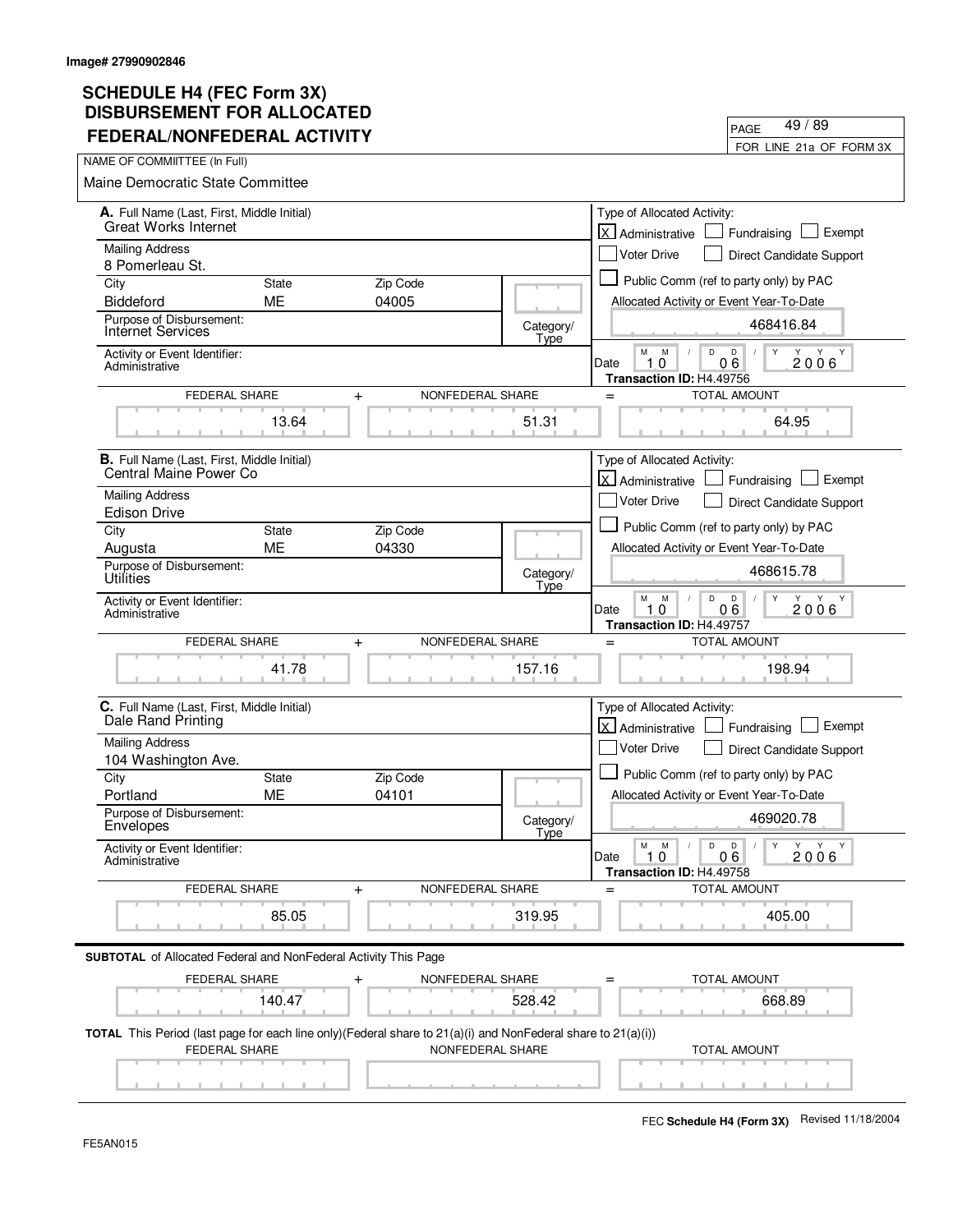| FEDERAL/NONFEDERAL ACTIVITY                                                                                                                     |                           |                                  |                   |                                                                      | FOR LINE 21a OF FORM 3X                                             |
|-------------------------------------------------------------------------------------------------------------------------------------------------|---------------------------|----------------------------------|-------------------|----------------------------------------------------------------------|---------------------------------------------------------------------|
| NAME OF COMMIITTEE (In Full)                                                                                                                    |                           |                                  |                   |                                                                      |                                                                     |
| <b>Maine Democratic State Committee</b>                                                                                                         |                           |                                  |                   |                                                                      |                                                                     |
| A. Full Name (Last, First, Middle Initial)                                                                                                      |                           |                                  |                   | Type of Allocated Activity:                                          |                                                                     |
| Claire Pomerleau                                                                                                                                |                           |                                  |                   | lx l<br>Administrative                                               | Exempt<br>Fundraising                                               |
| <b>Mailing Address</b><br>RR 10 Box 3206                                                                                                        |                           |                                  |                   | Voter Drive                                                          | Direct Candidate Support                                            |
| City                                                                                                                                            | <b>State</b>              | Zip Code                         |                   |                                                                      | Public Comm (ref to party only) by PAC                              |
| Augusta                                                                                                                                         | ME                        | 04330                            |                   | Allocated Activity or Event Year-To-Date                             |                                                                     |
| Purpose of Disbursement:<br>Reimb. Internet                                                                                                     |                           |                                  | Category/<br>Type |                                                                      | 469056.32                                                           |
| Activity or Event Identifier:<br>Administrative                                                                                                 |                           |                                  |                   | M<br>M<br>D<br>10<br>Date<br>Transaction ID: H4.49759                | D<br>Y<br>Y<br>Y<br>Y<br>06<br>2006                                 |
| FEDERAL SHARE                                                                                                                                   |                           | NONFEDERAL SHARE<br>$+$          |                   | $=$                                                                  | <b>TOTAL AMOUNT</b>                                                 |
|                                                                                                                                                 | 7.47                      |                                  | 28.07             |                                                                      | 35.54                                                               |
| B. Full Name (Last, First, Middle Initial)                                                                                                      |                           |                                  |                   | Type of Allocated Activity:                                          |                                                                     |
| Stephanie V. Hart                                                                                                                               |                           |                                  |                   | Administrative                                                       | Exempt<br>Fundraising                                               |
| <b>Mailing Address</b>                                                                                                                          |                           |                                  |                   | <b>Voter Drive</b>                                                   | Direct Candidate Support                                            |
| 11 Birchwood Circle                                                                                                                             |                           |                                  |                   |                                                                      | Public Comm (ref to party only) by PAC                              |
| City<br>Falmouth                                                                                                                                | <b>State</b><br><b>ME</b> | Zip Code<br>04105                |                   | Allocated Activity or Event Year-To-Date                             |                                                                     |
| Purpose of Disbursement:<br>Reimb. Office supplies and Phone                                                                                    |                           |                                  | Category/         |                                                                      | 469351.10                                                           |
| Activity or Event Identifier:<br>Administrative                                                                                                 |                           |                                  | Type              | М<br>D<br>M<br>Date<br>$\mathbf 0$<br>1.<br>Transaction ID: H4.49760 | D<br>Y<br>Y Y Y<br>06<br>2006                                       |
| FEDERAL SHARE                                                                                                                                   |                           | NONFEDERAL SHARE<br>$\ddot{}$    |                   | $=$                                                                  | <b>TOTAL AMOUNT</b>                                                 |
|                                                                                                                                                 | 61.90                     |                                  | 232.88            |                                                                      | 294.78                                                              |
| C. Full Name (Last, First, Middle Initial)                                                                                                      |                           |                                  |                   | Type of Allocated Activity:                                          |                                                                     |
| A-COPI Imaging Systems                                                                                                                          |                           |                                  |                   | X Administrative                                                     | Exempt<br>Fundraising                                               |
| <b>Mailing Address</b><br>P.O. Box 2240                                                                                                         |                           |                                  |                   | <b>Voter Drive</b>                                                   | Direct Candidate Support                                            |
| City                                                                                                                                            | <b>State</b>              | Zip Code                         |                   |                                                                      | Public Comm (ref to party only) by PAC                              |
| Augusta                                                                                                                                         | <b>ME</b>                 | 04338                            |                   | Allocated Activity or Event Year-To-Date                             |                                                                     |
| Purpose of Disbursement:<br>Toner                                                                                                               |                           |                                  | Category/<br>Type |                                                                      | 469399.18                                                           |
| Activity or Event Identifier:<br>Administrative                                                                                                 |                           |                                  |                   | $\mathsf D$<br>M<br>M<br>Date<br>1.0<br>Transaction ID: H4.49761     | $\overline{D}$<br>$\mathsf{Y}$<br>Y Y Y<br>$\sqrt{2}$<br>06<br>2006 |
| <b>FEDERAL SHARE</b>                                                                                                                            |                           | NONFEDERAL SHARE<br>+            |                   |                                                                      | <b>TOTAL AMOUNT</b>                                                 |
|                                                                                                                                                 | 10.10                     |                                  | 37.98             |                                                                      | 48.08                                                               |
| <b>SUBTOTAL</b> of Allocated Federal and NonFederal Activity This Page                                                                          |                           |                                  |                   |                                                                      |                                                                     |
| FEDERAL SHARE                                                                                                                                   |                           | NONFEDERAL SHARE<br>$\mathrm{+}$ |                   |                                                                      | TOTAL AMOUNT                                                        |
|                                                                                                                                                 | 79.47                     |                                  | 298.93            |                                                                      | 378.40                                                              |
| <b>TOTAL</b> This Period (last page for each line only)(Federal share to $21(a)(i)$ and NonFederal share to $21(a)(i))$<br><b>FEDERAL SHARE</b> |                           | NONFEDERAL SHARE                 |                   |                                                                      | <b>TOTAL AMOUNT</b>                                                 |
|                                                                                                                                                 |                           |                                  |                   |                                                                      |                                                                     |

PAGE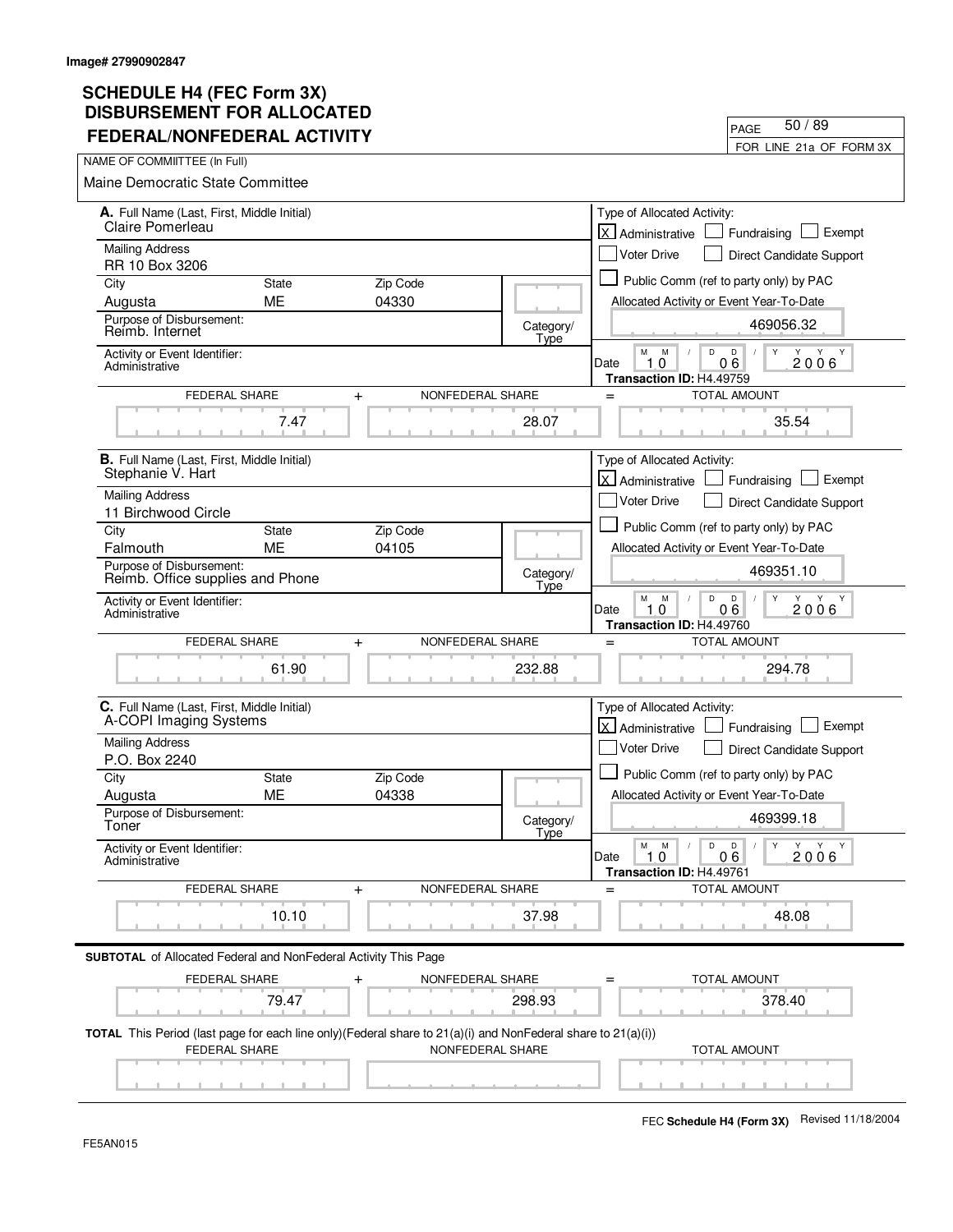| FEDERAL/NONFEDERAL ACTIVITY                                            |                         |                                                                                                                                  |                   | FOR LINE 21a OF FORM 3X                                                                   |
|------------------------------------------------------------------------|-------------------------|----------------------------------------------------------------------------------------------------------------------------------|-------------------|-------------------------------------------------------------------------------------------|
| NAME OF COMMIITTEE (In Full)                                           |                         |                                                                                                                                  |                   |                                                                                           |
| Maine Democratic State Committee                                       |                         |                                                                                                                                  |                   |                                                                                           |
| A. Full Name (Last, First, Middle Initial)<br>Sandler & Reiff,, P.C.   |                         |                                                                                                                                  |                   | Type of Allocated Activity:<br>lx l<br>Exempt<br>Administrative<br>Fundraising            |
| <b>Mailing Address</b><br>6 E. Street., SE                             |                         |                                                                                                                                  |                   | <b>Voter Drive</b><br>Direct Candidate Support                                            |
| City                                                                   | <b>State</b>            | Zip Code                                                                                                                         |                   | Public Comm (ref to party only) by PAC                                                    |
| Washington                                                             | DC                      | 20003                                                                                                                            |                   | Allocated Activity or Event Year-To-Date                                                  |
| Purpose of Disbursement:<br>Legal Services                             |                         |                                                                                                                                  | Category/<br>Type | 469799.18                                                                                 |
| Activity or Event Identifier:<br>Administrative                        |                         |                                                                                                                                  |                   | D<br>М<br>M<br>D<br>Y<br>Y<br>Y Y<br>10<br>06<br>2006<br>Date<br>Transaction ID: H4.49762 |
|                                                                        | FEDERAL SHARE           | NONFEDERAL SHARE<br>$\ddot{}$                                                                                                    |                   | <b>TOTAL AMOUNT</b><br>$=$                                                                |
|                                                                        | 84.00                   |                                                                                                                                  | 316.00            | 400.00                                                                                    |
| B. Full Name (Last, First, Middle Initial)                             |                         |                                                                                                                                  |                   | Type of Allocated Activity:                                                               |
| <b>Baldacci Associates</b>                                             |                         |                                                                                                                                  |                   | X Administrative<br>Exempt<br>Fundraising                                                 |
| <b>Mailing Address</b>                                                 |                         |                                                                                                                                  |                   | <b>Voter Drive</b><br>Direct Candidate Support                                            |
| 183 Harlow Street<br>City                                              | <b>State</b>            | Zip Code                                                                                                                         |                   | Public Comm (ref to party only) by PAC                                                    |
| Bangor                                                                 | <b>ME</b>               | 04401                                                                                                                            |                   | Allocated Activity or Event Year-To-Date                                                  |
| Purpose of Disbursement:<br>Rent                                       |                         |                                                                                                                                  | Category/<br>Type | 470199.18                                                                                 |
| Activity or Event Identifier:<br>Administrative                        |                         |                                                                                                                                  |                   | М<br>M<br>D<br>D<br>Y<br>Y<br>06<br>2006<br>Date<br>10<br>Transaction ID: H4.49763        |
|                                                                        | <b>FEDERAL SHARE</b>    | NONFEDERAL SHARE<br>$\ddot{}$                                                                                                    |                   | <b>TOTAL AMOUNT</b><br>$=$                                                                |
|                                                                        | 84.00                   |                                                                                                                                  | 316.00            | 400.00                                                                                    |
| C. Full Name (Last, First, Middle Initial)<br>Leighton H. Cooney       |                         |                                                                                                                                  |                   | Type of Allocated Activity:<br>lx l<br>Exempt<br>Administrative<br>Fundraising            |
| <b>Mailing Address</b>                                                 |                         |                                                                                                                                  |                   | <b>Voter Drive</b><br>Direct Candidate Support                                            |
| 11 Pine St.<br>City                                                    | <b>State</b>            | Zip Code                                                                                                                         |                   | Public Comm (ref to party only) by PAC                                                    |
| Lewiston                                                               | ME                      | 04240                                                                                                                            |                   | Allocated Activity or Event Year-To-Date                                                  |
| Purpose of Disbursement:<br>Rent                                       |                         |                                                                                                                                  | Category/<br>Type | 470574.18                                                                                 |
| Activity or Event Identifier:<br>Administrative                        |                         |                                                                                                                                  |                   | D<br>M<br>M<br>D<br>Y<br>Y Y Y<br>1.0<br>2006<br>Date<br>06<br>Transaction ID: H4.49764   |
|                                                                        | FEDERAL SHARE           | NONFEDERAL SHARE<br>$\ddot{}$                                                                                                    |                   | <b>TOTAL AMOUNT</b>                                                                       |
|                                                                        | 78.75                   |                                                                                                                                  | 296.25            | 375.00                                                                                    |
| <b>SUBTOTAL</b> of Allocated Federal and NonFederal Activity This Page |                         |                                                                                                                                  |                   |                                                                                           |
|                                                                        | FEDERAL SHARE<br>246.75 | NONFEDERAL SHARE                                                                                                                 | 928.25            | <b>TOTAL AMOUNT</b><br>1175.00                                                            |
|                                                                        |                         |                                                                                                                                  |                   |                                                                                           |
|                                                                        | <b>FEDERAL SHARE</b>    | TOTAL This Period (last page for each line only)(Federal share to 21(a)(i) and NonFederal share to 21(a)(i))<br>NONFEDERAL SHARE |                   | <b>TOTAL AMOUNT</b>                                                                       |
|                                                                        |                         |                                                                                                                                  |                   |                                                                                           |

PAGE

51 / 89

 $\overline{\phantom{0}}$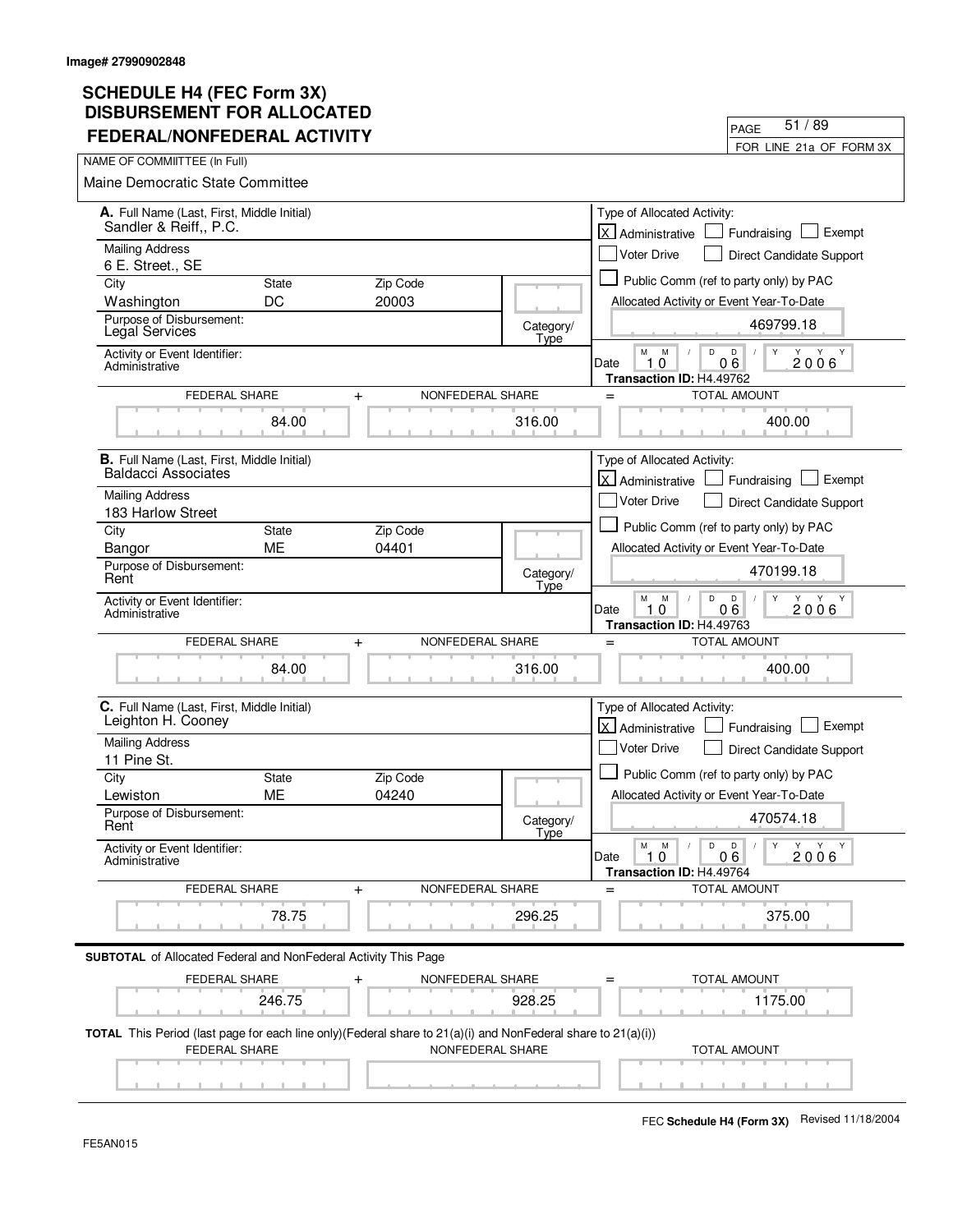| FEDERAL/NONFEDERAL ACTIVITY                                                                                                                     |                    |                               |                   | FOR LINE 21a OF FORM 3X                                                                                                |
|-------------------------------------------------------------------------------------------------------------------------------------------------|--------------------|-------------------------------|-------------------|------------------------------------------------------------------------------------------------------------------------|
| NAME OF COMMIITTEE (In Full)                                                                                                                    |                    |                               |                   |                                                                                                                        |
| <b>Maine Democratic State Committee</b>                                                                                                         |                    |                               |                   |                                                                                                                        |
| A. Full Name (Last, First, Middle Initial)<br><b>Maine Business Centers</b>                                                                     |                    |                               |                   | Type of Allocated Activity:<br>lx l<br>Exempt<br>Fundraising<br>Administrative                                         |
| <b>Mailing Address</b>                                                                                                                          |                    |                               |                   | <b>Voter Drive</b><br>Direct Candidate Support                                                                         |
| 415 Congress Suite, 202, 2nd Floor                                                                                                              |                    |                               |                   |                                                                                                                        |
| City                                                                                                                                            | <b>State</b>       | Zip Code                      |                   | Public Comm (ref to party only) by PAC                                                                                 |
| Portland                                                                                                                                        | ME                 | 04101                         |                   | Allocated Activity or Event Year-To-Date                                                                               |
| Purpose of Disbursement:<br>Rent                                                                                                                |                    |                               | Category/<br>Type | 471074.18                                                                                                              |
| Activity or Event Identifier:<br>Administrative                                                                                                 |                    |                               |                   | М<br>D<br>D<br>Y<br>M<br>Y Y<br>06<br>2006<br>10<br>Date<br>Transaction ID: H4.49765                                   |
| <b>FEDERAL SHARE</b>                                                                                                                            |                    | NONFEDERAL SHARE<br>$+$       |                   | <b>TOTAL AMOUNT</b><br>$=$                                                                                             |
|                                                                                                                                                 | 105.00             |                               | 395.00            | 500.00                                                                                                                 |
| <b>B.</b> Full Name (Last, First, Middle Initial)                                                                                               |                    |                               |                   | Type of Allocated Activity:                                                                                            |
| 470 Forest Avenue Associates                                                                                                                    |                    |                               |                   | <b>X</b> Administrative<br>Exempt<br>Fundraising                                                                       |
| <b>Mailing Address</b>                                                                                                                          |                    |                               |                   | <b>Voter Drive</b><br><b>Direct Candidate Support</b>                                                                  |
| 477 Congress St.<br>City                                                                                                                        | <b>State</b>       | Zip Code                      |                   | Public Comm (ref to party only) by PAC                                                                                 |
| Portland                                                                                                                                        | <b>ME</b>          | 04101                         |                   | Allocated Activity or Event Year-To-Date                                                                               |
| Purpose of Disbursement:                                                                                                                        |                    |                               |                   | 473924.18                                                                                                              |
| Rent                                                                                                                                            |                    |                               | Category/<br>Type |                                                                                                                        |
| Activity or Event Identifier:<br>Administrative                                                                                                 |                    |                               |                   | M<br>M<br>D<br>D<br>Y<br>Y<br>Y Y<br>06<br>2006<br>Date<br>10<br>Transaction ID: H4.49766                              |
| FEDERAL SHARE                                                                                                                                   |                    | NONFEDERAL SHARE<br>$\ddot{}$ |                   | <b>TOTAL AMOUNT</b><br>$=$                                                                                             |
|                                                                                                                                                 | 598.50             |                               | 2251.50           | 2850.00                                                                                                                |
| C. Full Name (Last, First, Middle Initial)<br>Torvic W. Vardamis                                                                                |                    |                               |                   | Type of Allocated Activity:<br>$\mathsf{x}$<br>Exempt<br>Administrative<br>Fundraising                                 |
| <b>Mailing Address</b>                                                                                                                          |                    |                               |                   | Voter Drive<br>Direct Candidate Support                                                                                |
| 51 Fruit St.                                                                                                                                    |                    |                               |                   | Public Comm (ref to party only) by PAC                                                                                 |
| City                                                                                                                                            | State<br><b>ME</b> | Zip Code<br>04401             |                   | Allocated Activity or Event Year-To-Date                                                                               |
| Bangor<br>Purpose of Disbursement:                                                                                                              |                    |                               | Category/         | 474020.54                                                                                                              |
| Reimb. Office Supplies and Lunch                                                                                                                |                    |                               | Tyne              |                                                                                                                        |
| Activity or Event Identifier:<br>Administrative                                                                                                 |                    |                               |                   | D<br>$\mathsf{Y}$<br>$Y$ $Y$ $Y$<br>M<br>M<br>D<br>$\sqrt{2}$<br>Date<br>1.0<br>06<br>2006<br>Transaction ID: H4.49767 |
| FEDERAL SHARE                                                                                                                                   |                    | NONFEDERAL SHARE<br>$\ddot{}$ |                   | <b>TOTAL AMOUNT</b><br>$=$                                                                                             |
|                                                                                                                                                 | 20.24              |                               | 76.12             | 96.36                                                                                                                  |
| <b>SUBTOTAL</b> of Allocated Federal and NonFederal Activity This Page                                                                          |                    |                               |                   |                                                                                                                        |
| FEDERAL SHARE                                                                                                                                   |                    | NONFEDERAL SHARE              |                   | TOTAL AMOUNT                                                                                                           |
|                                                                                                                                                 | 723.74             |                               | 2722.62           | 3446.36                                                                                                                |
| <b>TOTAL</b> This Period (last page for each line only)(Federal share to $21(a)(i)$ and NonFederal share to $21(a)(i))$<br><b>FEDERAL SHARE</b> |                    | NONFEDERAL SHARE              |                   | <b>TOTAL AMOUNT</b>                                                                                                    |
|                                                                                                                                                 |                    |                               |                   |                                                                                                                        |

PAGE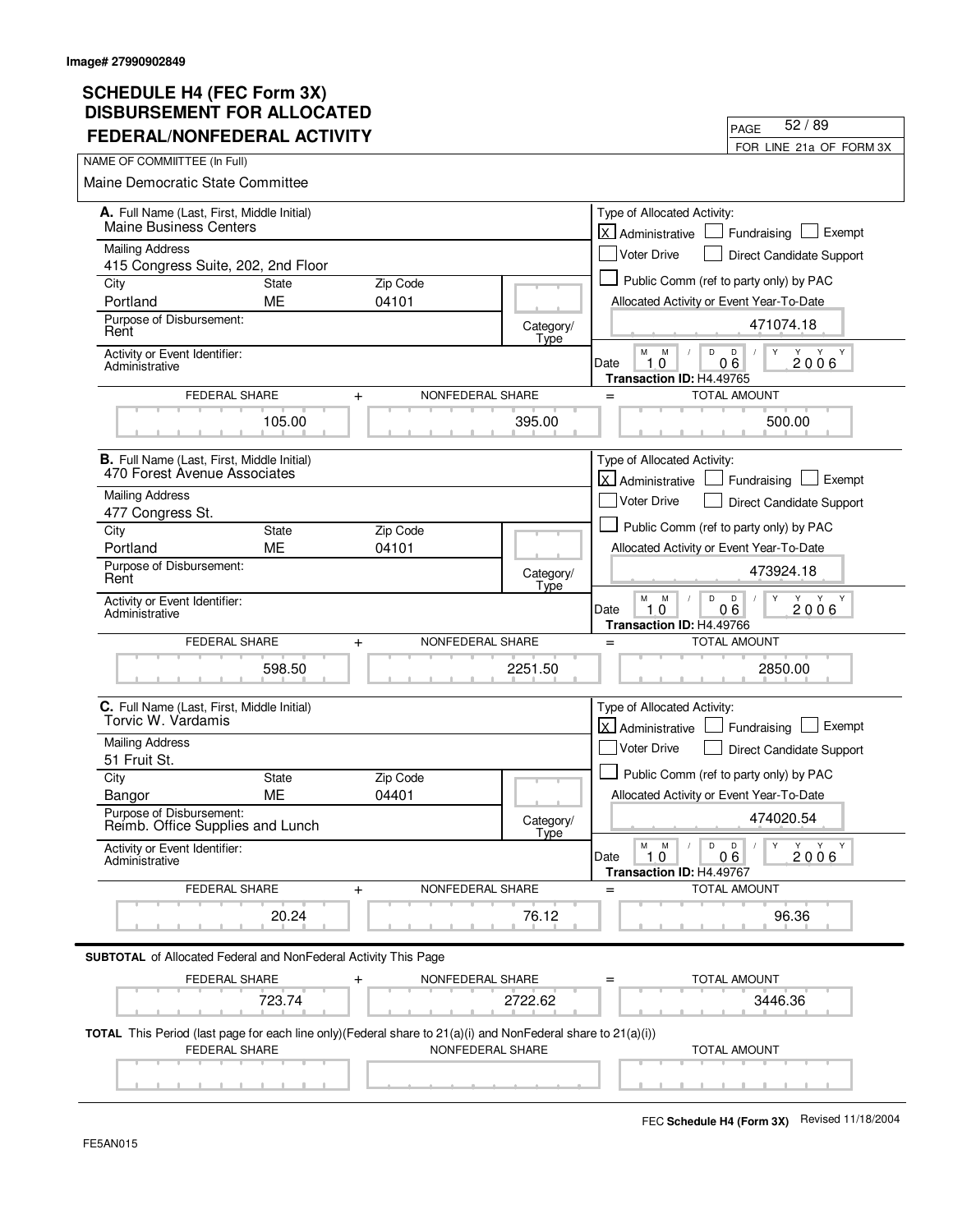| FEDERAL/NONFEDERAL ACTIVITY                                                                                                                     |                               |                   | FOR LINE 21a OF FORM 3X                                                                                                    |
|-------------------------------------------------------------------------------------------------------------------------------------------------|-------------------------------|-------------------|----------------------------------------------------------------------------------------------------------------------------|
| NAME OF COMMIITTEE (In Full)                                                                                                                    |                               |                   |                                                                                                                            |
| <b>Maine Democratic State Committee</b>                                                                                                         |                               |                   |                                                                                                                            |
| A. Full Name (Last, First, Middle Initial)<br>Ashley R. Sennett                                                                                 |                               |                   | Type of Allocated Activity:<br>lx l<br>Exempt<br>Fundraising<br>Administrative                                             |
| <b>Mailing Address</b>                                                                                                                          |                               |                   | <b>Voter Drive</b><br>Direct Candidate Support                                                                             |
| 419 Clark Road<br><b>State</b>                                                                                                                  |                               |                   | Public Comm (ref to party only) by PAC                                                                                     |
| City<br>Albion<br>ME                                                                                                                            | Zip Code<br>04910             |                   | Allocated Activity or Event Year-To-Date                                                                                   |
| Purpose of Disbursement:<br>Reimb. Office Supplies and staff Lunch                                                                              |                               | Category/         | 474340.60                                                                                                                  |
| Activity or Event Identifier:<br>Administrative                                                                                                 |                               | Type              | M<br>M<br>D<br>D<br>Y<br>06<br>10<br>2006<br>Date                                                                          |
| FEDERAL SHARE                                                                                                                                   | NONFEDERAL SHARE<br>$\ddot{}$ |                   | Transaction ID: H4.49768<br><b>TOTAL AMOUNT</b><br>$=$                                                                     |
| 67.21                                                                                                                                           |                               | 252.85            | 320.06                                                                                                                     |
| <b>B.</b> Full Name (Last, First, Middle Initial)<br><b>Arrostook County Democrats</b>                                                          |                               |                   | Type of Allocated Activity:<br>X Administrative<br>Exempt<br>Fundraising                                                   |
| <b>Mailing Address</b><br>188 Littleton Station                                                                                                 |                               |                   | <b>Voter Drive</b><br>Direct Candidate Support                                                                             |
| City<br><b>State</b>                                                                                                                            | Zip Code                      |                   | Public Comm (ref to party only) by PAC                                                                                     |
| <b>ME</b><br>Littleton                                                                                                                          | 04730                         |                   | Allocated Activity or Event Year-To-Date                                                                                   |
| Purpose of Disbursement:<br>Rent                                                                                                                |                               | Category/<br>Type | 475140.60                                                                                                                  |
| Activity or Event Identifier:<br>Administrative                                                                                                 |                               |                   | М<br>M<br>D<br>D<br>Y<br>Y<br>Y<br>Y<br>06<br>2006<br>Date<br>10<br>Transaction ID: H4.49770                               |
| FEDERAL SHARE                                                                                                                                   | NONFEDERAL SHARE<br>$\ddot{}$ |                   | <b>TOTAL AMOUNT</b><br>$=$                                                                                                 |
| 168.00                                                                                                                                          |                               | 632.00            | 800.00                                                                                                                     |
| C. Full Name (Last, First, Middle Initial)<br>Dale Rand Printing                                                                                |                               |                   | Type of Allocated Activity:<br>lx l<br>Exempt<br>Administrative<br>Fundraising                                             |
| <b>Mailing Address</b>                                                                                                                          |                               |                   | Voter Drive<br>Direct Candidate Support                                                                                    |
| 104 Washington Ave.                                                                                                                             |                               |                   |                                                                                                                            |
| City<br><b>State</b>                                                                                                                            | Zip Code                      |                   | Public Comm (ref to party only) by PAC                                                                                     |
| ME<br>Portland                                                                                                                                  | 04101                         |                   | Allocated Activity or Event Year-To-Date                                                                                   |
| Purpose of Disbursement:<br>Envelopes                                                                                                           |                               | Category/<br>Tyne | 475260.60                                                                                                                  |
| Activity or Event Identifier:<br>Administrative                                                                                                 |                               |                   | $\mathsf D$<br>М<br>M<br>D<br>$\mathsf{Y}$<br>Y Y Y<br>$\sqrt{2}$<br>1.0<br>Date<br>06<br>2006<br>Transaction ID: H4.49789 |
| FEDERAL SHARE                                                                                                                                   | NONFEDERAL SHARE<br>$\ddot{}$ |                   | <b>TOTAL AMOUNT</b><br>$=$                                                                                                 |
| 25.20                                                                                                                                           |                               | 94.80             | 120.00                                                                                                                     |
| <b>SUBTOTAL</b> of Allocated Federal and NonFederal Activity This Page                                                                          |                               |                   |                                                                                                                            |
| FEDERAL SHARE                                                                                                                                   | NONFEDERAL SHARE              |                   | TOTAL AMOUNT                                                                                                               |
| 260.41                                                                                                                                          |                               | 979.65            | 1240.06                                                                                                                    |
| <b>TOTAL</b> This Period (last page for each line only)(Federal share to $21(a)(i)$ and NonFederal share to $21(a)(i))$<br><b>FEDERAL SHARE</b> | NONFEDERAL SHARE              |                   | <b>TOTAL AMOUNT</b>                                                                                                        |
|                                                                                                                                                 |                               |                   |                                                                                                                            |

PAGE

53 / 89

 $\overline{\phantom{0}}$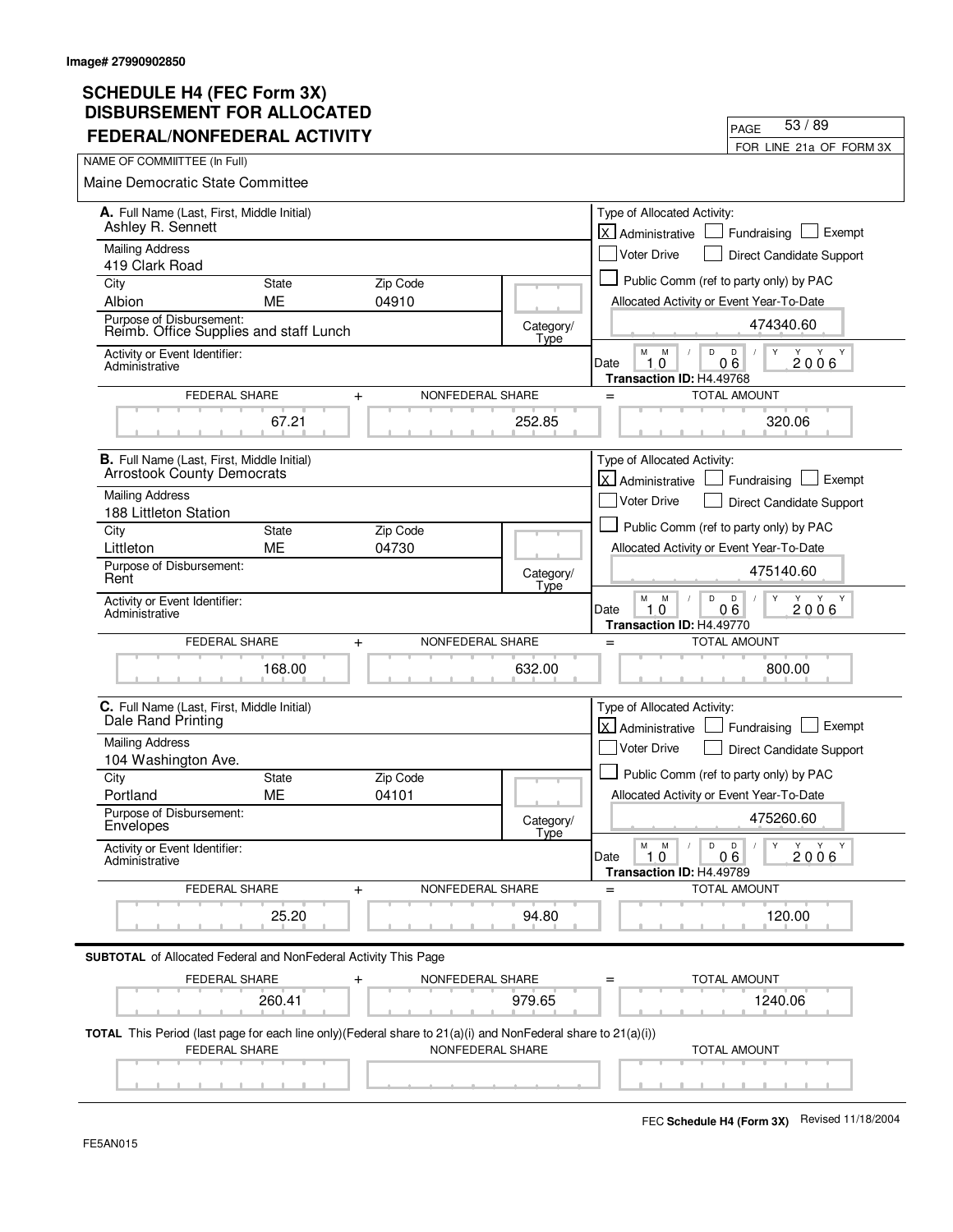| FEDERAL/NONFEDERAL ACTIVITY                                                                                                          |              |                  |                   |                                                                              | FOR LINE 21a OF FORM 3X                                 |
|--------------------------------------------------------------------------------------------------------------------------------------|--------------|------------------|-------------------|------------------------------------------------------------------------------|---------------------------------------------------------|
| NAME OF COMMIITTEE (In Full)                                                                                                         |              |                  |                   |                                                                              |                                                         |
| Maine Democratic State Committee                                                                                                     |              |                  |                   |                                                                              |                                                         |
| A. Full Name (Last, First, Middle Initial)<br>The Organizing Group, Inc.                                                             |              |                  |                   | Type of Allocated Activity:<br>lx.<br>Administrative                         | Exempt<br>Fundraising                                   |
| <b>Mailing Address</b>                                                                                                               |              |                  |                   | <b>Voter Drive</b>                                                           | Direct Candidate Support                                |
| 888 - 16th Street, NW Suite 630<br>City                                                                                              | <b>State</b> | Zip Code         |                   | Public Comm (ref to party only) by PAC                                       |                                                         |
| Washington                                                                                                                           | DC           | 20006            |                   | Allocated Activity or Event Year-To-Date                                     |                                                         |
| Purpose of Disbursement:<br><b>Strategic Consulting Service</b>                                                                      |              |                  | Category/<br>Type |                                                                              | 480260.60                                               |
| Activity or Event Identifier:<br>Administrative                                                                                      |              |                  |                   | М<br>M<br>D<br>10<br>Date<br>1<br>Transaction ID: H4.50024                   | $\frac{D}{7}$<br>Y<br>Υ<br>Y<br>2006                    |
| <b>FEDERAL SHARE</b>                                                                                                                 | $+$          | NONFEDERAL SHARE |                   | $=$                                                                          | <b>TOTAL AMOUNT</b>                                     |
|                                                                                                                                      | 1050.00      |                  | 3950.00           |                                                                              | 5000.00                                                 |
| <b>B.</b> Full Name (Last, First, Middle Initial)<br>Margaret Allen                                                                  |              |                  |                   | Type of Allocated Activity:                                                  |                                                         |
| <b>Mailing Address</b>                                                                                                               |              |                  |                   | Administrative                                                               | Exempt<br>Fundraising                                   |
| 142 Oak St.                                                                                                                          |              |                  |                   | <b>Voter Drive</b>                                                           | Direct Candidate Support                                |
| City                                                                                                                                 | <b>State</b> | Zip Code         |                   | Public Comm (ref to party only) by PAC                                       |                                                         |
| <b>Bath</b>                                                                                                                          | <b>ME</b>    | 04530            |                   | Allocated Activity or Event Year-To-Date                                     |                                                         |
| Purpose of Disbursement:<br>Reimb. Postage                                                                                           |              |                  | Category/<br>Type |                                                                              | 480299.60                                               |
| Activity or Event Identifier:<br>Administrative                                                                                      |              |                  |                   | M<br>D<br>M<br>10<br>Date<br>1<br>Transaction ID: H4.50085                   | Y<br>D<br>Y<br>Y Y<br>$\sqrt{2}$<br>8<br>2006           |
| FEDERAL SHARE                                                                                                                        | $\ddot{}$    | NONFEDERAL SHARE |                   | $=$                                                                          | <b>TOTAL AMOUNT</b>                                     |
|                                                                                                                                      | 8.19         |                  | 30.81             |                                                                              | 39.00                                                   |
| C. Full Name (Last, First, Middle Initial)<br>Vines Technology                                                                       |              |                  |                   | Type of Allocated Activity:<br>$\vert x \vert$<br>Administrative             | Exempt<br>Fundraising                                   |
| <b>Mailing Address</b>                                                                                                               |              |                  |                   | <b>Voter Drive</b>                                                           | Direct Candidate Support                                |
| 415 Congress St.                                                                                                                     | Suite 301    |                  |                   |                                                                              |                                                         |
| City                                                                                                                                 | <b>State</b> | Zip Code         |                   | Public Comm (ref to party only) by PAC                                       |                                                         |
| Portland<br>Purpose of Disbursement:                                                                                                 | МE           | 04101            |                   | Allocated Activity or Event Year-To-Date                                     |                                                         |
| Web site development                                                                                                                 |              |                  | Category/<br>Type |                                                                              | 480669.60                                               |
| Activity or Event Identifier:<br>Administrative                                                                                      |              |                  |                   | M<br>$\mathsf D$<br>M<br>$\prime$<br>Date<br>1,0<br>Transaction ID: H4.50086 | $\parallel$ Y<br>Y Y Y<br>D<br>$\sqrt{2}$<br>18<br>2006 |
| FEDERAL SHARE                                                                                                                        | +            | NONFEDERAL SHARE |                   |                                                                              | <b>TOTAL AMOUNT</b>                                     |
|                                                                                                                                      | 77.70        |                  | 292.30            |                                                                              | 370.00                                                  |
| <b>SUBTOTAL</b> of Allocated Federal and NonFederal Activity This Page                                                               |              |                  |                   |                                                                              |                                                         |
| FEDERAL SHARE                                                                                                                        |              | NONFEDERAL SHARE |                   |                                                                              | TOTAL AMOUNT                                            |
|                                                                                                                                      | 1135.89      |                  | 4273.11           |                                                                              | 5409.00                                                 |
| TOTAL This Period (last page for each line only)(Federal share to 21(a)(i) and NonFederal share to 21(a)(i))<br><b>FEDERAL SHARE</b> |              | NONFEDERAL SHARE |                   |                                                                              | <b>TOTAL AMOUNT</b>                                     |
|                                                                                                                                      |              |                  |                   |                                                                              |                                                         |

PAGE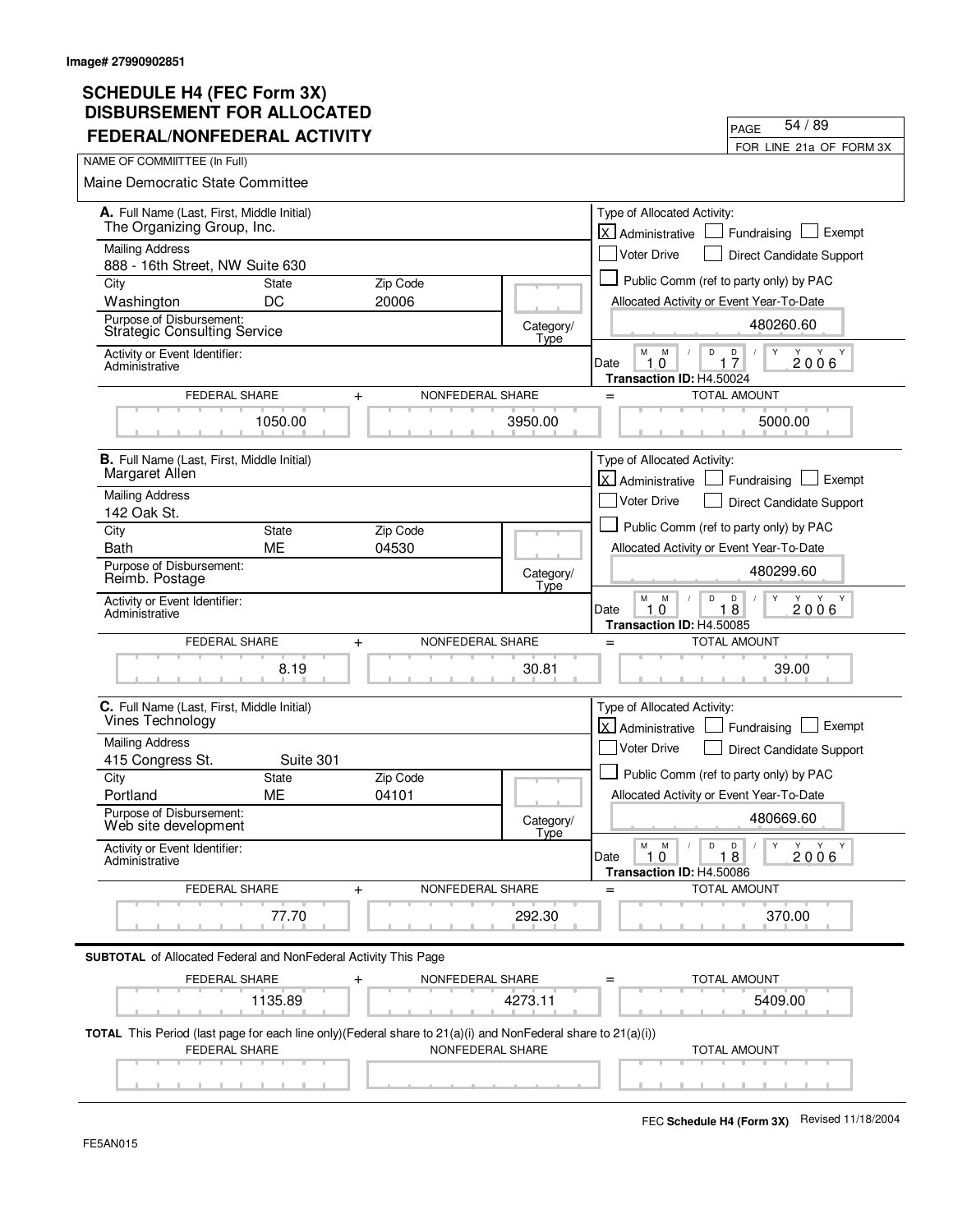| FEDERAL/NONFEDERAL ACTIVITY                                                           |              |                                                                                                                                             |                   | FOR LINE 21a OF FORM 3X                                                                               |
|---------------------------------------------------------------------------------------|--------------|---------------------------------------------------------------------------------------------------------------------------------------------|-------------------|-------------------------------------------------------------------------------------------------------|
| NAME OF COMMIITTEE (In Full)                                                          |              |                                                                                                                                             |                   |                                                                                                       |
| Maine Democratic State Committee                                                      |              |                                                                                                                                             |                   |                                                                                                       |
| A. Full Name (Last, First, Middle Initial)<br>Marianne T. Stevens                     |              |                                                                                                                                             |                   | Type of Allocated Activity:<br>lx l<br>Exempt<br>Fundraising<br>Administrative                        |
| <b>Mailing Address</b><br>P.O. Box 489                                                |              |                                                                                                                                             |                   | <b>Voter Drive</b><br>Direct Candidate Support                                                        |
| City                                                                                  | <b>State</b> | Zip Code                                                                                                                                    |                   | Public Comm (ref to party only) by PAC                                                                |
| Kingfield                                                                             | ME           | 04947                                                                                                                                       |                   | Allocated Activity or Event Year-To-Date                                                              |
| Purpose of Disbursement:<br>Reimb. Travel                                             |              |                                                                                                                                             | Category/<br>Type | 481438.80                                                                                             |
| Activity or Event Identifier:<br>Administrative                                       |              |                                                                                                                                             |                   | M<br>D<br>D<br>M<br>Y<br>Y<br>8<br>2006<br>10<br>Date<br>1.<br>Transaction ID: H4.50087               |
| FEDERAL SHARE                                                                         |              | $+$<br>NONFEDERAL SHARE                                                                                                                     |                   | <b>TOTAL AMOUNT</b><br>$=$                                                                            |
|                                                                                       | 161.53       |                                                                                                                                             | 607.67            | 769.20                                                                                                |
| <b>B.</b> Full Name (Last, First, Middle Initial)<br><b>Augusta Sanitary District</b> |              |                                                                                                                                             |                   | Type of Allocated Activity:                                                                           |
| <b>Mailing Address</b>                                                                |              |                                                                                                                                             |                   | <b>X</b> Administrative<br>Exempt<br>Fundraising                                                      |
| 170 Hospital                                                                          | RR2, Box 7   |                                                                                                                                             |                   | <b>Voter Drive</b><br>Direct Candidate Support                                                        |
| City                                                                                  | State        | Zip Code                                                                                                                                    |                   | Public Comm (ref to party only) by PAC                                                                |
| Augusta                                                                               | <b>ME</b>    | 04330                                                                                                                                       |                   | Allocated Activity or Event Year-To-Date                                                              |
| Purpose of Disbursement:<br>Water usage                                               |              |                                                                                                                                             | Category/<br>Type | 481514.10                                                                                             |
| Activity or Event Identifier:<br>Administrative                                       |              |                                                                                                                                             |                   | М<br>M<br>Y<br>Y<br>D<br>D<br>Y Y<br>18<br>2006<br>Date<br>1<br>0<br>Transaction ID: H4.50090         |
| <b>FEDERAL SHARE</b>                                                                  |              | NONFEDERAL SHARE<br>$\ddot{}$                                                                                                               |                   | <b>TOTAL AMOUNT</b><br>$=$                                                                            |
|                                                                                       | 15.81        |                                                                                                                                             | 59.49             | 75.30                                                                                                 |
| C. Full Name (Last, First, Middle Initial)<br>Anthem Blue Cross                       |              |                                                                                                                                             |                   | Type of Allocated Activity:<br>lx l<br>Exempt<br>Administrative<br>Fundraising                        |
| <b>Mailing Address</b>                                                                |              |                                                                                                                                             |                   | Voter Drive<br><b>Direct Candidate Support</b>                                                        |
| 2 Gannett Drive                                                                       |              |                                                                                                                                             |                   |                                                                                                       |
| City                                                                                  | <b>State</b> | Zip Code                                                                                                                                    |                   | Public Comm (ref to party only) by PAC                                                                |
| South Portland                                                                        | ME           | 04106                                                                                                                                       |                   | Allocated Activity or Event Year-To-Date                                                              |
| Purpose of Disbursement:<br>Health ins.                                               |              |                                                                                                                                             | Category/<br>Tyne | 481870.69                                                                                             |
| Activity or Event Identifier:<br>Administrative                                       |              |                                                                                                                                             |                   | Y<br>Y Y Y<br>М<br>M<br>D<br>D<br>$\sqrt{2}$<br>Date<br>1.0<br>18<br>2006<br>Transaction ID: H4.50091 |
| FEDERAL SHARE                                                                         |              | NONFEDERAL SHARE<br>$\ddot{}$                                                                                                               |                   | <b>TOTAL AMOUNT</b><br>$=$                                                                            |
|                                                                                       | 74.88        |                                                                                                                                             | 281.71            | 356.59                                                                                                |
| <b>SUBTOTAL</b> of Allocated Federal and NonFederal Activity This Page                |              |                                                                                                                                             |                   |                                                                                                       |
| FEDERAL SHARE                                                                         |              | NONFEDERAL SHARE<br>$\ddag$                                                                                                                 |                   | TOTAL AMOUNT                                                                                          |
|                                                                                       | 252.22       |                                                                                                                                             | 948.87            | 1201.09                                                                                               |
| FEDERAL SHARE                                                                         |              | <b>TOTAL</b> This Period (last page for each line only)(Federal share to $21(a)(i)$ and NonFederal share to $21(a)(i))$<br>NONFEDERAL SHARE |                   | <b>TOTAL AMOUNT</b>                                                                                   |
|                                                                                       |              |                                                                                                                                             |                   |                                                                                                       |

PAGE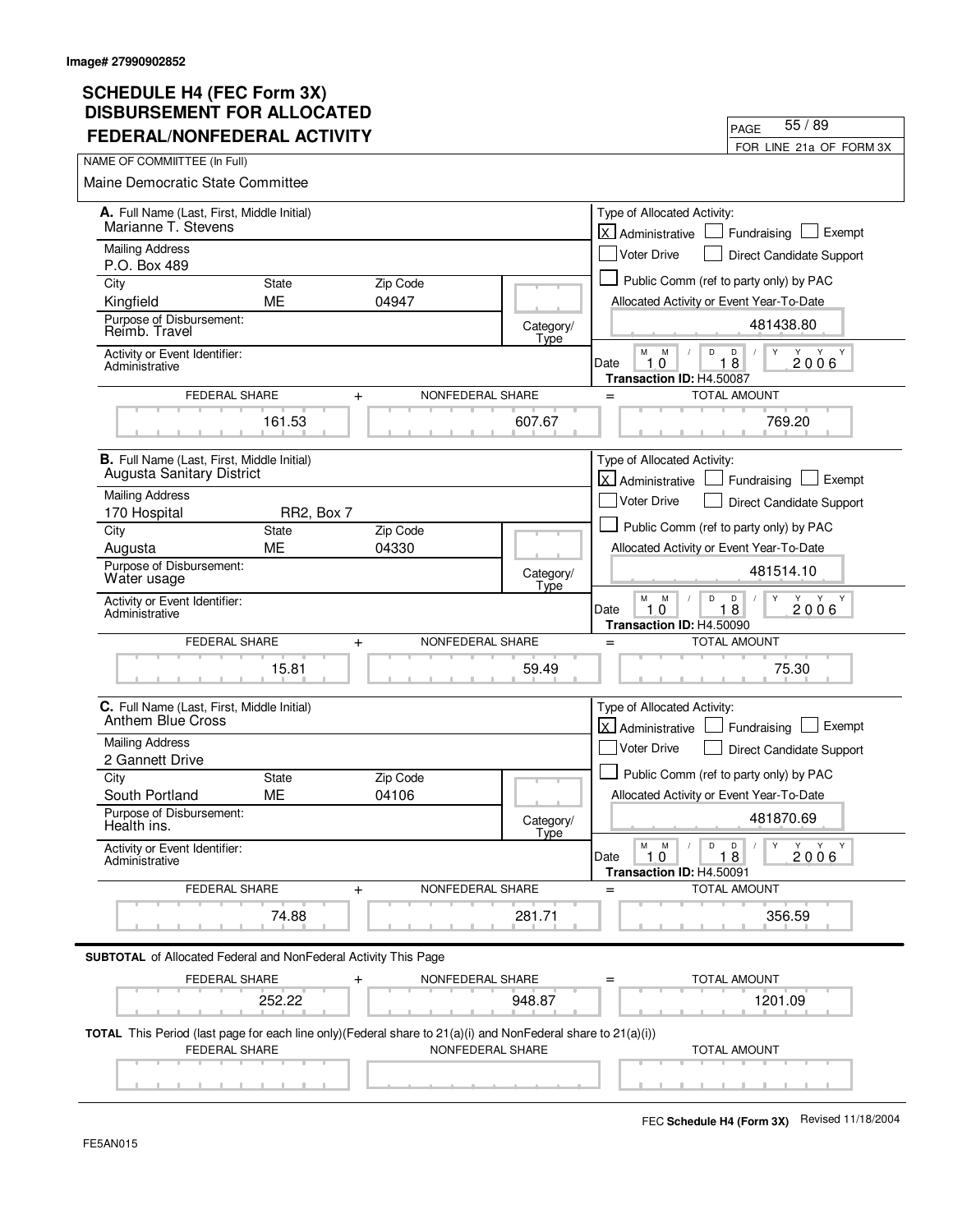| 999119611611 I VII ACCV<br><b>FEDERAL/NONFEDERAL ACTIVITY</b>                                                                              |              |                               |                          | 56/89<br>PAGE                                                                                              |
|--------------------------------------------------------------------------------------------------------------------------------------------|--------------|-------------------------------|--------------------------|------------------------------------------------------------------------------------------------------------|
| NAME OF COMMIITTEE (In Full)                                                                                                               |              |                               |                          | FOR LINE 21a OF FORM 3X                                                                                    |
| Maine Democratic State Committee                                                                                                           |              |                               |                          |                                                                                                            |
|                                                                                                                                            |              |                               |                          |                                                                                                            |
| A. Full Name (Last, First, Middle Initial)<br>Pitney Bowes Global Financial Services                                                       |              |                               |                          | Type of Allocated Activity:<br><b>X</b> Administrative<br>Exempt<br>Fundraising                            |
| <b>Mailing Address</b><br>P.O. Box 856460                                                                                                  |              |                               |                          | <b>Voter Drive</b><br>Direct Candidate Support                                                             |
| City                                                                                                                                       | <b>State</b> | Zip Code                      |                          | Public Comm (ref to party only) by PAC                                                                     |
| Louisville                                                                                                                                 | KY           | 40285                         |                          | Allocated Activity or Event Year-To-Date                                                                   |
| Purpose of Disbursement:<br>Equipment lease                                                                                                |              |                               | Category/<br>Type        | 482365.69                                                                                                  |
| Activity or Event Identifier:<br>Administrative                                                                                            |              |                               |                          | M<br>Y<br>M<br>D<br>D<br>Y Y Y<br>2006<br>10<br>18<br>Date<br>Transaction ID: H4.50092                     |
| FEDERAL SHARE                                                                                                                              |              | NONFEDERAL SHARE<br>$\ddot{}$ |                          | <b>TOTAL AMOUNT</b><br>$=$                                                                                 |
|                                                                                                                                            | 103.95       |                               | 391.05                   | 495.00                                                                                                     |
| <b>B.</b> Full Name (Last, First, Middle Initial)<br>Staple's                                                                              |              |                               |                          | Type of Allocated Activity:<br>X Administrative<br>Fundraising<br>Exempt                                   |
| <b>Mailing Address</b>                                                                                                                     |              |                               |                          | <b>Voter Drive</b><br>Direct Candidate Support                                                             |
| P.O. Box 902                                                                                                                               |              |                               |                          |                                                                                                            |
| City                                                                                                                                       | State        | Zip Code                      |                          | Public Comm (ref to party only) by PAC                                                                     |
| Des Moines                                                                                                                                 | IA           | 50368-9027                    |                          | Allocated Activity or Event Year-To-Date                                                                   |
| Purpose of Disbursement:<br>Office Supplies                                                                                                |              |                               | Category/<br>Type        | 482517.90                                                                                                  |
| Activity or Event Identifier:<br>Administrative                                                                                            |              |                               |                          | M<br>M<br>D<br>Y<br>Y<br>D<br>$\sqrt{ }$<br>Y<br>Y<br>2006<br>10<br>18<br>Date<br>Transaction ID: H4.50094 |
| FEDERAL SHARE                                                                                                                              |              | NONFEDERAL SHARE<br>$+$       |                          | <b>TOTAL AMOUNT</b><br>$=$                                                                                 |
|                                                                                                                                            | 31.96        |                               | 120.25                   | 152.21                                                                                                     |
| C. Full Name (Last, First, Middle Initial)<br>Middlesex Mutual Assurance Company                                                           |              |                               |                          | Type of Allocated Activity:<br>X Administrative<br>Exempt<br>Fundraising                                   |
| <b>Mailing Address</b><br>P.O. Box 15650                                                                                                   |              |                               |                          | <b>Voter Drive</b><br><b>Direct Candidate Support</b>                                                      |
| City                                                                                                                                       | <b>State</b> | Zip Code                      |                          | Public Comm (ref to party only) by PAC                                                                     |
| Worcester                                                                                                                                  | MA           | 01615-0650                    |                          | Allocated Activity or Event Year-To-Date                                                                   |
| Purpose of Disbursement:<br>Property Ins.                                                                                                  |              |                               | Category/<br><b>Type</b> | 483210.24                                                                                                  |
| Activity or Event Identifier:<br>Administrative                                                                                            |              |                               |                          | Y<br>М<br>M<br>D<br>D<br>Y Y Y<br>2006<br>Date<br>1.0<br>18<br>Transaction ID: H4.50096                    |
| FEDERAL SHARE                                                                                                                              |              | NONFEDERAL SHARE<br>$+$       |                          | <b>TOTAL AMOUNT</b><br>$=$                                                                                 |
|                                                                                                                                            | 145.39       |                               | 546.95                   | 692.34                                                                                                     |
| <b>SUBTOTAL</b> of Allocated Federal and NonFederal Activity This Page                                                                     |              |                               |                          |                                                                                                            |
| FEDERAL SHARE                                                                                                                              |              | NONFEDERAL SHARE<br>$\ddot{}$ |                          | <b>TOTAL AMOUNT</b>                                                                                        |
|                                                                                                                                            | 281.30       |                               | 1058.25                  | 1339.55                                                                                                    |
| <b>TOTAL</b> This Period (last page for each line only) (Federal share to $21(a)(i)$ and NonFederal share to $21(a)(i)$ )<br>FEDERAL SHARE |              | NONFEDERAL SHARE              |                          | TOTAL AMOUNT                                                                                               |
|                                                                                                                                            |              |                               |                          |                                                                                                            |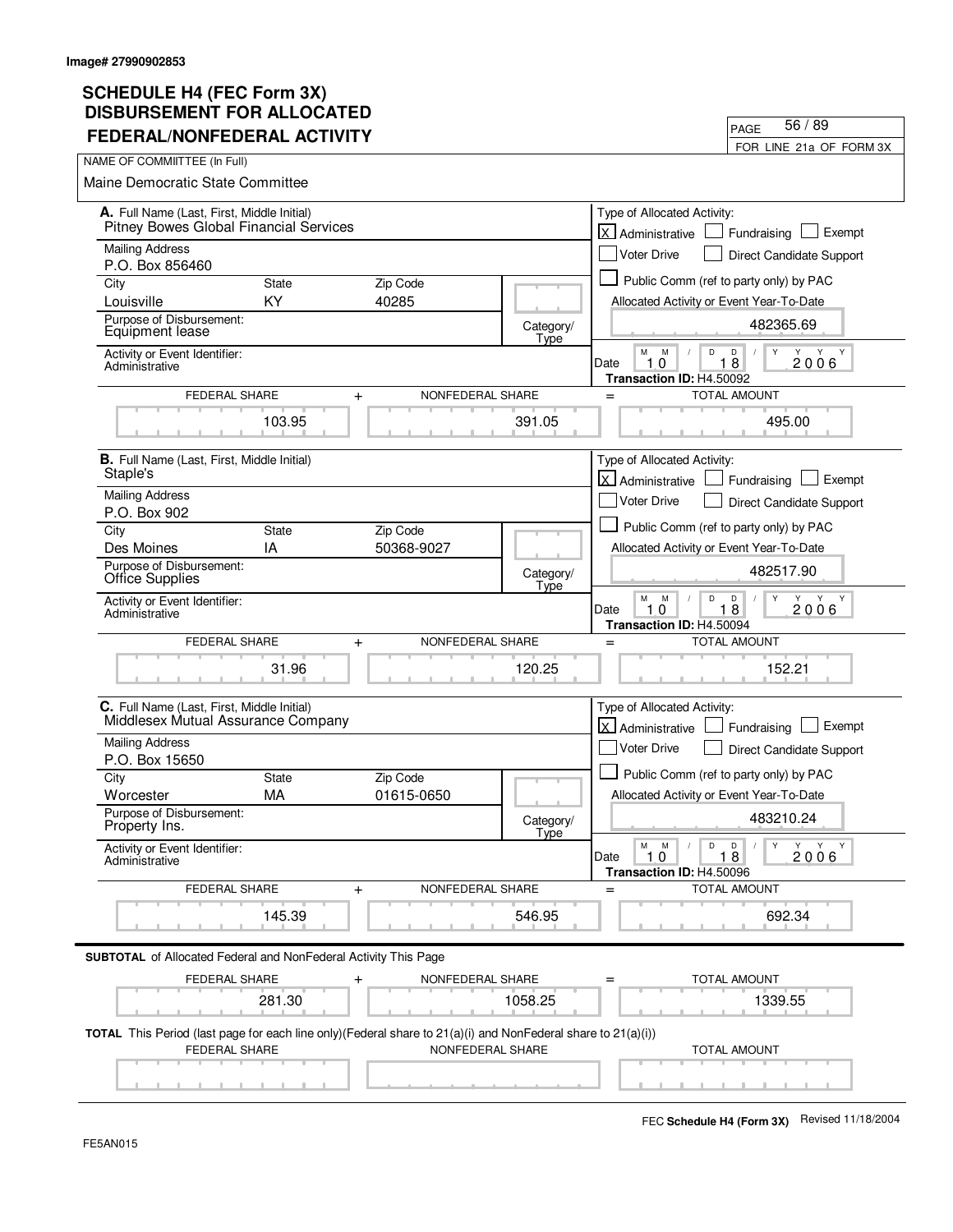| FEDERAL/NONFEDERAL ACTIVITY                                                                                                          |                    |                               |                   | FOR LINE 21a OF FORM 3X                                                                                                               |
|--------------------------------------------------------------------------------------------------------------------------------------|--------------------|-------------------------------|-------------------|---------------------------------------------------------------------------------------------------------------------------------------|
| NAME OF COMMIITTEE (In Full)                                                                                                         |                    |                               |                   |                                                                                                                                       |
| <b>Maine Democratic State Committee</b>                                                                                              |                    |                               |                   |                                                                                                                                       |
| A. Full Name (Last, First, Middle Initial)<br>Augusta Water District                                                                 |                    |                               |                   | Type of Allocated Activity:<br>lx.<br>Exempt<br>Fundraising<br>Administrative                                                         |
| <b>Mailing Address</b>                                                                                                               |                    |                               |                   | <b>Voter Drive</b><br>Direct Candidate Support                                                                                        |
| 170 Hospital St.                                                                                                                     |                    |                               |                   |                                                                                                                                       |
| City                                                                                                                                 | <b>State</b>       | Zip Code                      |                   | Public Comm (ref to party only) by PAC                                                                                                |
| Augusta<br>Purpose of Disbursement:                                                                                                  | ME                 | 04330-0705                    |                   | Allocated Activity or Event Year-To-Date                                                                                              |
| Water usage                                                                                                                          |                    |                               | Category/<br>Type | 483308.45                                                                                                                             |
| Activity or Event Identifier:<br>Administrative                                                                                      |                    |                               |                   | M<br>M<br>D<br>$\mathsf D$<br>Y Y<br>$1\bar{8}$<br>1.0<br>2006<br>Date<br>Transaction ID: H4.50097                                    |
| FEDERAL SHARE                                                                                                                        |                    | NONFEDERAL SHARE<br>$+$       |                   | <b>TOTAL AMOUNT</b><br>$=$                                                                                                            |
|                                                                                                                                      | 20.62              |                               | 77.59             | 98.21                                                                                                                                 |
| <b>B.</b> Full Name (Last, First, Middle Initial)                                                                                    |                    |                               |                   | Type of Allocated Activity:                                                                                                           |
| People's Heritage Bank/TD Banknorth                                                                                                  |                    |                               |                   | X Administrative<br>Exempt<br>Fundraising                                                                                             |
| <b>Mailing Address</b><br>101 Western Avenue                                                                                         |                    |                               |                   | <b>Voter Drive</b><br>Direct Candidate Support                                                                                        |
| City                                                                                                                                 | <b>State</b>       | Zip Code                      |                   | Public Comm (ref to party only) by PAC                                                                                                |
| Augusta                                                                                                                              | <b>ME</b>          | 04330                         |                   | Allocated Activity or Event Year-To-Date                                                                                              |
| Purpose of Disbursement:<br>Payroll Taxes                                                                                            |                    |                               | Category/<br>Type | 483362.30                                                                                                                             |
| Activity or Event Identifier:<br>Administrative                                                                                      |                    |                               |                   | М<br>M<br>D<br>D<br>Y<br>Y<br>Y Y<br>$1\bar{8}$<br>2006<br>Date<br>10<br>Transaction ID: H4.50098                                     |
| FEDERAL SHARE                                                                                                                        |                    | NONFEDERAL SHARE<br>$+$       |                   | <b>TOTAL AMOUNT</b><br>$=$                                                                                                            |
|                                                                                                                                      | 11.31              |                               | 42.54             | 53.85                                                                                                                                 |
| C. Full Name (Last, First, Middle Initial)<br>Treasurer of Maine                                                                     |                    |                               |                   | Type of Allocated Activity:<br>lx l<br>Exempt<br>Administrative<br>Fundraising                                                        |
| <b>Mailing Address</b>                                                                                                               |                    |                               |                   | Voter Drive<br>Direct Candidate Support                                                                                               |
| <b>Capitol Street</b>                                                                                                                |                    |                               |                   | Public Comm (ref to party only) by PAC                                                                                                |
| City<br>Augusta                                                                                                                      | <b>State</b><br>ME | Zip Code<br>04330             |                   | Allocated Activity or Event Year-To-Date                                                                                              |
| Purpose of Disbursement:                                                                                                             |                    |                               |                   |                                                                                                                                       |
| Payroll Taxes                                                                                                                        |                    |                               | Category/<br>Tyne | 483638.89                                                                                                                             |
| Activity or Event Identifier:<br>Administrative                                                                                      |                    |                               |                   | $\mathsf D$<br>М<br>M<br>$\mathsf{D}$<br>$\mathsf{Y}$<br>Y Y Y<br>$\sqrt{2}$<br>1.0<br>Date<br>18<br>2006<br>Transaction ID: H4.50099 |
| FEDERAL SHARE                                                                                                                        |                    | NONFEDERAL SHARE<br>$\ddot{}$ |                   | TOTAL AMOUNT<br>$=$                                                                                                                   |
|                                                                                                                                      | 58.08              |                               | 218.51            | 276.59                                                                                                                                |
| <b>SUBTOTAL</b> of Allocated Federal and NonFederal Activity This Page                                                               |                    |                               |                   |                                                                                                                                       |
| FEDERAL SHARE                                                                                                                        |                    | NONFEDERAL SHARE              |                   | TOTAL AMOUNT                                                                                                                          |
|                                                                                                                                      | 90.01              |                               | 338.64            | 428.65                                                                                                                                |
| TOTAL This Period (last page for each line only)(Federal share to 21(a)(i) and NonFederal share to 21(a)(i))<br><b>FEDERAL SHARE</b> |                    | NONFEDERAL SHARE              |                   | <b>TOTAL AMOUNT</b>                                                                                                                   |
|                                                                                                                                      |                    |                               |                   |                                                                                                                                       |

PAGE

57 / 89

 $\overline{\phantom{0}}$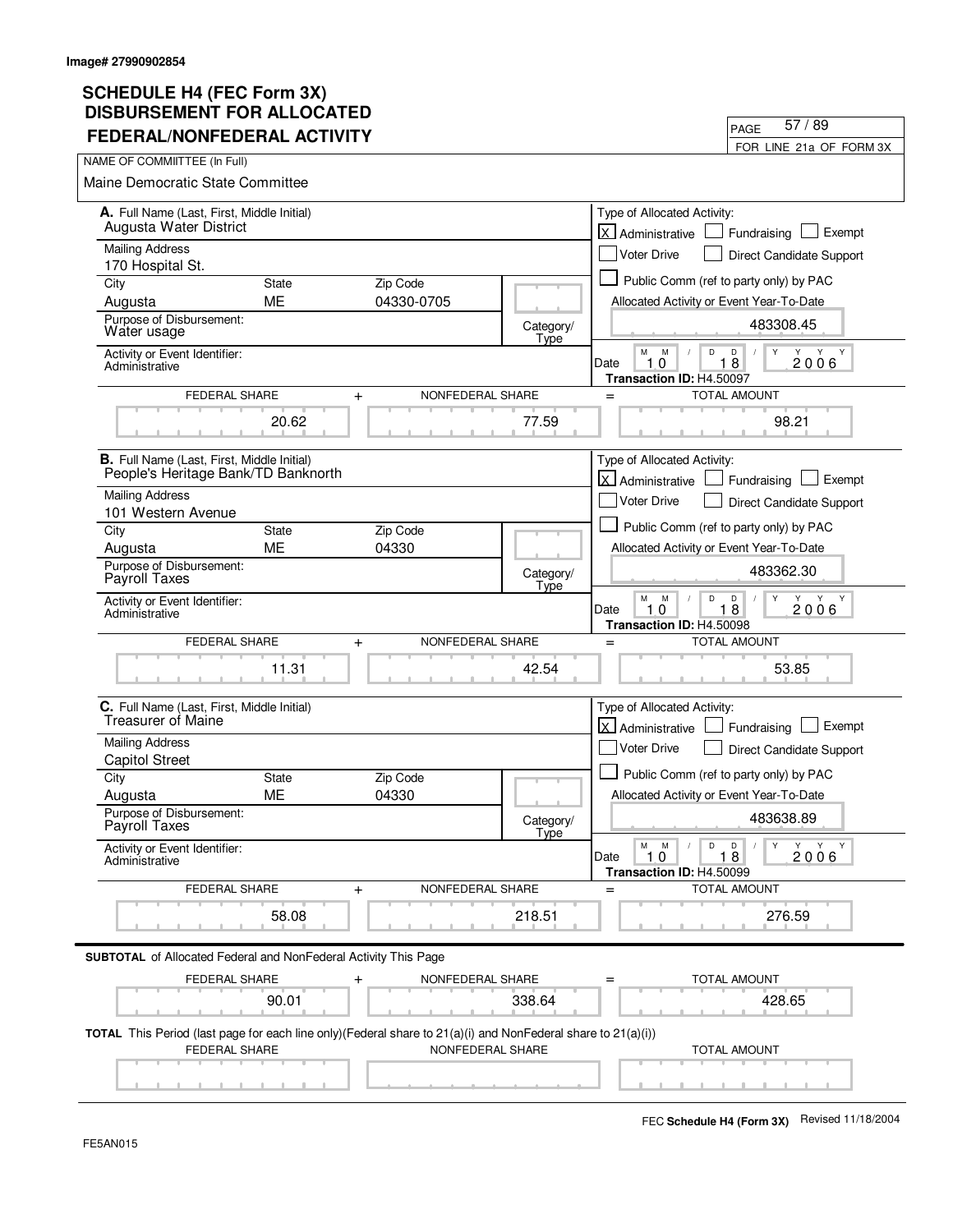| I LULINAL/NONI LULINAL ACTIVITT                                                                                                      |              |                               |                   |                                                                          | FOR LINE 21a OF FORM 3X                |
|--------------------------------------------------------------------------------------------------------------------------------------|--------------|-------------------------------|-------------------|--------------------------------------------------------------------------|----------------------------------------|
| NAME OF COMMITTEE (In Full)                                                                                                          |              |                               |                   |                                                                          |                                        |
| Maine Democratic State Committee                                                                                                     |              |                               |                   |                                                                          |                                        |
| A. Full Name (Last, First, Middle Initial)<br>Benjamin C. Buxton                                                                     |              |                               |                   | Type of Allocated Activity:                                              |                                        |
| <b>Mailing Address</b>                                                                                                               |              |                               |                   | lx l<br>Administrative                                                   | Exempt<br>Fundraising                  |
| 138 Stroudwater Rd.                                                                                                                  |              |                               |                   | <b>Voter Drive</b>                                                       | Direct Candidate Support               |
| City                                                                                                                                 | <b>State</b> | Zip Code                      |                   | Public Comm (ref to party only) by PAC                                   |                                        |
| Portland                                                                                                                             | <b>ME</b>    | 04102                         |                   | Allocated Activity or Event Year-To-Date                                 |                                        |
| Purpose of Disbursement:<br>Reimb. Mileage & lunch                                                                                   |              |                               | Category/<br>Type |                                                                          | 483821.99                              |
| Activity or Event Identifier:<br>Administrative                                                                                      |              |                               |                   | M<br>M<br>D<br>D<br>10<br>18<br>Date<br>Transaction ID: H4.50100         | Y<br>Y<br>Y<br>Y<br>2006               |
| <b>FEDERAL SHARE</b>                                                                                                                 |              | NONFEDERAL SHARE<br>$\ddot{}$ |                   | <b>TOTAL AMOUNT</b><br>$=$                                               |                                        |
|                                                                                                                                      | 38.45        |                               | 144.65            |                                                                          | 183.10                                 |
| <b>B.</b> Full Name (Last, First, Middle Initial)                                                                                    |              |                               |                   | Type of Allocated Activity:                                              |                                        |
| <b>Brandon Maheu</b>                                                                                                                 |              |                               |                   | lx l<br>Administrative                                                   | Exempt<br>Fundraising                  |
| <b>Mailing Address</b>                                                                                                               |              |                               |                   | <b>Voter Drive</b>                                                       | Direct Candidate Support               |
| 276 Fairbanks Rd., Apt.17<br>City                                                                                                    | State        | Zip Code                      |                   | Public Comm (ref to party only) by PAC                                   |                                        |
| Farmington                                                                                                                           | ME           | 04928                         |                   | Allocated Activity or Event Year-To-Date                                 |                                        |
| Purpose of Disbursement:<br>Reimb. Mileage                                                                                           |              |                               | Category/<br>Type |                                                                          | 483950.51                              |
| Activity or Event Identifier:<br>Administrative                                                                                      |              |                               |                   | М<br>M<br>D<br>D<br>$1\bar{8}$<br>10<br>Date<br>Transaction ID: H4.50101 | Y<br>Y Y<br>2006                       |
| FEDERAL SHARE                                                                                                                        |              | NONFEDERAL SHARE<br>$\ddot{}$ |                   | <b>TOTAL AMOUNT</b><br>$=$                                               |                                        |
|                                                                                                                                      | 26.99        |                               | 101.53            |                                                                          | 128.52                                 |
| C. Full Name (Last, First, Middle Initial)<br>Margaret Allen                                                                         |              |                               |                   | Type of Allocated Activity:                                              |                                        |
| <b>Mailing Address</b>                                                                                                               |              |                               |                   | X Administrative                                                         | Exempt<br>Fundraising                  |
| 142 Oak St.                                                                                                                          |              |                               |                   | Voter Drive                                                              | Direct Candidate Support               |
| City                                                                                                                                 | <b>State</b> | Zip Code                      |                   | Public Comm (ref to party only) by PAC                                   |                                        |
| Bath                                                                                                                                 | ME           | 04530                         |                   | Allocated Activity or Event Year-To-Date                                 |                                        |
| Purpose of Disbursement:<br>Reimb. postage                                                                                           |              |                               | Category/<br>Type |                                                                          | 483989.51                              |
| Activity or Event Identifier:<br>Administrative                                                                                      |              |                               |                   | М<br>M<br>D<br>D<br>Date<br>1.0<br>18<br>Transaction ID: H4.50102        | Y<br>Y<br>Y<br>Y<br>$\sqrt{2}$<br>2006 |
| <b>FEDERAL SHARE</b>                                                                                                                 |              | NONFEDERAL SHARE<br>$\ddot{}$ |                   | <b>TOTAL AMOUNT</b>                                                      |                                        |
|                                                                                                                                      | 8.19         |                               | 30.81             |                                                                          | 39.00                                  |
| <b>SUBTOTAL</b> of Allocated Federal and NonFederal Activity This Page                                                               |              |                               |                   |                                                                          |                                        |
| FEDERAL SHARE                                                                                                                        |              | NONFEDERAL SHARE              |                   | <b>TOTAL AMOUNT</b>                                                      |                                        |
|                                                                                                                                      | 73.63        |                               | 276.99            |                                                                          | 350.62                                 |
| TOTAL This Period (last page for each line only)(Federal share to 21(a)(i) and NonFederal share to 21(a)(i))<br><b>FEDERAL SHARE</b> |              | NONFEDERAL SHARE              |                   | <b>TOTAL AMOUNT</b>                                                      |                                        |
|                                                                                                                                      |              |                               |                   |                                                                          |                                        |

PAGE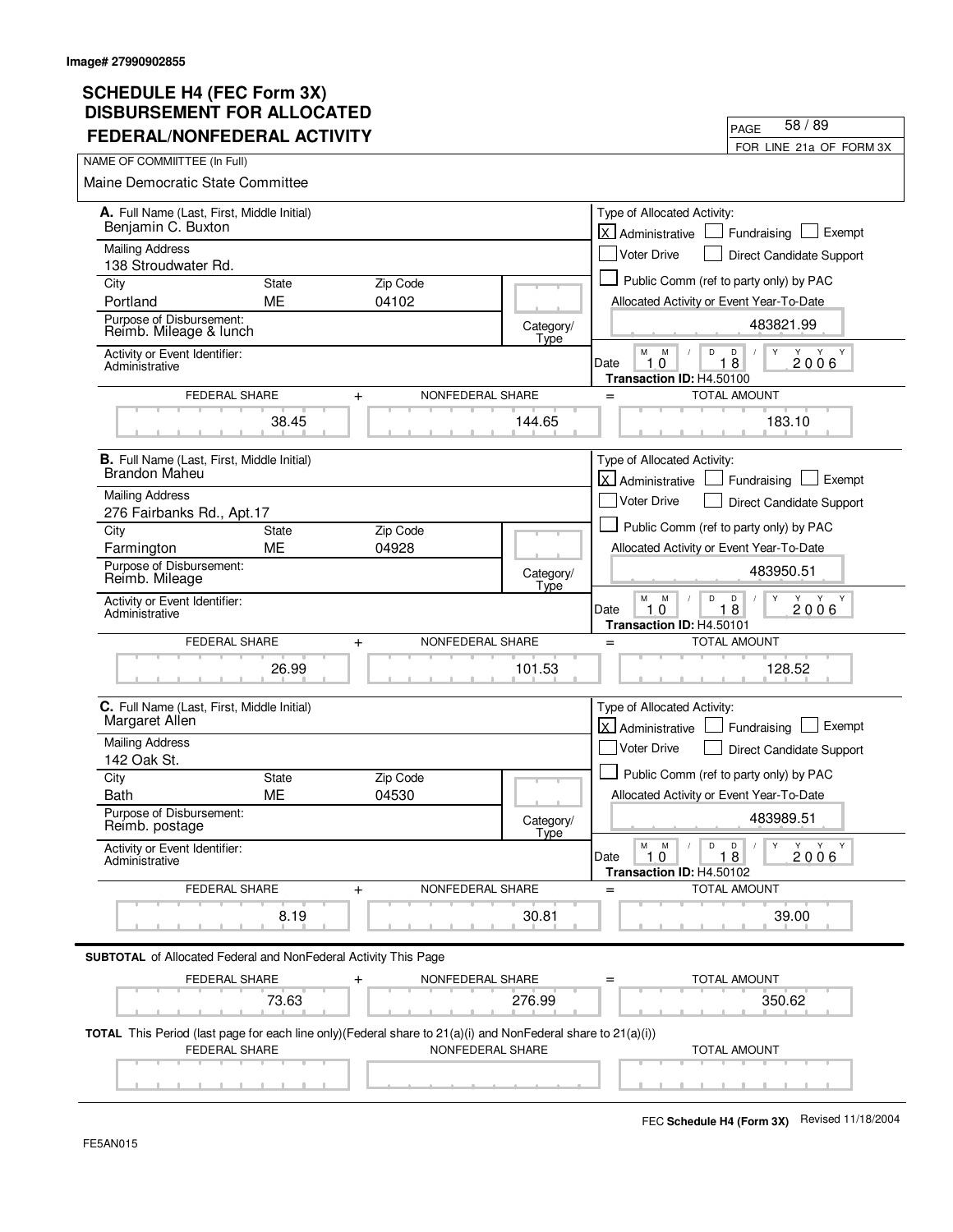| FEDERAL/NONFEDERAL ACTIVITY                                                                                                    |                           |                               |                   | FOR LINE 21a OF FORM 3X                                                                                            |
|--------------------------------------------------------------------------------------------------------------------------------|---------------------------|-------------------------------|-------------------|--------------------------------------------------------------------------------------------------------------------|
| NAME OF COMMIITTEE (In Full)                                                                                                   |                           |                               |                   |                                                                                                                    |
| <b>Maine Democratic State Committee</b>                                                                                        |                           |                               |                   |                                                                                                                    |
| A. Full Name (Last, First, Middle Initial)<br>Adelphia                                                                         |                           |                               |                   | Type of Allocated Activity:<br>lx l<br>Exempt<br>Fundraising<br>Administrative                                     |
| <b>Mailing Address</b>                                                                                                         |                           |                               |                   | <b>Voter Drive</b><br><b>Direct Candidate Support</b>                                                              |
| P.O. Box 373315                                                                                                                |                           |                               |                   |                                                                                                                    |
| City                                                                                                                           | <b>State</b>              | Zip Code<br>15250-7315        |                   | Public Comm (ref to party only) by PAC                                                                             |
| Pittsburg<br>Purpose of Disbursement:                                                                                          | <b>PA</b>                 |                               |                   | Allocated Activity or Event Year-To-Date                                                                           |
| Cable                                                                                                                          |                           |                               | Category/<br>Type | 484169.75                                                                                                          |
| Activity or Event Identifier:<br>Administrative                                                                                |                           |                               |                   | М<br>M<br>D<br>D<br>Y<br>Y Y<br>$1\bar{8}$<br>10<br>2006<br>Date<br>Transaction ID: H4.50103                       |
| FEDERAL SHARE                                                                                                                  |                           | NONFEDERAL SHARE<br>$\ddot{}$ |                   | <b>TOTAL AMOUNT</b><br>$=$                                                                                         |
|                                                                                                                                | 37.85                     |                               | 142.39            | 180.24                                                                                                             |
| <b>B.</b> Full Name (Last, First, Middle Initial)                                                                              |                           |                               |                   | Type of Allocated Activity:                                                                                        |
| Vines Technology                                                                                                               |                           |                               |                   | <b>X</b> Administrative<br>Exempt<br>Fundraising                                                                   |
| <b>Mailing Address</b>                                                                                                         |                           |                               |                   | <b>Voter Drive</b><br>Direct Candidate Support                                                                     |
| 415 Congress St.<br>City                                                                                                       | Suite 301<br><b>State</b> | Zip Code                      |                   | Public Comm (ref to party only) by PAC                                                                             |
| Portland                                                                                                                       | <b>ME</b>                 | 04101                         |                   | Allocated Activity or Event Year-To-Date                                                                           |
| Purpose of Disbursement:<br>Web site development                                                                               |                           |                               | Category/<br>Type | 484299.75                                                                                                          |
| Activity or Event Identifier:<br>Administrative                                                                                |                           |                               |                   | M<br>M<br>D<br>Y<br>Y<br>Y<br>D<br>Y<br>$1\bar{8}$<br>Date<br>$\mathbf 0$<br>2006<br>1<br>Transaction ID: H4.50105 |
| FEDERAL SHARE                                                                                                                  |                           | NONFEDERAL SHARE<br>$\ddot{}$ |                   | <b>TOTAL AMOUNT</b><br>$=$                                                                                         |
|                                                                                                                                | 27.30                     |                               | 102.70            | 130.00                                                                                                             |
| C. Full Name (Last, First, Middle Initial)<br>A-COPI Imaging Systems                                                           |                           |                               |                   | Type of Allocated Activity:<br>lx l<br>Exempt<br>Administrative<br>Fundraising                                     |
| <b>Mailing Address</b>                                                                                                         |                           |                               |                   | Voter Drive<br>Direct Candidate Support                                                                            |
| P.O. Box 2240                                                                                                                  |                           |                               |                   | Public Comm (ref to party only) by PAC                                                                             |
| City<br>Augusta                                                                                                                | <b>State</b><br>ME        | Zip Code<br>04338             |                   | Allocated Activity or Event Year-To-Date                                                                           |
| Purpose of Disbursement:<br>Toner                                                                                              |                           |                               | Category/         | 484387.95                                                                                                          |
| Activity or Event Identifier:<br>Administrative                                                                                |                           |                               | Tyne              | $\mathsf D$<br>М<br>M<br>D<br>Y<br>Y Y Y<br>$\sqrt{2}$<br>18<br>Date<br>1.0<br>2006<br>Transaction ID: H4.50106    |
| FEDERAL SHARE                                                                                                                  |                           | NONFEDERAL SHARE<br>$\ddot{}$ |                   | <b>TOTAL AMOUNT</b><br>$=$                                                                                         |
|                                                                                                                                | 18.52                     |                               | 69.68             | 88.20                                                                                                              |
| <b>SUBTOTAL</b> of Allocated Federal and NonFederal Activity This Page                                                         |                           |                               |                   |                                                                                                                    |
| FEDERAL SHARE                                                                                                                  |                           | NONFEDERAL SHARE<br>$\ddag$   |                   | <b>TOTAL AMOUNT</b>                                                                                                |
|                                                                                                                                | 83.67                     |                               | 314.77            | 398.44                                                                                                             |
| TOTAL This Period (last page for each line only) (Federal share to 21(a)(i) and NonFederal share to 21(a)(i))<br>FEDERAL SHARE |                           | NONFEDERAL SHARE              |                   | <b>TOTAL AMOUNT</b>                                                                                                |
|                                                                                                                                |                           |                               |                   |                                                                                                                    |

FEC **Schedule H4 (Form 3X)** Revised 11/18/2004

PAGE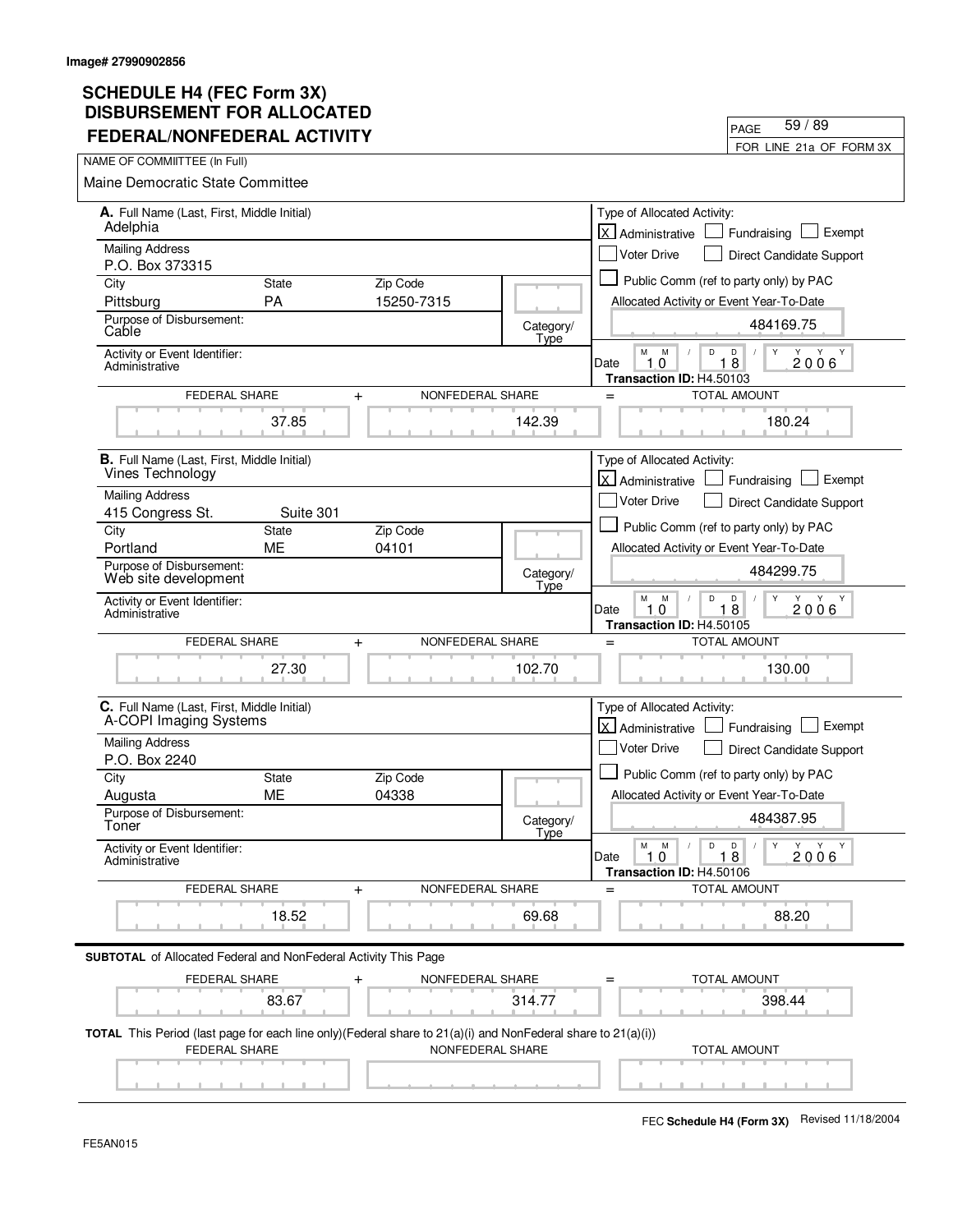| FEDERAL/NONFEDERAL ACTIVILI                                                                                                              |              |                               |                   | FOR LINE 21a OF FORM 3X                                                                                                        |
|------------------------------------------------------------------------------------------------------------------------------------------|--------------|-------------------------------|-------------------|--------------------------------------------------------------------------------------------------------------------------------|
| NAME OF COMMIITTEE (In Full)                                                                                                             |              |                               |                   |                                                                                                                                |
| Maine Democratic State Committee                                                                                                         |              |                               |                   |                                                                                                                                |
| A. Full Name (Last, First, Middle Initial)<br>Verizon                                                                                    |              |                               |                   | Type of Allocated Activity:<br>lx.<br>Exempt<br>Fundraising<br>Administrative                                                  |
| <b>Mailing Address</b>                                                                                                                   |              |                               |                   | <b>Voter Drive</b><br>Direct Candidate Support                                                                                 |
| P.O. Box 1939<br>City                                                                                                                    | <b>State</b> | Zip Code                      |                   | Public Comm (ref to party only) by PAC                                                                                         |
| Portland                                                                                                                                 | <b>ME</b>    | 04104-5010                    |                   | Allocated Activity or Event Year-To-Date                                                                                       |
| Purpose of Disbursement:<br>Phone                                                                                                        |              |                               | Category/<br>Type | 485045.92                                                                                                                      |
| Activity or Event Identifier:<br>Administrative                                                                                          |              |                               |                   | M<br>M<br>D<br>D<br>Y<br>Y<br>Y<br>Y<br>10<br>18<br>2006<br>Date<br>Transaction ID: H4.50107                                   |
| <b>FEDERAL SHARE</b>                                                                                                                     |              | NONFEDERAL SHARE<br>$\ddot{}$ |                   | <b>TOTAL AMOUNT</b><br>$=$                                                                                                     |
|                                                                                                                                          | 138.17       |                               | 519.80            | 657.97                                                                                                                         |
| <b>B.</b> Full Name (Last, First, Middle Initial)<br>Verizon                                                                             |              |                               |                   | Type of Allocated Activity:<br><b>X</b> Administrative<br>Exempt<br>Fundraising                                                |
| <b>Mailing Address</b><br>P.O. Box 1939                                                                                                  |              |                               |                   | <b>Voter Drive</b><br>Direct Candidate Support                                                                                 |
| City                                                                                                                                     | <b>State</b> | Zip Code                      |                   | Public Comm (ref to party only) by PAC                                                                                         |
| Portland                                                                                                                                 | <b>ME</b>    | 04104-5010                    |                   | Allocated Activity or Event Year-To-Date                                                                                       |
| Purpose of Disbursement:<br>Phone                                                                                                        |              |                               | Category/<br>Type | 486219.99                                                                                                                      |
| Activity or Event Identifier:<br>Administrative                                                                                          |              |                               |                   | М<br>Y<br>M<br>D<br>D<br>Y<br>Y Y<br>18<br>$\Omega$<br>2006<br>Date<br>1<br>Transaction ID: H4.50108                           |
| FEDERAL SHARE                                                                                                                            |              | NONFEDERAL SHARE<br>$\pmb{+}$ |                   | TOTAL AMOUNT<br>$=$                                                                                                            |
|                                                                                                                                          | 246.55       |                               | 927.52            | 1174.07                                                                                                                        |
| C. Full Name (Last, First, Middle Initial)<br>Emily H. Boyle                                                                             |              |                               |                   | Type of Allocated Activity:<br>X Administrative<br>Exempt<br>Fundraising                                                       |
| <b>Mailing Address</b><br>P.O. Box 6293                                                                                                  |              |                               |                   | Voter Drive<br>Direct Candidate Support                                                                                        |
| City                                                                                                                                     | <b>State</b> | Zip Code                      |                   | Public Comm (ref to party only) by PAC                                                                                         |
| China Village                                                                                                                            | <b>ME</b>    | 04925                         |                   | Allocated Activity or Event Year-To-Date                                                                                       |
| Purpose of Disbursement:<br>Reimb. Mileage & Office Supplies                                                                             |              |                               | Category/<br>Type | 486728.77                                                                                                                      |
| Activity or Event Identifier:<br>Administrative                                                                                          |              |                               |                   | М<br>M<br>$\mathsf D$<br>D<br>$\parallel$ Y<br>Y Y<br>Y<br>$\sqrt{2}$<br>Date<br>1.0<br>18<br>2006<br>Transaction ID: H4.50109 |
| FEDERAL SHARE                                                                                                                            |              | NONFEDERAL SHARE<br>$\pm$     |                   | <b>TOTAL AMOUNT</b>                                                                                                            |
|                                                                                                                                          | 106.84       |                               | 401.94            | 508.78                                                                                                                         |
| <b>SUBTOTAL</b> of Allocated Federal and NonFederal Activity This Page                                                                   |              |                               |                   |                                                                                                                                |
| <b>FEDERAL SHARE</b>                                                                                                                     | 491.56       | NONFEDERAL SHARE              | 1849.26           | TOTAL AMOUNT<br>2340.82                                                                                                        |
| <b>TOTAL</b> This Period (last page for each line only)(Federal share to $21(a)(i)$ and NonFederal share to $21(a)(i))$<br>FEDERAL SHARE |              | NONFEDERAL SHARE              |                   | <b>TOTAL AMOUNT</b>                                                                                                            |
|                                                                                                                                          |              |                               |                   |                                                                                                                                |

PAGE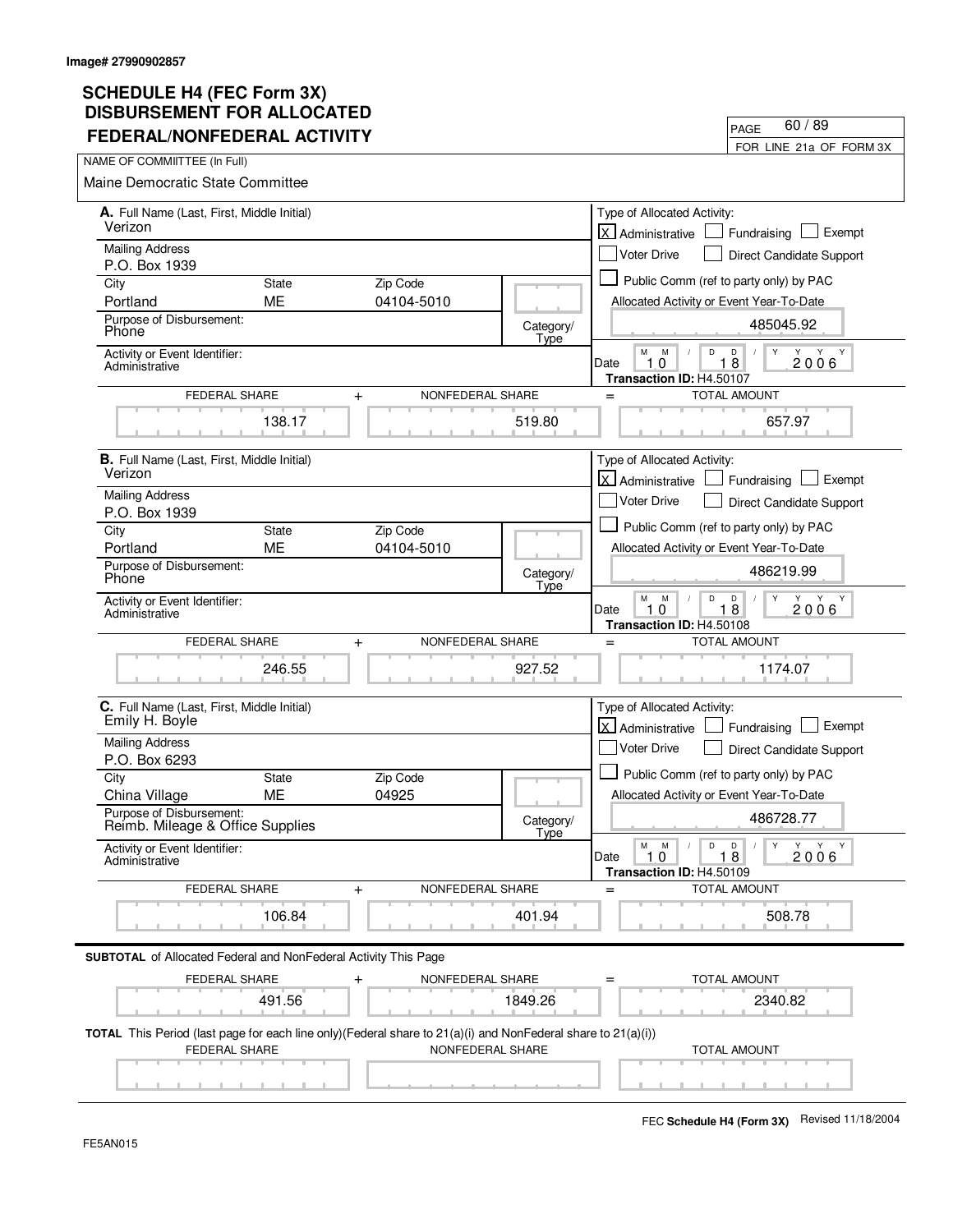| FEDERAL/NONFEDERAL ACTIVITY                                                                                                                     |                        |                               |                   |                                                                   | FOR LINE 21a OF FORM 3X                                |
|-------------------------------------------------------------------------------------------------------------------------------------------------|------------------------|-------------------------------|-------------------|-------------------------------------------------------------------|--------------------------------------------------------|
| NAME OF COMMIITTEE (In Full)                                                                                                                    |                        |                               |                   |                                                                   |                                                        |
| <b>Maine Democratic State Committee</b>                                                                                                         |                        |                               |                   |                                                                   |                                                        |
| A. Full Name (Last, First, Middle Initial)<br>Torvic W. Vardamis                                                                                |                        |                               |                   | Type of Allocated Activity:<br>lx l<br>Administrative             | Exempt<br>Fundraising                                  |
| <b>Mailing Address</b>                                                                                                                          |                        |                               |                   | <b>Voter Drive</b>                                                | Direct Candidate Support                               |
| 51 Fruit St.<br>City                                                                                                                            | <b>State</b>           | Zip Code                      |                   |                                                                   | Public Comm (ref to party only) by PAC                 |
| Bangor                                                                                                                                          | ME                     | 04401                         |                   | Allocated Activity or Event Year-To-Date                          |                                                        |
| Purpose of Disbursement:<br>Reimb. Mileage                                                                                                      |                        |                               | Category/<br>Type |                                                                   | 486940.01                                              |
| Activity or Event Identifier:<br>Administrative                                                                                                 |                        |                               |                   | M<br>M<br>D<br>10<br>Date<br>Transaction ID: H4.50110             | D<br>Y<br>Y<br>Y<br>Y<br>18<br>2006                    |
| FEDERAL SHARE                                                                                                                                   |                        | NONFEDERAL SHARE<br>$+$       |                   | $=$                                                               | <b>TOTAL AMOUNT</b>                                    |
|                                                                                                                                                 | 44.36                  |                               | 166.88            |                                                                   | 211.24                                                 |
| <b>B.</b> Full Name (Last, First, Middle Initial)<br>Kate Byrne                                                                                 |                        |                               |                   | Type of Allocated Activity:<br><b>X</b> Administrative            | Exempt<br>Fundraising                                  |
| <b>Mailing Address</b>                                                                                                                          |                        |                               |                   | <b>Voter Drive</b>                                                | Direct Candidate Support                               |
| 2 Simonton Street<br>City                                                                                                                       | State                  | Zip Code                      |                   |                                                                   | Public Comm (ref to party only) by PAC                 |
| South Portland                                                                                                                                  | <b>ME</b>              | 04106                         |                   | Allocated Activity or Event Year-To-Date                          |                                                        |
| Purpose of Disbursement:<br>Reimb. Office Supplies                                                                                              |                        |                               | Category/<br>Type |                                                                   | 487165.62                                              |
| Activity or Event Identifier:<br>Administrative                                                                                                 |                        |                               |                   | М<br>D<br>M<br>Date<br>$\Omega$<br>1.<br>Transaction ID: H4.50111 | D<br>Y<br>Y<br>Y Y<br>18<br>2006                       |
| FEDERAL SHARE                                                                                                                                   |                        | NONFEDERAL SHARE<br>$\ddot{}$ |                   | $=$                                                               | <b>TOTAL AMOUNT</b>                                    |
|                                                                                                                                                 | 47.38                  |                               | 178.23            |                                                                   | 225.61                                                 |
| C. Full Name (Last, First, Middle Initial)<br>Sarah C. Walsh                                                                                    |                        |                               |                   | Type of Allocated Activity:<br>اxا<br>Administrative              | Exempt<br>Fundraising                                  |
| <b>Mailing Address</b>                                                                                                                          |                        |                               |                   | <b>Voter Drive</b>                                                | Direct Candidate Support                               |
| 115 Sherman St.                                                                                                                                 | Apt.#2<br><b>State</b> | Zip Code                      |                   |                                                                   | Public Comm (ref to party only) by PAC                 |
| City<br>Portland                                                                                                                                | МE                     | 04101                         |                   | Allocated Activity or Event Year-To-Date                          |                                                        |
| Purpose of Disbursement:<br>Reimb. Phone & Office Supplies                                                                                      |                        |                               | Category/<br>Type |                                                                   | 487325.96                                              |
| Activity or Event Identifier:<br>Administrative                                                                                                 |                        |                               |                   | $\mathsf D$<br>M<br>M<br>Date<br>1.0<br>Transaction ID: H4.50112  | $\mathsf{Y}$<br>D<br>Y Y Y<br>$\sqrt{2}$<br>18<br>2006 |
| FEDERAL SHARE                                                                                                                                   |                        | NONFEDERAL SHARE<br>+         |                   |                                                                   | <b>TOTAL AMOUNT</b>                                    |
|                                                                                                                                                 | 33.67                  |                               | 126.67            |                                                                   | 160.34                                                 |
| <b>SUBTOTAL</b> of Allocated Federal and NonFederal Activity This Page                                                                          |                        |                               |                   |                                                                   |                                                        |
| FEDERAL SHARE                                                                                                                                   |                        | NONFEDERAL SHARE<br>$\pm$     |                   |                                                                   | TOTAL AMOUNT                                           |
|                                                                                                                                                 | 125.41                 |                               | 471.78            |                                                                   | 597.19                                                 |
| <b>TOTAL</b> This Period (last page for each line only)(Federal share to $21(a)(i)$ and NonFederal share to $21(a)(i))$<br><b>FEDERAL SHARE</b> |                        | NONFEDERAL SHARE              |                   |                                                                   | <b>TOTAL AMOUNT</b>                                    |
|                                                                                                                                                 |                        |                               |                   |                                                                   |                                                        |

PAGE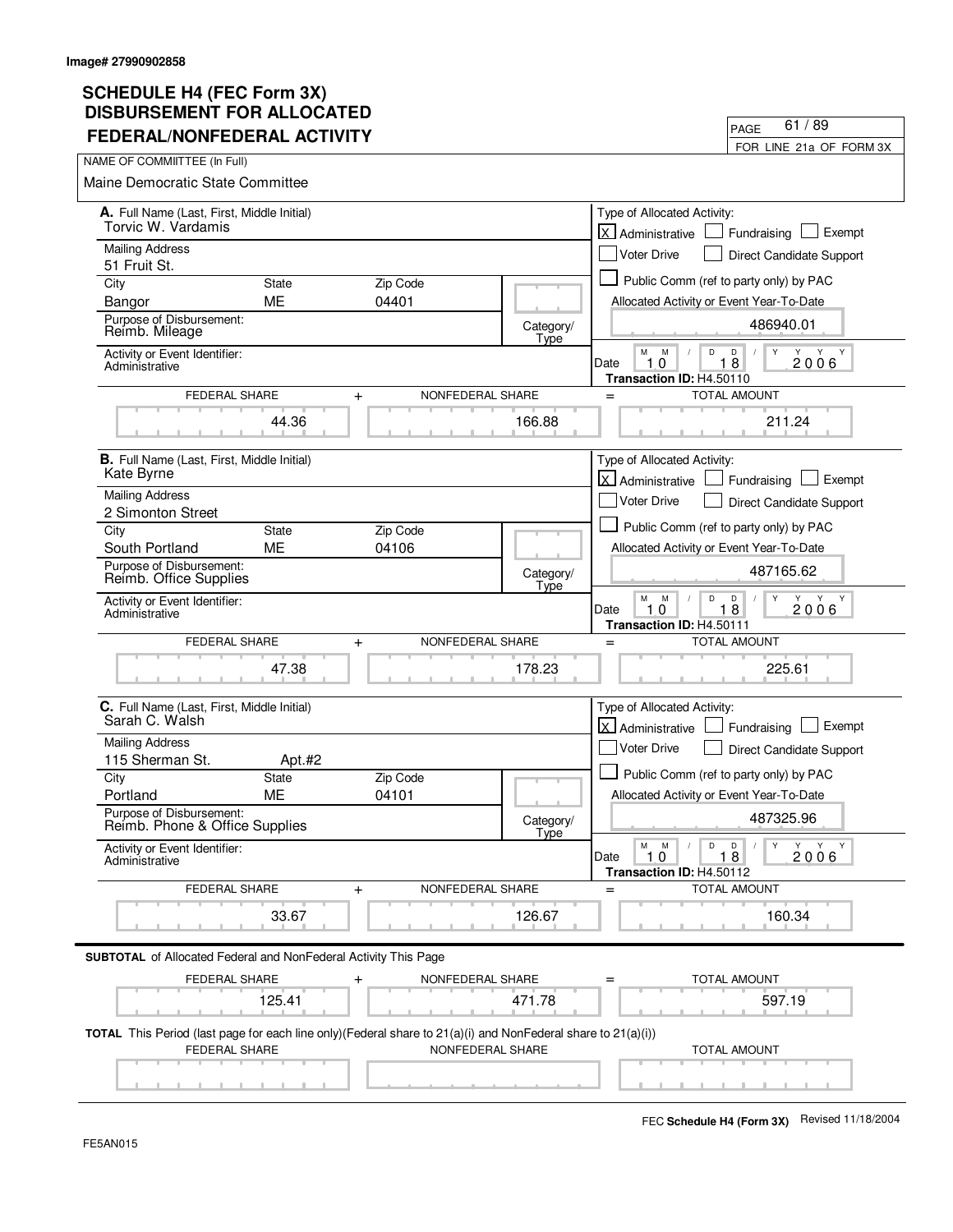| FEDERAL/NONFEDERAL ACTIVITY                                                                                                              |                           |                   |                   |                                                                  | FOR LINE 21a OF FORM 3X                               |
|------------------------------------------------------------------------------------------------------------------------------------------|---------------------------|-------------------|-------------------|------------------------------------------------------------------|-------------------------------------------------------|
| NAME OF COMMIITTEE (In Full)                                                                                                             |                           |                   |                   |                                                                  |                                                       |
| <b>Maine Democratic State Committee</b>                                                                                                  |                           |                   |                   |                                                                  |                                                       |
| A. Full Name (Last, First, Middle Initial)<br>Emily H. Boyle                                                                             |                           |                   |                   | Type of Allocated Activity:<br>lx l<br>Administrative            | Exempt<br>Fundraising                                 |
| <b>Mailing Address</b>                                                                                                                   |                           |                   |                   | <b>Voter Drive</b>                                               | Direct Candidate Support                              |
| P.O. Box 6293<br>City                                                                                                                    | <b>State</b>              | Zip Code          |                   |                                                                  | Public Comm (ref to party only) by PAC                |
| China Village                                                                                                                            | ME                        | 04925             |                   | Allocated Activity or Event Year-To-Date                         |                                                       |
| Purpose of Disbursement:<br>Reimb. Mileage                                                                                               |                           |                   | Category/<br>Type |                                                                  | 487555.76                                             |
| Activity or Event Identifier:<br>Administrative                                                                                          |                           |                   |                   | М<br>M<br>D<br>10<br>Date<br>Transaction ID: H4.50113            | $\mathsf D$<br>Y<br>Y<br>Y<br>Y<br>$1\bar{8}$<br>2006 |
| <b>FEDERAL SHARE</b>                                                                                                                     | $\ddot{}$                 | NONFEDERAL SHARE  |                   | $=$                                                              | <b>TOTAL AMOUNT</b>                                   |
|                                                                                                                                          | 48.26                     |                   | 181.54            |                                                                  | 229.80                                                |
| B. Full Name (Last, First, Middle Initial)<br>Justin L. Costa                                                                            |                           |                   |                   | Type of Allocated Activity:                                      |                                                       |
| <b>Mailing Address</b>                                                                                                                   |                           |                   |                   | lx I<br>Administrative                                           | Exempt<br>Fundraising                                 |
| 125 Jordan Ave.                                                                                                                          |                           |                   |                   | <b>Voter Drive</b>                                               | <b>Direct Candidate Support</b>                       |
| City                                                                                                                                     | <b>State</b>              | Zip Code          |                   |                                                                  | Public Comm (ref to party only) by PAC                |
| <b>Brunswick</b>                                                                                                                         | <b>ME</b>                 | 04011             |                   | Allocated Activity or Event Year-To-Date                         |                                                       |
| Purpose of Disbursement:<br>Reimb. Mileage                                                                                               |                           |                   | Category/<br>Type |                                                                  | 487745.76                                             |
| Activity or Event Identifier:<br>Administrative                                                                                          |                           |                   |                   | M<br>M<br>D<br>Date<br>0<br>1<br>Transaction ID: H4.50114        | Υ<br>D<br>Y Y Y<br>18<br>2006                         |
| FEDERAL SHARE                                                                                                                            | $\ddag$                   | NONFEDERAL SHARE  |                   | $=$                                                              | <b>TOTAL AMOUNT</b>                                   |
|                                                                                                                                          | 39.90                     |                   | 150.10            |                                                                  | 190.00                                                |
| C. Full Name (Last, First, Middle Initial)<br>Ashley R. Sennett                                                                          |                           |                   |                   | Type of Allocated Activity:<br><b>X</b> Administrative           | Exempt<br>Fundraising                                 |
| <b>Mailing Address</b>                                                                                                                   |                           |                   |                   | <b>Voter Drive</b>                                               | <b>Direct Candidate Support</b>                       |
| 419 Clark Road                                                                                                                           |                           |                   |                   |                                                                  | Public Comm (ref to party only) by PAC                |
| City<br>Albion                                                                                                                           | <b>State</b><br><b>ME</b> | Zip Code<br>04910 |                   | Allocated Activity or Event Year-To-Date                         |                                                       |
| Purpose of Disbursement:<br>Reimb. Postage and Mileage                                                                                   |                           |                   | Category/         |                                                                  | 488242.28                                             |
| Activity or Event Identifier:<br>Administrative                                                                                          |                           |                   | Type              | $\mathsf D$<br>M<br>M<br>Date<br>1.0<br>Transaction ID: H4.50115 | D<br>Y<br>Y Y<br>$\sqrt{2}$<br>Y<br>18<br>2006        |
| FEDERAL SHARE                                                                                                                            | +                         | NONFEDERAL SHARE  |                   | $=$                                                              | <b>TOTAL AMOUNT</b>                                   |
|                                                                                                                                          | 104.27                    |                   | 392.25            |                                                                  | 496.52                                                |
| <b>SUBTOTAL</b> of Allocated Federal and NonFederal Activity This Page                                                                   |                           |                   |                   |                                                                  |                                                       |
| FEDERAL SHARE                                                                                                                            | $\pm$                     | NONFEDERAL SHARE  |                   |                                                                  | TOTAL AMOUNT                                          |
|                                                                                                                                          | 192.43                    |                   | 723.89            |                                                                  | 916.32                                                |
| <b>TOTAL</b> This Period (last page for each line only)(Federal share to $21(a)(i)$ and NonFederal share to $21(a)(i))$<br>FEDERAL SHARE |                           | NONFEDERAL SHARE  |                   |                                                                  | <b>TOTAL AMOUNT</b>                                   |
|                                                                                                                                          |                           |                   |                   |                                                                  |                                                       |

FEC **Schedule H4 (Form 3X)** Revised 11/18/2004

PAGE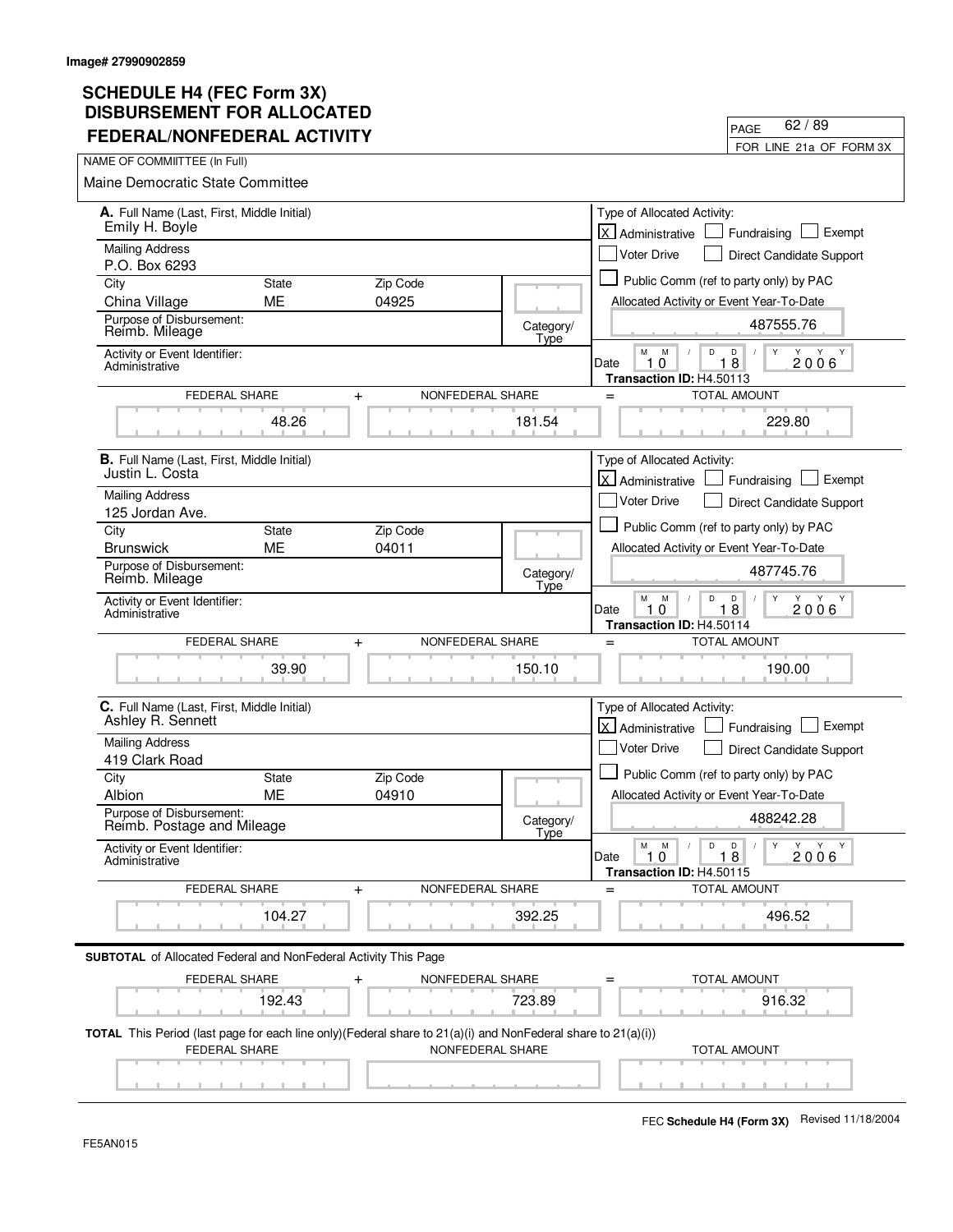| FEDERAL/NONFEDERAL ACTIVILI                                                                                                              |              |                              |                   | FOR LINE 21a OF FORM 3X                                                                                                           |
|------------------------------------------------------------------------------------------------------------------------------------------|--------------|------------------------------|-------------------|-----------------------------------------------------------------------------------------------------------------------------------|
| NAME OF COMMIITTEE (In Full)                                                                                                             |              |                              |                   |                                                                                                                                   |
| Maine Democratic State Committee                                                                                                         |              |                              |                   |                                                                                                                                   |
| A. Full Name (Last, First, Middle Initial)<br>Stephanie V. Hart                                                                          |              |                              |                   | Type of Allocated Activity:<br>lx.<br>Exempt<br>Fundraising<br>Administrative                                                     |
| <b>Mailing Address</b>                                                                                                                   |              |                              |                   | <b>Voter Drive</b><br>Direct Candidate Support                                                                                    |
| 11 Birchwood Circle<br>City                                                                                                              | <b>State</b> | Zip Code                     |                   | Public Comm (ref to party only) by PAC                                                                                            |
| Falmouth                                                                                                                                 | <b>ME</b>    | 04105                        |                   | Allocated Activity or Event Year-To-Date                                                                                          |
| Purpose of Disbursement:<br><b>Reimb Staff Lunch</b>                                                                                     |              |                              | Category/<br>Type | 488271.26                                                                                                                         |
| Activity or Event Identifier:<br>Administrative                                                                                          |              |                              |                   | M<br>M<br>D<br>D<br>Y<br>Y<br>Y<br>Y<br>10<br>18<br>2006<br>Date<br>Transaction ID: H4.50117                                      |
| FEDERAL SHARE                                                                                                                            |              | NONFEDERAL SHARE<br>$\ddag$  |                   | <b>TOTAL AMOUNT</b><br>$=$                                                                                                        |
|                                                                                                                                          | 6.09         |                              | 22.89             | 28.98                                                                                                                             |
| <b>B.</b> Full Name (Last, First, Middle Initial)<br>Jesse Knox                                                                          |              |                              |                   | Type of Allocated Activity:<br><b>X</b> Administrative<br>Exempt<br>Fundraising                                                   |
| <b>Mailing Address</b><br>67 Gleckler Rd.                                                                                                |              |                              |                   | <b>Voter Drive</b><br>Direct Candidate Support                                                                                    |
| City                                                                                                                                     | <b>State</b> | Zip Code                     |                   | Public Comm (ref to party only) by PAC                                                                                            |
| Portland                                                                                                                                 | <b>ME</b>    | 04103                        |                   | Allocated Activity or Event Year-To-Date                                                                                          |
| Purpose of Disbursement:<br>Reimb. Mileage & Postage                                                                                     |              |                              | Category/<br>Type | 488458.14                                                                                                                         |
| Activity or Event Identifier:<br>Administrative                                                                                          |              |                              |                   | M<br>Y<br>M<br>D<br>D<br>Y<br>Y Y<br>18<br>$\Omega$<br>2006<br>Date<br>1<br>Transaction ID: H4.50119                              |
| FEDERAL SHARE                                                                                                                            |              | NONFEDERAL SHARE<br>$\,{}^+$ |                   | TOTAL AMOUNT<br>$=$                                                                                                               |
|                                                                                                                                          | 39.24        |                              | 147.64            | 186.88                                                                                                                            |
| C. Full Name (Last, First, Middle Initial)<br>Staple's                                                                                   |              |                              |                   | Type of Allocated Activity:<br>اxا<br>Exempt<br>Administrative<br>Fundraising                                                     |
| <b>Mailing Address</b><br>P.O. Box 902                                                                                                   |              |                              |                   | Voter Drive<br>Direct Candidate Support                                                                                           |
| City                                                                                                                                     | <b>State</b> | Zip Code                     |                   | Public Comm (ref to party only) by PAC                                                                                            |
| Des Moines                                                                                                                               | IA           | 50368-9027                   |                   | Allocated Activity or Event Year-To-Date                                                                                          |
| Purpose of Disbursement:<br><b>Office Supplies</b>                                                                                       |              |                              | Category/<br>Type | 488817.02                                                                                                                         |
| Activity or Event Identifier:<br>Administrative                                                                                          |              |                              |                   | М<br>M<br>$\mathsf D$<br>D<br>$\mathsf{Y}$<br>$Y - Y$<br>Y<br>$\sqrt{2}$<br>Date<br>1.0<br>18<br>2006<br>Transaction ID: H4.50123 |
| <b>FEDERAL SHARE</b>                                                                                                                     |              | NONFEDERAL SHARE<br>$\pm$    |                   | <b>TOTAL AMOUNT</b>                                                                                                               |
|                                                                                                                                          | 75.36        |                              | 283.52            | 358.88                                                                                                                            |
| <b>SUBTOTAL</b> of Allocated Federal and NonFederal Activity This Page                                                                   |              |                              |                   |                                                                                                                                   |
| <b>FEDERAL SHARE</b>                                                                                                                     |              | NONFEDERAL SHARE             |                   | TOTAL AMOUNT                                                                                                                      |
|                                                                                                                                          | 120.69       |                              | 454.05            | 574.74                                                                                                                            |
| <b>TOTAL</b> This Period (last page for each line only)(Federal share to $21(a)(i)$ and NonFederal share to $21(a)(i))$<br>FEDERAL SHARE |              | NONFEDERAL SHARE             |                   | <b>TOTAL AMOUNT</b>                                                                                                               |
|                                                                                                                                          |              |                              |                   |                                                                                                                                   |

PAGE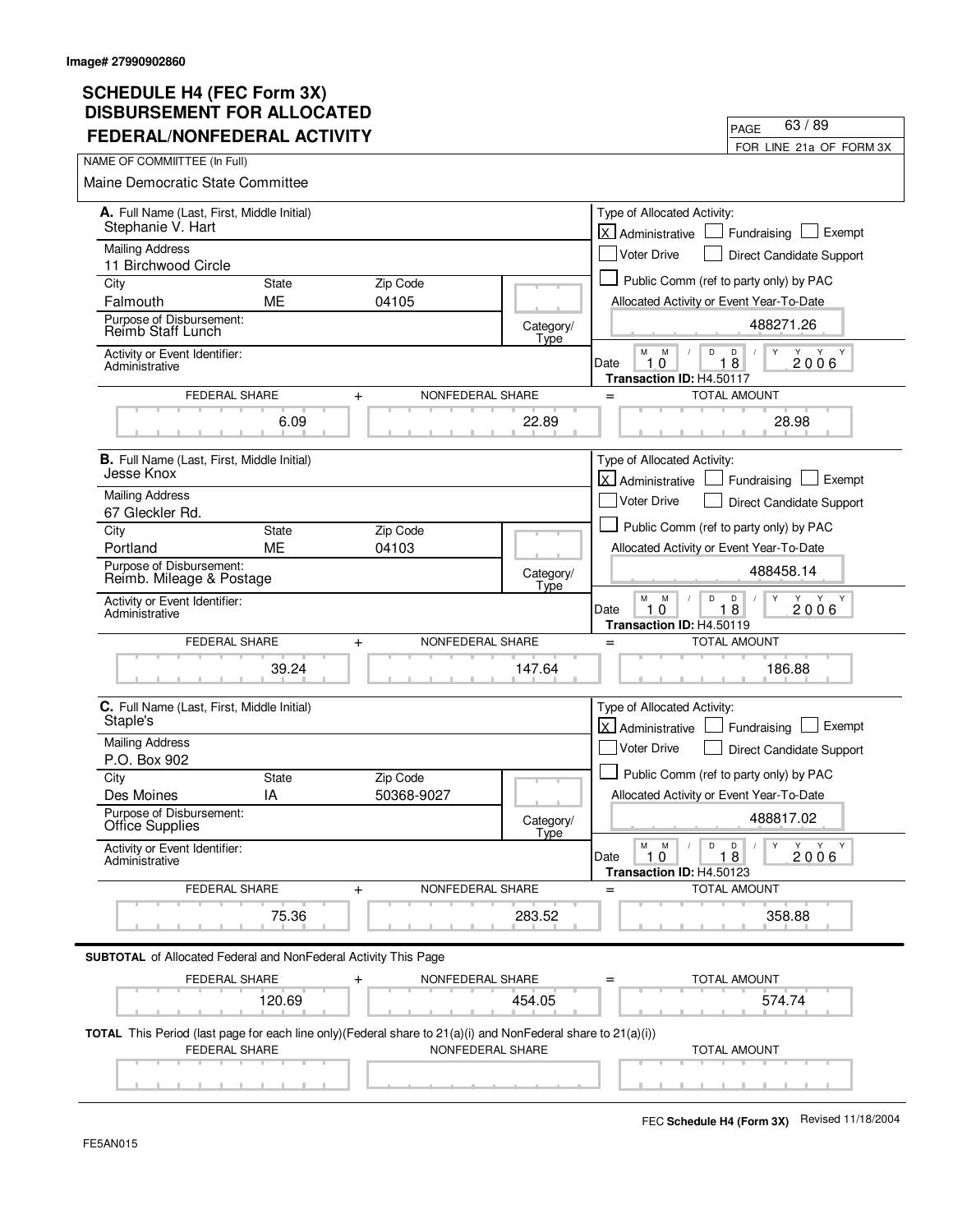| FEDERAL/NONFEDERAL ACTIVITY                                                                                                           |              |                               |                   | FOR LINE 21a OF FORM 3X                                                                                                                     |
|---------------------------------------------------------------------------------------------------------------------------------------|--------------|-------------------------------|-------------------|---------------------------------------------------------------------------------------------------------------------------------------------|
| NAME OF COMMIITTEE (In Full)                                                                                                          |              |                               |                   |                                                                                                                                             |
| <b>Maine Democratic State Committee</b>                                                                                               |              |                               |                   |                                                                                                                                             |
| A. Full Name (Last, First, Middle Initial)<br>A-COPI Imaging Systems                                                                  |              |                               |                   | Type of Allocated Activity:<br>lx.<br>Exempt<br>Fundraising<br>Administrative                                                               |
| <b>Mailing Address</b>                                                                                                                |              |                               |                   | <b>Voter Drive</b><br>Direct Candidate Support                                                                                              |
| P.O. Box 2240<br>City                                                                                                                 | <b>State</b> | Zip Code                      |                   | Public Comm (ref to party only) by PAC                                                                                                      |
| Augusta                                                                                                                               | ME           | 04338                         |                   | Allocated Activity or Event Year-To-Date                                                                                                    |
| Purpose of Disbursement:<br><b>Copier Rental</b>                                                                                      |              |                               | Category/<br>Type | 488995.19                                                                                                                                   |
| Activity or Event Identifier:<br>Administrative                                                                                       |              |                               |                   | M<br>M<br>D<br>D<br>Y Y<br>$1\bar{8}$<br>1.0<br>2006<br>Date<br>Transaction ID: H4.50124                                                    |
| FEDERAL SHARE                                                                                                                         |              | NONFEDERAL SHARE<br>$+$       |                   | <b>TOTAL AMOUNT</b><br>$=$                                                                                                                  |
|                                                                                                                                       | 37.42        |                               | 140.75            | 178.17                                                                                                                                      |
| <b>B.</b> Full Name (Last, First, Middle Initial)<br>Republic Parking System                                                          |              |                               |                   | Type of Allocated Activity:                                                                                                                 |
| <b>Mailing Address</b>                                                                                                                |              |                               |                   | X Administrative<br>Exempt<br>Fundraising                                                                                                   |
| 100 Broad St.                                                                                                                         |              |                               |                   | <b>Voter Drive</b><br>Direct Candidate Support                                                                                              |
| City                                                                                                                                  | <b>State</b> | Zip Code                      |                   | Public Comm (ref to party only) by PAC                                                                                                      |
| Bangor                                                                                                                                | <b>ME</b>    | 04401                         |                   | Allocated Activity or Event Year-To-Date                                                                                                    |
| Purpose of Disbursement:<br>Parking permits                                                                                           |              |                               | Category/<br>Type | 489083.19                                                                                                                                   |
| Activity or Event Identifier:<br>Administrative                                                                                       |              |                               |                   | М<br>M<br>D<br>D<br>Y<br>Y<br>Y Y<br>18<br>2006<br>Date<br>10<br>Transaction ID: H4.50125                                                   |
| FEDERAL SHARE                                                                                                                         |              | NONFEDERAL SHARE<br>$+$       |                   | <b>TOTAL AMOUNT</b><br>$=$                                                                                                                  |
|                                                                                                                                       | 18.48        |                               | 69.52             | 88.00                                                                                                                                       |
| C. Full Name (Last, First, Middle Initial)<br>William L. Kay                                                                          |              |                               |                   | Type of Allocated Activity:<br>lx l<br>Exempt<br>Administrative<br>Fundraising                                                              |
| <b>Mailing Address</b>                                                                                                                |              |                               |                   | Voter Drive                                                                                                                                 |
| 57 Goff St.                                                                                                                           |              |                               |                   | Direct Candidate Support                                                                                                                    |
| City                                                                                                                                  | <b>State</b> | Zip Code                      |                   | Public Comm (ref to party only) by PAC                                                                                                      |
| Auburn                                                                                                                                | ME           | 04210                         |                   | Allocated Activity or Event Year-To-Date                                                                                                    |
| Purpose of Disbursement:<br>Reimb. Phone                                                                                              |              |                               | Category/<br>Tyne | 489158.77                                                                                                                                   |
| Activity or Event Identifier:<br>Administrative                                                                                       |              |                               |                   | $\mathsf D$<br>$\mathsf{Y}$<br>Y Y Y<br>М<br>M<br>$\Box$<br>$\sqrt{2}$<br>$\prime$<br>1.0<br>18<br>Date<br>2006<br>Transaction ID: H4.50126 |
| <b>FEDERAL SHARE</b>                                                                                                                  |              | NONFEDERAL SHARE<br>$\ddot{}$ |                   | <b>TOTAL AMOUNT</b><br>$=$                                                                                                                  |
|                                                                                                                                       | 15.87        |                               | 59.71             | 75.58                                                                                                                                       |
| <b>SUBTOTAL</b> of Allocated Federal and NonFederal Activity This Page                                                                |              |                               |                   |                                                                                                                                             |
| FEDERAL SHARE                                                                                                                         |              | NONFEDERAL SHARE              |                   | TOTAL AMOUNT                                                                                                                                |
|                                                                                                                                       | 71.77        |                               | 269.98            | 341.75                                                                                                                                      |
| TOTAL This Period (last page for each line only) (Federal share to 21(a)(i) and NonFederal share to 21(a)(i))<br><b>FEDERAL SHARE</b> |              | NONFEDERAL SHARE              |                   | <b>TOTAL AMOUNT</b>                                                                                                                         |
|                                                                                                                                       |              |                               |                   |                                                                                                                                             |

PAGE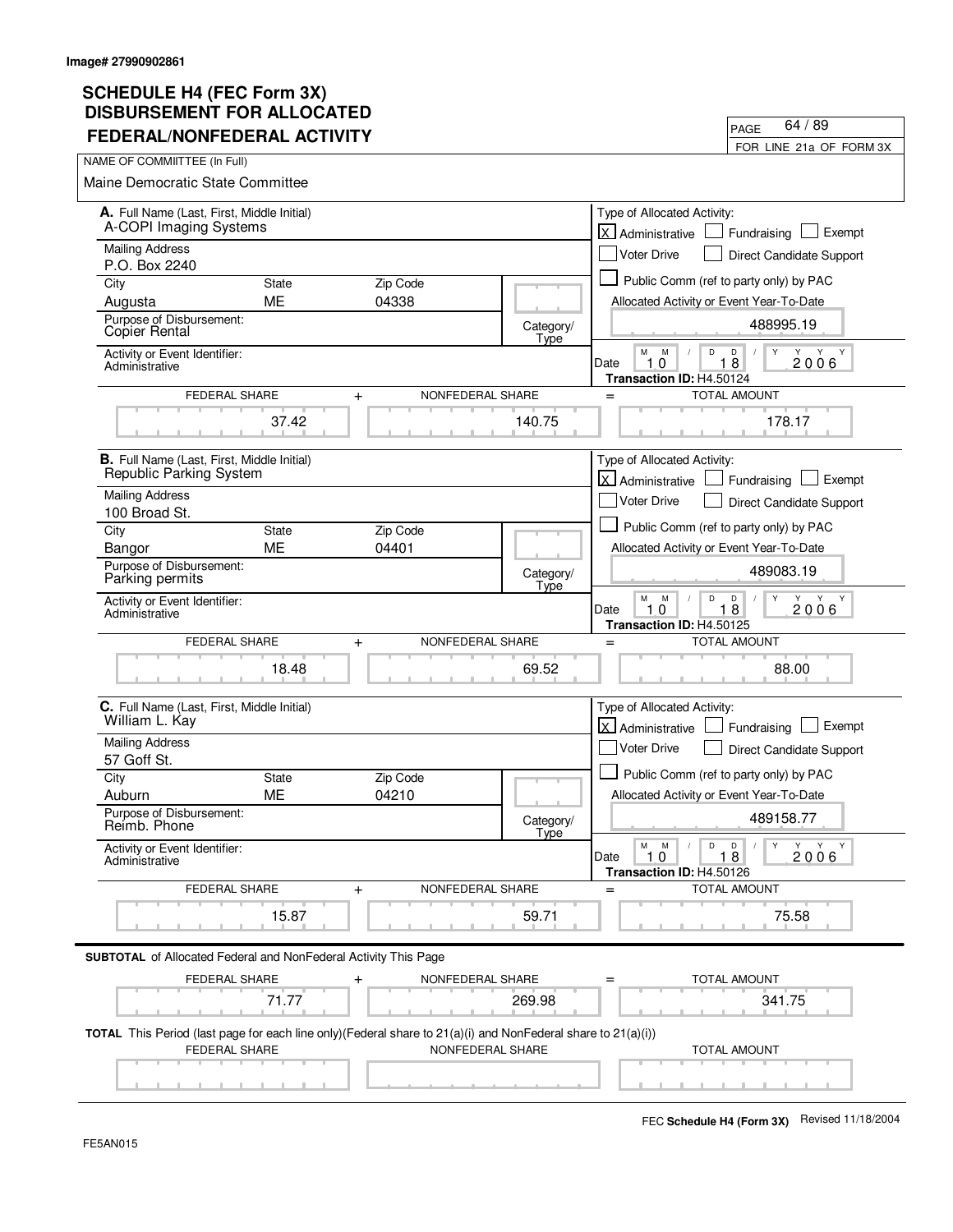| I LULINAL/NONI LULINAL ACTIVITT                                                                                                                 |                    |                               |                   | FOR LINE 21a OF FORM 3X                                                                                               |  |
|-------------------------------------------------------------------------------------------------------------------------------------------------|--------------------|-------------------------------|-------------------|-----------------------------------------------------------------------------------------------------------------------|--|
| NAME OF COMMIITTEE (In Full)                                                                                                                    |                    |                               |                   |                                                                                                                       |  |
| Maine Democratic State Committee                                                                                                                |                    |                               |                   |                                                                                                                       |  |
| A. Full Name (Last, First, Middle Initial)<br>Verizon                                                                                           |                    |                               |                   | Type of Allocated Activity:<br>lx l<br>Exempt<br>Administrative<br>Fundraising                                        |  |
| <b>Mailing Address</b>                                                                                                                          |                    |                               |                   | <b>Voter Drive</b><br>Direct Candidate Support                                                                        |  |
| P.O. Box 1939                                                                                                                                   |                    |                               |                   |                                                                                                                       |  |
| City                                                                                                                                            | <b>State</b>       | Zip Code                      |                   | Public Comm (ref to party only) by PAC                                                                                |  |
| Portland<br>Purpose of Disbursement:                                                                                                            | <b>ME</b>          | 04104-5010                    |                   | Allocated Activity or Event Year-To-Date                                                                              |  |
| Phone                                                                                                                                           |                    |                               | Category/<br>Type | 489351.76                                                                                                             |  |
| Activity or Event Identifier:<br>Administrative                                                                                                 |                    |                               |                   | M<br>M<br>D<br>D<br>Y<br>Y<br>Y<br>Y<br>10<br>18<br>2006<br>Date<br>Transaction ID: H4.50127                          |  |
| <b>FEDERAL SHARE</b>                                                                                                                            |                    | NONFEDERAL SHARE<br>$\ddot{}$ |                   | <b>TOTAL AMOUNT</b><br>$=$                                                                                            |  |
|                                                                                                                                                 | 40.53              |                               | 152.46            | 192.99                                                                                                                |  |
| <b>B.</b> Full Name (Last, First, Middle Initial)                                                                                               |                    |                               |                   | Type of Allocated Activity:                                                                                           |  |
| Benjamin C. Buxton                                                                                                                              |                    |                               |                   | $X$ Fundraising<br>Exempt<br>Administrative                                                                           |  |
| <b>Mailing Address</b>                                                                                                                          |                    |                               |                   | <b>Voter Drive</b><br>Direct Candidate Support                                                                        |  |
| 138 Stroudwater Rd.<br>City                                                                                                                     | <b>State</b>       | Zip Code                      |                   | Public Comm (ref to party only) by PAC                                                                                |  |
| Portland                                                                                                                                        | ME                 | 04102                         |                   | Allocated Activity or Event Year-To-Date                                                                              |  |
| Purpose of Disbursement:<br>Reimb. Postage                                                                                                      |                    |                               | Category/<br>Type | 2277.84                                                                                                               |  |
| Activity or Event Identifier:<br>Clinton-Glickman 10/16/06(10/16/2006)                                                                          |                    |                               |                   | М<br>M<br>D<br>D<br>Y Y<br>$0\bar{6}$<br>2006<br>10<br>Date<br>Transaction ID: H4.49802                               |  |
| FEDERAL SHARE                                                                                                                                   |                    | NONFEDERAL SHARE<br>$\ddot{}$ |                   | <b>TOTAL AMOUNT</b><br>$=$                                                                                            |  |
|                                                                                                                                                 | 1822.27            |                               | 455.57            | 2277.84                                                                                                               |  |
| C. Full Name (Last, First, Middle Initial)<br>Bowdoin Photography                                                                               |                    |                               |                   | Type of Allocated Activity:<br>$\lfloor x \rfloor$<br>Exempt<br>Administrative<br>Fundraising                         |  |
| <b>Mailing Address</b>                                                                                                                          |                    |                               |                   | Voter Drive<br>Direct Candidate Support                                                                               |  |
| 58 Bay Street                                                                                                                                   |                    |                               |                   | Public Comm (ref to party only) by PAC                                                                                |  |
| City<br>Winslow                                                                                                                                 | <b>State</b><br>ME | Zip Code<br>04901-7046        |                   | Allocated Activity or Event Year-To-Date                                                                              |  |
| Purpose of Disbursement:<br>Photography                                                                                                         |                    |                               | Category/         | 4629.84                                                                                                               |  |
| Activity or Event Identifier:<br>Clinton-Glickman 10/16/06(10/16/2006)                                                                          |                    |                               | Type              | М<br>M<br>$\mathsf D$<br>Y<br>Y<br>Y<br>D<br>Y<br>$\sqrt{2}$<br>Date<br>1.0<br>18<br>2006<br>Transaction ID: H4.50116 |  |
| <b>FEDERAL SHARE</b>                                                                                                                            |                    | NONFEDERAL SHARE<br>$\,{}^+$  |                   | <b>TOTAL AMOUNT</b>                                                                                                   |  |
|                                                                                                                                                 | 1881.60            |                               | 470.40            | 2352.00                                                                                                               |  |
| <b>SUBTOTAL</b> of Allocated Federal and NonFederal Activity This Page                                                                          |                    |                               |                   |                                                                                                                       |  |
| FEDERAL SHARE                                                                                                                                   |                    | NONFEDERAL SHARE              |                   | <b>TOTAL AMOUNT</b>                                                                                                   |  |
|                                                                                                                                                 | 3744.40            |                               | 1078.43           | 4822.83                                                                                                               |  |
| <b>TOTAL</b> This Period (last page for each line only)(Federal share to $21(a)(i)$ and NonFederal share to $21(a)(i))$<br><b>FEDERAL SHARE</b> |                    | NONFEDERAL SHARE              |                   | <b>TOTAL AMOUNT</b>                                                                                                   |  |
|                                                                                                                                                 |                    |                               |                   |                                                                                                                       |  |

FEC **Schedule H4 (Form 3X)** Revised 11/18/2004

PAGE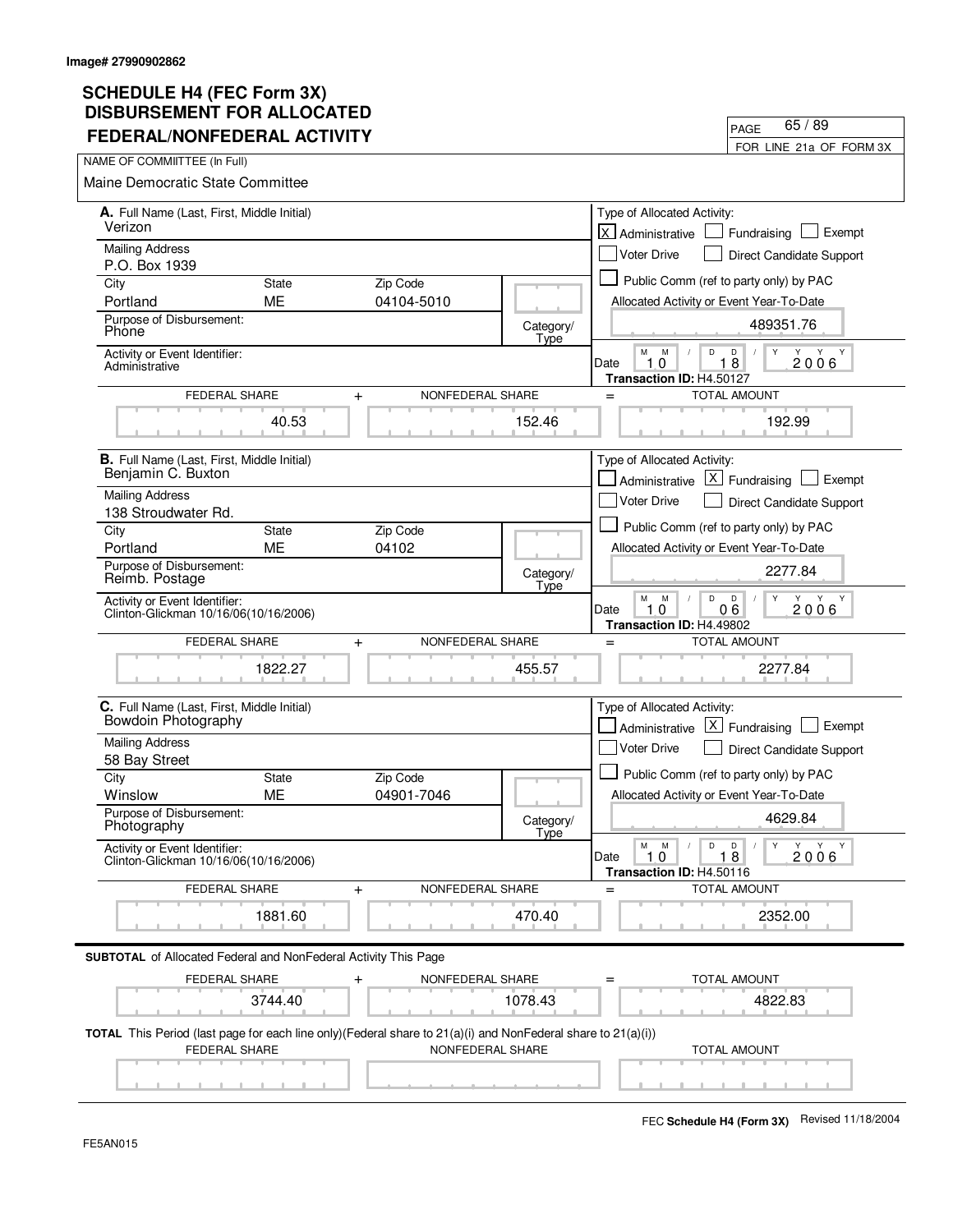| FEDERAL/NONFEDERAL ACTIVILI                                                                                                              |              |                               |                   | FOR LINE 21a OF FORM 3X                                                                                                                                         |
|------------------------------------------------------------------------------------------------------------------------------------------|--------------|-------------------------------|-------------------|-----------------------------------------------------------------------------------------------------------------------------------------------------------------|
| NAME OF COMMIITTEE (In Full)                                                                                                             |              |                               |                   |                                                                                                                                                                 |
| Maine Democratic State Committee                                                                                                         |              |                               |                   |                                                                                                                                                                 |
| A. Full Name (Last, First, Middle Initial)<br>Stephanie V. Hart                                                                          |              |                               |                   | Type of Allocated Activity:<br>$X$ Fundraising<br>Exempt<br>Administrative                                                                                      |
| <b>Mailing Address</b>                                                                                                                   |              |                               |                   | <b>Voter Drive</b><br>Direct Candidate Support                                                                                                                  |
| 11 Birchwood Circle                                                                                                                      | <b>State</b> |                               |                   | Public Comm (ref to party only) by PAC                                                                                                                          |
| City<br>Falmouth                                                                                                                         | MЕ           | Zip Code<br>04105             |                   | Allocated Activity or Event Year-To-Date                                                                                                                        |
| Purpose of Disbursement:<br>Reimb. Office Supplies and Lunch                                                                             |              |                               | Category/<br>Type | 5428.95                                                                                                                                                         |
| Activity or Event Identifier:<br>Clinton-Glickman 10/16/06(10/16/2006)                                                                   |              |                               |                   | M<br>M<br>D<br>D<br>Y<br>Y<br>Y<br>Y<br>10<br>8<br>2006<br>1<br>Date<br>Transaction ID: H4.50118                                                                |
| <b>FEDERAL SHARE</b>                                                                                                                     |              | NONFEDERAL SHARE<br>$\ddot{}$ |                   | <b>TOTAL AMOUNT</b><br>$=$                                                                                                                                      |
|                                                                                                                                          | 639.29       |                               | 159.82            | 799.11                                                                                                                                                          |
| <b>B.</b> Full Name (Last, First, Middle Initial)                                                                                        |              |                               |                   | Type of Allocated Activity:                                                                                                                                     |
| Staple's                                                                                                                                 |              |                               |                   | $ X $ Fundraising<br>Exempt<br>Administrative                                                                                                                   |
| <b>Mailing Address</b><br>P.O. Box 902                                                                                                   |              |                               |                   | <b>Voter Drive</b><br><b>Direct Candidate Support</b>                                                                                                           |
| City                                                                                                                                     | State        | Zip Code                      |                   | Public Comm (ref to party only) by PAC                                                                                                                          |
| Des Moines                                                                                                                               | ΙA           | 50368-9027                    |                   | Allocated Activity or Event Year-To-Date                                                                                                                        |
| Purpose of Disbursement:<br><b>Office Supplies</b>                                                                                       |              |                               | Category/<br>Type | 9483.03                                                                                                                                                         |
| Activity or Event Identifier:<br>JJ Dinner 2006(09/16/2006)                                                                              |              |                               |                   | М<br>M<br>D<br>$\overline{8}$<br>Y<br>Y Y<br>2006<br>Date<br>10<br>1<br>Transaction ID: H4.50095                                                                |
| <b>FEDERAL SHARE</b>                                                                                                                     |              | NONFEDERAL SHARE<br>$\ddot{}$ |                   | <b>TOTAL AMOUNT</b><br>$=$                                                                                                                                      |
|                                                                                                                                          | 186.64       |                               | 46.65             | 233.29                                                                                                                                                          |
| C. Full Name (Last, First, Middle Initial)<br>Benjamin C. Buxton                                                                         |              |                               |                   | Type of Allocated Activity:<br>$\lfloor x \rfloor$ Fundraising<br>Exempt<br>Administrative                                                                      |
| <b>Mailing Address</b><br>138 Stroudwater Rd.                                                                                            |              |                               |                   | <b>Voter Drive</b><br>Direct Candidate Support                                                                                                                  |
| City                                                                                                                                     | <b>State</b> | Zip Code                      |                   | Public Comm (ref to party only) by PAC                                                                                                                          |
| Portland                                                                                                                                 | ME           | 04102                         |                   | Allocated Activity or Event Year-To-Date                                                                                                                        |
| Purpose of Disbursement:<br>Reimb. Postage                                                                                               |              |                               | Category/<br>Type | 156.00                                                                                                                                                          |
| Activity or Event Identifier:<br>New York Event-10/10/06(10/10/2006)                                                                     |              |                               |                   | М<br>${\sf M}$<br>$\mathsf D$<br>$\mathsf D$<br>$\mathsf{Y}$<br>$Y - Y$<br>Y<br>$\sqrt{2}$<br>$\prime$<br>Date<br>1.0<br>2006<br>06<br>Transaction ID: H4.49801 |
| FEDERAL SHARE                                                                                                                            |              | NONFEDERAL SHARE<br>$\ddag$   |                   | <b>TOTAL AMOUNT</b>                                                                                                                                             |
|                                                                                                                                          | 124.80       |                               | 31.20             | 156.00                                                                                                                                                          |
| <b>SUBTOTAL</b> of Allocated Federal and NonFederal Activity This Page                                                                   |              |                               |                   |                                                                                                                                                                 |
| <b>FEDERAL SHARE</b>                                                                                                                     | 950.73       | NONFEDERAL SHARE              | 237.67            | <b>TOTAL AMOUNT</b><br>1188.40                                                                                                                                  |
| <b>TOTAL</b> This Period (last page for each line only)(Federal share to $21(a)(i)$ and NonFederal share to $21(a)(i))$<br>FEDERAL SHARE |              | NONFEDERAL SHARE              |                   | <b>TOTAL AMOUNT</b>                                                                                                                                             |
|                                                                                                                                          |              |                               |                   |                                                                                                                                                                 |

PAGE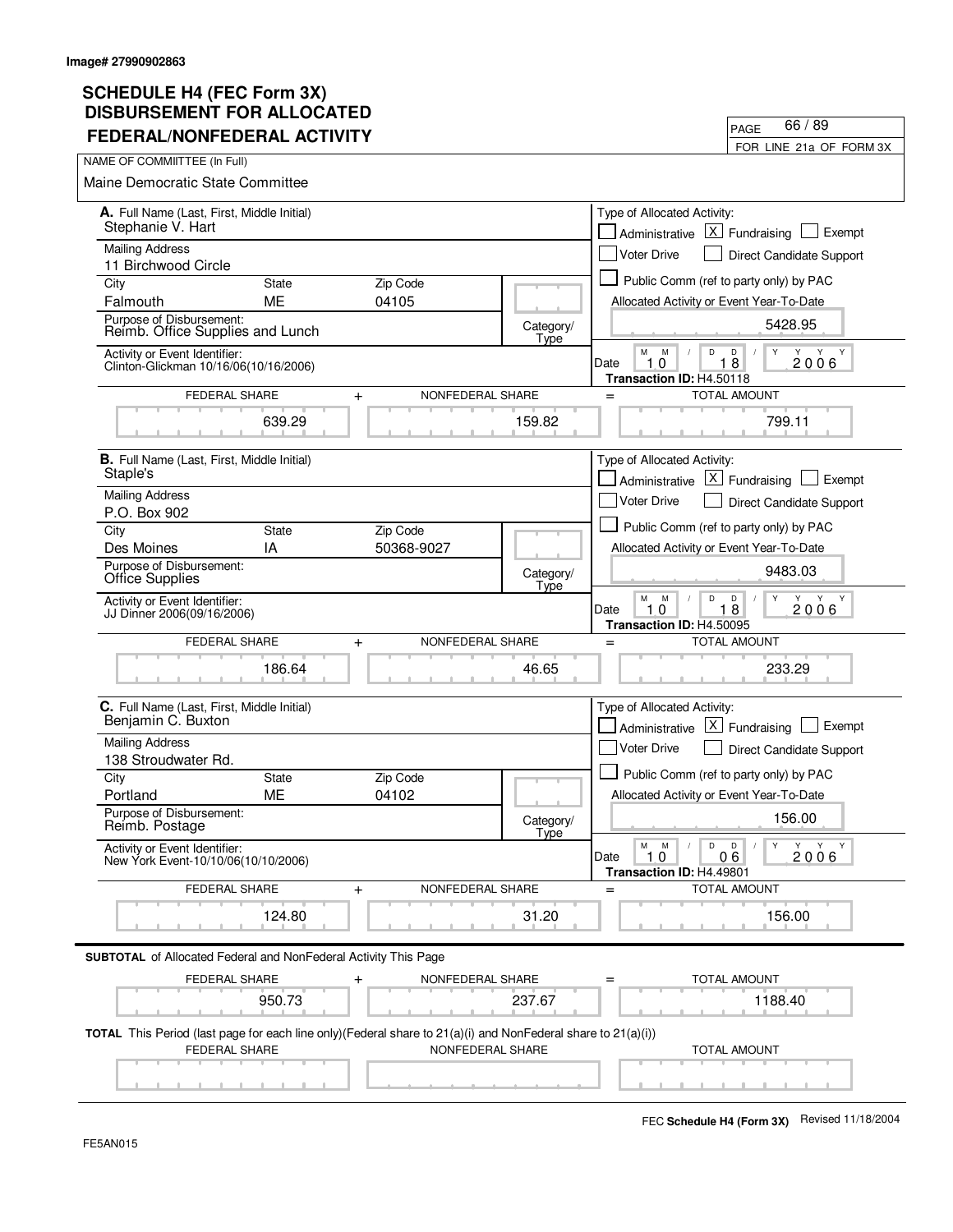# **SCHEDULE H4 (FEC Form 3X) DISBURSEMENT FOR ALLOCATED**

| DISDONSEMENT T VN ALLVVATLD                                                |              |                               |                   | 67/89<br>PAGE                                        |                                        |
|----------------------------------------------------------------------------|--------------|-------------------------------|-------------------|------------------------------------------------------|----------------------------------------|
| FEDERAL/NONFEDERAL ACTIVITY                                                |              |                               |                   |                                                      | FOR LINE 21a OF FORM 3X                |
| NAME OF COMMIITTEE (In Full)                                               |              |                               |                   |                                                      |                                        |
| Maine Democratic State Committee                                           |              |                               |                   |                                                      |                                        |
| A. Full Name (Last, First, Middle Initial)<br>Twin Cities Air Service, LLC |              |                               |                   | Type of Allocated Activity:<br>Administrative        | $ X $ Fundraising<br>Exempt            |
| <b>Mailing Address</b><br>81 Airport Drive                                 |              |                               |                   | <b>Voter Drive</b>                                   | <b>Direct Candidate Support</b>        |
| City                                                                       | <b>State</b> | Zip Code                      |                   |                                                      | Public Comm (ref to party only) by PAC |
| Auburn                                                                     | ME           | 04210                         |                   | Allocated Activity or Event Year-To-Date             |                                        |
| Purpose of Disbursement:<br>Air fare                                       |              |                               | Category/<br>Type |                                                      | 5103.69                                |
| Activity or Event Identifier:<br>New York Event-10/10/06(10/10/2006)       |              |                               |                   | M<br>M<br>D<br>Date<br>0<br>Transaction ID: H4.50120 | D<br>Y<br>Y<br>2006<br>8               |
| FEDERAL SHARE                                                              |              | NONFEDERAL SHARE<br>$\ddot{}$ |                   |                                                      | <b>TOTAL AMOUNT</b>                    |
|                                                                            | 3958.16      |                               | 989.53            |                                                      | 4947.69                                |

| <b>SUBTOTAL</b> of Allocated Federal and NonFederal Activity This Page                                                    |                  |                     |
|---------------------------------------------------------------------------------------------------------------------------|------------------|---------------------|
| <b>FEDERAL SHARE</b>                                                                                                      | NONFEDERAL SHARE | <b>TOTAL AMOUNT</b> |
| 3958.16                                                                                                                   | 989.53           | 4947.69             |
| <b>TOTAL</b> This Period (last page for each line only) (Federal share to $21(a)(i)$ and NonFederal share to $21(a)(i)$ ) |                  |                     |
| FEDERAL SHARE                                                                                                             | NONFEDERAL SHARE | TOTAL AMOUNT        |
| 16903.59                                                                                                                  | 33342.90         | 50246.49            |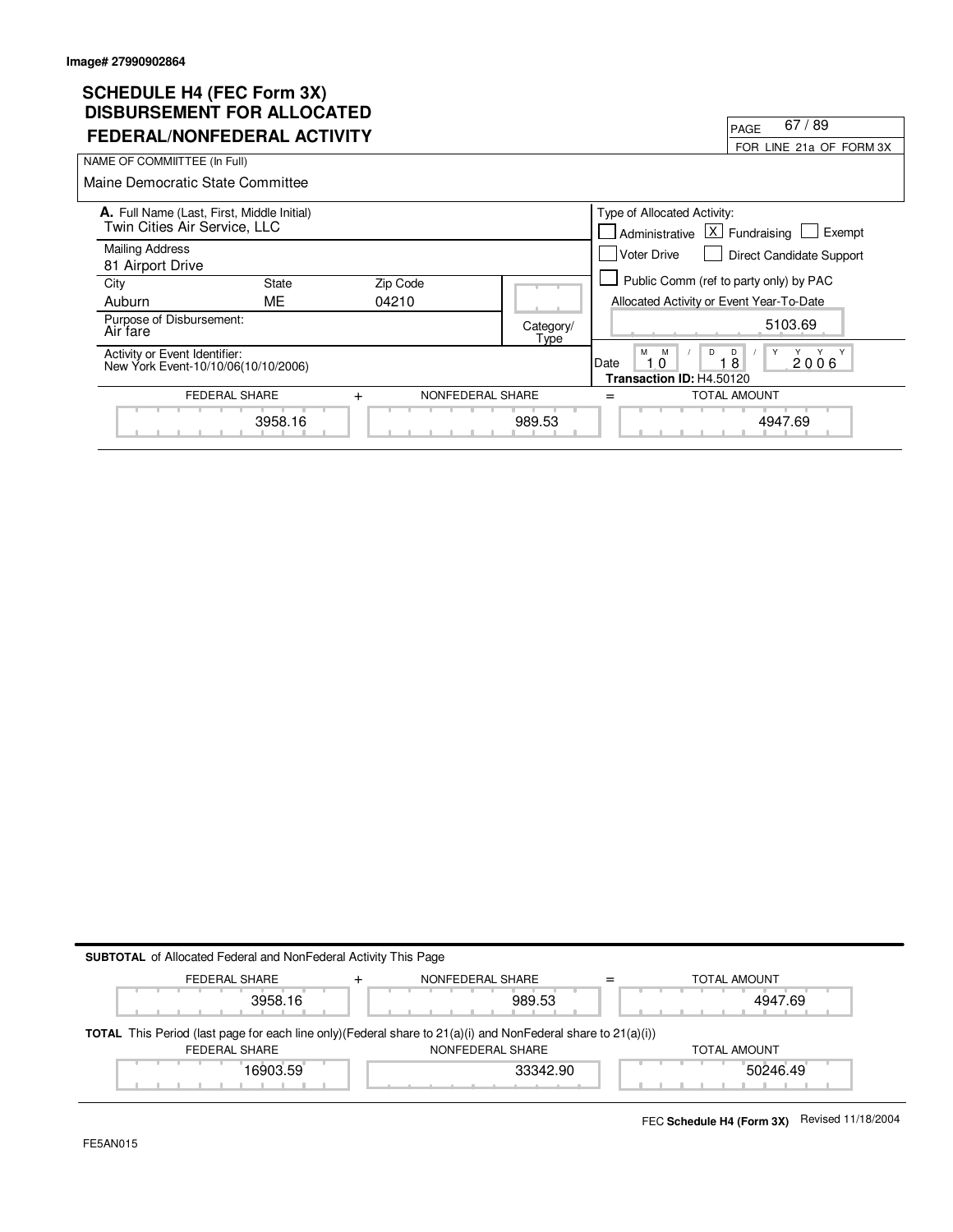#### **TRANSFERS OF LEVIN FUNDS FOR SCHEDULE H5 (FEC Form 3X) SHARED FEDERAL ELECTION ACTIVITY (To be used by State, District and Local Party Committees Only)**

PAGE 68 / 89

|  | FOR LINE 18b OF FORM 3X |
|--|-------------------------|
|--|-------------------------|

|                    | NAME OF COMMITTEE (In Full)                            |                 |                                                            |                                    |
|--------------------|--------------------------------------------------------|-----------------|------------------------------------------------------------|------------------------------------|
|                    | Maine Democratic State Committee                       |                 |                                                            |                                    |
|                    | NAME OF ACCOUNT                                        | DATE OF RECEIPT |                                                            | TOTAL AMOUNT TRANSFERRED           |
| М<br>Levin Account |                                                        | M<br>D<br>1.0   | $0\overline{5}$ $'$<br>$\mathsf{Y}$<br>$2006$ <sup>Y</sup> | 26291.73                           |
|                    |                                                        |                 |                                                            | <b>Transaction ID:</b><br>H5.49747 |
|                    | BREAKDOWN OF THIS TRANSFER                             |                 | <b>VOTER REGISTRATION</b>                                  |                                    |
| i)                 | <b>Voter Registration</b>                              |                 |                                                            | 0.00                               |
|                    |                                                        |                 |                                                            | <b>VOTER ID</b>                    |
| ii)                | Voter ID                                               |                 |                                                            | 0.00                               |
|                    |                                                        |                 |                                                            | <b>GOTV</b>                        |
| iii)               | <b>GOTV</b>                                            |                 |                                                            | 26291.73                           |
|                    |                                                        |                 |                                                            | <b>GENERIC CAMPAIGN ACTIVITY</b>   |
| iv)                | <b>Generic Campaign Activity</b>                       |                 |                                                            |                                    |
|                    | Total Amount Transferred for Generic Campaign Activity |                 |                                                            | 0.00                               |
|                    | NAME OF ACCOUNT                                        | DATE OF RECEIPT |                                                            | <b>TOTAL AMOUNT TRANSFERRED</b>    |
| Levin Account      |                                                        | M M             | $D$ $D$ $/$<br>  Y Y Y Y                                   | 28303.95                           |
|                    |                                                        | 1.0             | 17<br>2006                                                 |                                    |
|                    | BREAKDOWN OF THIS TRANSFER                             |                 |                                                            | <b>Transaction ID:</b><br>H5.50027 |
|                    | <b>Voter Registration</b>                              |                 | <b>VOTER REGISTRATION</b>                                  |                                    |
| i)                 |                                                        |                 |                                                            | 0.00                               |
|                    |                                                        |                 |                                                            | <b>VOTER ID</b>                    |
| ii)                | Voter ID                                               |                 |                                                            | 0.00                               |
|                    |                                                        |                 |                                                            | <b>GOTV</b>                        |
| iii)               | <b>GOTV</b>                                            |                 |                                                            | 28303.95                           |
|                    |                                                        |                 |                                                            |                                    |
| iv)                | <b>Generic Campaign Activity</b>                       |                 |                                                            | <b>GENERIC CAMPAIGN ACTIVITY</b>   |
|                    | Total Amount Transferred for Generic Campaign Activity |                 |                                                            | 0.00<br>a a a a a                  |
|                    |                                                        |                 |                                                            |                                    |
|                    |                                                        |                 | TOTALS FOR BREAKDOWN OF TRANSFER RECEIVED (Last Page Only) |                                    |
|                    |                                                        |                 |                                                            | 0.00                               |
|                    |                                                        |                 |                                                            |                                    |
|                    |                                                        |                 |                                                            | 0.00                               |
|                    |                                                        |                 |                                                            |                                    |
|                    |                                                        |                 |                                                            | 54595.68                           |
|                    |                                                        |                 |                                                            | 0.00                               |
|                    |                                                        |                 |                                                            |                                    |
|                    |                                                        |                 |                                                            | 54595.68                           |
|                    |                                                        |                 |                                                            |                                    |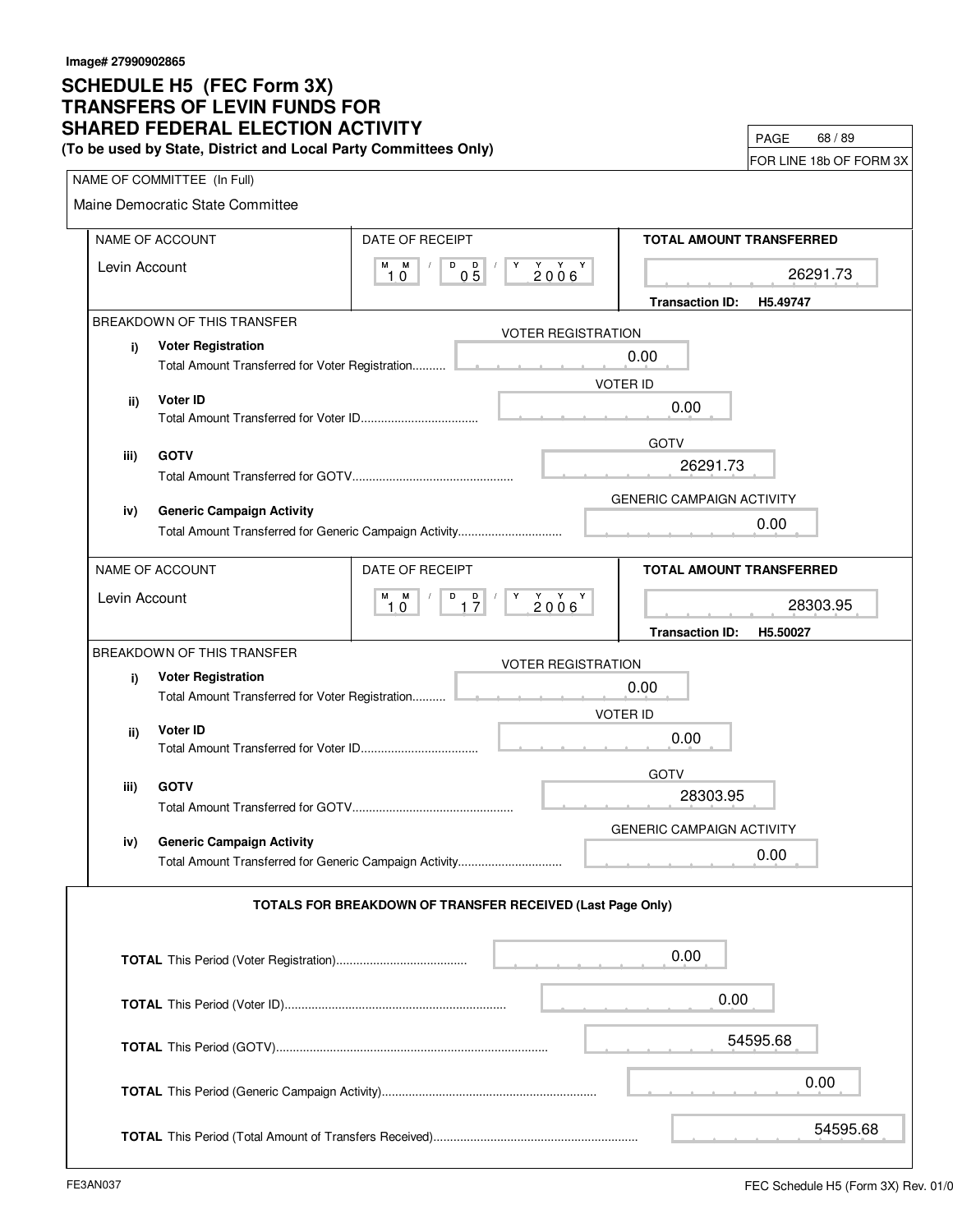### **SCHEDULE H6 (FEC Form 3X) DISBURSEMENTS OF FEDERAL AND LEVIN FUNDS FOR SHARED FEDERAL ELECTION ACTIVITY**<br>(To be used by State, District and Local Party Committees Only)<br>FOR LINE 30a OF FORM 3X

(To be used by State, District and Local Party Committees Only)

| NAME OF COMMITTEE (In Full)                                                                              |                                   |                                                                                                                  |                                                                        |
|----------------------------------------------------------------------------------------------------------|-----------------------------------|------------------------------------------------------------------------------------------------------------------|------------------------------------------------------------------------|
| Maine Democratic State Committee                                                                         |                                   |                                                                                                                  |                                                                        |
| A. Full Name (Last, First, Middle Initial) / Full Organization Name<br>The Organizing Group,<br>Inc.     |                                   | Type of Allocated Activity or Event:<br>Voter Registration<br>IX.<br><b>GOTV</b><br>Voter ID<br>Generic Campaign |                                                                        |
| <b>Mailing Address</b><br>888 - 16th Street, NW Suite 630                                                |                                   |                                                                                                                  | Allocated Activity or Event Year-To-Date<br>4190.96                    |
| City                                                                                                     | State<br>Zip Code                 |                                                                                                                  |                                                                        |
| Washington<br>Purpose of Disbursement<br>Voter iD Calls                                                  | DC<br>20006                       | Category/<br>Type                                                                                                | M<br>$^{\prime}$ 1.0<br>D<br>$0\overline{5}$<br>Υ<br>2006<br>Date      |
| <b>FEDERAL SHARE</b>                                                                                     | <b>LEVIN SHARE</b><br>$\ddag$     | =                                                                                                                | <b>TOTAL AMOUNT</b>                                                    |
| 880.10                                                                                                   |                                   | 3310.86                                                                                                          | 4190.96                                                                |
| Transaction ID: H6.49744                                                                                 |                                   |                                                                                                                  |                                                                        |
| B. Full Name (Last , First, Middle Initial) / Full Organization Name                                     |                                   |                                                                                                                  | Type of Allocated Activity or Event:                                   |
| The Organizing Group,<br>Inc.                                                                            |                                   |                                                                                                                  | Voter Registration<br><b>GOTV</b><br>X<br>Voter ID<br>Generic Campaign |
| <b>Mailing Address</b><br>888 - 16th Street, NW Suite 630                                                |                                   |                                                                                                                  | Allocated Activity or Event Year-To-Date<br>6062.96                    |
| City                                                                                                     | Zip Code<br>State                 |                                                                                                                  |                                                                        |
| Washington<br>Purpose of Disbursement<br>Voter ID Calls                                                  | 20006<br>DC                       | Category/<br>Type                                                                                                | M<br>D<br>M<br>$0\overline{5}$<br>Y<br>Y Y<br>Υ<br>Date<br>2006<br>10  |
| <b>FEDERAL SHARE</b>                                                                                     | <b>LEVIN SHARE</b><br>$\ddag$     |                                                                                                                  | TOTAL AMOUNT                                                           |
| 393.12                                                                                                   |                                   | 1478.88                                                                                                          | 1872.00                                                                |
| Transaction ID: H6.49745                                                                                 |                                   |                                                                                                                  |                                                                        |
| <b>SUBTOTAL</b> of Shared Federal and Levin Activity This Page                                           |                                   |                                                                                                                  |                                                                        |
| <b>FEDERAL SHARE</b>                                                                                     | $\mathbf +$<br><b>LEVIN SHARE</b> | $=$                                                                                                              | <b>TOTAL AMOUNT</b>                                                    |
| 1273.22                                                                                                  | 4789.74                           |                                                                                                                  | 6062.96                                                                |
| TOTAL This Period (last page for each line only)(Federal share to 30(a)(i) and Levin share to 30(a)(ii)) |                                   |                                                                                                                  |                                                                        |
| <b>FEDERAL SHARE</b>                                                                                     |                                   |                                                                                                                  | TOTAL AMOUNT                                                           |
|                                                                                                          | <b>LEVIN SHARE</b>                |                                                                                                                  |                                                                        |
| <b>TOTAL</b> This Period for the Levin Share                                                             |                                   |                                                                                                                  |                                                                        |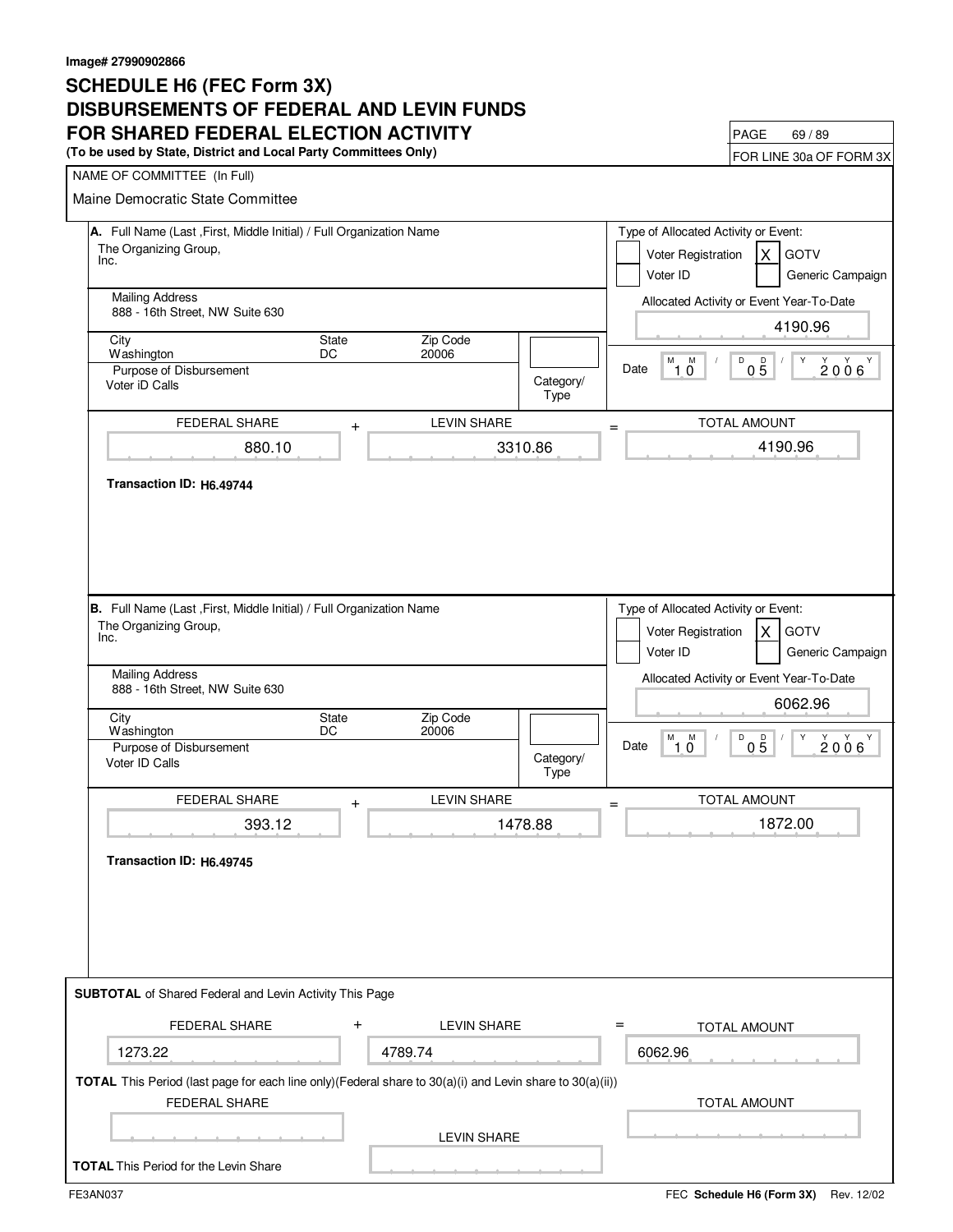### **SCHEDULE H6 (FEC Form 3X) DISBURSEMENTS OF FEDERAL AND LEVIN FUNDS FOR SHARED FEDERAL ELECTION ACTIVITY**<br>(To be used by State, District and Local Party Committees Only)

(To be used by State, District and Local Party Committees Only)

|                                                                                                                                  |                                 |                                                                                                                 | I UN LIIVE JUA UI TUNIVI JA                                                                                                                                |  |  |
|----------------------------------------------------------------------------------------------------------------------------------|---------------------------------|-----------------------------------------------------------------------------------------------------------------|------------------------------------------------------------------------------------------------------------------------------------------------------------|--|--|
| NAME OF COMMITTEE (In Full)                                                                                                      |                                 |                                                                                                                 |                                                                                                                                                            |  |  |
| Maine Democratic State Committee                                                                                                 |                                 |                                                                                                                 |                                                                                                                                                            |  |  |
| A. Full Name (Last, First, Middle Initial) / Full Organization Name<br>The Strategy Group                                        |                                 | Type of Allocated Activity or Event:<br>Voter Registration<br>ΙX<br><b>GOTV</b><br>Voter ID<br>Generic Campaign |                                                                                                                                                            |  |  |
| 730 North Franklin Street<br>Suite 601                                                                                           | <b>Mailing Address</b>          |                                                                                                                 |                                                                                                                                                            |  |  |
| State<br>City<br>Chicago<br>IL.                                                                                                  | Zip Code<br>60610               |                                                                                                                 | 36784.84                                                                                                                                                   |  |  |
| Purpose of Disbursement<br>Absentee Balloty Mailing Application                                                                  |                                 | Category/<br>Type                                                                                               | D<br>M<br>M<br>$0\overline{5}$<br>Y<br>$2006^{\gamma}$<br>Date<br>໊1 0໊                                                                                    |  |  |
| FEDERAL SHARE                                                                                                                    | <b>LEVIN SHARE</b><br>$\ddot{}$ | $=$                                                                                                             | TOTAL AMOUNT                                                                                                                                               |  |  |
| 6451.89                                                                                                                          |                                 | 24269.99                                                                                                        | 30721.88                                                                                                                                                   |  |  |
| Transaction ID: H6.49746                                                                                                         |                                 |                                                                                                                 |                                                                                                                                                            |  |  |
| B. Full Name (Last, First, Middle Initial) / Full Organization Name<br>The Organizing Group,<br>Inc.<br><b>Mailing Address</b>   |                                 |                                                                                                                 | Type of Allocated Activity or Event:<br>Voter Registration<br><b>GOTV</b><br>X<br>Voter ID<br>Generic Campaign<br>Allocated Activity or Event Year-To-Date |  |  |
| 888 - 16th Street, NW Suite 630                                                                                                  |                                 |                                                                                                                 | 40972.12                                                                                                                                                   |  |  |
| State<br>City<br>DC<br>Washington                                                                                                | Zip Code<br>20006               |                                                                                                                 |                                                                                                                                                            |  |  |
| Purpose of Disbursement<br>Voter ID Calls                                                                                        |                                 | Category/<br>Type                                                                                               | M M<br>Y<br>D<br>$\frac{D}{7}$<br>$\frac{1}{2}$<br>$2006^{\prime}$<br>Date<br>10                                                                           |  |  |
| FEDERAL SHARE                                                                                                                    | <b>LEVIN SHARE</b><br>$\pmb{+}$ | $=$                                                                                                             | TOTAL AMOUNT                                                                                                                                               |  |  |
| 879.33                                                                                                                           |                                 | 3307.95                                                                                                         | 4187.28                                                                                                                                                    |  |  |
| Transaction ID: H6.50026                                                                                                         |                                 |                                                                                                                 |                                                                                                                                                            |  |  |
| <b>SUBTOTAL</b> of Shared Federal and Levin Activity This Page                                                                   |                                 |                                                                                                                 |                                                                                                                                                            |  |  |
| <b>FEDERAL SHARE</b>                                                                                                             | $\ddot{}$<br><b>LEVIN SHARE</b> |                                                                                                                 | $=$<br><b>TOTAL AMOUNT</b>                                                                                                                                 |  |  |
| 7331.22                                                                                                                          | 27577.94                        |                                                                                                                 | 34909.16                                                                                                                                                   |  |  |
| TOTAL This Period (last page for each line only)(Federal share to 30(a)(i) and Levin share to 30(a)(ii))<br><b>FEDERAL SHARE</b> |                                 |                                                                                                                 | <b>TOTAL AMOUNT</b>                                                                                                                                        |  |  |
|                                                                                                                                  | <b>LEVIN SHARE</b>              |                                                                                                                 |                                                                                                                                                            |  |  |
| <b>TOTAL</b> This Period for the Levin Share                                                                                     |                                 |                                                                                                                 |                                                                                                                                                            |  |  |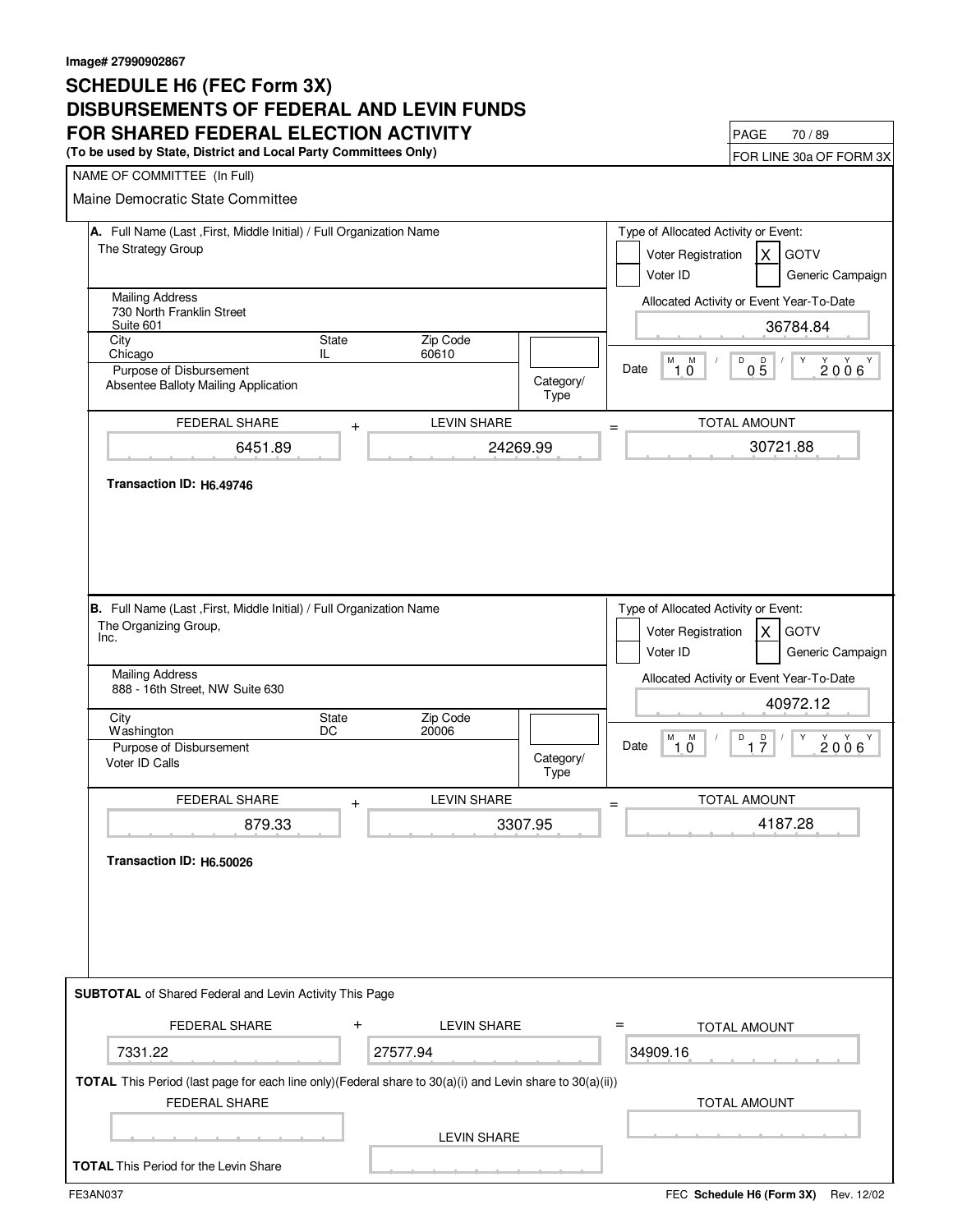### **SCHEDULE H6 (FEC Form 3X) DISBURSEMENTS OF FEDERAL AND LEVIN FUNDS FOR SHARED FEDERAL ELECTION ACTIVITY**<br>(To be used by State, District and Local Party Committees Only)<br>FOR LINE 30a OF FORM 3X

(To be used by State, District and Local Party Committees Only)

| NAME OF COMMITTEE (In Full)                                                                                                                      |                               |                   |                                                                                                                 |  |  |
|--------------------------------------------------------------------------------------------------------------------------------------------------|-------------------------------|-------------------|-----------------------------------------------------------------------------------------------------------------|--|--|
| Maine Democratic State Committee                                                                                                                 |                               |                   |                                                                                                                 |  |  |
| A. Full Name (Last , First, Middle Initial) / Full Organization Name<br>The Organizing Group,<br>Inc.                                            |                               |                   | Type of Allocated Activity or Event:<br>Voter Registration<br><b>GOTV</b><br>Voter ID<br>Generic Campaign<br>X. |  |  |
| <b>Mailing Address</b><br>888 - 16th Street, NW Suite 630                                                                                        |                               |                   | Allocated Activity or Event Year-To-Date<br>60864.00                                                            |  |  |
| City<br>State<br>Washington<br>DC                                                                                                                | Zip Code<br>20006             |                   |                                                                                                                 |  |  |
| Purpose of Disbursement<br>Voter ID Calls                                                                                                        |                               | Category/<br>Type | $M_{1,0}$<br>D<br>1 <sup>D</sup><br>Υ<br>2006<br>Date                                                           |  |  |
| FEDERAL SHARE                                                                                                                                    | <b>LEVIN SHARE</b><br>$\ddag$ | $=$               | TOTAL AMOUNT                                                                                                    |  |  |
| 6644.51                                                                                                                                          | 24995.99                      |                   | 31640.50                                                                                                        |  |  |
|                                                                                                                                                  |                               |                   |                                                                                                                 |  |  |
|                                                                                                                                                  |                               |                   |                                                                                                                 |  |  |
|                                                                                                                                                  |                               |                   |                                                                                                                 |  |  |
|                                                                                                                                                  |                               |                   |                                                                                                                 |  |  |
| <b>SUBTOTAL</b> of Shared Federal and Levin Activity This Page                                                                                   |                               |                   |                                                                                                                 |  |  |
| <b>FEDERAL SHARE</b>                                                                                                                             | $\pm$<br><b>LEVIN SHARE</b>   | $=$               | <b>TOTAL AMOUNT</b>                                                                                             |  |  |
| 6644.51                                                                                                                                          | 24995.99                      |                   | 31640.50                                                                                                        |  |  |
| TOTAL This Period (last page for each line only)(Federal share to 30(a)(i) and Levin share to 30(a)(ii))<br>FEDERAL SHARE<br><b>TOTAL AMOUNT</b> |                               |                   |                                                                                                                 |  |  |
| 15248.95                                                                                                                                         | <b>LEVIN SHARE</b>            |                   | 72612.62                                                                                                        |  |  |
| <b>TOTAL</b> This Period for the Levin Share                                                                                                     |                               | 57363.67          |                                                                                                                 |  |  |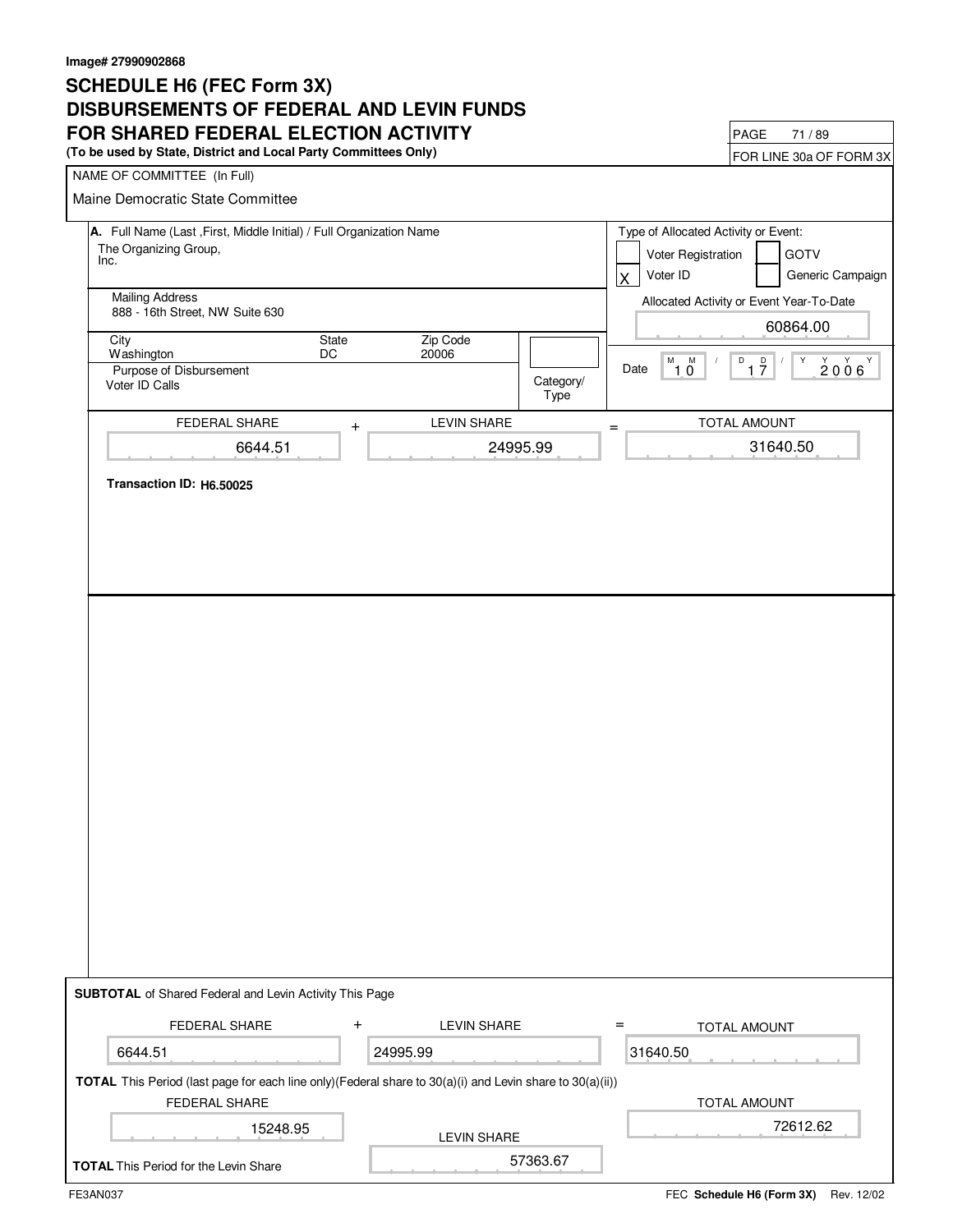## **SCHEDULE L (FEC Form 3X) AGGREGATION PAGE: LEVIN FUNDS**

| NAME OF COMMITTEE (In Full)<br>Maine Democratic State Committee |                                                                      |                                             |                                 |  |
|-----------------------------------------------------------------|----------------------------------------------------------------------|---------------------------------------------|---------------------------------|--|
|                                                                 | NAME OF ACCOUNT<br>Levin Account                                     |                                             |                                 |  |
|                                                                 |                                                                      | <b>COLUMN A</b><br><b>TOTAL THIS PERIOD</b> | <b>COLUMN B</b><br>YEAR-TO-DATE |  |
| 1.                                                              | <b>RECEIPTS FROM PERSONS</b><br>(Use Schedule L-A)                   | 0.00                                        | 10000.00                        |  |
|                                                                 |                                                                      | 0.00                                        | 0.00                            |  |
|                                                                 |                                                                      | 0.00                                        | 10000.00                        |  |
| 2.                                                              |                                                                      | 75500.00                                    | 116150.24                       |  |
| 3.                                                              | (Add Lines 1c and 2)                                                 | 75500.00                                    | 126150.24                       |  |
| 4.                                                              | TRANSFERS TO FEDERAL OR<br>ALLOCATION ACCOUNT<br>(Use Schedule L-B)  |                                             |                                 |  |
|                                                                 |                                                                      | 0.00                                        | 0.00                            |  |
|                                                                 |                                                                      | 26291.73                                    | 49378.30                        |  |
|                                                                 |                                                                      | 28303.95                                    | 28303.95                        |  |
|                                                                 | d. Generic Campaign                                                  | 0.00                                        | 7861.65                         |  |
|                                                                 |                                                                      | 54595.68                                    | 85543.90                        |  |
| 5.                                                              | OTHER DISBURSEMENTS                                                  | 0.00                                        | 32.00                           |  |
| 6.                                                              | TOTAL DISBURSEMENTS<br>(Add Lines 4e and 5)                          | 54595.68                                    | 85575.90                        |  |
| 7.                                                              | BEGINNING CASH ON HAND<br>(for Column B, use cash as of January 1st) | 20495.67                                    | 825.65                          |  |
| 8.                                                              | (from Line 3)                                                        | 75500.00                                    | 126150.24                       |  |
| 9.                                                              | (Add Lines 7 and 8)                                                  | 95995.67                                    | 126975.89                       |  |
| 10.                                                             | DISBURSEMENTS<br>(From Line 6)                                       | 54595.68                                    | 85575.90                        |  |
| 11.                                                             | ENDING CASH ON HAND<br>(Subtract Line 10 From Line 9)                |                                             | 41399.99                        |  |

**SL.49713**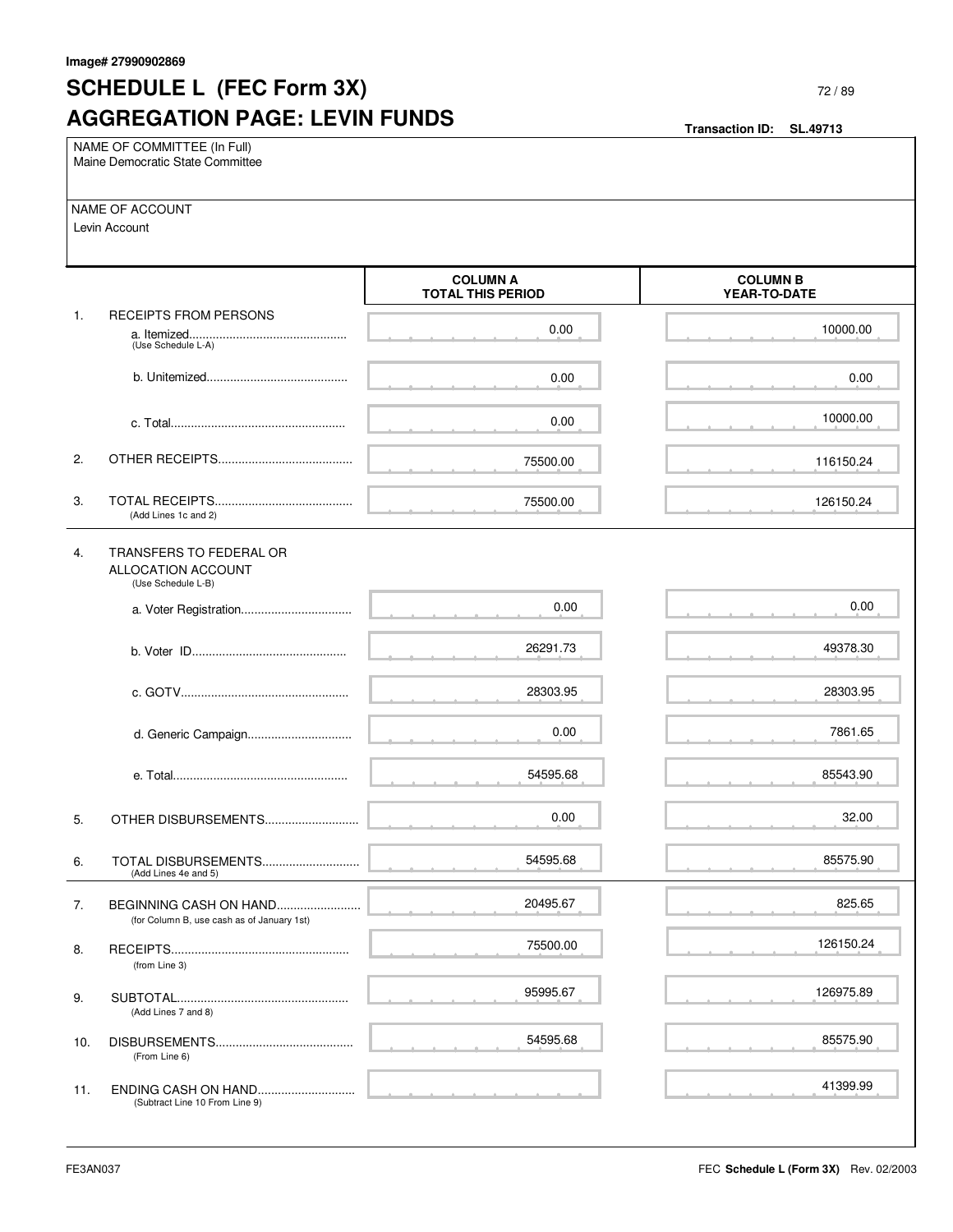### **SCHEDULE L-A (FEC Form 3X) ITEMIZED RECEIPTS OF LEVIN FUNDS**

| SCHEDULE L-A (FEC Form 3X)<br><b>ITEMIZED RECEIPTS OF LEVIN FUNDS</b>                                                                                                                                                                                                                   | Use separate schedule(s)<br>for each category of the | PAGE 73/89<br>FOR LINE NUMBER:                                                  |
|-----------------------------------------------------------------------------------------------------------------------------------------------------------------------------------------------------------------------------------------------------------------------------------------|------------------------------------------------------|---------------------------------------------------------------------------------|
|                                                                                                                                                                                                                                                                                         | <b>Aggregation Page</b>                              | $\mathbf{X}^{\mathbf{2}}$<br>1a<br>(check only one)                             |
| Any information copied from such Reports and Statements may not be sold or used by any person for the purpose of soliciting contributions<br>or for commercial purposes, other than using the name and address of any political committee to solicit contributions from such committee. |                                                      |                                                                                 |
| NAME OF COMMITTEE (In Full)<br>Maine Democratic State Committee                                                                                                                                                                                                                         |                                                      |                                                                                 |
| Full Name (Last, First, Middle Initial)                                                                                                                                                                                                                                                 |                                                      | Transaction ID:SASL2.49840                                                      |
| A. Aetna, Inc.<br><b>Mailing Address</b>                                                                                                                                                                                                                                                |                                                      | Date of Receipt<br>M M<br>D<br>$\blacksquare$<br>Υ<br>Y Y Y<br>2006<br>10<br>10 |
| 151 Farmington Ave.                                                                                                                                                                                                                                                                     |                                                      | Amount of Each Receipt this Period                                              |
| City<br>State                                                                                                                                                                                                                                                                           | Zip Code                                             | 5000.00                                                                         |
| <b>CT</b><br>Hartford                                                                                                                                                                                                                                                                   | 06156-9132                                           | Aggregate Year-to-Date                                                          |
| Name of Employer or Principal Place of Business                                                                                                                                                                                                                                         |                                                      |                                                                                 |
| Occupation                                                                                                                                                                                                                                                                              |                                                      | 5000.00<br><b>Account: 34516</b>                                                |
| Full Name (Last, First, Middle Initial)                                                                                                                                                                                                                                                 |                                                      | Transaction ID:SASL2.49852                                                      |
| American Federation of Teachers<br>В.                                                                                                                                                                                                                                                   |                                                      | Date of Receipt                                                                 |
| <b>Mailing Address</b><br>555 New Jersey Ave. NW                                                                                                                                                                                                                                        |                                                      | M<br>D<br>M<br>D<br>2006<br>10<br>10                                            |
| City<br>State                                                                                                                                                                                                                                                                           | Zip Code                                             | Amount of Each Receipt this Period                                              |
| DC<br>Washington                                                                                                                                                                                                                                                                        | 20001                                                | 5000.00                                                                         |
| Name of Employer or Principal Place of Business                                                                                                                                                                                                                                         |                                                      | Aggregate Year-to-Date                                                          |
| Occupation                                                                                                                                                                                                                                                                              |                                                      | 5000.00                                                                         |
| Full Name (Last, First, Middle Initial)                                                                                                                                                                                                                                                 |                                                      | <b>Account: 34516</b>                                                           |
| <b>Bath Iron Works</b><br>С.                                                                                                                                                                                                                                                            |                                                      | Transaction ID:SASL2.49882<br>Date of Receipt<br>M<br>М<br>D<br>D<br>Y Y Y      |
| <b>Mailing Address</b><br>700 Washington Street                                                                                                                                                                                                                                         |                                                      | $1\overline{2}$<br>2006<br>1,0                                                  |
| City<br>State                                                                                                                                                                                                                                                                           | Zip Code                                             | Amount of Each Receipt this Period                                              |
| Bath<br><b>ME</b>                                                                                                                                                                                                                                                                       | 04530                                                | 1000.00                                                                         |
| Name of Employer or Principal Place of Business                                                                                                                                                                                                                                         |                                                      | Aggregate Year-to-Date                                                          |
| Occupation                                                                                                                                                                                                                                                                              |                                                      | 1000.00                                                                         |
|                                                                                                                                                                                                                                                                                         |                                                      | <b>Account: 34516</b>                                                           |
| Full Name (Last, First, Middle Initial)                                                                                                                                                                                                                                                 |                                                      | Transaction ID:SASL2.49884                                                      |
| <b>D.</b> Gilbert Butler                                                                                                                                                                                                                                                                |                                                      | Date of Receipt                                                                 |
| <b>Mailing Address</b><br>745 Fifth Avenue<br><b>Suite 1702</b>                                                                                                                                                                                                                         |                                                      | $M$ $M$<br>D<br>1 <sup>D</sup><br>Y Y<br>2006<br>10                             |
| City<br>State                                                                                                                                                                                                                                                                           | Zip Code                                             | Amount of Each Receipt this Period                                              |
| <b>NY</b><br>New York                                                                                                                                                                                                                                                                   | 10151                                                | 10000.00                                                                        |
| Name of Employer or Principal Place of Business<br><b>Butler Capital Corporation</b>                                                                                                                                                                                                    |                                                      | Aggregate Year-to-Date<br>10000.00                                              |
| Occupation<br>President                                                                                                                                                                                                                                                                 |                                                      | <b>Account: 34516</b>                                                           |
|                                                                                                                                                                                                                                                                                         |                                                      |                                                                                 |

 $\mathbf{r}$ 

FE3AN037.PDF FEC **Schedule L-A (Form 3X)** (Rev. 02/2003)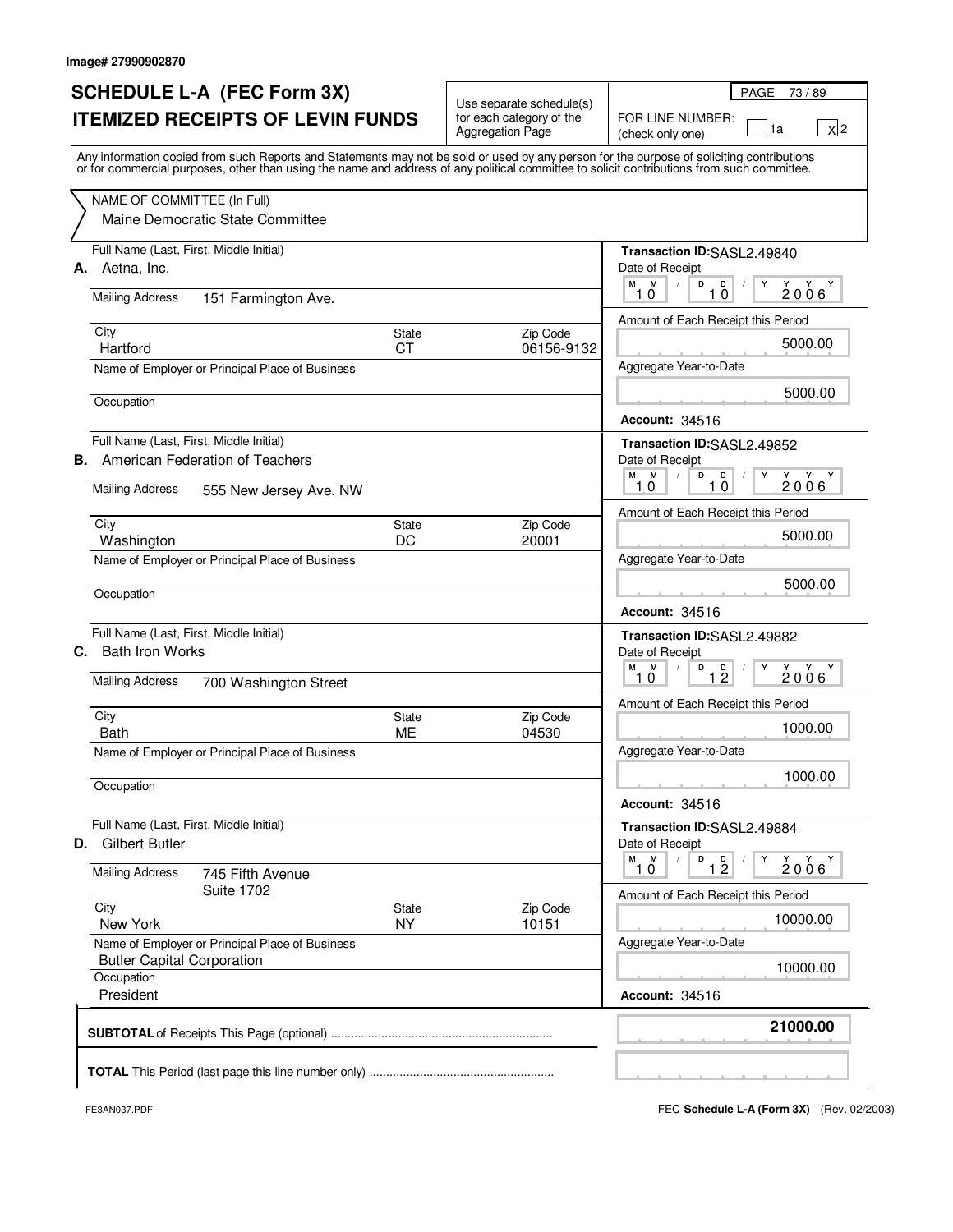# **SCHEDULE L-A (FEC Form 3X) ITEMIZED RECEIPTS OF LEVIN FUNDS**

| <b>SCHEDULE L-A (FEC Form 3X)</b>                                                                                                                                                                                                                                                       |                           |                                                                                 | PAGE<br>74/89                                                      |
|-----------------------------------------------------------------------------------------------------------------------------------------------------------------------------------------------------------------------------------------------------------------------------------------|---------------------------|---------------------------------------------------------------------------------|--------------------------------------------------------------------|
| <b>ITEMIZED RECEIPTS OF LEVIN FUNDS</b>                                                                                                                                                                                                                                                 |                           | Use separate schedule(s)<br>for each category of the<br><b>Aggregation Page</b> | FOR LINE NUMBER:<br>$\mathsf{X}$  2<br>1a<br>(check only one)      |
| Any information copied from such Reports and Statements may not be sold or used by any person for the purpose of soliciting contributions<br>or for commercial purposes, other than using the name and address of any political committee to solicit contributions from such committee. |                           |                                                                                 |                                                                    |
| NAME OF COMMITTEE (In Full)<br>Maine Democratic State Committee                                                                                                                                                                                                                         |                           |                                                                                 |                                                                    |
| Full Name (Last, First, Middle Initial)<br>A. Drive Committee                                                                                                                                                                                                                           |                           |                                                                                 | Transaction ID:SASL2.49970<br>Date of Receipt<br>M<br>M            |
| <b>Mailing Address</b><br>25 Louisiana Avenue, NW                                                                                                                                                                                                                                       |                           |                                                                                 | D<br>$1\overline{3}$<br>Y<br>$2006^{\gamma}$<br>10                 |
| City                                                                                                                                                                                                                                                                                    | State                     | Zip Code                                                                        | Amount of Each Receipt this Period                                 |
| Washington                                                                                                                                                                                                                                                                              | DC                        | 20001                                                                           | 10000.00                                                           |
| Name of Employer or Principal Place of Business                                                                                                                                                                                                                                         |                           |                                                                                 | Aggregate Year-to-Date                                             |
| Occupation                                                                                                                                                                                                                                                                              |                           |                                                                                 | 10000.00<br><b>Account: 34516</b>                                  |
| Full Name (Last, First, Middle Initial)                                                                                                                                                                                                                                                 |                           |                                                                                 | Transaction ID:SASL2.49720                                         |
| <b>B.</b> Hawkins Delafield & Wood                                                                                                                                                                                                                                                      |                           |                                                                                 | Date of Receipt<br>M<br>M<br>Y<br>$\sqrt{ }$<br>D<br>D<br>Y<br>Y Y |
| <b>Mailing Address</b><br>One Chase Manhattan Plaza                                                                                                                                                                                                                                     |                           |                                                                                 | 2006<br>10<br>04                                                   |
|                                                                                                                                                                                                                                                                                         |                           |                                                                                 | Amount of Each Receipt this Period                                 |
| City<br>New York                                                                                                                                                                                                                                                                        | <b>State</b><br><b>NY</b> | Zip Code<br>10005                                                               | 5000.00                                                            |
| Name of Employer or Principal Place of Business                                                                                                                                                                                                                                         |                           |                                                                                 | Aggregate Year-to-Date                                             |
| Occupation                                                                                                                                                                                                                                                                              |                           |                                                                                 | 5000.00                                                            |
|                                                                                                                                                                                                                                                                                         |                           |                                                                                 | <b>Account: 34516</b>                                              |
| Full Name (Last, First, Middle Initial)                                                                                                                                                                                                                                                 |                           |                                                                                 | Transaction ID:SASL2.49844                                         |
| C. I.U.O.E. Local NO.4                                                                                                                                                                                                                                                                  |                           |                                                                                 | Date of Receipt<br>М<br>M<br>$\sqrt{2}$<br>D<br>D<br>Y<br>Y<br>Y Y |
| <b>Mailing Address</b><br>16 Trotter Drive                                                                                                                                                                                                                                              |                           |                                                                                 | 2006<br>10<br>10                                                   |
| City                                                                                                                                                                                                                                                                                    | State                     | Zip Code                                                                        | Amount of Each Receipt this Period                                 |
| Medway                                                                                                                                                                                                                                                                                  | MA                        | 02053                                                                           | 500.00                                                             |
| Name of Employer or Principal Place of Business                                                                                                                                                                                                                                         |                           |                                                                                 | Aggregate Year-to-Date                                             |
| Occupation                                                                                                                                                                                                                                                                              |                           |                                                                                 | 500.00                                                             |
|                                                                                                                                                                                                                                                                                         |                           |                                                                                 | <b>Account: 34516</b>                                              |
| Full Name (Last, First, Middle Initial)                                                                                                                                                                                                                                                 |                           |                                                                                 | Transaction ID:SASL2.49842                                         |
| <b>D.</b> LLC Jen Partners                                                                                                                                                                                                                                                              |                           |                                                                                 | Date of Receipt<br>M<br>м<br>D<br>$\Box$<br>Y<br>Y<br>$Y - Y$      |
| <b>Mailing Address</b><br>551 Madison Ave., 3rd Floor                                                                                                                                                                                                                                   |                           |                                                                                 | 2006<br>10<br>1,0                                                  |
| City                                                                                                                                                                                                                                                                                    | State                     | Zip Code                                                                        | Amount of Each Receipt this Period                                 |
| New York                                                                                                                                                                                                                                                                                | <b>NY</b>                 | 10022-3287                                                                      | 500.00                                                             |
| Name of Employer or Principal Place of Business                                                                                                                                                                                                                                         |                           |                                                                                 | Aggregate Year-to-Date                                             |
| Occupation                                                                                                                                                                                                                                                                              |                           |                                                                                 | 500.00                                                             |
|                                                                                                                                                                                                                                                                                         |                           |                                                                                 | <b>Account: 34516</b>                                              |
|                                                                                                                                                                                                                                                                                         |                           |                                                                                 | 16000.00                                                           |
|                                                                                                                                                                                                                                                                                         |                           |                                                                                 |                                                                    |
|                                                                                                                                                                                                                                                                                         |                           |                                                                                 |                                                                    |

FE3AN037.PDF FEC **Schedule L-A (Form 3X)** (Rev. 02/2003)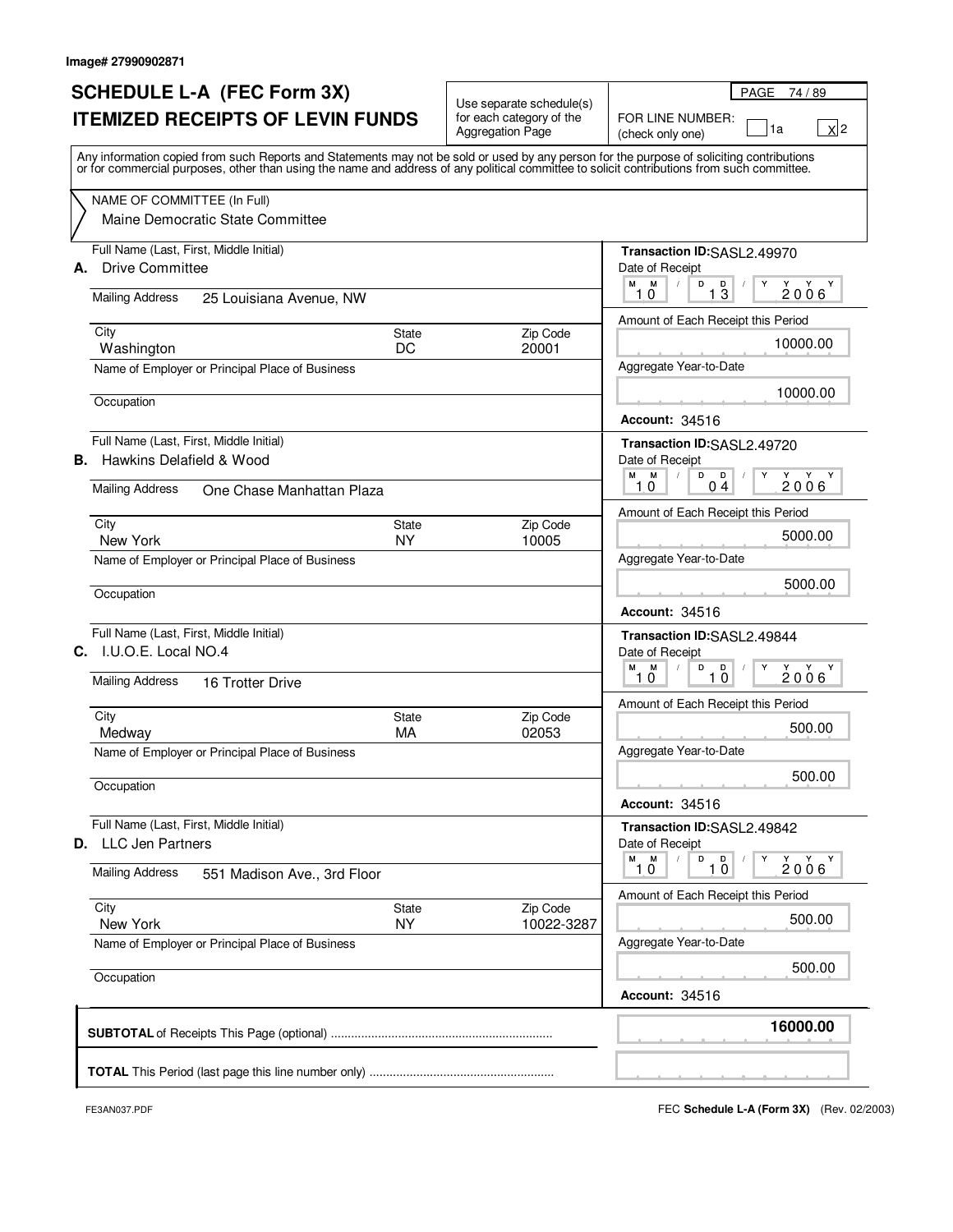# **SCHEDULE L-A (FEC Form 3X) ITEMIZED RECEIPTS OF LEVIN FUNDS**

|                                         | <b>SCHEDULE L-A (FEC Form 3X)</b>                                                                                                                                                                                                                                                       |                                                                                 | PAGE<br>75 / 89                                                                                       |
|-----------------------------------------|-----------------------------------------------------------------------------------------------------------------------------------------------------------------------------------------------------------------------------------------------------------------------------------------|---------------------------------------------------------------------------------|-------------------------------------------------------------------------------------------------------|
| <b>ITEMIZED RECEIPTS OF LEVIN FUNDS</b> |                                                                                                                                                                                                                                                                                         | Use separate schedule(s)<br>for each category of the<br><b>Aggregation Page</b> | FOR LINE NUMBER:<br>$\mathsf{X}$  2<br>1a<br>(check only one)                                         |
|                                         | Any information copied from such Reports and Statements may not be sold or used by any person for the purpose of soliciting contributions<br>or for commercial purposes, other than using the name and address of any political committee to solicit contributions from such committee. |                                                                                 |                                                                                                       |
|                                         | NAME OF COMMITTEE (In Full)<br>Maine Democratic State Committee                                                                                                                                                                                                                         |                                                                                 |                                                                                                       |
|                                         | Full Name (Last, First, Middle Initial)<br>A. Laborers' Political League                                                                                                                                                                                                                |                                                                                 | Transaction ID:SASL2.49881<br>Date of Receipt<br>М<br>M<br>D<br>Y<br>1 <sup>D</sup><br>$2006^{\circ}$ |
|                                         | <b>Mailing Address</b><br>905 Sixteenth St., N.W.                                                                                                                                                                                                                                       |                                                                                 | 10<br>Amount of Each Receipt this Period                                                              |
|                                         | City<br>State<br>DC<br>Washington                                                                                                                                                                                                                                                       | Zip Code<br>20006                                                               | 10000.00                                                                                              |
|                                         | Name of Employer or Principal Place of Business                                                                                                                                                                                                                                         |                                                                                 | Aggregate Year-to-Date                                                                                |
|                                         | Occupation                                                                                                                                                                                                                                                                              |                                                                                 | 10000.00<br><b>Account: 34516</b>                                                                     |
| В.                                      | Full Name (Last, First, Middle Initial)<br>Midtown Mall Assoc.                                                                                                                                                                                                                          |                                                                                 | Transaction ID:SASL2.49718<br>Date of Receipt<br>M                                                    |
|                                         | <b>Mailing Address</b><br>P.O. Box 1408                                                                                                                                                                                                                                                 |                                                                                 | м<br>$\sqrt{ }$<br>D<br>D<br>Y<br>Y<br>Y Y<br>$\sqrt{2}$<br>2006<br>10<br>04                          |
|                                         | City<br>State                                                                                                                                                                                                                                                                           | Zip Code                                                                        | Amount of Each Receipt this Period                                                                    |
|                                         | <b>ME</b><br>Lewiston                                                                                                                                                                                                                                                                   | 04243                                                                           | 1000.00                                                                                               |
|                                         | Name of Employer or Principal Place of Business                                                                                                                                                                                                                                         |                                                                                 | Aggregate Year-to-Date                                                                                |
|                                         | Occupation                                                                                                                                                                                                                                                                              |                                                                                 | 1000.00<br><b>Account: 34516</b>                                                                      |
|                                         | Full Name (Last, First, Middle Initial)<br>C. North Country Associates                                                                                                                                                                                                                  |                                                                                 | Transaction ID:SASL2.49714<br>Date of Receipt                                                         |
|                                         | <b>Mailing Address</b><br>179 Lisbon Street                                                                                                                                                                                                                                             |                                                                                 | М<br>M<br>$\sqrt{ }$<br>D<br>$\mathbf{D}$<br>Y<br>Y<br>Y Y<br>$\sqrt{2}$<br>2006<br>10<br>04          |
|                                         |                                                                                                                                                                                                                                                                                         |                                                                                 | Amount of Each Receipt this Period                                                                    |
|                                         | City<br>State<br>ME<br>Lewiston                                                                                                                                                                                                                                                         | Zip Code<br>04243                                                               | 1000.00                                                                                               |
|                                         | Name of Employer or Principal Place of Business                                                                                                                                                                                                                                         |                                                                                 | Aggregate Year-to-Date                                                                                |
|                                         | Occupation                                                                                                                                                                                                                                                                              |                                                                                 | 1000.00                                                                                               |
|                                         |                                                                                                                                                                                                                                                                                         |                                                                                 | <b>Account: 34516</b>                                                                                 |
|                                         | Full Name (Last, First, Middle Initial)<br><b>D.</b> PCFST                                                                                                                                                                                                                              |                                                                                 | Transaction ID:SASL2.49848<br>Date of Receipt                                                         |
|                                         | <b>Mailing Address</b><br>1000 Market St. Bld 1, Ste 30                                                                                                                                                                                                                                 |                                                                                 | м<br>M<br>D<br>$\mathbf{D}$<br>Y<br>Y<br>Y Y<br>$\sqrt{2}$<br>10<br>2006<br>1, 0                      |
|                                         | City<br>State                                                                                                                                                                                                                                                                           | Zip Code                                                                        | Amount of Each Receipt this Period                                                                    |
|                                         | <b>NH</b><br>Portsmouth                                                                                                                                                                                                                                                                 | 03801                                                                           | 10000.00                                                                                              |
|                                         | Name of Employer or Principal Place of Business                                                                                                                                                                                                                                         |                                                                                 | Aggregate Year-to-Date<br>10000.00                                                                    |
|                                         | Occupation                                                                                                                                                                                                                                                                              |                                                                                 | <b>Account: 34516</b>                                                                                 |
|                                         |                                                                                                                                                                                                                                                                                         |                                                                                 | 22000.00                                                                                              |
|                                         |                                                                                                                                                                                                                                                                                         |                                                                                 |                                                                                                       |
|                                         |                                                                                                                                                                                                                                                                                         |                                                                                 |                                                                                                       |

FE3AN037.PDF FEC **Schedule L-A (Form 3X)** (Rev. 02/2003)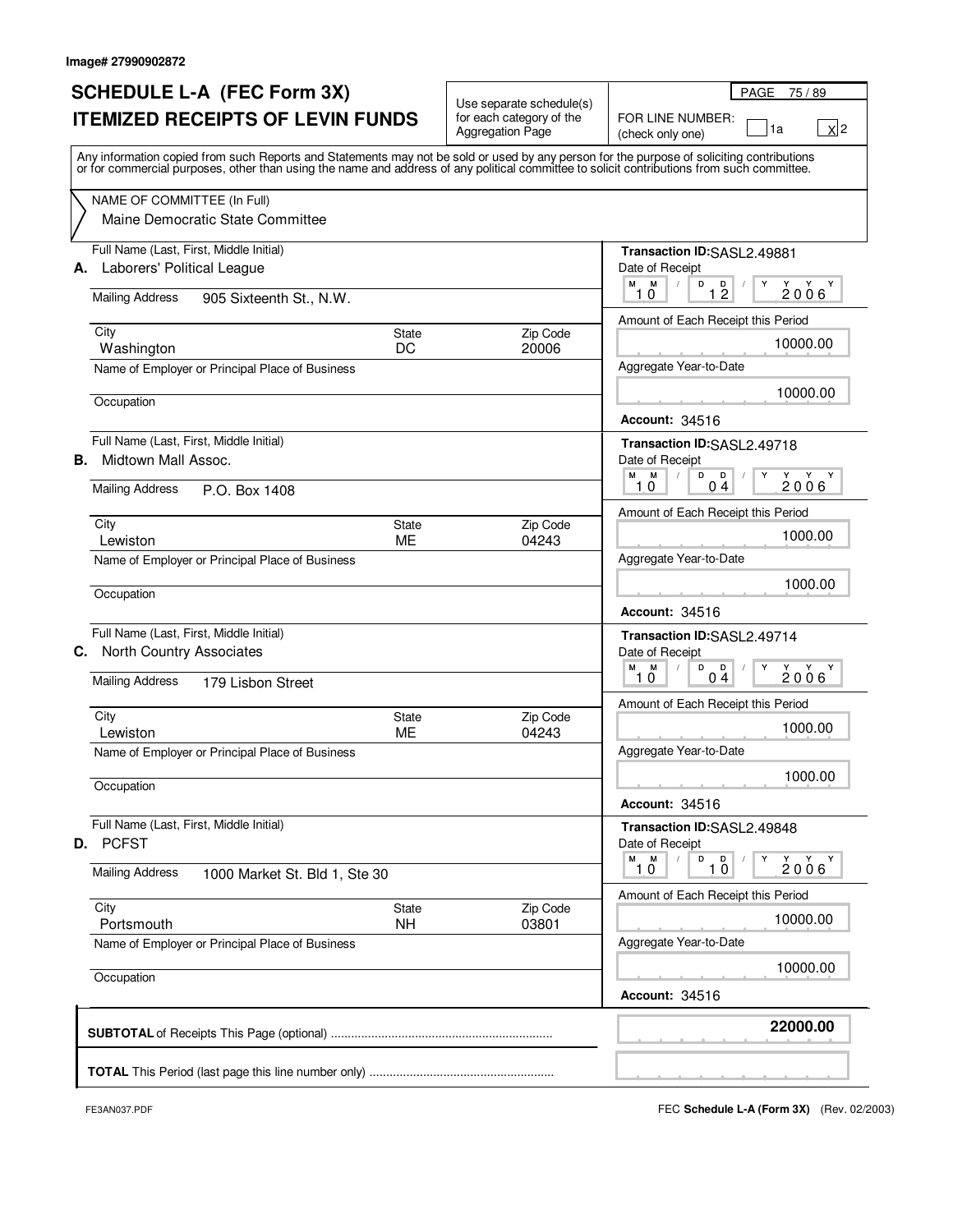# **SCHEDULE L-A (FEC Form 3X) ITEMIZED RECEIPTS OF LEVIN FUNDS**

| <b>SCHEDULE L-A (FEC Form 3X)</b>                                                                                                                                                                                                                                                       |                                                                                 | PAGE 76/89                                                                                                                                                    |
|-----------------------------------------------------------------------------------------------------------------------------------------------------------------------------------------------------------------------------------------------------------------------------------------|---------------------------------------------------------------------------------|---------------------------------------------------------------------------------------------------------------------------------------------------------------|
| <b>ITEMIZED RECEIPTS OF LEVIN FUNDS</b>                                                                                                                                                                                                                                                 | Use separate schedule(s)<br>for each category of the<br><b>Aggregation Page</b> | FOR LINE NUMBER:<br>$\mathsf{x}$  2<br>1a<br>(check only one)                                                                                                 |
| Any information copied from such Reports and Statements may not be sold or used by any person for the purpose of soliciting contributions<br>or for commercial purposes, other than using the name and address of any political committee to solicit contributions from such committee. |                                                                                 |                                                                                                                                                               |
| NAME OF COMMITTEE (In Full)<br>Maine Democratic State Committee                                                                                                                                                                                                                         |                                                                                 |                                                                                                                                                               |
| Full Name (Last, First, Middle Initial)<br>Schooner Retirement Community, Inc.<br>А.<br><b>Mailing Address</b><br>200 Stetson Road                                                                                                                                                      |                                                                                 | Transaction ID:SASL2.49716<br>Date of Receipt<br>M M<br>D<br>Υ<br>$\blacksquare$<br>2006'<br>10<br>0 <sub>4</sub>                                             |
|                                                                                                                                                                                                                                                                                         |                                                                                 | Amount of Each Receipt this Period                                                                                                                            |
| City<br>State<br>ME<br>Auburn                                                                                                                                                                                                                                                           | Zip Code<br>04210                                                               | 1000.00                                                                                                                                                       |
| Name of Employer or Principal Place of Business                                                                                                                                                                                                                                         |                                                                                 | Aggregate Year-to-Date                                                                                                                                        |
| Occupation                                                                                                                                                                                                                                                                              |                                                                                 | 1000.00<br><b>Account: 34516</b>                                                                                                                              |
| Full Name (Last, First, Middle Initial)<br>SEIU Political Education and Action State Fund<br>В.                                                                                                                                                                                         |                                                                                 | Transaction ID:SASL2.49887<br>Date of Receipt<br>M<br>M<br>$\sqrt{2}$<br>D<br>D<br>Υ<br>Y Y                                                                   |
| <b>Mailing Address</b><br>1313 L Street<br>NW                                                                                                                                                                                                                                           |                                                                                 | 12<br>2006<br>10                                                                                                                                              |
| City<br>State                                                                                                                                                                                                                                                                           | Zip Code                                                                        | Amount of Each Receipt this Period                                                                                                                            |
| DC<br>Washington                                                                                                                                                                                                                                                                        | 20005                                                                           | 10000.00                                                                                                                                                      |
| Name of Employer or Principal Place of Business                                                                                                                                                                                                                                         |                                                                                 | Aggregate Year-to-Date<br>10000.00                                                                                                                            |
| Occupation                                                                                                                                                                                                                                                                              |                                                                                 | <b>Account: 34516</b>                                                                                                                                         |
| Full Name (Last, First, Middle Initial)<br><b>C.</b> Valueoption. Inc.                                                                                                                                                                                                                  |                                                                                 | Transaction ID:SASL2.49815<br>Date of Receipt                                                                                                                 |
| <b>Mailing Address</b><br>240 Corporate Blvd.                                                                                                                                                                                                                                           |                                                                                 | м<br>M<br>D<br>D<br>$2006$ <sup>Y</sup><br>Y<br>06<br>10                                                                                                      |
| City<br>State                                                                                                                                                                                                                                                                           | Zip Code                                                                        | Amount of Each Receipt this Period                                                                                                                            |
| <b>Norfolk</b><br><b>VA</b>                                                                                                                                                                                                                                                             | 23502                                                                           | 5000.00                                                                                                                                                       |
| Name of Employer or Principal Place of Business                                                                                                                                                                                                                                         |                                                                                 | Aggregate Year-to-Date                                                                                                                                        |
| Occupation                                                                                                                                                                                                                                                                              |                                                                                 | 10000.00                                                                                                                                                      |
| Full Name (Last, First, Middle Initial)                                                                                                                                                                                                                                                 |                                                                                 | <b>Account: 34516</b><br>Transaction ID:SASL2.49846                                                                                                           |
| <b>D.</b> Woodard & Curran                                                                                                                                                                                                                                                              |                                                                                 | Date of Receipt                                                                                                                                               |
| <b>Mailing Address</b><br>41 Hutchins Drive                                                                                                                                                                                                                                             |                                                                                 | M<br>M<br>$\sqrt{2}$<br>D<br>$\Box$<br>Υ<br>$\begin{array}{c}\n\stackrel{\vee}{2} & \stackrel{\vee}{0} & \stackrel{\vee}{6}\n\end{array}$<br>Y Y<br>1,0<br>10 |
| City<br>State                                                                                                                                                                                                                                                                           | Zip Code                                                                        | Amount of Each Receipt this Period                                                                                                                            |
| Portland<br><b>ME</b>                                                                                                                                                                                                                                                                   | 04102                                                                           | 500.00                                                                                                                                                        |
| Name of Employer or Principal Place of Business                                                                                                                                                                                                                                         |                                                                                 | Aggregate Year-to-Date                                                                                                                                        |
| Occupation                                                                                                                                                                                                                                                                              |                                                                                 | 500.00<br><b>Account: 34516</b>                                                                                                                               |
|                                                                                                                                                                                                                                                                                         |                                                                                 |                                                                                                                                                               |
|                                                                                                                                                                                                                                                                                         |                                                                                 | 16500.00                                                                                                                                                      |
|                                                                                                                                                                                                                                                                                         |                                                                                 | 75500.00                                                                                                                                                      |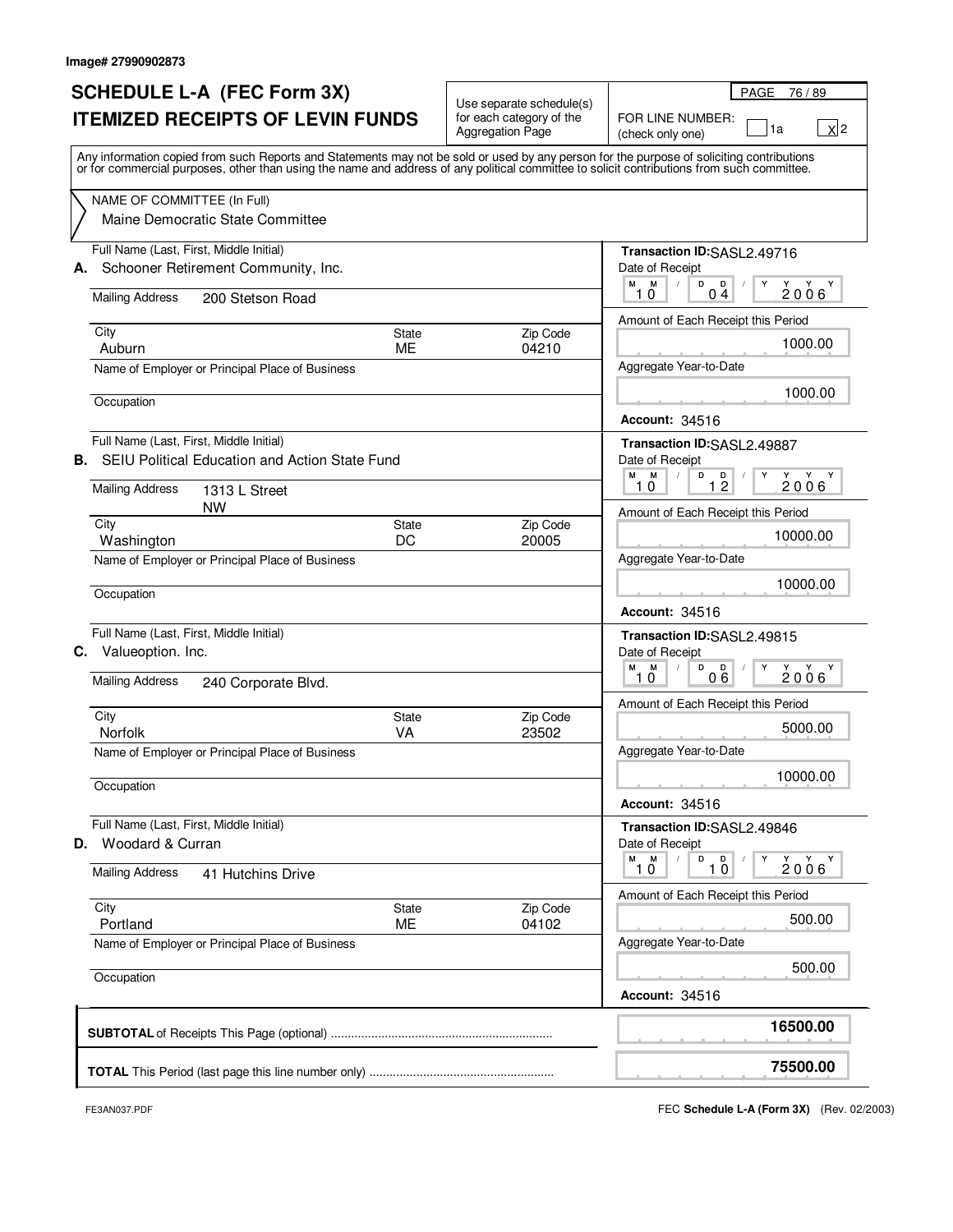$\mathbf{r}$ 

|                                                                                                            | <b>OF LEVIN FUNDS</b>       | <b>SCHEDULE L-B (FEC Form 3X)</b><br><b>ITEMIZED DISBURSEMENTS</b> | Use seperate schedule(s)<br>for each category of the<br><b>Aggregation Page</b>                                                                                                                                                                                                        | PAGE 77/89<br>FOR LINE NUMBER:<br>(check only one)<br>4a<br>$\overline{5}$<br>4c<br>4b<br>4d<br>v |
|------------------------------------------------------------------------------------------------------------|-----------------------------|--------------------------------------------------------------------|----------------------------------------------------------------------------------------------------------------------------------------------------------------------------------------------------------------------------------------------------------------------------------------|---------------------------------------------------------------------------------------------------|
|                                                                                                            |                             |                                                                    | Any Information copied from such Reports and Statements may not be sold or used by any person for the purpose of solicating contributions<br>or for commercial purposes, other than using the name and address of any political committee to solicit contributions from such committee |                                                                                                   |
|                                                                                                            | NAME OF COMMITTEE (In Full) | Maine Democratic State Committee                                   |                                                                                                                                                                                                                                                                                        |                                                                                                   |
| Full Name (Last, First, Middle Initial) / Full Organization Name<br>А.<br>Maine Democratic State Committee |                             |                                                                    |                                                                                                                                                                                                                                                                                        | Transaction ID: SBSL4B.49791<br>Date of Disbursement                                              |
| Mailing Address<br>P.O. Box 5258<br>16 Winthrop St.                                                        |                             |                                                                    | D<br>M<br>D<br>2006<br>05<br>10                                                                                                                                                                                                                                                        |                                                                                                   |
|                                                                                                            | City                        | <b>State</b>                                                       | Zip Code                                                                                                                                                                                                                                                                               | Amount of Each Disbursement this Period                                                           |
|                                                                                                            | Augusta                     | МE                                                                 | 04330-5258                                                                                                                                                                                                                                                                             | 26291.73                                                                                          |
|                                                                                                            | Purpose of Disbursement     |                                                                    |                                                                                                                                                                                                                                                                                        |                                                                                                   |
|                                                                                                            | Voter ID calls              |                                                                    |                                                                                                                                                                                                                                                                                        | <b>Account: 34516</b>                                                                             |

|  |  | 26291.73 |
|--|--|----------|
|  |  | 26291.73 |

FEC **Schedule L-B** (Revised 02/2003)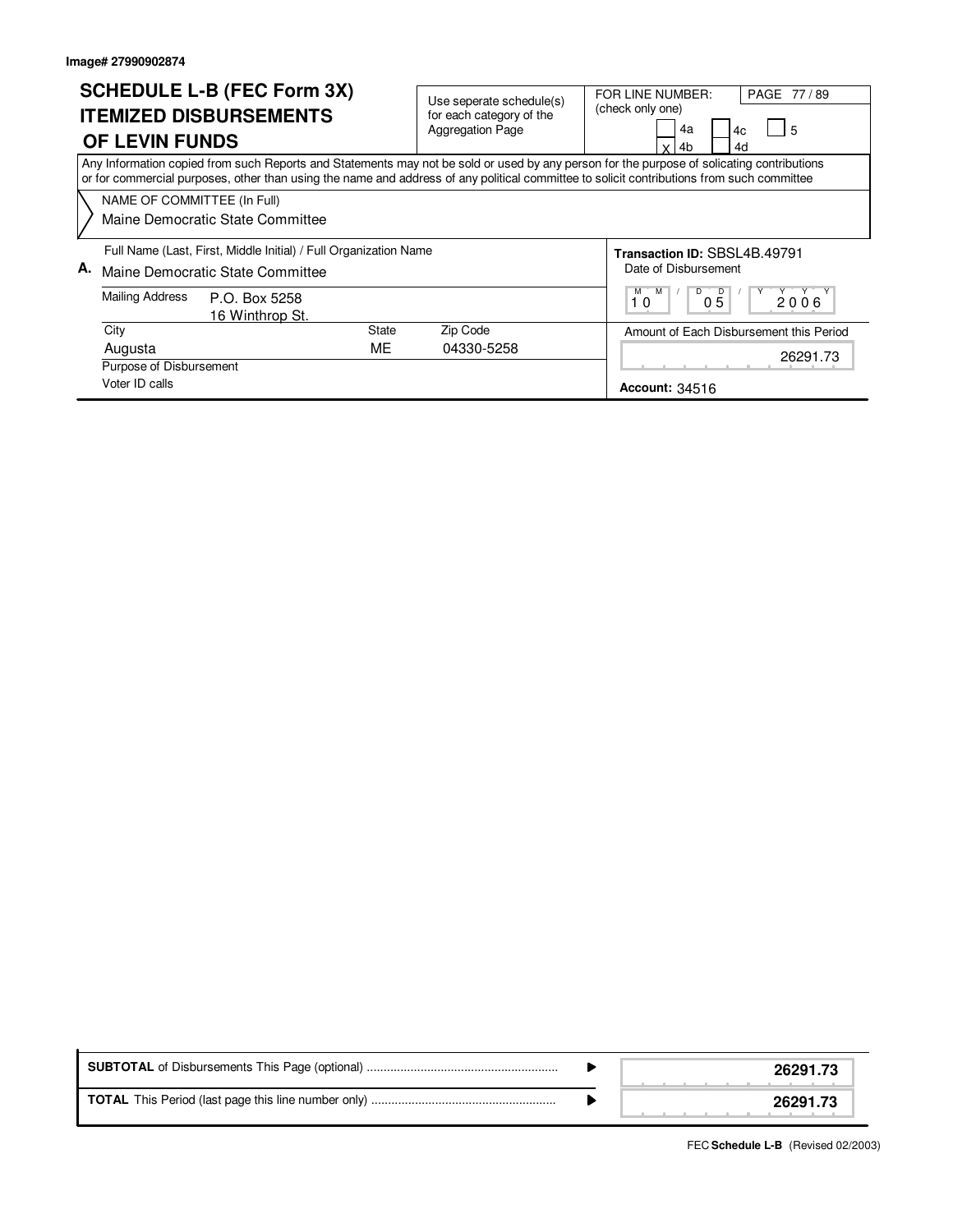$\mathbf{r}$ 

|                                                                                                                                                                                                                                                                                        | <b>OF LEVIN FUNDS</b>       | <b>SCHEDULE L-B (FEC Form 3X)</b><br><b>ITEMIZED DISBURSEMENTS</b> |              | Use seperate schedule(s)<br>for each category of the<br><b>Aggregation Page</b> | FOR LINE NUMBER:<br>(check only one) | 4a<br>4c<br>4h<br>4d  | PAGE 78/89<br>5                         |  |  |
|----------------------------------------------------------------------------------------------------------------------------------------------------------------------------------------------------------------------------------------------------------------------------------------|-----------------------------|--------------------------------------------------------------------|--------------|---------------------------------------------------------------------------------|--------------------------------------|-----------------------|-----------------------------------------|--|--|
| Any Information copied from such Reports and Statements may not be sold or used by any person for the purpose of solicating contributions<br>or for commercial purposes, other than using the name and address of any political committee to solicit contributions from such committee |                             |                                                                    |              |                                                                                 |                                      |                       |                                         |  |  |
|                                                                                                                                                                                                                                                                                        | NAME OF COMMITTEE (In Full) |                                                                    |              |                                                                                 |                                      |                       |                                         |  |  |
| Maine Democratic State Committee                                                                                                                                                                                                                                                       |                             |                                                                    |              |                                                                                 |                                      |                       |                                         |  |  |
| Full Name (Last, First, Middle Initial) / Full Organization Name                                                                                                                                                                                                                       |                             |                                                                    |              |                                                                                 | Transaction ID: SBSL4C.50030         |                       |                                         |  |  |
| А.<br>Maine Democratic State Committee<br><b>Mailing Address</b><br>P.O. Box 5258<br>16 Winthrop St.                                                                                                                                                                                   |                             |                                                                    |              |                                                                                 | Date of Disbursement                 |                       |                                         |  |  |
|                                                                                                                                                                                                                                                                                        |                             |                                                                    | м<br>M<br>10 | D                                                                               | 2006                                 |                       |                                         |  |  |
|                                                                                                                                                                                                                                                                                        | City                        |                                                                    | <b>State</b> | Zip Code                                                                        |                                      |                       | Amount of Each Disbursement this Period |  |  |
|                                                                                                                                                                                                                                                                                        | Augusta                     |                                                                    | ME.          | 04330-5258                                                                      |                                      | 28303.95              |                                         |  |  |
|                                                                                                                                                                                                                                                                                        |                             | Purpose of Disbursement                                            |              |                                                                                 |                                      |                       |                                         |  |  |
|                                                                                                                                                                                                                                                                                        | Voter Id Calls              |                                                                    |              |                                                                                 |                                      | <b>Account: 34516</b> |                                         |  |  |

|  |  | 28303.95 |
|--|--|----------|
|  |  | 28303.95 |

FEC **Schedule L-B** (Revised 02/2003)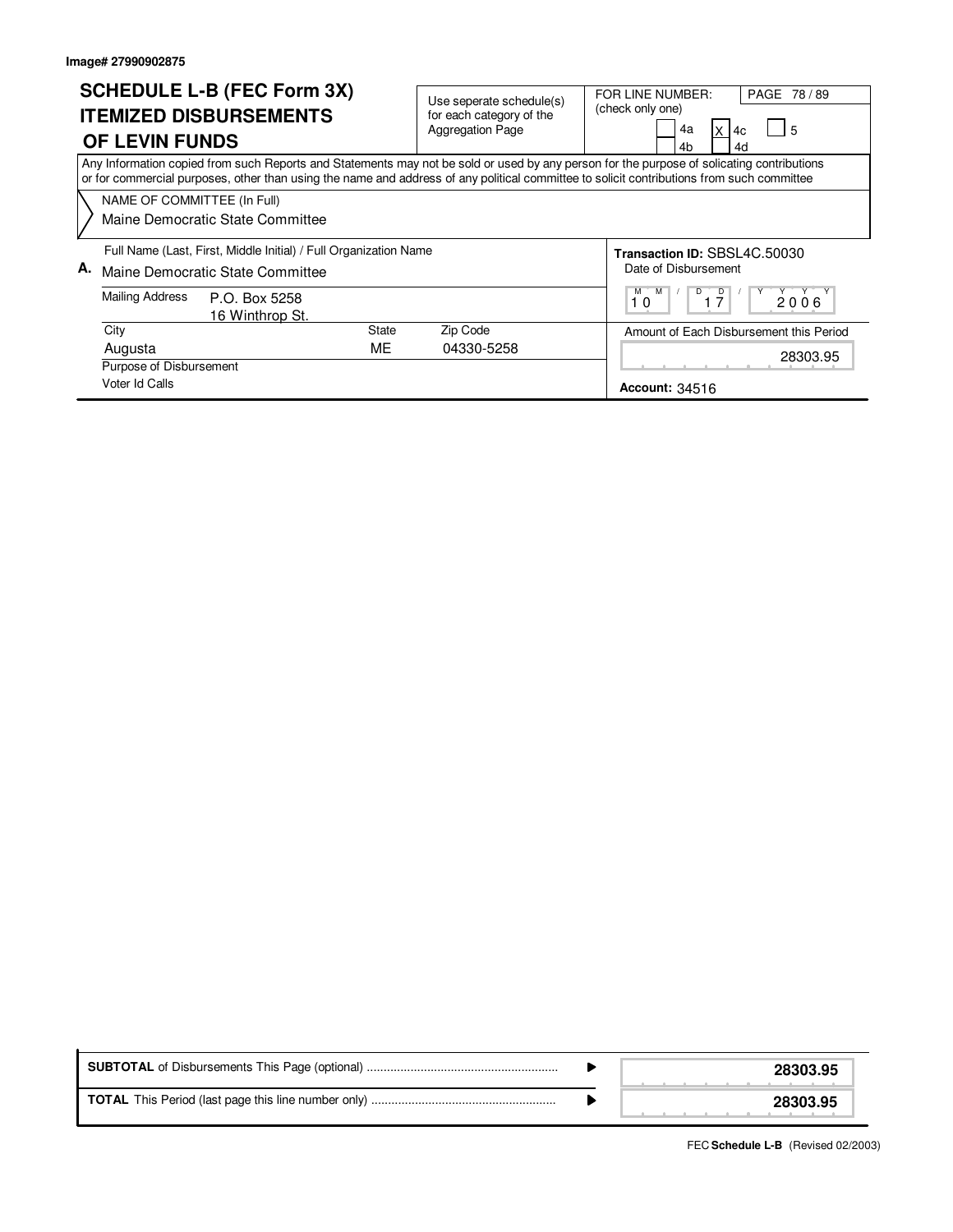Form/Schedule: F3XA Transaction ID:

10/26/06, Transfer was done to take care of the exeeced amounts of Lisa Gorman for 2,000.00 and Donald Stern<br>for 1,000.00. All disbursements thar are reported administrative are admininistrative and are not in connecti-<br>on

Form/Schedule:SB29 Needed to Transfer out of Federal 5000.00 to the Non Federal for the Drive Committee which had maxed out the<br>Transaction ID: SB29.49896<sup>amount</sup> able to give us in federal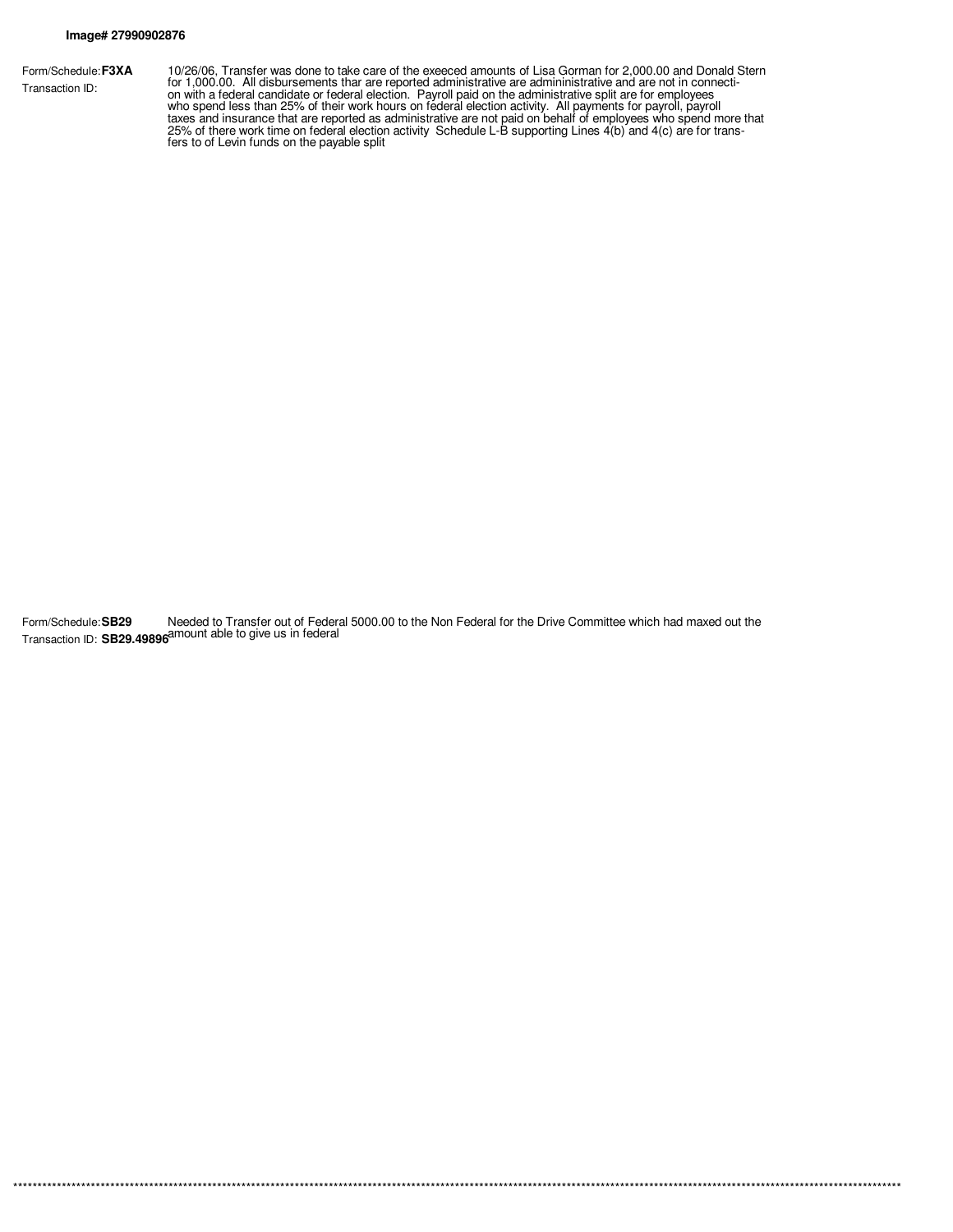Form/Schedule: H4 09/20/06, Verizon, P.O. Box 1939, Portland, ME 04101 Transaction ID: H4.49748

Form/Schedule: H4 09/23/06, Verizon, P.O. Box 1939, Portland, ME 04101 Transaction ID: H4.49749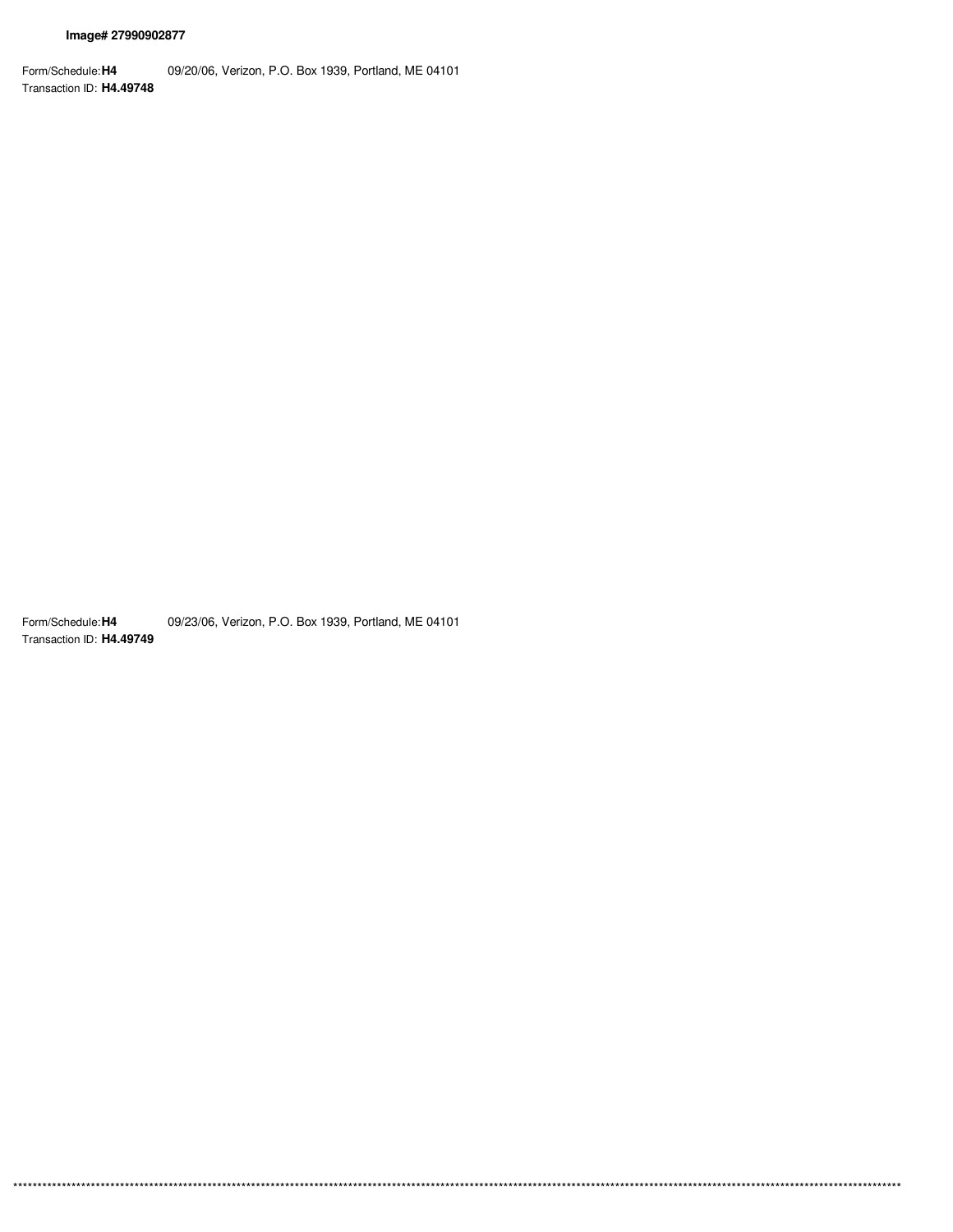Form/Schedule: **H4** Transaction ID: **H4.49750** 09/20/06, Cingula Wireless, P.O Box 17587, Baltimore, MD 21297-1587

Form/Schedule: **H4** Transaction ID: **H4.49751** 10/20/06, Cingular Wireless, P.O. Box 17587, Baltimore, MD 21297-1587

\*\*\*\*\*\*\*\*\*\*\*\*\*\*\*\*\*\*\*\*\*\*\*\*\*\*\*\*\*\*\*\*\*\*\*\*\*\*\*\*\*\*\*\*\*\*\*\*\*\*\*\*\*\*\*\*\*\*\*\*\*\*\*\*\*\*\*\*\*\*\*\*\*\*\*\*\*\*\*\*\*\*\*\*\*\*\*\*\*\*\*\*\*\*\*\*\*\*\*\*\*\*\*\*\*\*\*\*\*\*\*\*\*\*\*\*\*\*\*\*\*\*\*\*\*\*\*\*\*\*\*\*\*\*\*\*\*\*\*\*\*\*\*\*\*\*\*\*\*\*\*\*\*\*\*\*\*\*\*\*\*\*\*\*\*\*\*\*\*\*\*\*\*\*\*\*\*\*\*\*\*\*\*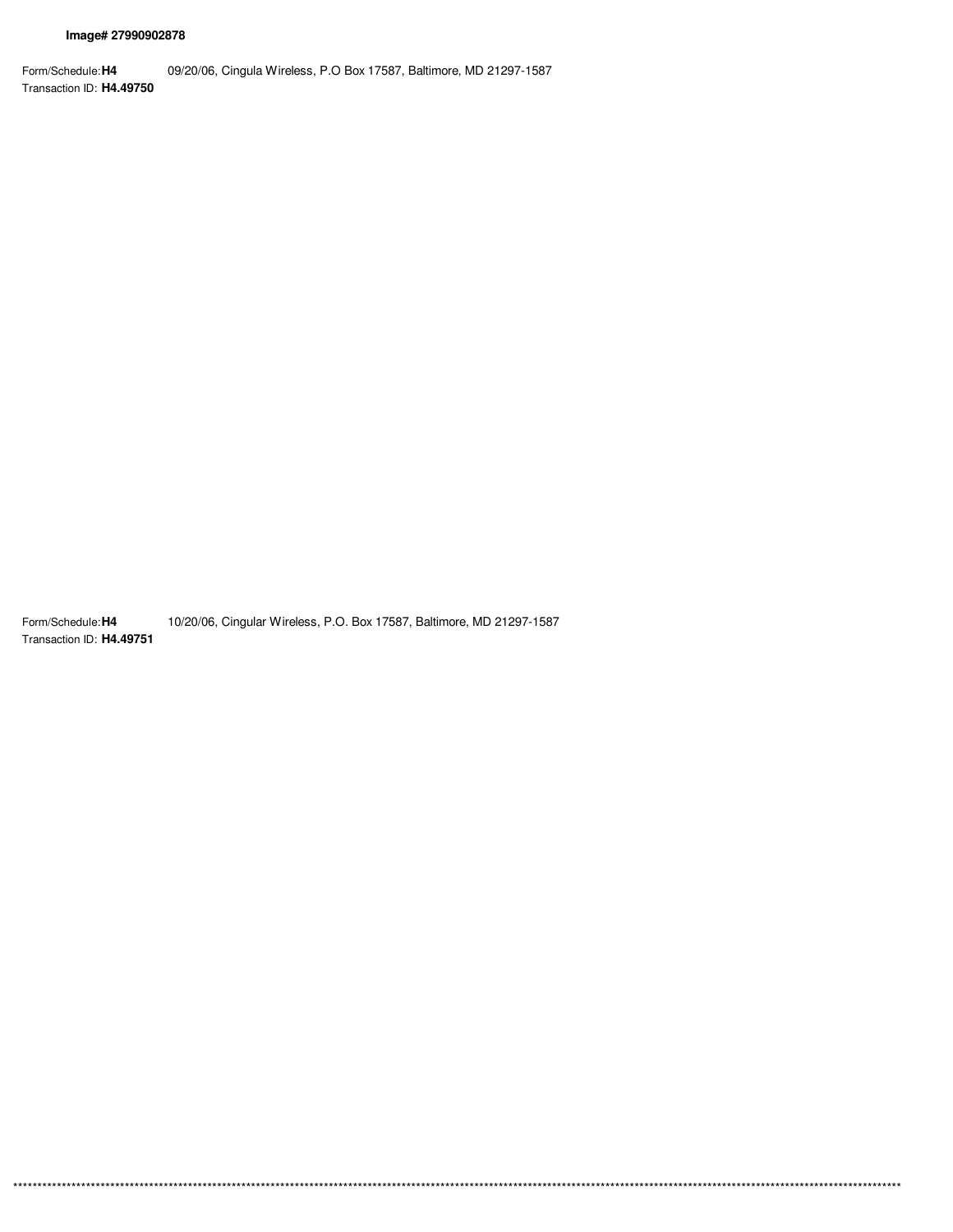Form/Schedule: H4 10/20/06, Cingular Wireless, P.O. Box 17587, Batimore, MD 21297-1587 Transaction ID: H4.49752

Form/Schedule: H4 10/20/06, Verizon, P.O Box 1939, Portland, ME 04101 Transaction ID: H4.49753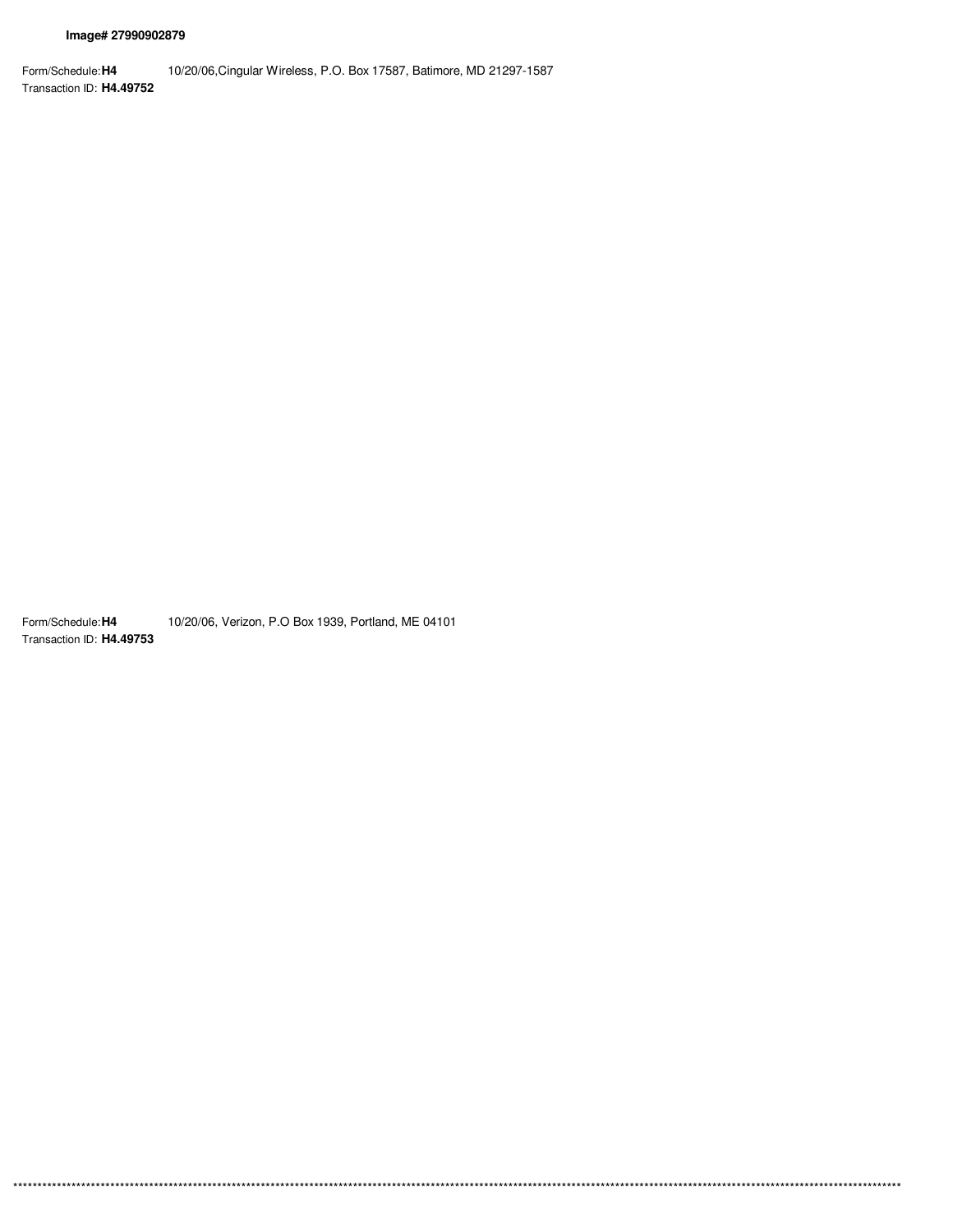Form/Schedule: H4 10/20/06, Verizon, P.O Box 1939-Portland, ME 04101 Transaction ID: H4.49754

Form/Schedule: H4 10/10/06, Verizon, P.O. Box 1939-Portland, ME 04101 Transaction ID: H4.49755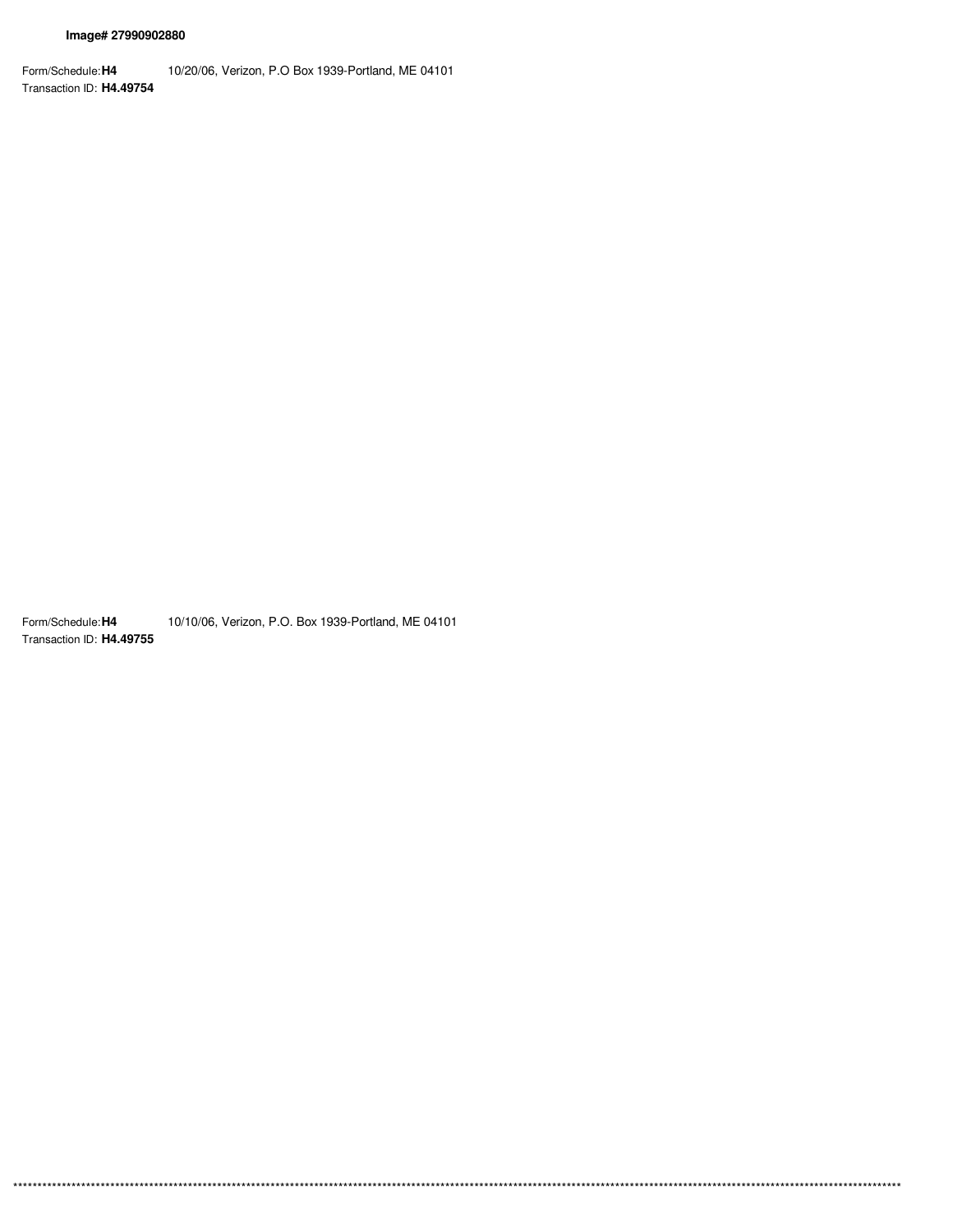Form/Schedule: **H4** Transaction ID: **H4.49759** 09/18/06, Verizon, P.O. Box 1939, Portland, ME 04101

Form/Schedule: **H4** Transaction ID: **H4.49760** 09/12/06, U.S. Celluar, P.O. Box 371345, Pittsburg, Pa 15250 for 231.25. 09/27/06, Bearl St. BBQ, 384 Water St.<br>Augusta, ME 04330 for 49.58, Mtg..09/26/06 Staples, 244 B.US Route, Building B., Falmouth, ME 04105 for 13.95<br>

\*\*\*\*\*\*\*\*\*\*\*\*\*\*\*\*\*\*\*\*\*\*\*\*\*\*\*\*\*\*\*\*\*\*\*\*\*\*\*\*\*\*\*\*\*\*\*\*\*\*\*\*\*\*\*\*\*\*\*\*\*\*\*\*\*\*\*\*\*\*\*\*\*\*\*\*\*\*\*\*\*\*\*\*\*\*\*\*\*\*\*\*\*\*\*\*\*\*\*\*\*\*\*\*\*\*\*\*\*\*\*\*\*\*\*\*\*\*\*\*\*\*\*\*\*\*\*\*\*\*\*\*\*\*\*\*\*\*\*\*\*\*\*\*\*\*\*\*\*\*\*\*\*\*\*\*\*\*\*\*\*\*\*\*\*\*\*\*\*\*\*\*\*\*\*\*\*\*\*\*\*\*\*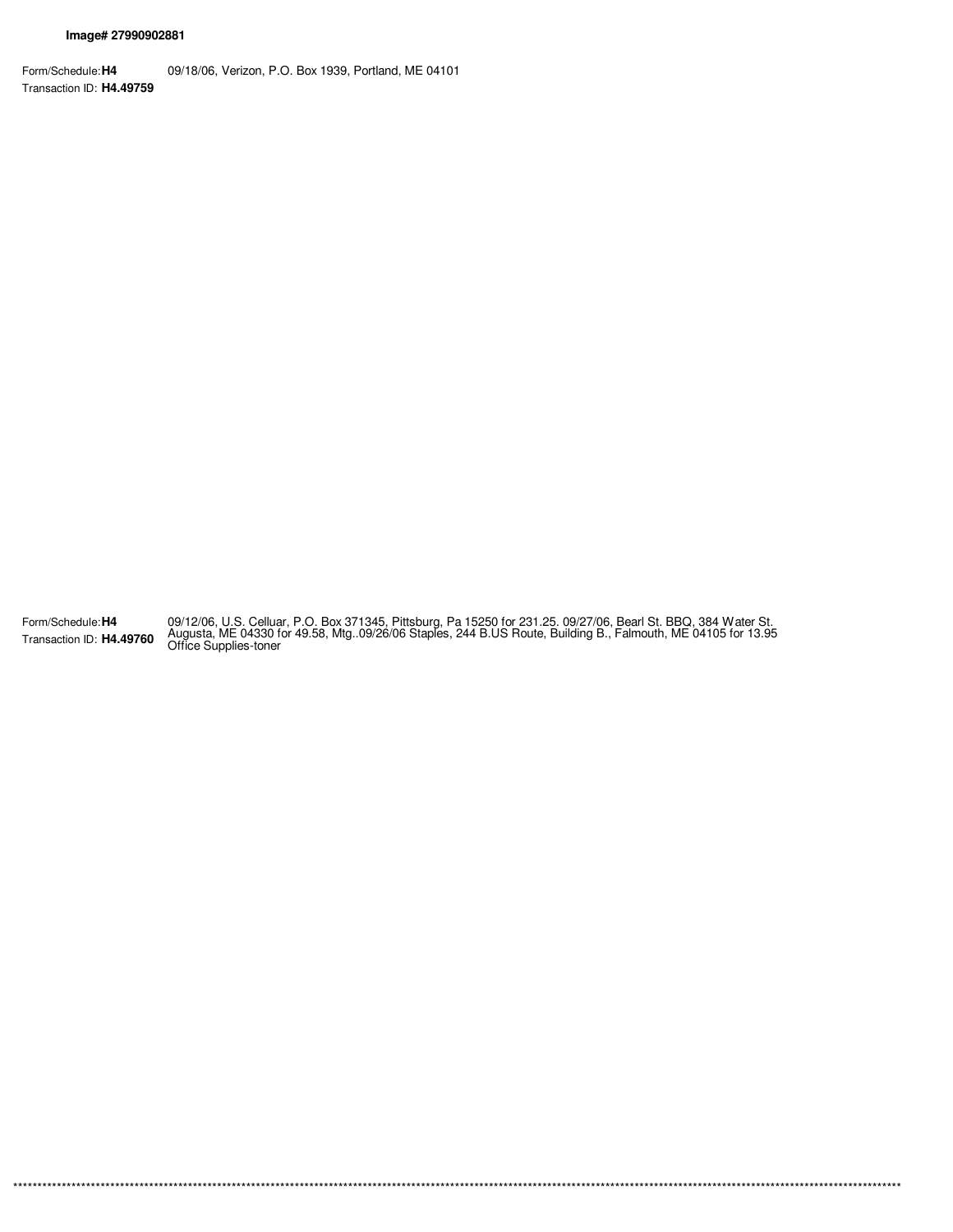Form/Schedule: **H4** Transaction ID: **H4.49767** 10/02/06,State St. One Stop, 96 State Street, Bangor, ME 04401 for 5.05. snacks for staff. 09/26/06, The HOme<br>Depot, 164 Long View Drive, Bangor, ME 04401, Sledge Hammer for 63.31. 10/01/06 City of Bangor, Bangor ME 0440-

Form/Schedule: **H4** Transaction ID: **H4.49768** 10/02/06, The Home Depot, 300 Clarks Pond Parkway, South Portland, ME 04106 for Stapels and tackers 67.03.09/2- 8/06 Shaws, Portland,, ME Lunch for staff 159.11. Reimb. for Mileage 93.92.

\*\*\*\*\*\*\*\*\*\*\*\*\*\*\*\*\*\*\*\*\*\*\*\*\*\*\*\*\*\*\*\*\*\*\*\*\*\*\*\*\*\*\*\*\*\*\*\*\*\*\*\*\*\*\*\*\*\*\*\*\*\*\*\*\*\*\*\*\*\*\*\*\*\*\*\*\*\*\*\*\*\*\*\*\*\*\*\*\*\*\*\*\*\*\*\*\*\*\*\*\*\*\*\*\*\*\*\*\*\*\*\*\*\*\*\*\*\*\*\*\*\*\*\*\*\*\*\*\*\*\*\*\*\*\*\*\*\*\*\*\*\*\*\*\*\*\*\*\*\*\*\*\*\*\*\*\*\*\*\*\*\*\*\*\*\*\*\*\*\*\*\*\*\*\*\*\*\*\*\*\*\*\*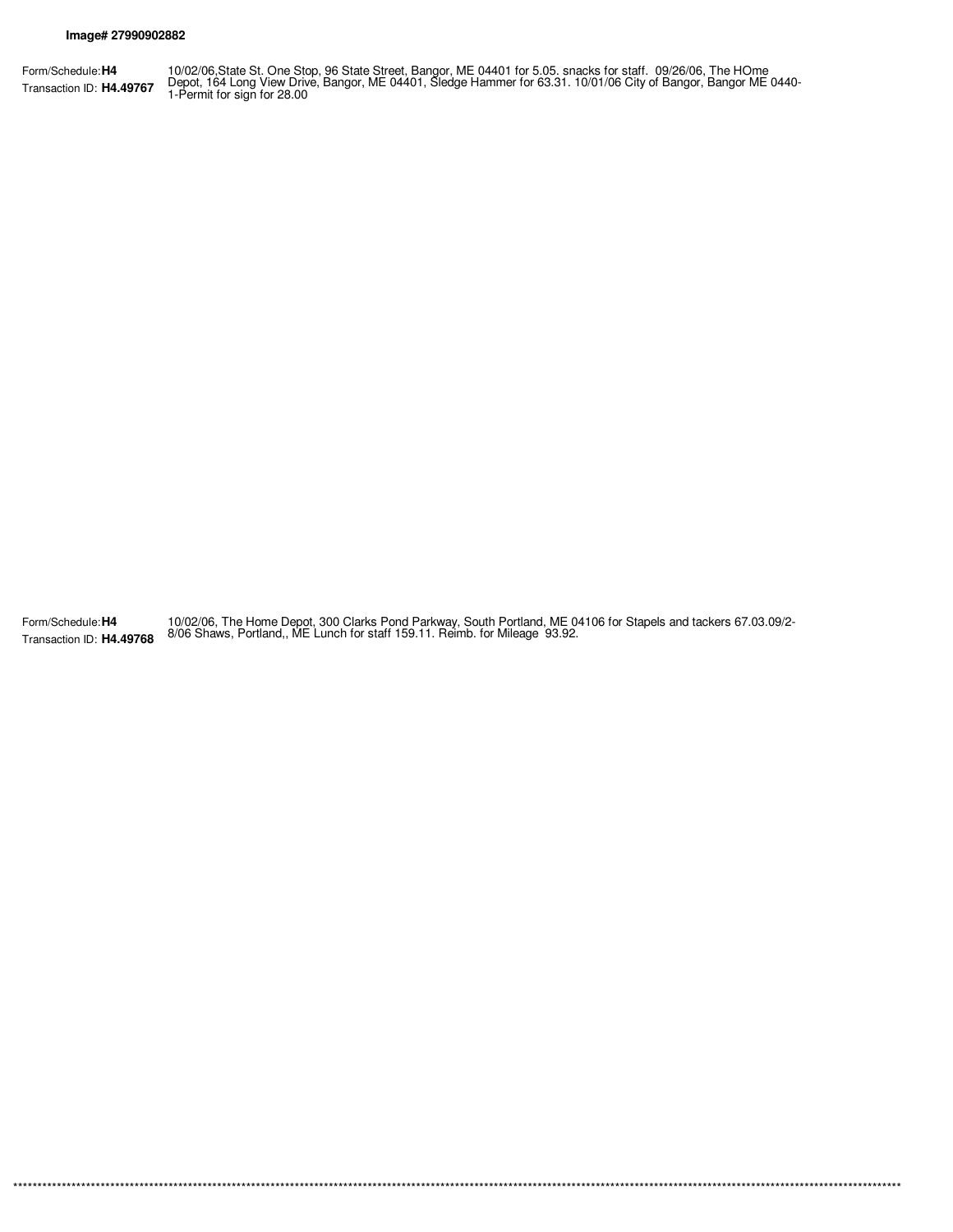Form/Schedule: H4 10/02/06. United States Postmaster, Western ave.,, Augusta, ME 04330 Transaction ID: H4.50085

10/06/06, Delta Airlines, 1030 Delta Blvd, Atlanta, GA 30320-6001 ASDc meeting Form/Schedule: H4 Transaction ID: H4.50087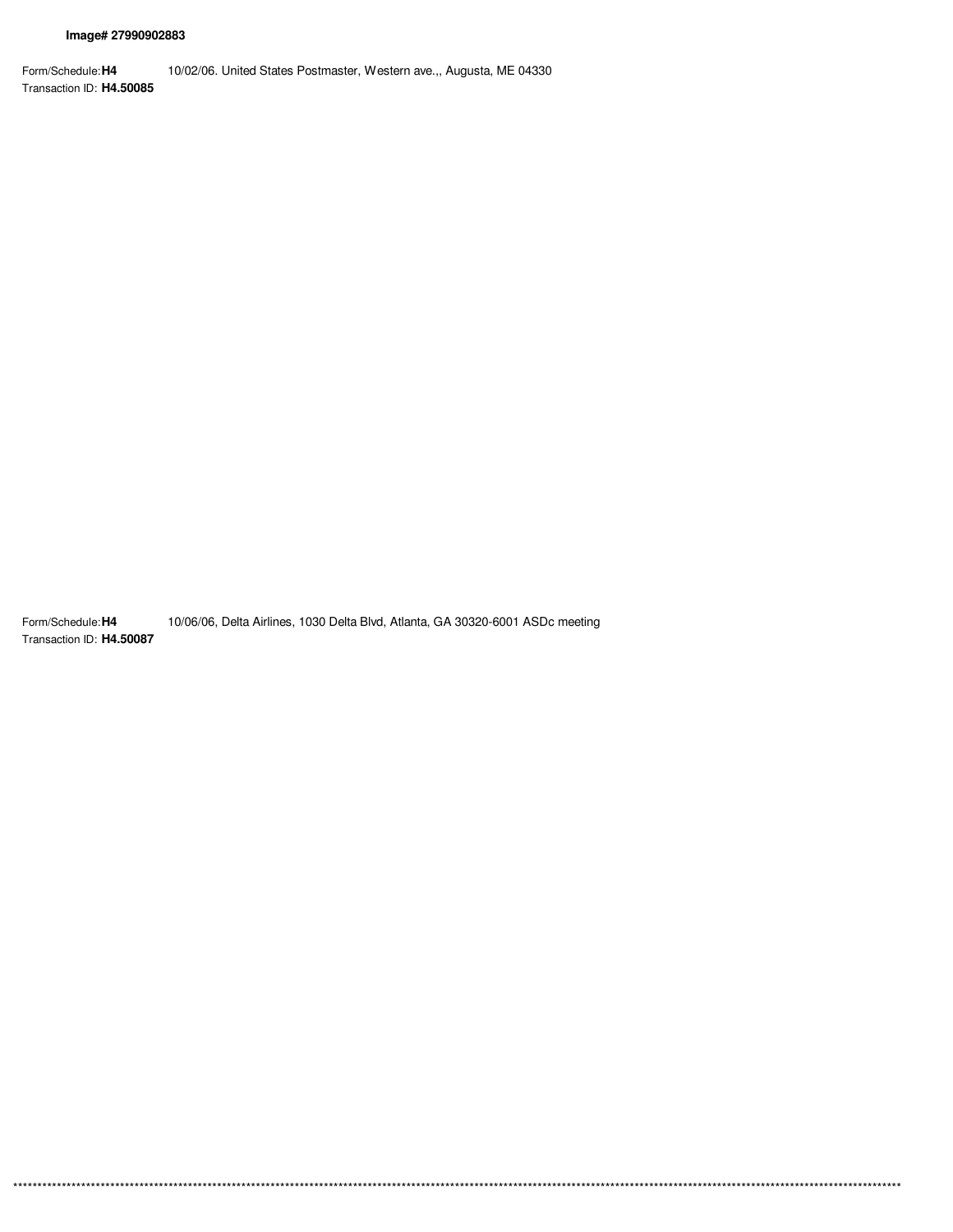$***$ 

Form/Schedule: H4 10/02/06, United States Postamaster, Western aVe., Augusta ME 04330 Transaction ID: H4.50102

10/11/06 Portland Main Post Office, Downtown, Portland, ME Postage for 7.80. 09/22/06 Fed Ex kinkos, 50 Monume-<br>nt Square, Portland, ME 04101 for postage 45.64. Reimb. Mileage for 443.08 Form/Schedule: H4 Transaction ID: H4.50115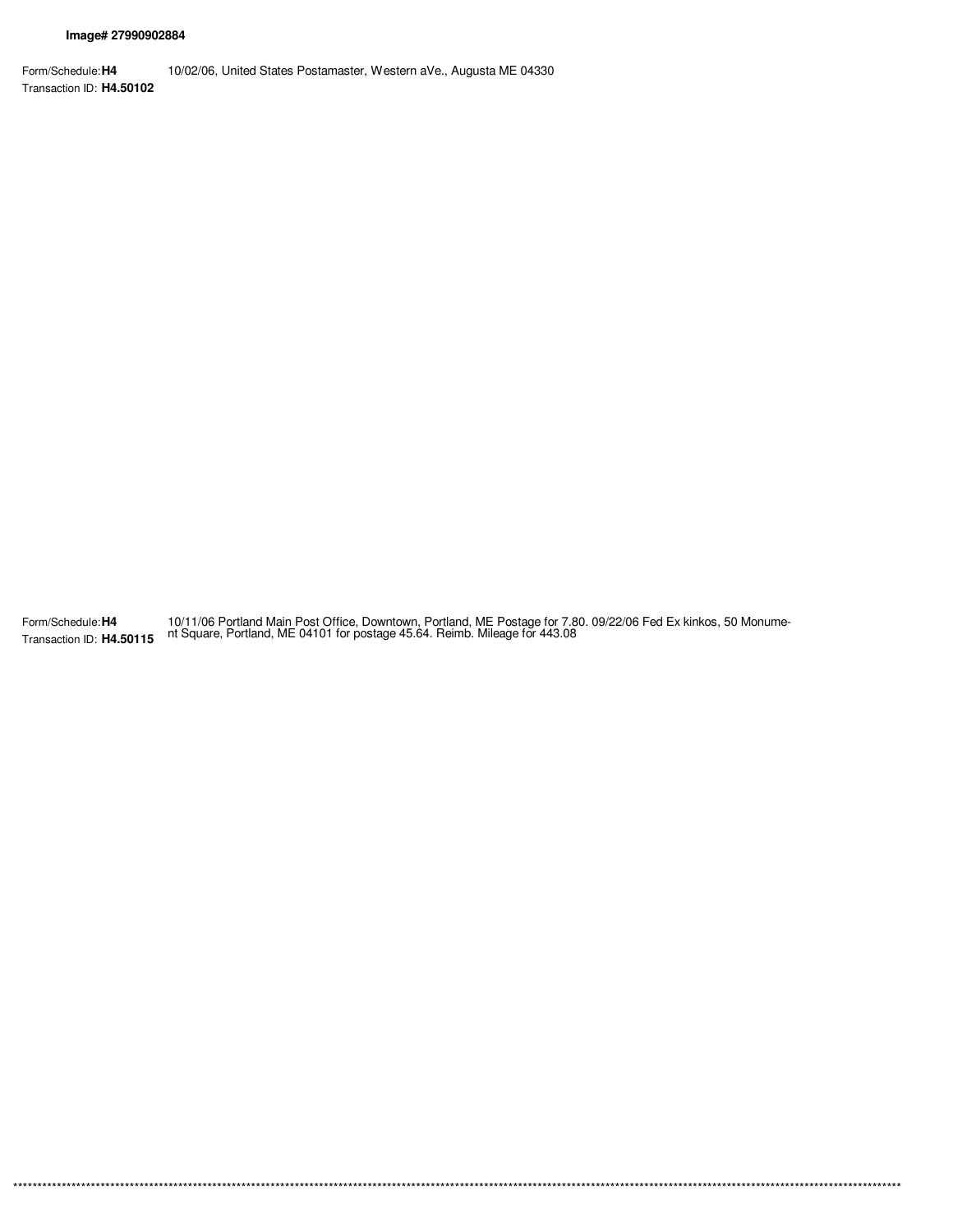09/27/06, Fedex Kinko's, 50 Monument SQuare, Portland, ME 04101 for 717.84 Printing. 09/26/06, Portland Dowtown<br>Station, Portland, ME 04101 Postage for 1,560.00. Form/Schedule: H4 Transaction ID: H4.49802

09/13/06, Portland Downtown Station, Portland, ME 04104 Form/Schedule: H4 Transaction ID: H4.49801